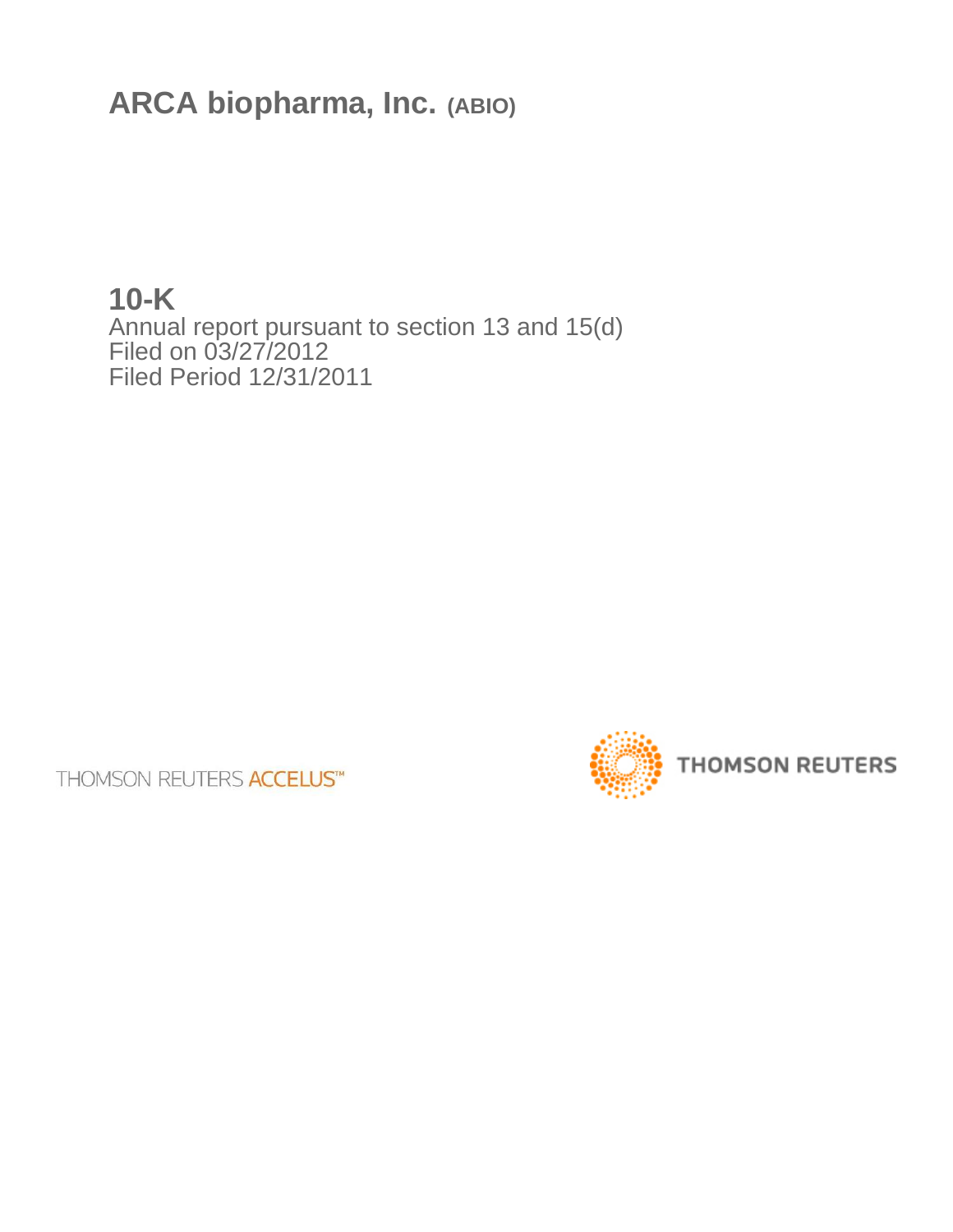# **UNITED STATES SECURITIES AND EXCHANGE COMMISSION Washington, D.C. 20549**

# **FORM 10-K**

**(Mark One)**

þ **ANNUAL REPORT PURSUANT TO SECTION 13 OR 15(d) OF THE SECURITIES EXCHANGE ACT OF 1934**

**For the fiscal year ended December 31, 2011**

**or**

□ **TRANSITION REPORT PURSUANT TO SECTION 13 OR 15(d) OF THE SECURITIES EXCHANGE ACT OF 1934** 

**For the transition period from**  $\qquad$  **to** 

**Commission File Number: 000-22873**

# **ARCA BIOPHARMA, INC.**

**(Exact Name of Registrant as Specified in Its Charter)**

**Delaware 36-3855489 (State or Other Jurisdiction of Incorporation or Organization) 8001 Arista Place, Suite 430, Broomfield, CO 80021 (Address of Principal Executive Offices) (Zip Code)**

**(720) 940-2200**

**(Registrant's telephone number, including area code)**

**Securities registered pursuant to Section 12(b) of the Exchange Act:**

**Title of Each Class Name of Each Exchange on Which Registered Common Stock \$0.001 par value Nasdaq Capital Market Nasdaq Capital Market Securities registered pursuant to Section 12(g) of the Exchange Act: None**

Indicate by check mark if the registrant is a well-known seasoned issuer, as defined in rule 405 of the Securities Act. Yes  $\Box$  No  $\Box$ Indicate by check mark if the registrant is not required to file reports pursuant to Section 13 and Section 15(d) of the Act. Yes  $\Box$  No  $\Box$ 

Indicate by check mark whether the registrant (1) has filed all reports required to be filed by Section 13 or 15(d) of the Securities Exchange Act of 1934 during the preceding 12 months (or for such shorter period that the registrant was required to file such reports), and (2) has been subject to such filing requirements for the past 90 days. Yes  $\boxtimes$  No  $\square$ 

Indicate by check mark whether the registrant has submitted electronically and posted on its corporate Website, if any, every Interactive Data File required to be submitted and posted pursuant to Rule 405 of Regulation S-T during the preceding 12 months (or for such shorter period that the registrant was required to submit and post such files). Yes  $\boxtimes$  No  $\square$ 

Indicate by check mark if disclosure of delinquent filers pursuant to Item 405 of Regulation S-K is not contained herein, and will not be contained, to the best of registrant's knowledge, in definitive proxy or information statements incorporated by reference in Part III of this Form 10-K or any amendment to this Form 10-K.  $\boxtimes$ 

Indicate by check mark whether the registrant is a large accelerated filer, an accelerated filer, a non-accelerated filer or a smaller reporting company. See the definitions of "large accelerated filer," "accelerated filer," and "small reporting company" in Rule 12b-2 of the Exchange Act. Large accelerated filer  $\Box$  Accelerated filer  $\Box$ 

Non-accelerated filer  $\Box$  (Do not check if a smaller reporting company) Smaller reporting company  $\Box$ 

Indicate by check mark whether the registrant is a shell company (as defined in Rule 12b-2 of the Act). Yes  $\Box$  No  $\Box$ 

The aggregate market value of the common stock held by non-affiliates of the Registrant on June 30, 2011, the last business day of the most recently completed second fiscal quarter, was \$14,193,288 based on the last sale price of the common stock as reported on that day by the Nasdaq Capital Market.

As of March 23, 2012 the Registrant had 12,182,999 shares of common stock outstanding.

**DOCUMENTS INCORPORATED BY REFERENCE**

Portions of the Registrant's Definitive Proxy Statement, which will be filed with the Commission pursuant to Section 14A in connection with the 2011

annual meeting of stockholders, are incorporated by reference into Part III of this Form 10-K.

**(I.R.S. Employer Identification No.)**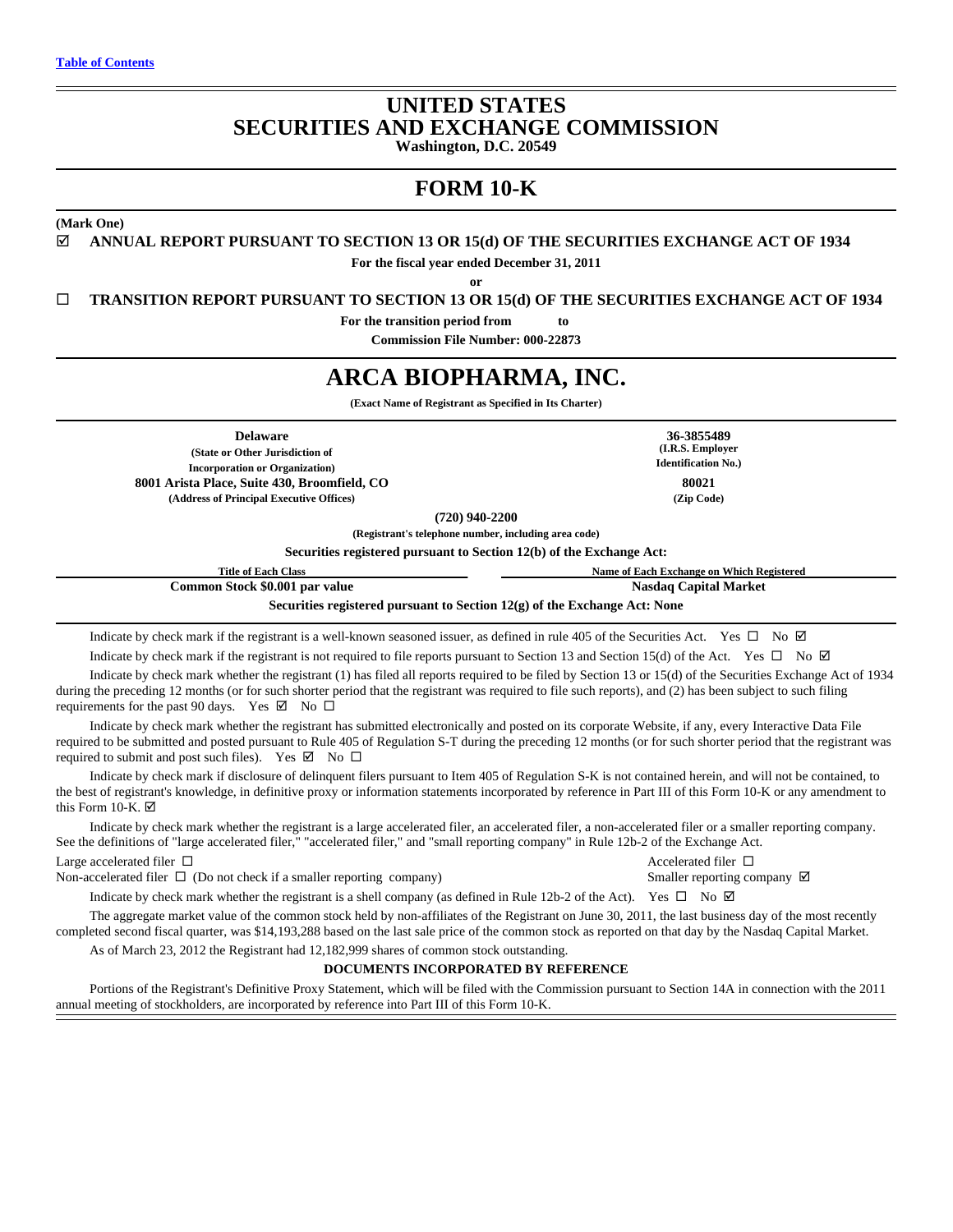# **TABLE OF CONTENTS**

<span id="page-2-0"></span>

| PART I                                                                                                               |    |
|----------------------------------------------------------------------------------------------------------------------|----|
| <b>Item 1. Business</b>                                                                                              | 3  |
| <b>Item 1A. Risk Factors</b>                                                                                         | 19 |
| <b>Item 1B. Unresolved Staff Comments</b>                                                                            | 42 |
| <b>Item 2. Properties</b>                                                                                            | 42 |
| <b>Item 3. Legal Proceedings</b>                                                                                     | 42 |
| <b>Item 4. Mine Safety Disclosures</b>                                                                               | 42 |
| PART II                                                                                                              |    |
| Item 5. Market for Registrant's Common Equity, Related Stockholder Matters and Issuer Purchases of Equity Securities | 43 |
| <b>Item 6. Selected Financial Data</b>                                                                               | 44 |
| <b>Item 7. Management's Discussion and Analysis of Financial Condition and Results of Operations</b>                 | 44 |
| <b>Item 7A. Quantitative and Qualitative Disclosures About Market Risk</b>                                           | 51 |
| <b>Item 8. Financial Statements and Supplementary Data</b>                                                           | 52 |
| <b>REPORT OF INDEPENDENT REGISTERED PUBLIC ACCOUNTING FIRM, KPMG LLP</b>                                             | 53 |
| <b>CONSOLIDATED BALANCE SHEETS</b>                                                                                   | 54 |
| <b>CONSOLIDATED STATEMENTS OF OPERATIONS</b>                                                                         | 55 |
| <b>CONSOLIDATED STATEMENTS OF PREFERRED STOCK AND STOCKHOLDERS' EQUITY</b>                                           | 56 |
| <b>CONSOLIDATED STATEMENTS OF CASH FLOWS</b>                                                                         | 59 |
| NOTES TO CONSOLIDATED FINANCIAL STATEMENTS                                                                           | 60 |
| Item 9. Changes in and Disagreements with Accountants on Accounting and Financial Disclosure                         | 75 |
| <b>Item 9A. Controls and Procedures</b>                                                                              | 75 |
| <b>Item 9B. Other Information</b>                                                                                    | 75 |
| <b>PART III</b>                                                                                                      |    |
| <b>Item 10. Directors, Executive Officers and Corporate Governance</b>                                               | 76 |
| <b>Item 11. Executive Compensation</b>                                                                               | 76 |
| Item 12. Security Ownership of Certain Beneficial Owners and Management and Related Stockholder Matters              | 76 |
| <b>Item 13. Certain Relationships and Related Transactions, and Director Independence</b>                            | 76 |
| <b>Item 14. Principal Accountant Fees and Services</b>                                                               | 76 |
| <b>PART IV</b>                                                                                                       |    |
| <b>Item 15. Exhibits and Financial Statement Schedules</b>                                                           | 77 |
| <b>SIGNATURES</b>                                                                                                    | 83 |
|                                                                                                                      |    |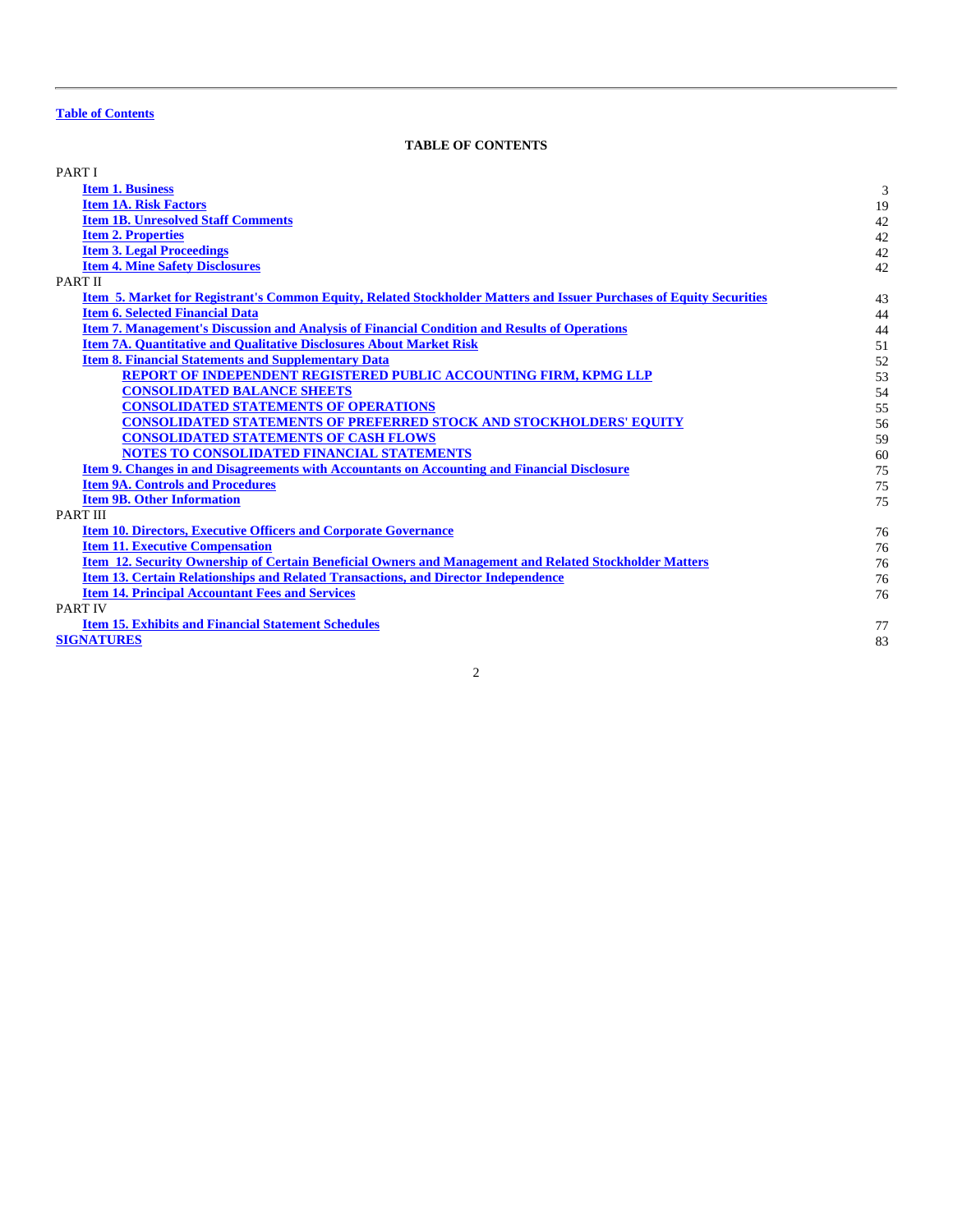# **PART I**

#### <span id="page-3-0"></span>**Item 1.** *Business*

*Some of the statements under "Business," "Risk Factors," "Management's Discussion and Analysis of Financial Condition and Results of Operations" and elsewhere in this Annual Report constitute forward-looking statements. In some cases, you can identify forward-looking statements by the following words: "may," "will," "could," "would," "should," "expect," "intend," "plan," "anticipate," "believe," "estimate," "predict," "project," "potential," "continue," "ongoing" or the negative of these terms or other comparable terminology, although not all forward-looking statements contain these words. Examples of these statements include, but are not limited to, statements regarding the following: the timing and results of any clinical trials, including the planned Gencaro trial for the prevention of atrial fibrillation our ability to obtain additional funding or enter into a strategic or other transaction, the extent to which our issued and pending patents may protect our products and technology, the potential of such product candidates to lead to the development of safe or effective therapies, our ability to enter into collaborations, our ability to maintain listing of our common stock on a national exchange, our future operating expenses, our future losses, our future expenditures, and the sufficiency of our cash resources to maintain operations. These statements involve known and unknown risks, uncertainties and other factors that may cause our actual results, levels of activity, performance or achievements to be materially different from the information expressed or implied by these forward-looking statements. While we believe that we have a reasonable basis for each forward-looking statement contained in this Annual Report, we caution you that these statements are based on a combination of facts and factors currently known by us and our projections of the future, about which we cannot be certain.*

*In addition, you should refer to the "Risk Factors" section of this Annual Report for a discussion of other important factors that may cause our actual results to differ materially from those expressed or implied by our forward-looking statements. As a result of these factors, we cannot assure you that the forward-looking statements in this Annual Report will prove to be accurate. Furthermore, if our forward-looking statements prove to be inaccurate, the inaccuracy may be material. In light of the significant uncertainties in these forward-looking statements, you should not regard these statements as a representation or warranty by us or any other person that we will achieve our objectives and plans in any specified time frame, or at all.*

*We undertake no obligation to publicly update any forward-looking statements, whether as a result of new information, future events or otherwise. You are advised, however, to consult any further disclosures we make on related subjects in our Quarterly Reports on Form 10-Q, Current Reports on Form 8-K, and our website.*

The terms "ARCA," "the Company," "we," "us," "our" and similar terms refer to ARCA biopharma, Inc.

#### *Overview*

We are a biopharmaceutical company whose principal focus is developing genetically-targeted therapies for cardiovascular diseases. Our lead product candidate, Gencaro<sup>TM</sup>(bucindolol hydrochloride), a pharmacologically unique beta-blocker and mild vasodilator, is being developed for the treatment of atrial fibrillation, or AF, in patients with heart failure, or HF. We have identified common genetic variations in the cardiovascular system that we believe interact with Gencaro's pharmacology and may predict patient response to the drug.

We have been granted patents in the U.S., Europe, and other jurisdictions for methods of treating AF and HF patients with Gencaro based on genetic testing, which we believe will provide market exclusivity for these uses of Gencaro into at least 2026 in the U.S. and into 2025 in Europe. In addition, we believe that if Gencaro is approved, the Gencaro patents will be eligible for patent term extension based on our current clinical trial plans which, if granted in the U.S., may provide market exclusivity into 2029, and if granted in Europe may provide market exclusivity into 2030.

We are planning to initiate a Phase 3 clinical study of Gencaro in AF patients with HF and/or left ventricular dysfunction. We believe AF is an attractive potential indication for Gencaro because data from the previously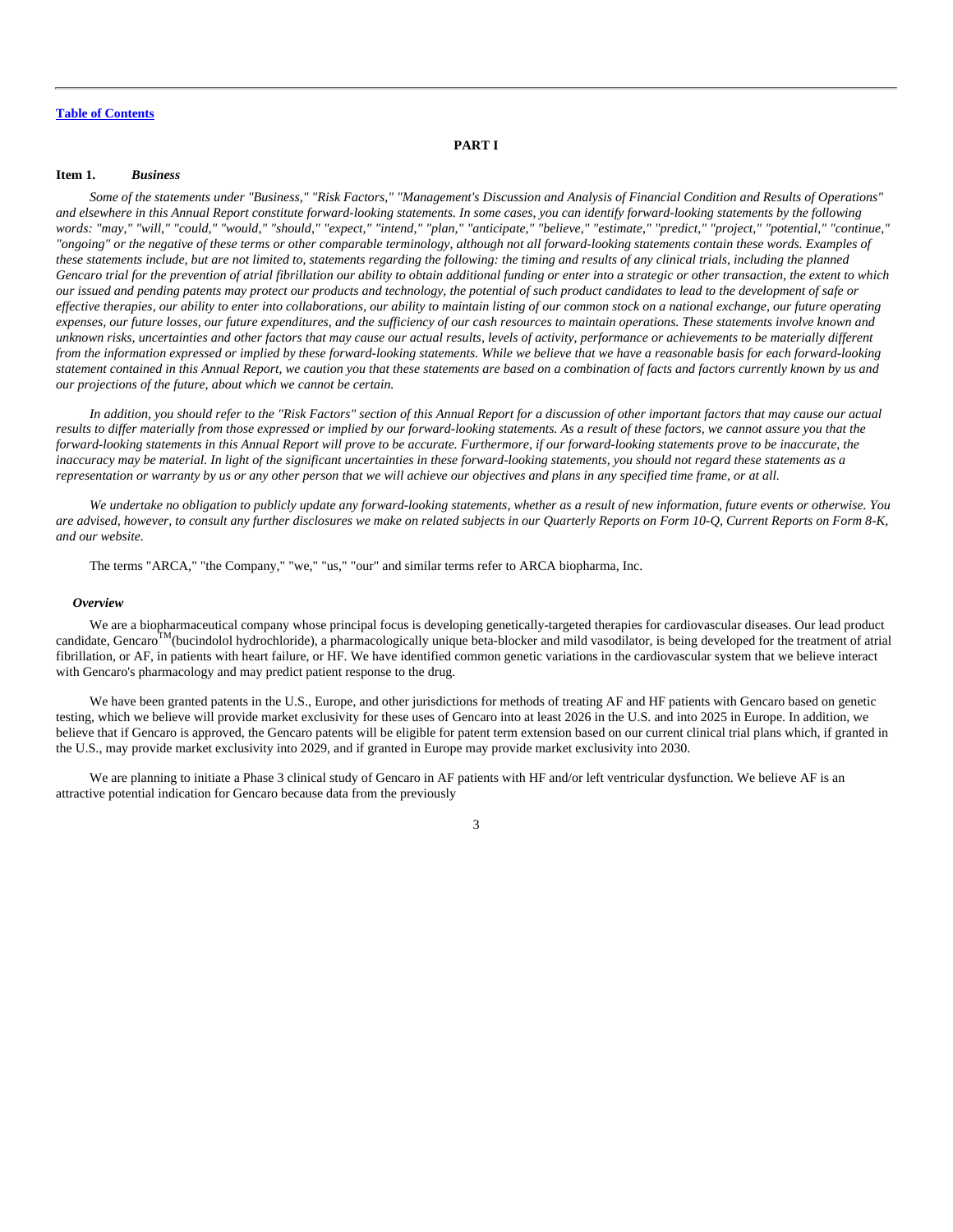conducted Phase 3 HF trial of Gencaro in 2,708 HF patients, or the BEST HF trial, suggest that Gencaro may have a potentially significant effect in reducing or preventing AF. Based on our analysis of data from the BEST HF trial, we believe that Gencaro's prevention of AF in HF patients is pharmacogenetically regulated. We plan to enroll approximately 200-400 patients with persistent AF who have the genotype that appears to respond most favorably to Gencaro. We anticipate that this trial could begin approximately 6 months after we obtain sufficient funding.

AF is a disorder in which the normally regular and coordinated contraction pattern of the heart's two small upper chambers (the atria) becomes irregular and uncoordinated. The irregular contraction pattern associated with AF causes blood to pool in the atria, predisposing the formation of clots. These clots may travel from the heart and become lodged in the arteries leading to the brain and other organs, thereby blocking necessary blood flow and potentially resulting in stroke. AF is considered an epidemic cardiovascular disease that affects approximately 2-3 million Americans, making it one of the most common heart rhythm disorders. The approved therapies for the treatment or prevention AF have certain disadvantages, such as toxic side effects. We believe there is an unmet medical need for new AF treatments that have fewer side effects than currently available therapies and are more effective, particularly in patients with HF where most of the approved drugs are contra-indicated or have warnings in their prescribing information.

The planned AF clinical trial is designed to be a multi-center, randomized, double-blind clinical trial to assess the safety and efficacy of Gencaro in AF patients with HF and/or left ventricular dysfunction, with the primary endpoint being time to recurrent symptomatic AF after direct current cardioversion. This AF trial is designed to compare Gencaro to the beta-blocker metoprolol CR/XL in the patient genotype we believe responds most favorably to Gencaro. The therapeutic benefit of metoprolol CR/XL does not appear to be enhanced in patients with this genotype. We believe data from the BEST HF trial indicate that Gencaro may have a potentially significant effect in reducing or preventing AF, and this effect may be one that is genetically regulated. The entire cohort of patients in the BEST HF trial that were treated with Gencaro had a 41% reduction in the risk of new onset AF (time-to-event) compared to placebo (p = 0.0004), although because there was not a predetermined AF clinical endpoint in the BEST HF trial, the data is based on subsequent analysis of adverse events and surveillance electrocardiograms (ECGs). In the DNA sub-study, patients with the most favorable genotype for Gencaro experienced a 74% (p = 0.0003) reduction in risk of AF, based on the same analysis. This most favorable genotype was present in about 47% of the patients in the sub-study, and we estimate it is present in about 50% of the US general population. We believe the AF study would take approximately two and one half years from enrollment of the first patient through completion.

We have exclusive patent rights to other product candidates that have potential indications in cardiovascular disease, oncology and other therapeutic areas, some of which are in early stages of development and others of which are in later stages of development. We are seeking development partners to assist us in the development of these product candidates or who may license rights to them. For example, we hold exclusive rights to rNAPc2, a recombinant protein that is a potent, long acting tissue factor inhibitor with a unique mechanism of action. Previously, preclinical studies of rNAPc2 showed evidence of potential efficacy against lethal hemorrhagic fever viruses.

To support the continued development of Gencaro, including the planned AF clinical trial and our ongoing operations, we will need to raise substantial additional funding through public or private debt or equity transactions or a strategic combination or partnership, or government funding. We may seek additional funding that could allow us to operate while we continue to pursue strategic combination, partnering, additional financing and licensing opportunities. If we are delayed in obtaining funding or are unable to complete a strategic transaction, we may discontinue our development activities on Gencaro or discontinue our operations. We believe our cash and cash equivalents balance as of December 31, 2011 will be sufficient to fund our operations, at our current cost structure, through September 2012. We are unable to assert that our current cash and cash equivalents are sufficient to fund operations beyond that date, and as a result, there is substantial doubt about our ability to continue as a going concern beyond September 2012. Changing circumstances may cause us to

 $\overline{A}$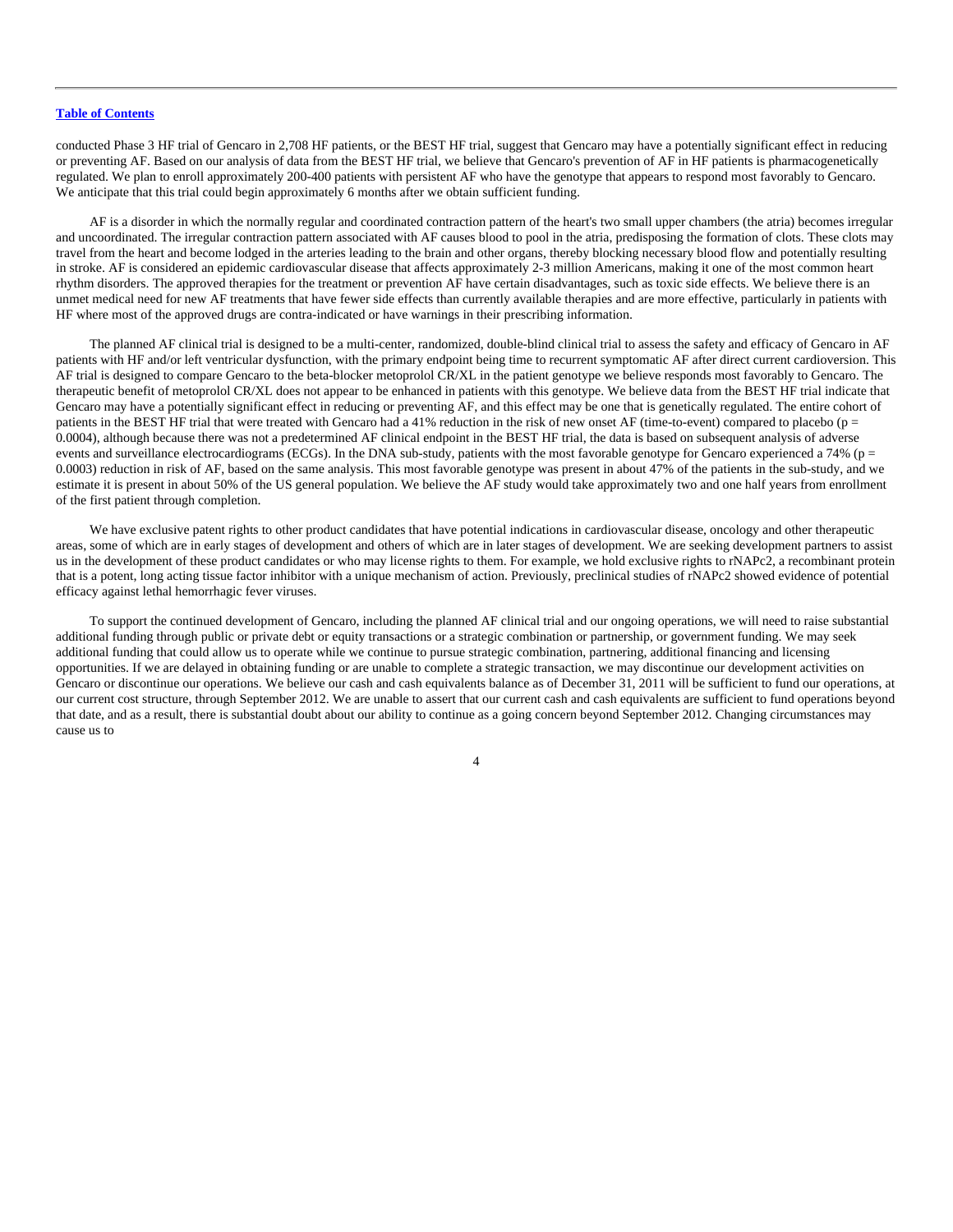consume capital significantly faster or slower than we currently anticipate. We have based these estimates on assumptions that may prove to be wrong, and we could exhaust our available financial resources sooner than we currently anticipate.

On January 27, 2009, we completed a business combination (the "Merger") with ARCA Colorado in accordance with the terms of that Agreement and Plan of Merger and Reorganization, dated September 24, 2008, and amended on October 28, 2008 (as amended, the "Merger Agreement"), in which a whollyowned subsidiary of Nuvelo, Inc. merged with and into ARCA Colorado, with ARCA Colorado continuing after the Merger as the surviving corporation and a wholly-owned subsidiary of Nuvelo, Inc. Immediately following the Merger, we changed our name from Nuvelo, Inc. to ARCA biopharma, Inc., and our common stock began trading on the Nasdaq Global Market under the symbol "ABIO" on January 28, 2009. On March 7, 2011, the listing of our common stock was transferred from the Nasdaq Global Market to the Nasdaq Capital Market.

#### *Our Strategy*

Our mission is to become a leading biopharmaceutical company developing cardiovascular therapies with an emphasis on genetically-targeted therapies. To achieve this goal, we are pursuing the following strategies:

- *Advance the development of Gencaro.* We are planning to initiate a clinical study of Gencaro in AF patients with HF and/or left ventricular dysfunction. Based on our analysis of data from the BEST HF trial we believe that Gencaro's prevention of AF in HF patients is genetically regulated. We plan to enroll approximately 200-400 patients with persistent AF who have the genotype that appears to respond most favorably to Gencaro. We anticipate that the trial could begin approximately 6 months after we obtain sufficient funding.
- *Raise substantial additional funding or complete a strategic transaction.* To support the continued clinical development of Gencaro, including the planned AF clinical trial, we are seeking to raise substantial additional funding, through the sale of public or private debt or equity securities, government funding, or the completion of a strategic transaction.
- *Leverage our existing assets*. We are pursuing opportunities to leverage certain of our development-stage product candidates. We are also pursuing licensing transactions for certain of our other compounds which are in early stages of development for various indications. For example, in 2011, we raised \$2 million through the assignment of certain patent rights for one of these compounds to a large pharmaceutical company.
- *Build a cardiovascular pipeline.* Our management and employees, including our chief executive officer, have extensive experience in cardiovascular research, molecular genetics and clinical development of cardiovascular therapies. We are seeking to leverage this expertise to identify, acquire and develop other cardiovascular products or candidates, with an emphasis on pharmacogenetic applications.

#### *Atrial Fibrillation Market Background and Opportunity*

AF is a disorder in which the normally regular and coordinated contraction pattern of the heart's two small upper chambers becomes irregular and uncoordinated. The irregular contraction pattern associated with AF causes blood to pool in the atria, predisposing the formation of clots. These clots may travel from the heart and become lodged in the arteries leading to the brain and other organs, thereby blocking necessary blood flow and potentially resulting in stroke. AF is considered an epidemic cardiovascular disease based on the pace of increase in incidence in the U.S. and industrialized countries. Approximately 2-3 million people in the U.S. have AF with one report estimating 160,000 new cases developing each year. Approximately 300,000-400,000 treated AF patients currently receive a form of beta-blocker as pharmaceutical intervention.

The goals of current medical therapy for AF are to maintain heart rhythm, also referred to as sinus rhythm, avoid the risk of complications and minimize patient symptoms. Current treatments include pharmaceutical intervention and device intervention.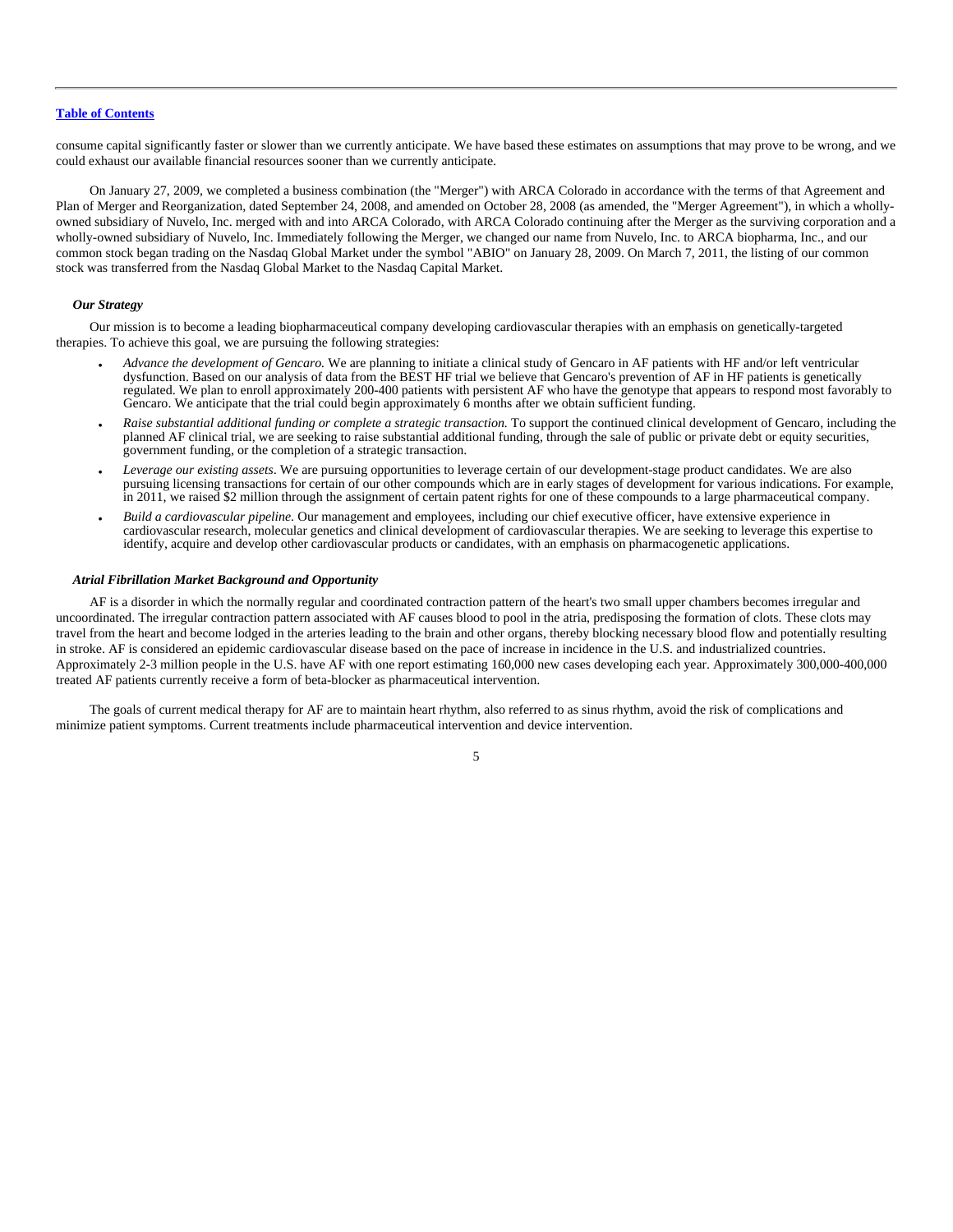There are several antiarrhythmic drugs approved by the FDA for the treatment and/or prevention of recurrent AF. However, these drugs all have safety and/or administration concerns including contraindications, and all but one have contraindications or label warnings regarding their prescription in patients with HF.

Current device interventions for the treatment of AF include:

Electrical cardioversion which is used to restore normal heart rhythm with administration of a direct current shock;

Radiofrequency catheter ablation which can be effective in patients for whom medications are ineffective; and,

Atrial pacemakers which are implanted under the skin to regulate heart rhythm.

We are not aware of any beta-blocker approved for the indication of AF prevention but we believe beta-blockers may have mild efficacy in the prevention of AF. In one reported analysis of data regarding placebo-controlled trials in HF beta-blockers were associated with a relative risk reduction in AF onset of 27% in patients with heart failure. We also believe that Gencaro's prevention of AF in HF patients would provide this patient population a safer treatment option than other treatments currently approved by the FDA.

#### *Gencaro*

Gencaro (bucindolol hydrochloride) is a pharmacologically unique beta-blocker and mild vasodilator being developed for the treatment of AF. Gencaro is considered part of the beta-blocker class of compounds because of its property of blocking both beta-1, or  $\beta_1$ , and beta-2, or  $\beta_2$ , receptors in the cardiac nervous system. The blocking of these receptors prevents binding with other molecules that serve to activate these receptors. We believe that Gencaro is welltolerated in cardiovascular patients because of its mild vasodilator effects. Originally developed by Bristol-Myers Squibb, or BMS, the active pharmaceutical ingredient, or API, in Gencaro, bucindolol hydrochloride, has been tested clinically in approximately 4,500 patients. Gencaro was the subject of a Phase 3 HF mortality trial of over 2,700 patients, mostly in the U.S., known as the "BEST" HF trial. The BEST HF trial included a DNA bank of over 1,000 patients, which was used to evaluate the effect of genetic variation on patients' response to Gencaro.

At the time of the BEST HF trial, our founding scientists, Dr. Michael Bristow and Dr. Stephen Liggett, hypothesized that the unique pharmacologic properties of Gencaro would interact with common genetic variations of  $B_1$ , and alpha2C, or  $a_{2C}$ , receptors, which are important receptors that regulate cardiac or sympathetic nerve function. They tested this hypothesis prospectively in a sub-study conducted using data from the BEST DNA bank. On the basis of this study, Drs. Bristow and Liggett determined that patients with certain variations in these receptors had substantially improved outcomes on primary and certain secondary clinical endpoints in the trial, such as mortality, HF progression, hospitalization and AF prevention, relative to the general patient population of the BEST HF trial. We believe that these genetically determined receptor variations, which are detectable using standard genetic testing technology, can serve as diagnostic markers for predicting enhanced therapeutic response to Gencaro, and potentially avoiding adverse events, in individual patients. We have patented our methods for treating AF and HF patients with Gencaro in the U.S. and Europe based on genetic testing.

#### *Pharmacology and Pharmacogenetics*

Gencaro's pharmacology appears to be different from other compounds in the beta-blocker class in two fundamental respects. First, studies conducted by our researchers indicate that in human myocardial preparations, Gencaro leads to inactivation of constitutively active (i.e. functional in the absence of bound agonist)  $\beta_1$  receptors through a mechanism separate from  $\beta_1$ -blockade, in addition to inhibiting the binding activity of the  $\beta_1$  receptor like a typical betablocker. Second, these same studies indicate that Gencaro lowers the systemic levels of the neurotransmitter norepinephrine, or NE, which is released by cardiac and other sympathetic nerves. These two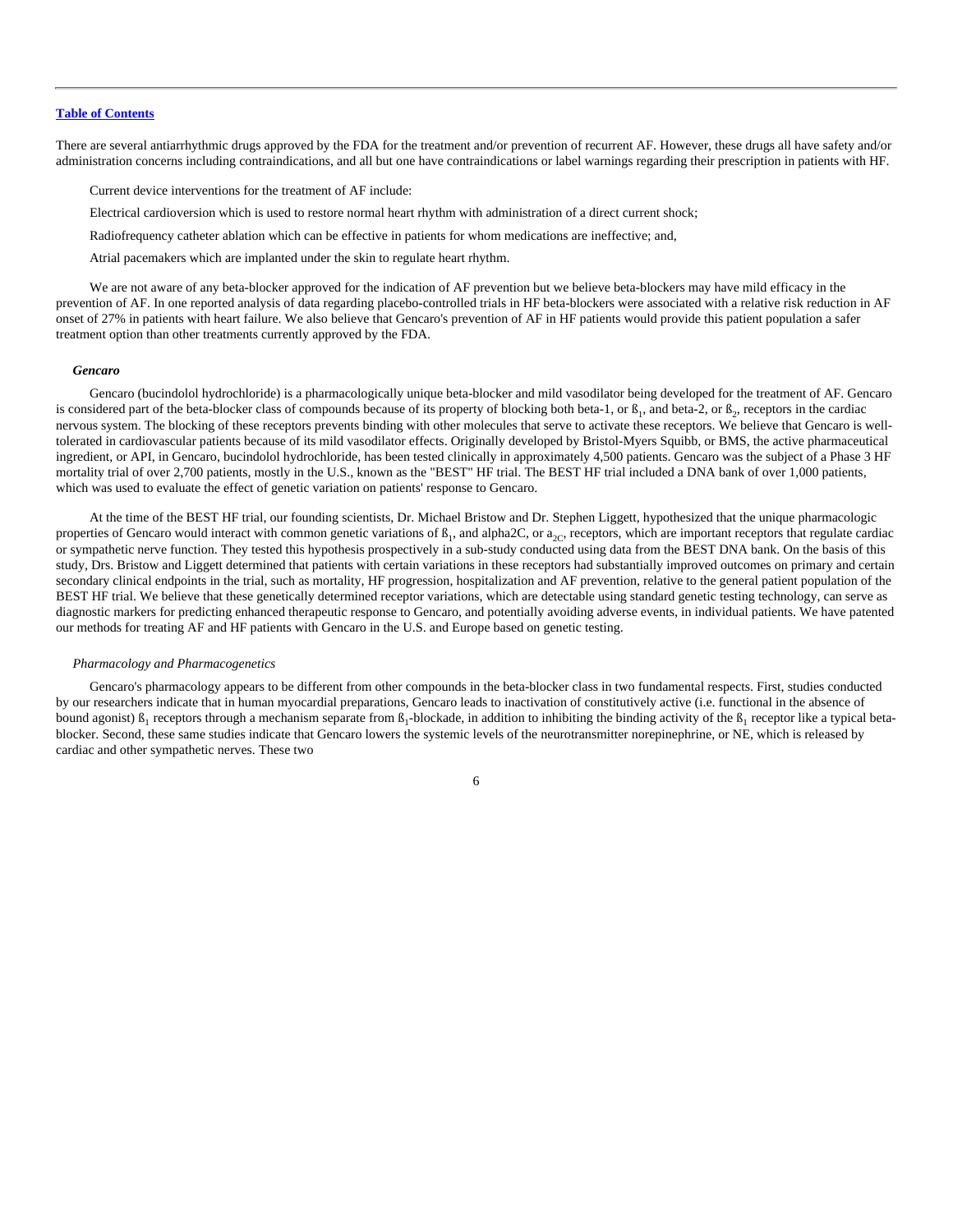properties interact with common genetic variations in two cardiac receptors, the  $B_1$  and  $a_{2C}$  receptors, to produce the unique pharmacogenetic profile of Gencaro. We believe that these two properties, and their pharmacogenetic implications, are unique to Gencaro.

Gencaro has an important interaction with the  $\beta_1$  receptor found on muscle cells, or cardiac myocytes, of the heart. The general role of the  $\beta_1$  receptor and its downstream signaling cascades is to regulate the strength and rate of the heart's contractions. NE serves as an activator of the  $B_1$  receptor, causing the receptor to initiate signaling to the cardiac myocyte. Although this signaling may be beneficial to the failing heart in the short term, in chronic HF patients the  $B_1$  receptor also initiates harmful, or cardiomyopathic, signaling which, over time, exacerbates the heart's structural and functional decline. Beta-blockers counteract this destructive process by reducing  $\beta_1$  receptor signaling. They do this by binding to the receptor and blocking NE molecules from binding and activating the signaling activity and, in Gencaro's case, by also inactivating certain  $\beta_1$  receptors that are constitutively active (active in the absence of NE stimulation).

There are two common genetic variations of the  $\beta_1$  receptor, each of which we estimate is present in approximately 50% of the U.S. population. One of these variations is known as the " $B_1$ -389 Arg/Arg" genotype, or " $B_1$ -389 Arg" receptor variant. Laboratory studies indicate that this variation results in a higher functioning  $B_1$  receptor, which has a greater ability to mediate the stimulatory effects of NE. In addition, this variation is also more likely to be constitutively active and signal the cardiac myocyte to contract in the absence of NE. The  $\beta_1$ -389 Arg receptor also has much higher binding affinity for NE as compared to the other variation, the " $B_1$ -389 Gly carrier". The 389 Gly version, also present in about 50% of the U.S. population, results in a  $B_1$  receptor that is much lower functioning and, according to laboratory studies, has less probability of being in a constitutively active state compared to the  $\beta_1$ -389 Arg/Arg receptor.

We believe Gencaro has a powerful interaction with the higher-functioning  $B_1$ -389 Arg/Arg variation of the  $B_1$  receptor. Laboratory studies show that constitutively active receptors will continue to signal in the presence of standard beta-blockade. Laboratory studies in isolated human heart preparations also show that Gencaro has the unusual ability of being able to stop the signaling of constitutively active receptors. We believe that individuals with the  $\beta_1$ -389 Arg/Arg genotype potentially will realize an enhanced therapeutic response to Gencaro because of the greater potential for active state, cardiomyopathic signaling among individuals with this genotype, and the larger reduction in signaling that these individuals experience when taking Gencaro, relative to individuals with the B<sub>1</sub>-389 Gly carrier genotype. In addition, we believe the NE lowering properties of Gencaro will have selectively beneficial effect in patients who have only  $B_1$ -389 Arg receptors because of the higher binding affinity of Arg receptors for NE.

The efficacy of Gencaro also appears to be influenced by the  $a_{2C}$  receptor, located on the terminus of the sympathetic cardiac nerve, at its junction with the cardiac myocyte. The role of this receptor is to modulate the amount of NE that is present at this junction, which in turn affects the activation of  $\beta_1$ receptors and the heart's activity. There are two important genetic variations of this receptor that appear to affect the performance of Gencaro; the " $a<sub>2</sub>$ -wild" type", which is the normal functioning version of the receptor (approximately 87%-90% of the U.S. general population), and the "deletion variant", a version of the receptor that functions poorly (approximately 10%-13% of the U.S. general population). The DNA sub-study of patients from the BEST HF trial, conducted by Drs. Bristow and Liggett, indicated that these two variations of the  $a_{2C}$  receptor appear to affect Gencaro efficacy in HF if the 389Gly carrier variant of the  $\beta_1$  receptor is also present, but not if the 389 Arg receptor variant of the  $\beta_1$  receptor is present; in patients with the  $\beta_1$ -389 Gly carrier variant, the wild type version of the  $a_{2C}$  receptor appears to enhance efficacy, as compared to the deletion variant which appears to reduce efficacy. When the Arg version of the  $\beta_1$  receptor is present ( $\beta_1$ -389 Arg/Arg), the efficacy of Gencaro does not appear to depend on which version of the  $a_{2C}$  receptor is present.

The DNA sub-study from the BEST HF trial indicated that the combinations of these receptor variations in individual patients appear to influence the response to Gencaro with respect to significant clinical endpoints.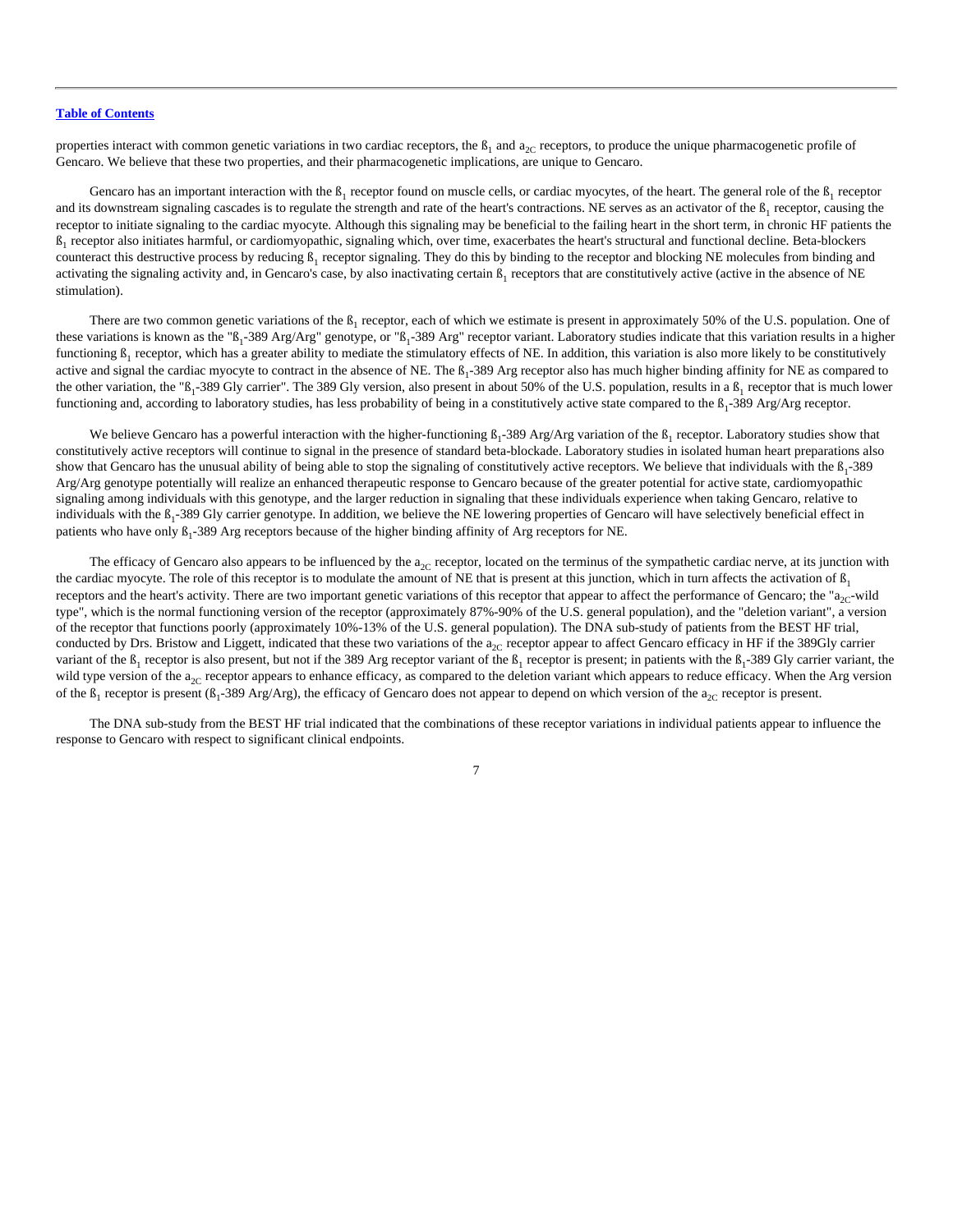However, the  $B_1$ -389 Arg/Arg variant appeared to have the most powerful effect on Gencaro response. While we believe that the  $B_1$ -389 Gly carrier patients may respond favorably to Gencaro depending on their  $a_{2C}$  variation type, we believe that all patients that possess the  $\beta_1$ -389 Arg/Arg variant may be candidates for Gencaro. The  $\beta_1$ -389 Arg/Arg variant group, or "very favorable" group, constitutes an estimated 47-50% of the U.S. population. We believe these individuals may have an enhanced therapeutic response to Gencaro because of its effect on this higher-functioning/constitutively active  $B_1$  receptor variant, and a favorable response to NE lowering, regardless of the patient's  $a_{2C}$  receptor genotype. The planned AF clinical trial will enroll only patients that possess this "very favorable" genotype.

# *The BEST HF trial*

The BEST HF trial began in 1995. It was a double-blind, placebo-controlled, multi-center study of bucindolol's effect on reduction of mortality and morbidity in an advanced chronic HF population. The primary endpoint of the BEST HF trial was all cause mortality (ACM) and the pre-specified main secondary endpoint was progression of HF, defined as HF death, cardiac transplant, HF hospitalization, or emergency room visit for the treatment of worsening HF not requiring hospitalization. The trial was planned to run four and one-half years, and enroll 2,800 patients. The trial enrolled a total of 2,708 chronic HF patients, who were mostly from the United States. Under the umbrella of the BEST HF trial sub-studies program, a DNA bank and sub-study was created, and 1,040 of the BEST patients participated by providing blood for DNA analysis. The DNA bank provided data for the DNA sub-study of BEST patients conducted by Drs. Bristow and Liggett.

In 1999, the BEST HF trial was terminated prior to the completion of follow-up, in response to a recommendation of the BEST HF trial Data and Safety Monitoring Board. The primary reason for termination was loss of investigator equipoise; in other words, the fact that the BEST investigators were no longer uncertain regarding the comparative therapeutic merits of giving a placebo versus giving a beta-blocker to a HF patient. Positive mortality results from two other HF trials involving other beta-blockers had been reported, and a substantial number of BEST HF trial investigators concluded that it was unethical to continue to give placebo to BEST HF trial participants. As a result, some investigators began to prescribe these other beta-blockers to patients in the trial, which threatened to destroy the trial's integrity, therefore the trial was terminated early.

#### *Clinical Results and the DNA Sub-study*

Following termination, the preliminary results of the study were analyzed and published. The preliminary determination and general perception were that the BEST HF trial had failed on the basis of not meeting its primary endpoint of ACM. The published values were a 10% risk reduction in mortality with a p-value of 0.10. Subsequently, we reanalyzed the results from BEST, in accordance with the FDA approved, pre-specified statistical analysis plans, which had not been performed by the sponsors of BEST when the trial was terminated. Our reanalysis appeared to show a 13% risk reduction on the primary endpoint of all-cause mortality in the BEST HF trial with a p-value of 0.053.

In 2003 and 2004, the results of the DNA sub-study conducted by Drs. Bristow and Liggett began to be released and analyzed. The DNA sub-study results indicated a significant enhancement of response on the major clinical endpoints from the BEST HF trial in patients with the "very favorable" genotype. The HF risk reduction on clinical efficacy endpoints such as mortality and hospitalization ranged from approximately 34% to approximately 48% in this genotype. In addition, in arrhythmia endpoints of atrial fibrillation or ventricular fibrillation, tracked by adverse events and surveillance ECGs, the risk reduction by bucindolol in the "very favorable" genotype appeared to be even greater, ranging from 74% to 76%.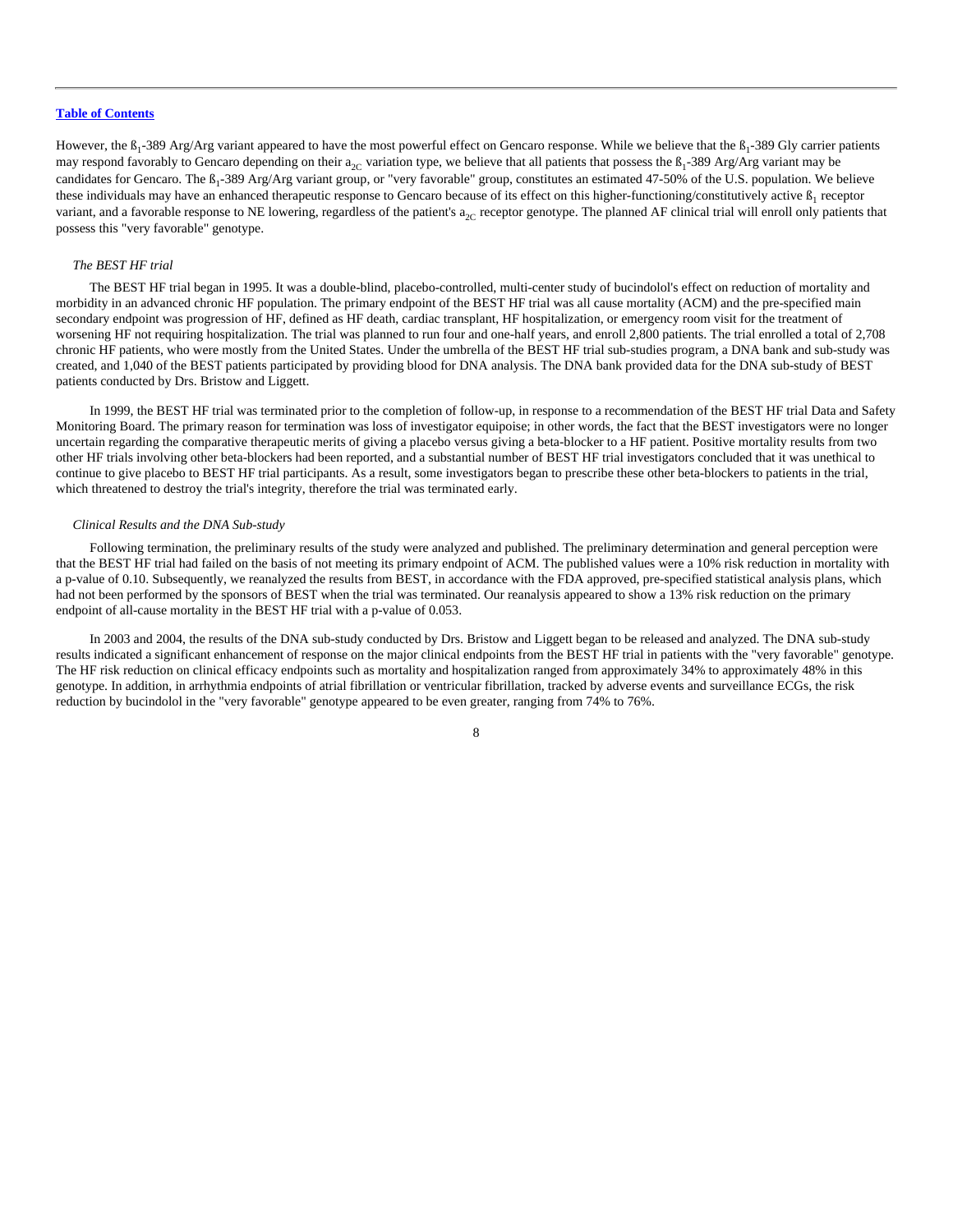Shown below are certain of the primary and secondary endpoint data from the BEST HF DNA sub-study results, by genotype:

# *BEST HF Trial Clinical Responses<sup>1</sup> by Genotype Groups*

| Endpoint                            | <b>Very Favorable</b><br>patients<br>(47%) |          | Favorable<br>patients<br>$(40\%)$ |          | Unfavorable<br>patients<br>(13%) |     |
|-------------------------------------|--------------------------------------------|----------|-----------------------------------|----------|----------------------------------|-----|
| All Cause Mortality (ACM), TTE      |                                            | $38\%*$  |                                   | 25%      | h                                | 4%  |
| Cardiovascular Mortality (CVM), TTE |                                            | 48%*     |                                   | $40\% *$ | h                                | 11% |
| $ACM + transplantation$             |                                            | 43%      |                                   | 24%      | h                                | 4%  |
| HF (HF) Progression                 |                                            | $34\%**$ |                                   | 20%      |                                  | 1%  |
| HF Hosp days/patient                |                                            | $48\%**$ |                                   | 17%      | h                                | 19% |
| AF prevention (from AE and ECG db)  |                                            | $74\%**$ |                                   | 6%       | h                                | 33% |
| VT/VF prevention (from AE db)       |                                            | $76\%**$ |                                   | $54\%*$  |                                  | 35% |

1 Covariate adjusted, transplant censored analysis with 1 – hazard ratio estimates presented

\* p<0.05; \*\*p<0.007; TTE: Time To Event; CRF: Case Report Form; Adj.: Adjudicated

#### *Analysis of BEST HF trial for AF*

Recently, the BEST HF study data was further analyzed focusing on AF.AF. According Although there was no pre-determined AF endpoint, including reduction in risk of AF, in the BEST HF trial, according to our analysis of adverse events and surveillance ECG's during the trial, 8% of patients developed new onset AF, with a greater incidence observed in the placebo group (10%) compared to the bucindolol group (6%). This corresponded to a 36% reduction in the incidence of new onset AF (based on rates) for patients receiving bucindolol ( $p = 0.002$ ). In a time to event analysis, the risk of new onset AF was reduced by 41% ( $p = 0.0004$ ) with bucindolol treatment.

As with the overall study cohort, most patients in the 1,040 patient DNA sub-study were in normal heart rhythm, also referred to as sinus rhythm, at baseline. The proportion of patients in sinus rhythm at baseline was also similar in the two treatment groups for the overall DNA sub-study cohort, as well as in the  $B_1$ -389 genotype subgroups. In the BEST DNA sub-study, the proportion of patients who developed new onset AF was similar compared to the overall study cohort for both the placebo group (11% and 10%, respectively) and the Gencaro group in the DNA sub-study population compared to the overall study cohort (7% and 6%, respectively). Also, there was a similar reduction in new onset AF observed in the bucindolol group compared to placebo (43% and 41%, respectively, by time to event analysis). Therefore, the overall results from the genetic sub-study population are consistent with the results from the overall study population.

The AF risk reduction we believe we observed in our analysis of adverse events and surveillance ECG's collected during the BEST HF trial was similar to AF risk reductions observed in a meta analysis of data regarding seven placebo-controlled ß-blocker trials in HF patients. In this meta-analysis, ß-blockers appeared to reduce the incidence of new onset AF in all but one trial, with an overall relative risk reduction of 27%. Despite the apparent efficacy signals for the prevention of AF in HF trials, we are not aware of any ß-blocker that has FDA approval of use in this indication. The BEST HF trial data indicate that Gencaro may have a robust effect on AF prevention in advanced HFREF patients and, factoring in differences in degree of clinical HF, Gencaro may have at least as good an effect as other ß-blocking agents, even without pharmacogenetic targeting.

#### *Clinical and Regulatory Strategy*

The regulatory strategy for Gencaro is to obtain an AF approval in a genotype specific HF population. We will seek to enroll certain patients with the Very Favorable genotype in our AF clinical trial since our analysis of AE's and ECGs from the BEST HF DNA sub-study indicated this group had a 74% reduction in risk for new AF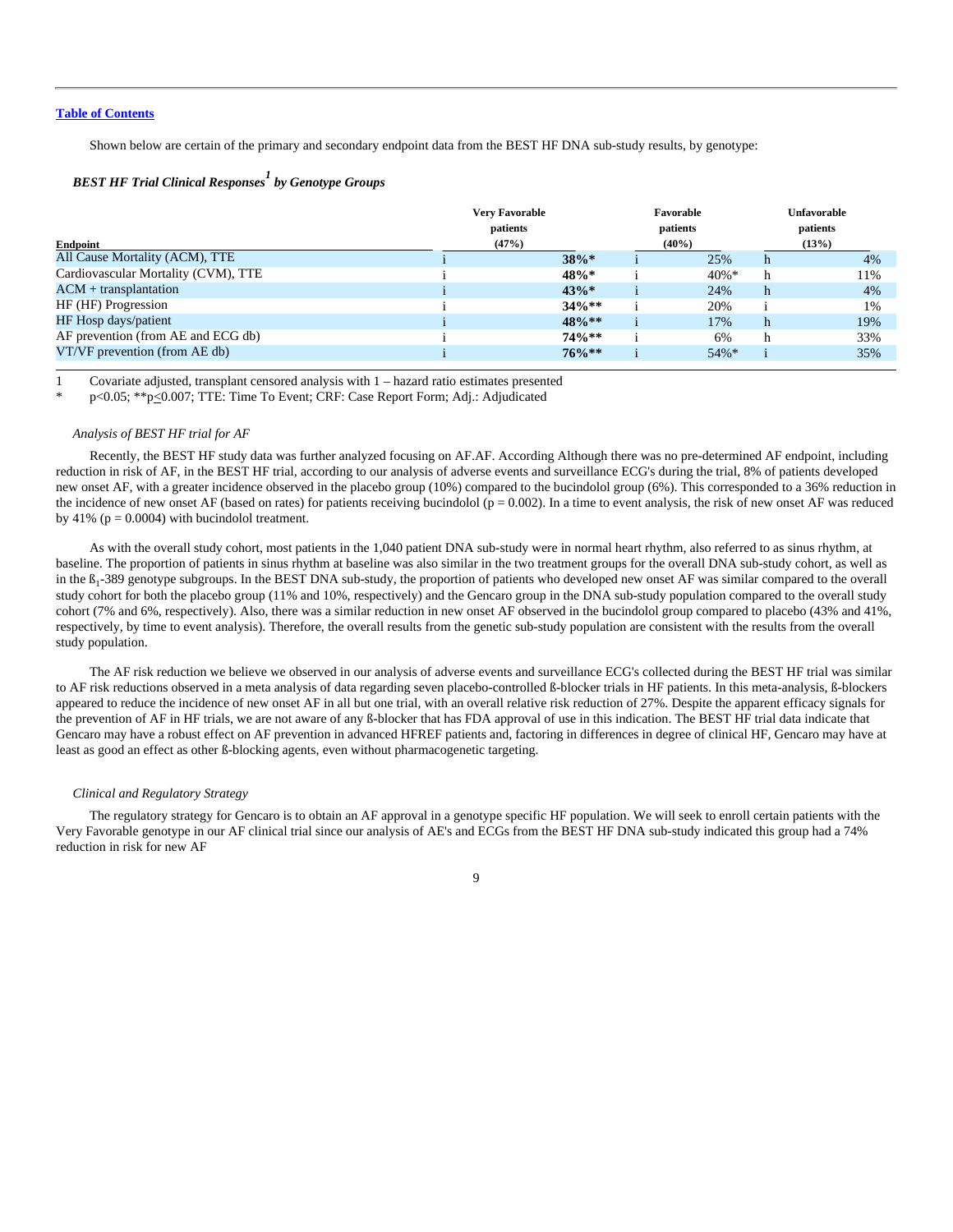events. The FDA approval will be pursued through two Phase 3 trials. In the first trial, the design will include enrollment of 200-400 patients with persistent AF who have the genotype that appears to respond most favorably to Gencaro. The trial will investigate Gencaro's superiority versus metoprolol CR/XL. If successful, this first Phase 3 AF trial would be followed by a second Phase 3 trial to be conducted in the same target population with the objective of using both trials to support a NDA for Gencaro as a therapy for AF in a genotype specific HF population. We believe if the first trial achieves a highly significant finding of statistical significance of less than 0.01, this single trial, with supporting data from the BEST HF trial, may be sufficient for a Gencaro NDA approval in an AF disease indication.

# *The Gencaro Test*

If approved, we believe that Gencaro will be the first cardiovascular drug to be integrated with a companion diagnostic to predict enhanced efficacy. We believe the drug label being sought for Gencaro would identify the patient receptor genotypes that can expect enhanced efficacy, as well as those with a likelihood of a standard beta-blocker response and the small unfavorable subgroup with a low probability of benefit. The label being sought would recommend receptor genotype testing prior to initiation of therapy. Accordingly, we collaborated with LabCorp to develop a receptor genotype diagnostic, the Gencaro Test, and believe the test will be simple to administer and would be widely available. We currently intend to pursue a separate arrangement with LabCorp or another third party to provide the diagnostic services of the Gencaro Test needed to support our planned AF trial.

Through our existing agreement with LabCorp we have collaborated to develop and commercialize the Gencaro Test for the treatment of patients with HF. Under the terms of that collaboration, we licensed to LabCorp certain rights to commercialize a receptor genotype diagnostic for the  $\beta_1$  and  $a_{2C}$ polymorphisms. In return, LabCorp agreed to develop the Gencaro Test and obtain FDA clearance or approval of the Gencaro Test for HF.

#### *Licensing and Royalty Obligations*

We have licensed worldwide rights to Gencaro, including all preclinical and clinical data from Cardiovascular Pharmacology and Engineering Consultants, LLC, or CPEC, who has licensed rights in Gencaro from BMS. CPEC is a licensing entity which holds the rights of the biotechnology companies that were the commercial sponsors of the BEST trial. If the FDA grants marketing approval for Gencaro, the license agreements require that we make a milestone payment of \$8.0 million, which is due within six months after FDA approval. Under the license agreements, we are required to make milestone payments of up to \$5.0 million in the aggregate upon regulatory marketing approval in Europe and Japan. Our royalty obligation under the licenses ranges from 12.5% to 25% of revenue from the related product based on achievement of specified product sales levels including a 5% royalty that CPEC is obligated to pay under its original license agreement for Gencaro. We have the right to buy down the royalties to a range of 12.5% to 17% by making a payment within six months of regulatory approval.

We also have licensed worldwide rights to intellectual property covering the pharmacogenetic response of Gencaro based on the cardiac receptor polymorphisms, which is owned by the University of Colorado. We have no material future financial obligations under this license. We also have an option to license exclusive, worldwide rights to develop and commercialize diagnostics for these receptor polymorphisms, for the purpose of prescribing Gencaro, from the licensee of these rights, the University of Cincinnati.

# *Development Pipeline*

Our development activities are substantially focused on our lead product candidate, Gencaro, for the treatment of AF. We also believe, based upon data from the BEST HF trial, that Gencaro may have additional potential for the treatment of HF and ventricular tachycardia/ventricular fibrillation. In 2008 we submitted and the FDA accepted our NDA filing for Gencaro for the treatment of chronic HF. In 2009 the FDA issued a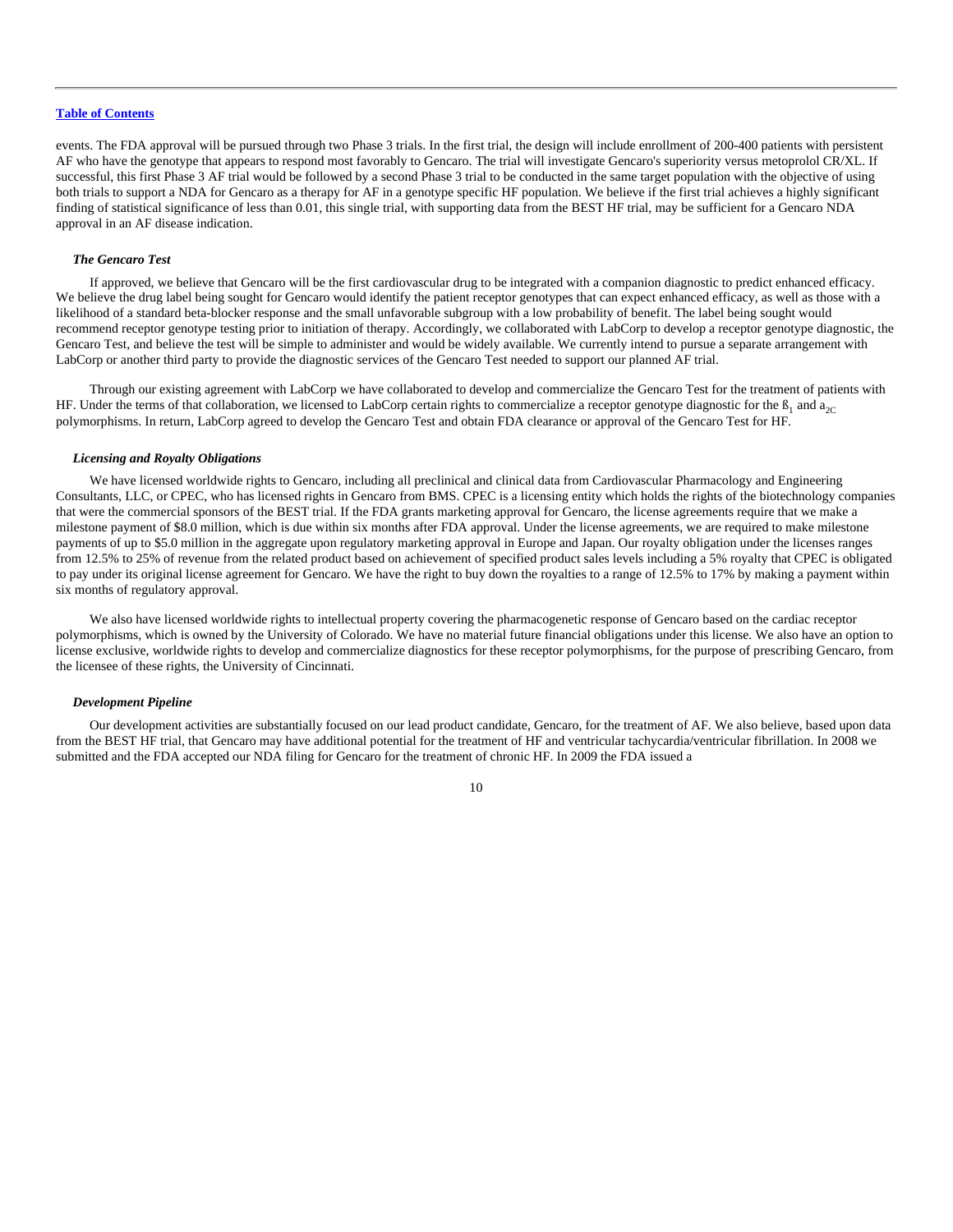Complete Response Letter (CRL) in which the FDA stated that it could not approve the Gencaro NDA in its current form, and specified actions required for approval of the NDA, including conducting an additional Phase 3 clinical trial of Gencaro in patients with HF. In 2010 we reached agreement with the FDA, through the Special Protocol Assessment (SPA) process, on the design of a clinical trial to assess the safety and efficacy of Gencaro in approximately 3,200 patients with chronic HF who have the genotype that appears to respond most favorably to Gencaro. We do not expect to pursue development of Gencaro for disease indications beyond AF without entering into a strategic partnership or collaboration for an HF clinical program. We believe Gencaro has potential to address these additional indications, and that the clinical response of patients with these diseases may be genetically influenced, based on the same genetic markers we have identified for our proposed treatment of AF with Gencaro.

We also have exclusive patent rights to other product candidates that have potential indications in cardiovascular disease, oncology and other therapeutic areas, some of which are in early stages of development and others of which are in later stages of development. We are seeking partners to assist us in the development of these candidates or who may license them. For example, we hold exclusive rights to rNAPc2, a potent, long acting, recombinant protein anticoagulant with a unique mechanism of action involving inhibition of tissue factor, the protein responsible for initiating the extrinsic coagulation pathway, the primary coagulation mechanism in humans. rNAPc2 was originally being developed as a cardiovascular therapy for thrombosis and other indications. As a result, it has an extensive human clinical record, and has been safely tested in over 700 human patients in nine Phase 1 and Phase 2 clinical trials. Previously, pilot studies of rNAPc2 conducted in non-human primates showed evidence of potential efficacy against lethal hemorrhagic fever viruses.

#### *Competition*

Current treatments include pharmaceutical intervention and device intervention. There are several antiarrhythmic drugs approved by the FDA for the treatment and/or prevention of recurrent AF. However, these drugs all have safety and/or administration concerns, and all but one have contraindications or label warnings regarding their prescription in patients with HF.

Current device interventions for the treatment of AF include:

Electrical cardioversion which is used to restore normal heart rhythm with administration of a direct current shock;

Radiofrequency catheter ablation which is can be effective in patients for whom medications are ineffective; and,

Atrial pacemakers, which are implanted under the skin to regulate heart rhythm.

Considering that most of the approved drugs and device interventions for the treatment or prevention AF have notable risks or adverse side effects, we believe there is an unmet medical need for new AF treatments that have fewer side effects than currently available therapies and are more effective, particularly in patients with HF where the approved drugs are contra-indicated or have warnings regarding their prescribing information. We believe that Gencaro's prevention of AF in HF patients would provide this patient population a safer treatment option than other treatments currently approved by the FDA.

The pharmaceutical industry is highly competitive. We face significant competition from pharmaceutical companies and biotechnology companies that are researching and selling products designed to treat cardiovascular conditions. Most of these companies have significantly greater financial, product development, manufacturing, and commercial resources than we have. In addition, our proposed prescribing information for Gencaro includes a recommendation for genetic testing, which will add additional cost and procedures to the process of prescribing Gencaro, and which could make it more difficult for us to compete against existing therapies.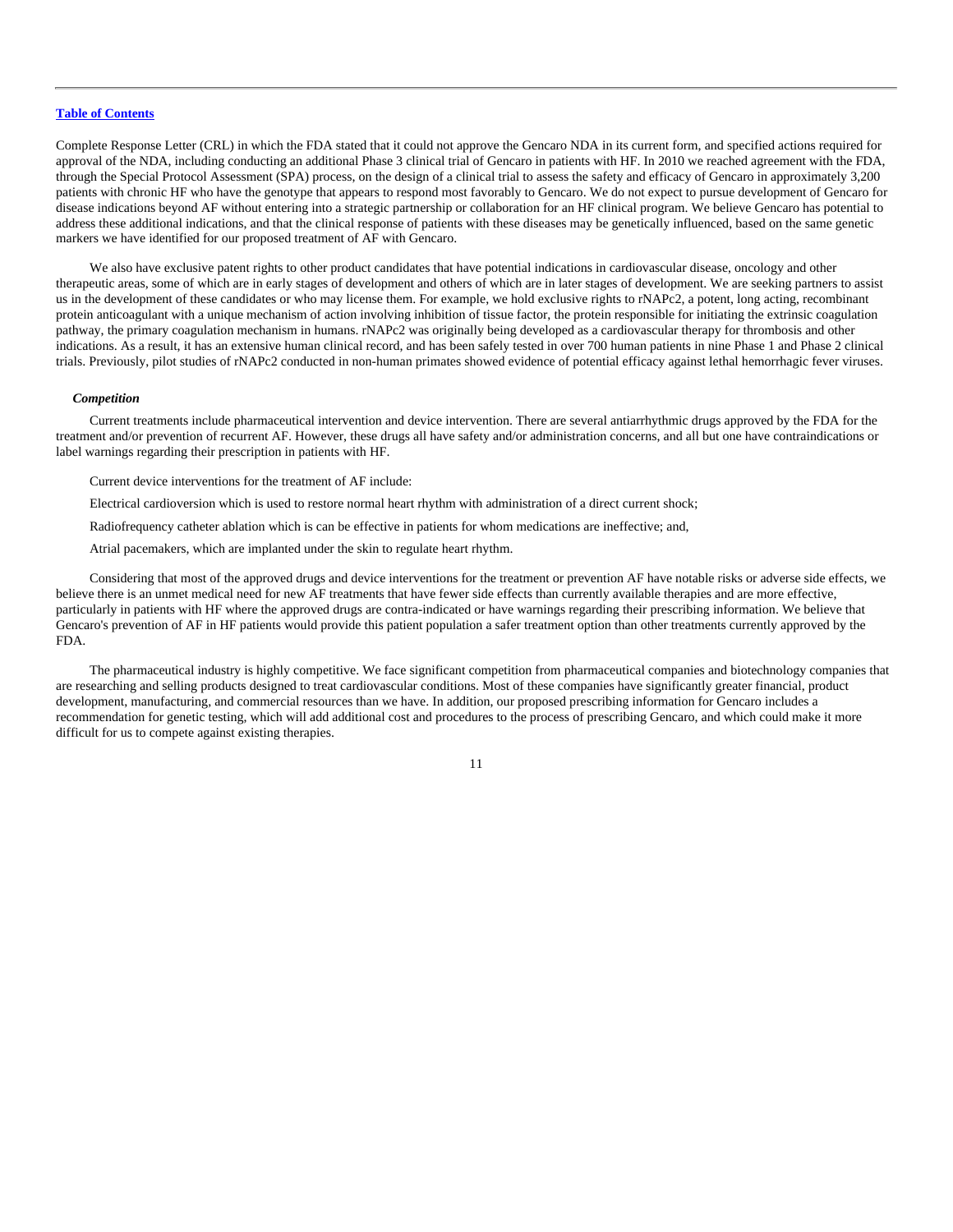# *Manufacturing and Product Supply*

Gencaro is a small molecule drug with an established manufacturing history. Multiple manufacturers of both the API and drug product have successfully produced Gencaro for use in clinical trials over the course of its clinical development. We outsource all manufacturing and analytical testing of the Gencaro API and drug product. We have selected third party contract manufacturing organizations on the basis of their technical and regulatory expertise. Our approach with our contract manufacturing partners has been to replicate the manufacturing processes that were used to support the prior pivotal clinical trial with Gencaro, and to minimize any changes from these baseline processes, thereby reducing technical and regulatory risk. We contracted with Groupe Novasep to complete the drug substance registration batches required for the Gencaro NDA. These batches were successful, and the resulting drug substance was used to supply the drug product registration campaign. Remaining inventory was placed in current Good Manufacturing Practice, or cGMP, storage to provide a backup supply for the planned Phase 3 trial, and for use as an initial source of drug substance to support eventual product launch, if approved.

For drug product production, we have contracted with Patheon, Inc. to manufacture the Gencaro tablets. Gencaro is produced in a tablet form, utilizing standard solid oral dosage processing techniques. Six separate dosage strengths are manufactured, with the maximum recommended dose of 50mg twice daily for patient weighing 75kg or less and 100mg twice daily for patients weighing more than 75kg. Registration batches were successfully completed by Patheon, Inc. and tablets from these runs have been placed in cGMP storage to supply the planned Phase 3 AF trial.

If sufficient funding is obtained, our manufacturing focus for 2012 will be to prepare the blinded clinical trial supplies for Gencaro and the comparator compound, and to establish the appropriate packaging and clinical distribution channels necessary for the successful execution of the planned Phase 3 AF trial.

#### *Research and Development Expenses*

Our research and development expenses totaled \$2.3 million for the year ended December 31, 2011 as compared to \$3.1 million for 2010, a decrease of approximately \$790,000. Our future R&D expenses are highly contingent upon our ability to raise substantial additional funding or complete a strategic transaction. Should we receive funds from one or a combination of these sources, R&D expense in 2012 could be substantially higher than 2011 as we initiate our planned AF clinical trial. Until substantial additional funding is obtained, R&D expenses in 2012 are expected to be comparable to 2011 levels.

#### *Government Regulation*

Governmental authorities in the U.S. at the federal, state, and local levels and foreign countries extensively regulate, among other things, the research, development, testing, manufacture, labeling, promotion, advertising, marketing, distribution, sampling, and import and export of pharmaceutical and medical device products.

#### *Premarket Approval of Drugs*

FDA approval is required before any new drug, dosage form, indication, or strength can be marketed in the U.S. We anticipate that all of our products will require regulatory approval by governmental agencies prior to commercialization. The process of obtaining approval and the subsequent process of maintaining compliance with appropriate federal, state, local and foreign statutes and regulations require the expenditure of substantial time and financial resources. In addition, these statutes, rules, regulations and policies may change and our products may be subject to new legislation or regulations. There are numerous FDA and other federal and state sanctions for non-compliance.

The steps required before new human therapeutic products are marketed in the U.S. and foreign countries include rigorous preclinical and clinical testing and other approval requirements by regulatory agencies, such as the FDA and comparable agencies in foreign countries.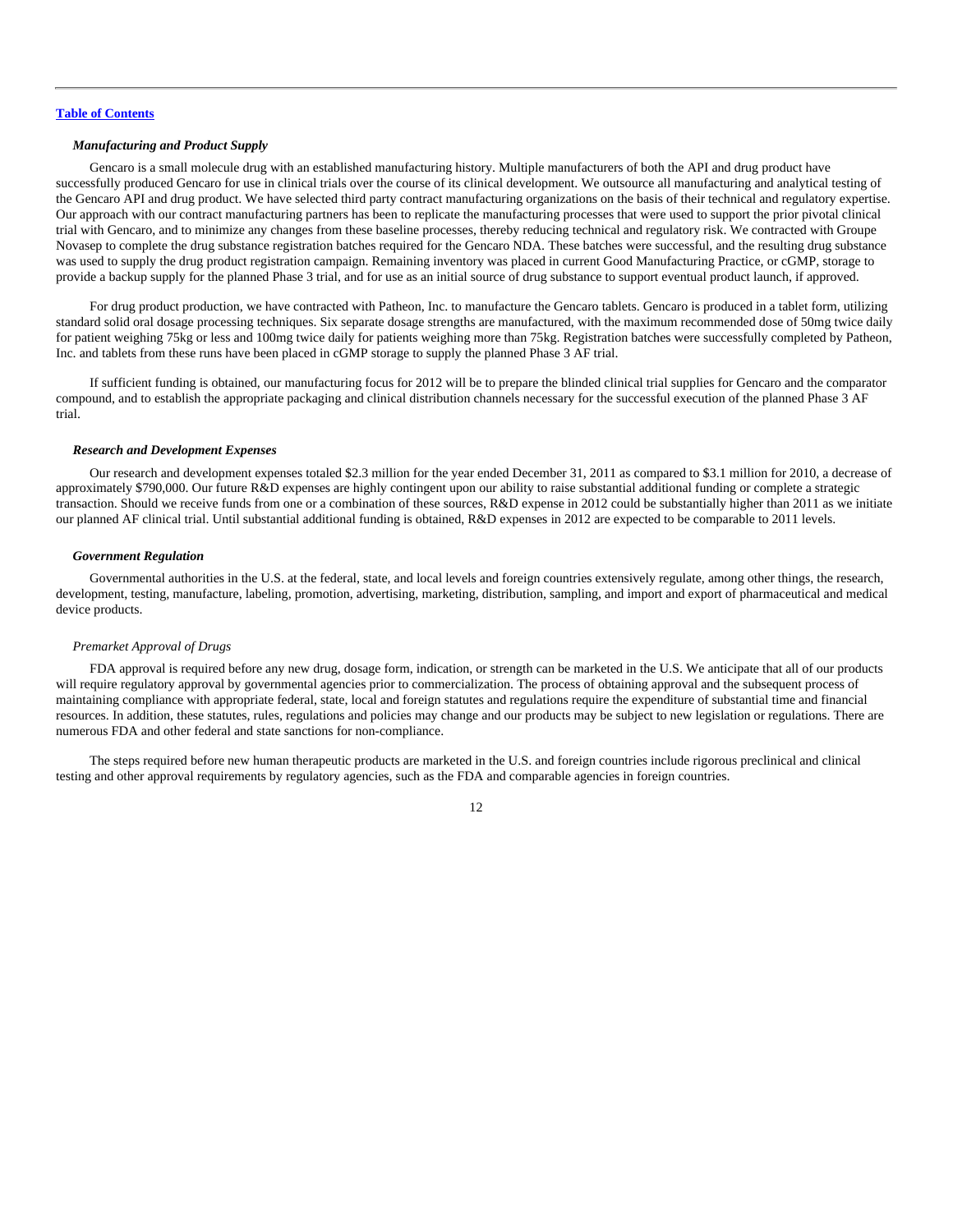*Preclinical Phase.* Preclinical studies are generally conducted in the laboratory to evaluate the potential efficacy and safety of a product candidate. These studies include laboratory evaluation of product chemistry, formulation and stability, as well as studies to evaluate toxicity in animals. Preclinical studies are governed by numerous regulations.

*Clinical Phase.* Before human clinical trials can commence, an Investigational New Drug, or IND, application, submitted to FDA, or a comparable application submitted to a foreign country's agency, must become effective. The clinical phase of development involves the performance of human studies, including adequate and well-controlled human clinical trials to establish the safety and efficacy of the product candidate for each proposed indication. Typically, clinical evaluation involves three sequential phases, which may overlap. During Phase 1, clinical trials are conducted with a relatively small number of subjects or patients to determine the early safety profile of a product candidate, as well as dose tolerance, absorption, and the pattern of drug distribution and drug metabolism. Phase 2 trials are conducted with groups of patients afflicted by a specific target disease to determine preliminary efficacy, optimal dosages and dosage tolerance and to identify possible adverse effects and safety risks. In Phase 3, larger-scale, multi- center trials are conducted with patients afflicted with a specific target disease to provide data for the statistical proof of efficacy and safety as required by regulatory agencies. The conduct of clinical trials is subject to extensive regulation.

*NDA Submission.* In the U.S., the results of preclinical and clinical testing along with chemistry, manufacturing and controls information, are submitted to the FDA in the form of an NDA. Under the Prescription Drug User Fee Act, or PDUFA, after submission of an NDA and payment, or waiver, of the required fee, the FDA's goal is to review most standard NDAs within 10 months from sponsor submission of the application by which time, the FDA must issue a "complete response," or approve the NDA.

In responding to an NDA, the FDA may grant marketing approval or deny the application if the FDA determines that the application does not satisfy the statutory and regulatory approval criteria. A denial may include a request for additional information, including additional clinical data and/or an additional Phase 3 clinical trial. Data from clinical trials are not always conclusive and FDA may interpret data differently than we interpret data. Under the Food and Drug Modernization Act of 1997, the FDA is authorized to approve a drug based on a single adequate and well-controlled study if such study and other confirmatory data are sufficient to establish the drug's effectiveness. However, it has long been the FDA's general position that the standard of proof of a drug's effectiveness generally requires at least two well-controlled and adequate Phase 3 clinical studies with p-values of less than 0.05 on the primary endpoint.

In addition, in accordance with current FDA law and regulations, the FDA may refer a drug to an advisory committee for review prior to approval. In some cases, FDA may require completion, within a specified time period, of additional clinical studies after approval, referred to as Phase 4 clinical studies, to monitor the effect of a new product and may prevent or limit future marketing of the product based on the results of these post-marketing programs. Furthermore, prior to granting approval, the FDA generally conducts an inspection of the facilities, including outsourced facilities that will be involved in the manufacture, production, packaging, testing and control of the drug substance and finished drug product for compliance with current Good Manufacturing Practice, or cGMP, requirements.

If the FDA approves the NDA, the sponsor is authorized to begin commercialization of the drug in accordance with the approval. Even if the FDA approves the NDA, the FDA may decide later to suspend or withdraw product approval if compliance with regulatory standards is not maintained or if safety problems are recognized after the product reaches the market. In addition, the FDA requires surveillance programs to monitor approved products that have been commercialized, and the agency has the power to require additional clinical studies, to require changes in labeling or to prevent further marketing of a product based on the results of these post-marketing programs. The FDA also has authority to request implementation of a risk evaluation and mitigation strategy, or REMS, that could restrict distribution of Gencaro or require us to provide additional risk information to prescribers. Whether or not FDA approval has been obtained, approval of a product candidate by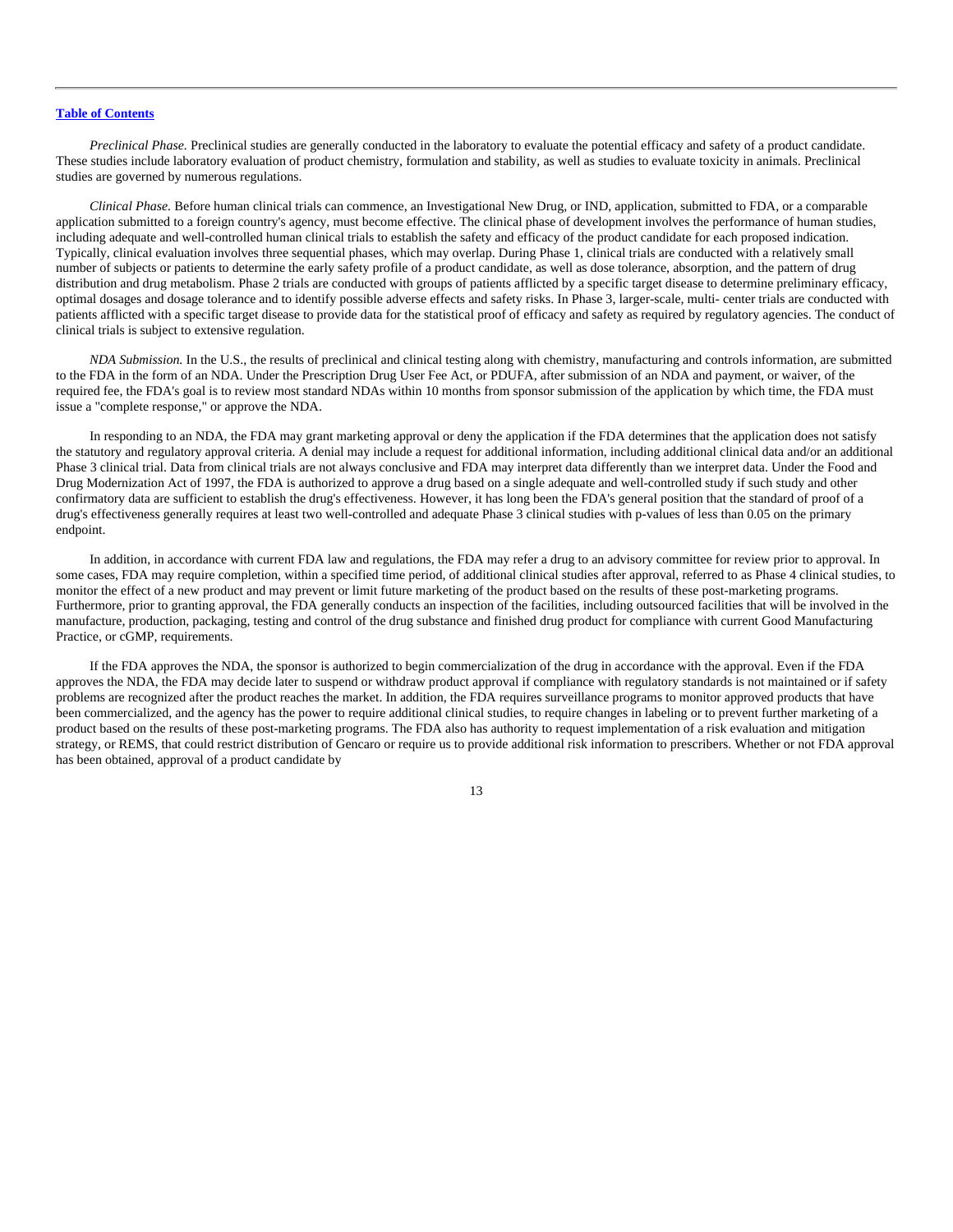comparable foreign regulatory authorities is necessary prior to the commencement of marketing of a product candidate in those countries. The approval procedures vary among countries and can involve additional testing. The time required to obtain approval may differ from that required for FDA approval. Although there are some centralized procedures for filings in the European Union countries, in general each country has its own procedures and requirements.

*Post-approval Compliance.* If regulatory approval for a drug or medical device is obtained, the product and the facilities manufacturing the product are subject to periodic inspection and continued regulation by regulatory authorities, including compliance with cGMP, as well as labeling, advertising, promotion, recordkeeping, and reporting requirements, including the reporting of adverse events. In addition, the FDA closely regulates the post-approval marketing and promotion of drugs, including standards and regulations for direct-to-consumer advertising, off-label promotion, industry-sponsored scientific and educational activities and promotional activities involving the Internet. Drugs may be marketed only for the approved indications and in accordance with the provisions of the approved label. Companies are responsible for compliance with such requirements and would be responsible to ensure that all contract manufacturing organizations who perform work for them also comply with such requirements. Failure to comply with these requirements can result in adverse publicity, warning letters, corrective advertising and potential civil and criminal penalties.

*Drug Price Competition and Patent Term Restoration Act of 1984.* Under the Drug Price Competition and Patent Term Restoration Act of 1984, also known as the Hatch-Waxman Act, Congress created an abbreviated FDA review process for generic versions of pioneer (brand name) drug products. The Hatch-Waxman Act also provides for patent term restoration and the award, in certain circumstances, of non-patent marketing exclusivities.

*Generic Drug Approval*. The Hatch-Waxman Act established an abbreviated FDA review process for drugs that are shown to be equivalent to approved pioneer drugs. Approval for a generic drug is obtained by filing an abbreviated NDA, or ANDA. Generic drug applications are "abbreviated" because they generally do not include clinical data to demonstrate safety and effectiveness. Instead, an ANDA applicant must establish that its product is bioequivalent to an approved drug and that it is the same as the approved drug with respect to active ingredient(s), route of administration, dosage form, strength and recommended conditions of use (labeling). The FDA will approve the generic as suitable for an ANDA if it finds that the generic does not raise questions of safety and effectiveness as compared to the pioneer drug. A drug is not eligible for ANDA approval if the FDA determines that it is not equivalent to the pioneer drug or if it is intended for a different use. Any applicant who files an ANDA seeking approval of a generic version of an approved drug listed in FDA's Approved Drug Products with Therapeutic Equivalence Evaluations, or the Orange Book, before expiration of the patent(s) listed in the Orange Book for that approved drug, must certify to the FDA for each patent that (i) no patent information on the drug has been submitted to the FDA; (ii) that such patent has expired; (iii) the date on which such patent expires; or (iv) that such patent is invalid, unenforceable or will not be infringed by the manufacture, use or sale of the generic drug. If the ANDA applicant makes a certification pursuant to (iv) above, or a Paragraph IV certification, and the NDA holder files an infringement suit against the ANDA applicant within 45 days of receiving the Paragraph IV notification, the NDA owner is entitled to an automatic 30-month stay of FDA's ability to approve the ANDA. This 30-month stay will end early upon any decision by a court that the patent is invalid, unenforceable or not infringed by the generic drug.

*Patent Term Restoration.* The Hatch-Waxman Act provides for the restoration of a portion of the patent term lost during product development and FDA review of an application. However, the maximum period of restoration cannot exceed five years, or restore the total remaining term of the patent to greater than 14 years from the date of FDA approval of the product.

*Patent Term Extension*. While the term of a U.S. Patent is 20 years from the earliest priority date of a patent application (excluding a provisional patent application) , a U.S. Patent that covers subject matter requiring regulatory approval to market is eligible for an extension of that patent term. Patent Term Extension, or PTE,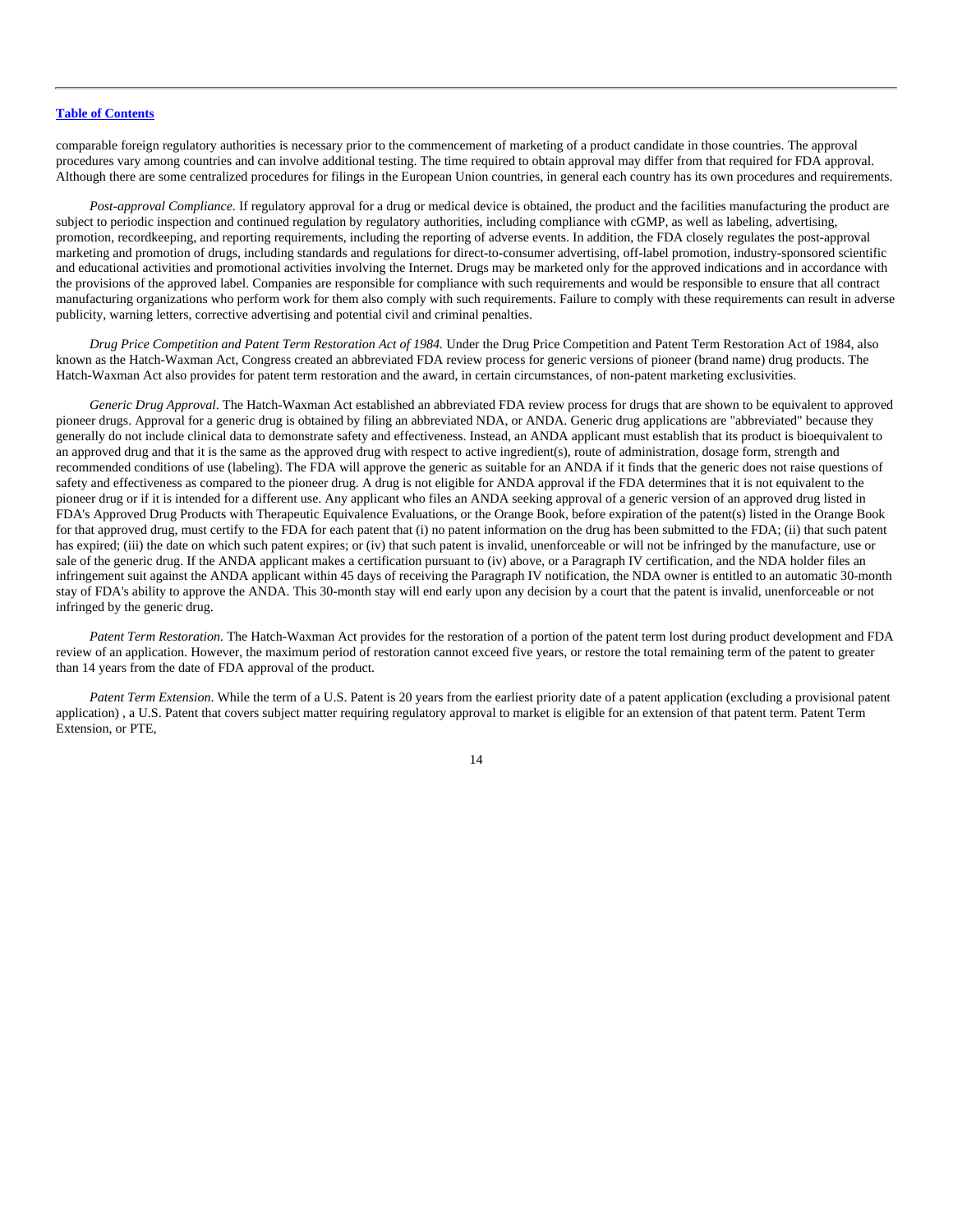extends the term of an issued patent for generally 1) the length of the FDA approval process and 2) half of the time spent in clinical trials. However, there are certain limitations to PTE, including the limitation that the term cannot be extended more than 14 years after approval has been obtained.

Under 35 U.S.C. § 156(a), a patent covering a method of using a product is eligible for PTE if the following conditions are met:

- (1) the patent has not yet expired;
- (2) the patent was not previously extended;
- (3) the patent owner submits an application for PTE that includes all necessary supporting information within 60 days of FDA approval;
- (4) the product was subject to regulatory review before its commercial marketing or use; and
- (5) the drug application is for the first permitted commercial marketing of the product.

We have obtained three U.S. patents (U.S. Patent Nos. 7,678,824,8,080,578, 8,093,286,), and have one pending U.S. patent application that generally concern methods for treating patients with Gencaro based on the presence of certain polymorphisms in the  $\beta_1$  and/or  $a_{2C}$  adrenergic receptors. We believe that, if approved by the FDA, one of the U.S. patents may be eligible for PTE, which could provide approximately 3 years or more of additional patent life based on our current clinical trial plans.

Supplementary Protection Certificate, or SPC, is a form of patent term extension that is available for pharmaceutical products approved for marketing in the European Union. We obtained a patent in Europe for use of Gencaro that is similar to the 824 patent (EP 1802775); this patent is in force in certain countries in Europe, including the United Kingdom, France, Germany, Italy and Spain. We believe that this patent may be eligible for an SPC, if Gencaro is approved for marketing in any European country in which the patent is in force, which could provide up to five years of additional patent life.

*Non-Patent Marketing Exclusivities.* Separate and apart from patent protection, the Hatch-Waxman Act entitles approved drugs to various periods of non-patent statutory protection, known as marketing exclusivity. The Hatch-Waxman Act provides five years of "new chemical entity" marketing exclusivity to the first applicant to gain approval of an NDA for a product that contains an active moiety not found in any other approved product. This exclusivity means that another manufacturer cannot submit an ANDA or 505(b)(2) NDA until the marketing exclusivity period ends. This exclusivity protects the entire new chemical entity franchise, including all products containing the active ingredient for any use and in any strength or dosage form, but will not prevent the submission or approval of stand-alone NDAs where the applicants have conducted their own clinical studies to demonstrate safety and effectiveness. There is an exception, however, for a competitor that seeks to challenge a patent with a Paragraph IV certification. Four years into the five-year exclusivity period, a manufacturer who alleges that one or more of the patents listed with the NDA is invalid, unenforceable or not infringed may submit an ANDA or 505(b)(2) NDA for a generic or modified version of the product.

The Hatch-Waxman Act also provides three years of "new use" marketing exclusivity for the approval of NDAs, and supplements, where those applications contain the results of new clinical investigations (other than bioavailability studies) essential to the FDA's approval of the applications. Such applications may be submitted for new indications, dosage forms, strengths, or new conditions of use of approved products. So long as the studies are essential to the FDA's approval or were conducted by or for the applicant, this three-year exclusivity prohibits the final approval of ANDAs or 505(b)(2) NDAs for products with the specific changes associated with those studies. It does not prohibit the FDA from approving ANDAs or 505(b)(2) NDAs for other products containing the same active ingredient, without those changes.

#### *FDA Approval of Medical Devices*

Unless an exemption applies, each medical device that a company wishes to market in the U.S. requires either approval of a PMA or 510(k) clearance from the FDA. The FDA classifies medical devices into one of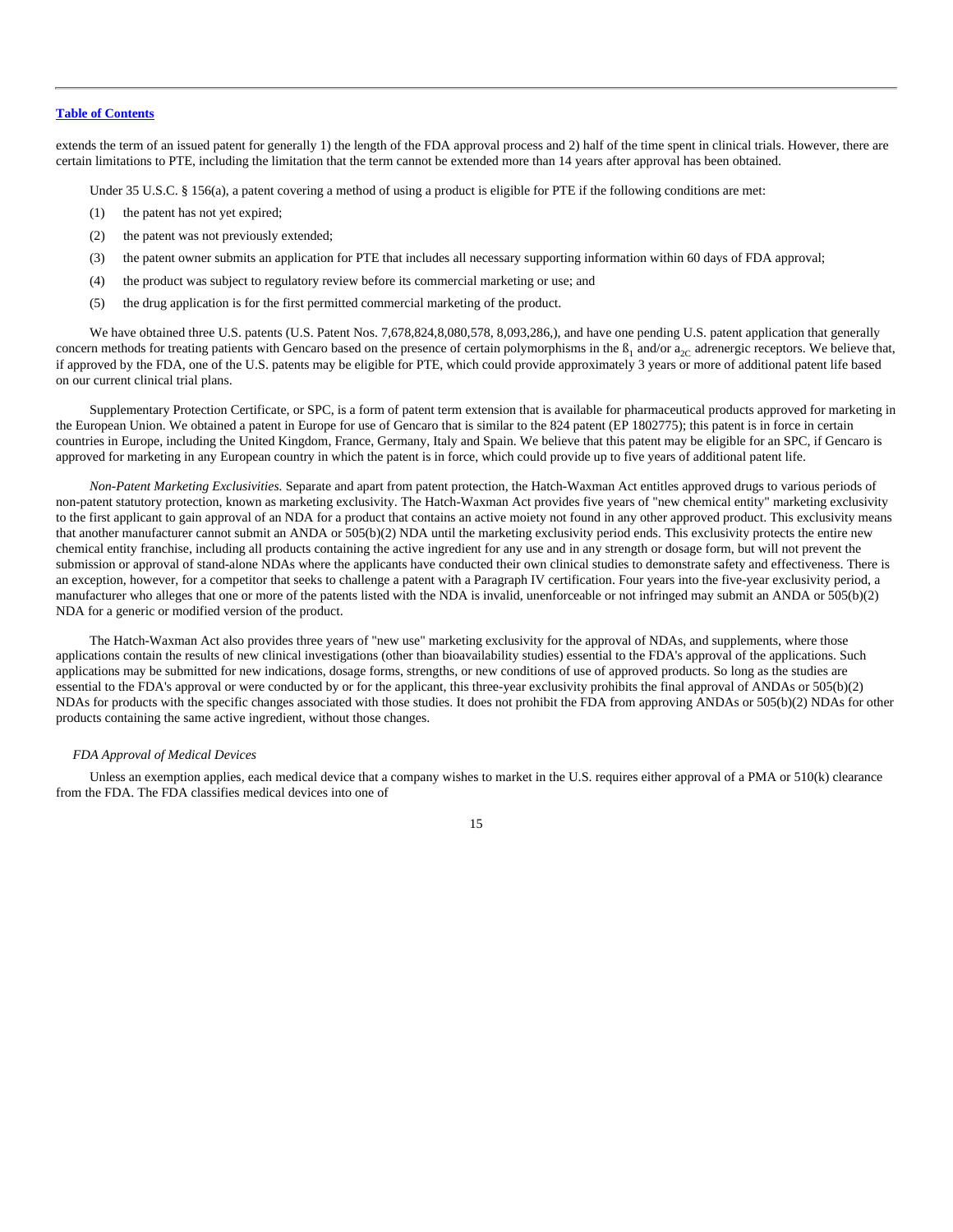three classes. Devices deemed to pose lower risks are placed in either class I or II, which may require the manufacturer to submit to the FDA a 510(k) requesting permission to commercially distribute the device. This process is generally known as 510(k) clearance. Some low risk devices are exempted from this requirement. Devices deemed by the FDA to pose the greatest risks, or for which there is no predicate, are placed in class III, requiring approval of a PMA.

*PMA Pathway*. Generally, a PMA must be supported by extensive data including, but not limited to, technical, preclinical, clinical trials, manufacturing and labeling to demonstrate to the FDA's satisfaction a reasonable assurance of the safety and effectiveness of the device for its intended use. After a PMA is sufficiently complete, the FDA will accept the application and begin an in-depth review of the submitted information and will generally conduct a preapproval inspection of the manufacturing facility or facilities to ensure compliance. By statute, the FDA has 180 days to review the "accepted application", although, generally, review of the application can take between one and three years, but it may take significantly longer.

*Clinical Trials.* Clinical trials are generally required to support a PMA application and are sometimes required for 510(k) clearance.

*Continuing Regulation.* After a device is placed on the market, numerous regulatory requirements apply to the manufacturer, or holder of a PMA approval. With respect to the Gencaro Test, we intend to seek a new or amended collaborative arrangement with a diagnostic company in which we could license them certain rights to perform the diagnostic test for patients with AF. As part of such arrangement, we will seek to have the diagnostic company take responsibility for compliance with the FDA's device approval and on-going regulatory requirements.

*International Marketing Approvals.* International sales of medical devices are subject to foreign government regulations, which vary substantially from country to country and are subject to change. The time required to obtain approval by a foreign country may be longer or shorter than that required for FDA clearance or approval, and the requirements may differ.

*Other Regulatory Requirements.* We are also subject to various federal, state and local laws, regulations and recommendations relating to safe working conditions, laboratory and manufacturing practices, the experimental use of animals and the use and disposal of hazardous or potentially hazardous substances, including radioactive compounds and infectious disease agents, used in connection with our work. The extent and character of governmental regulation that might result from future legislation or administrative action cannot be accurately predicted.

# *Intellectual Property*

The future success of our business will partly depend on our ability to maintain market exclusivity in the United States and important international markets for Gencaro, and for other products or product candidates that we may acquire or develop. We will rely on statutory protection, patent protection, trade secrets, know-how, and in-licensing of technology rights to maintain protection for our products.

We believe that both patent protection and data exclusivity statutes will give Gencaro market exclusivity in the U.S. and in major international markets. If approved by the FDA or international regulatory agencies, Gencaro will qualify as a New Chemical Entity, or NCE, as it has never received regulatory approval in any jurisdiction. As an NCE, Gencaro will enjoy market exclusivity in the United States and most international markets under data exclusivity statutes. These laws provide for an exclusivity period beginning from regulatory approval, during which any generic competitor is barred from submitting an application that relies on the data that has been submitted in connection with the approval of the NCE. In the U.S., the Hatch-Waxman Act provides for an initial period of four or five years from approval of the NCE, during which a generic application attempting to rely on the data submitted for the NCE cannot be filed with the FDA. This period can be extended under certain circumstances, and we believe that the maximum period of exclusivity under these provisions is seven and one-half years from FDA approval, as discussed below.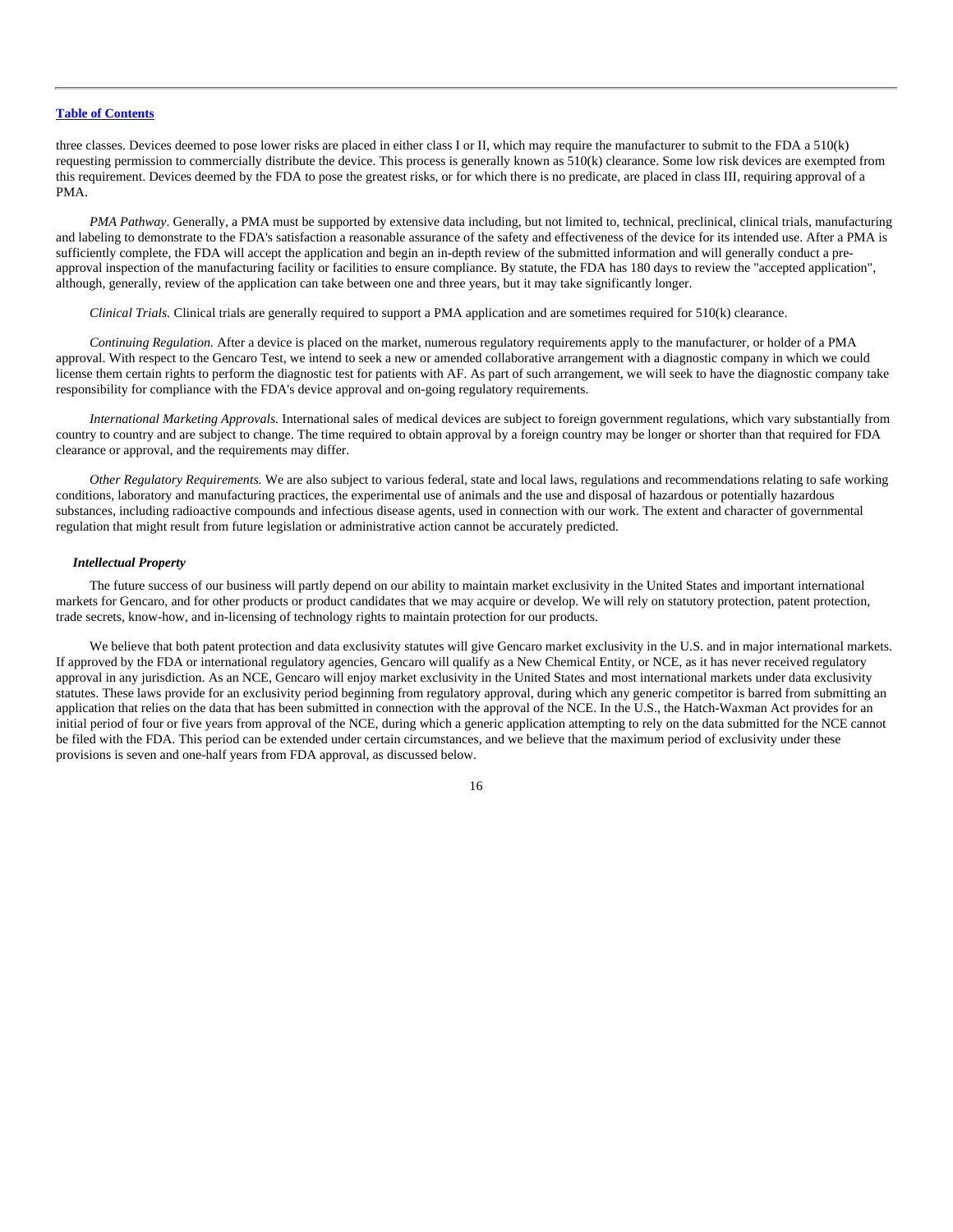Many international markets have data exclusivity statutes that are analogous to Hatch-Waxman and often more protective. The analogous statute in the European Medicines Evaluation Agency will, in general, provide Gencaro with a minimum of ten years of protection before such a generic application may be approved. Protection under Hatch-Waxman and other data exclusivity statutes is sometimes considered superior to patent protection, as the generic cannot be marketed during the period of exclusivity, thus eliminating the need to initiate patent infringement litigation with its accompanying risks and costs.

In addition to protection under data exclusivity statutes, we believe that Gencaro's patent portfolio provide alternative protection of market exclusivity. We have been granted patents in the United States and Europe that claim the use of Gencaro with the genetic polymorphisms of the  $B_1$  and  $a_{2C}$  receptors that predict Gencaro response. We believe that this patent strategy may effectively serve to exclude generic competition because of the threat of patent litigation. Consequently, if our patent strategy is successful, we believe that the possibility of generic competition with Gencaro will be significantly reduced or eliminated until at least the expiration of these patents, which would be no earlier than 2026 in the U.S and into 2025 in Europe. In addition, we believe that if Gencaro is approved, the Gencaro patents will be eligible for patent term extension based on our current clinical trial plans which, if granted in the U.S., may provide market exclusivity in the U.S. into 2029, and if granted in Europe could provide market exclusivity into 2030. We also believe that the initial period of statutory exclusivity for Gencaro in the U.S. may be extended to seven and one-half years from approval, under a special Hatch-Waxman provision that permits an automatic 30-month extension of the exclusivity period by pursuing litigation against any company attempting to enter the market with a generic for a drug that is covered by a composition of matter or method of use patent.

We also own or have rights in a number of patents and patent applications relating to a number of pre-clinical and clinical candidate molecules, including rNAPc2. We estimate that patents for rNAPc2 covering use as a treatment for hemorrhagic fever viruses will expire no earlier than 2023.

In some cases, certain of the U.S. patents may be entitled to an extension of their term and certain European patents may be entitled to supplemental protection in one or more countries in Europe. The length of any such extension, if an extension is granted, will vary by country. We cannot predict whether any such extensions will be granted.

#### *Employees*

As of December 31, 2011, we had 14 employees, of which 11 were full-time employees. Most of these employees operate out of the Broomfield, Colorado location while one operates from a home-based office in another state. None of our employees are represented by any collective bargaining unit. We believe that we maintain good relations with our employees.

#### *Corporate Information*

On January 27, 2009, we completed a business combination (the Merger) with ARCA Colorado in accordance with the terms of that Agreement and Plan of Merger and Reorganization, dated September 24, 2008, and amended on October 28, 2008 in which a wholly-owned subsidiary of Nuvelo, Inc. merged with and into ARCA Colorado, with ARCA Colorado continuing after the Merger as the surviving corporation and a wholly-owned subsidiary of Nuvelo, Inc. Immediately following the Merger, we changed our name from Nuvelo, Inc. to ARCA biopharma, Inc. Nuvelo was originally incorporated as Hyseq, Inc. in Illinois in 1992 and reincorporated in Nevada in 1993. On January 31, 2003, Nuvelo merged with Variagenics, Inc., a publicly traded Delaware corporation based in Massachusetts, and, in connection with the merger, changed its name to Nuvelo, Inc. On March 25, 2004, Nuvelo was reincorporated from Nevada to Delaware. On January 27, 2009, in connection with the Merger with ARCA Colorado described above, Nuvelo changed its name to ARCA biopharma, Inc. Our principal offices are located in Broomfield, Colorado.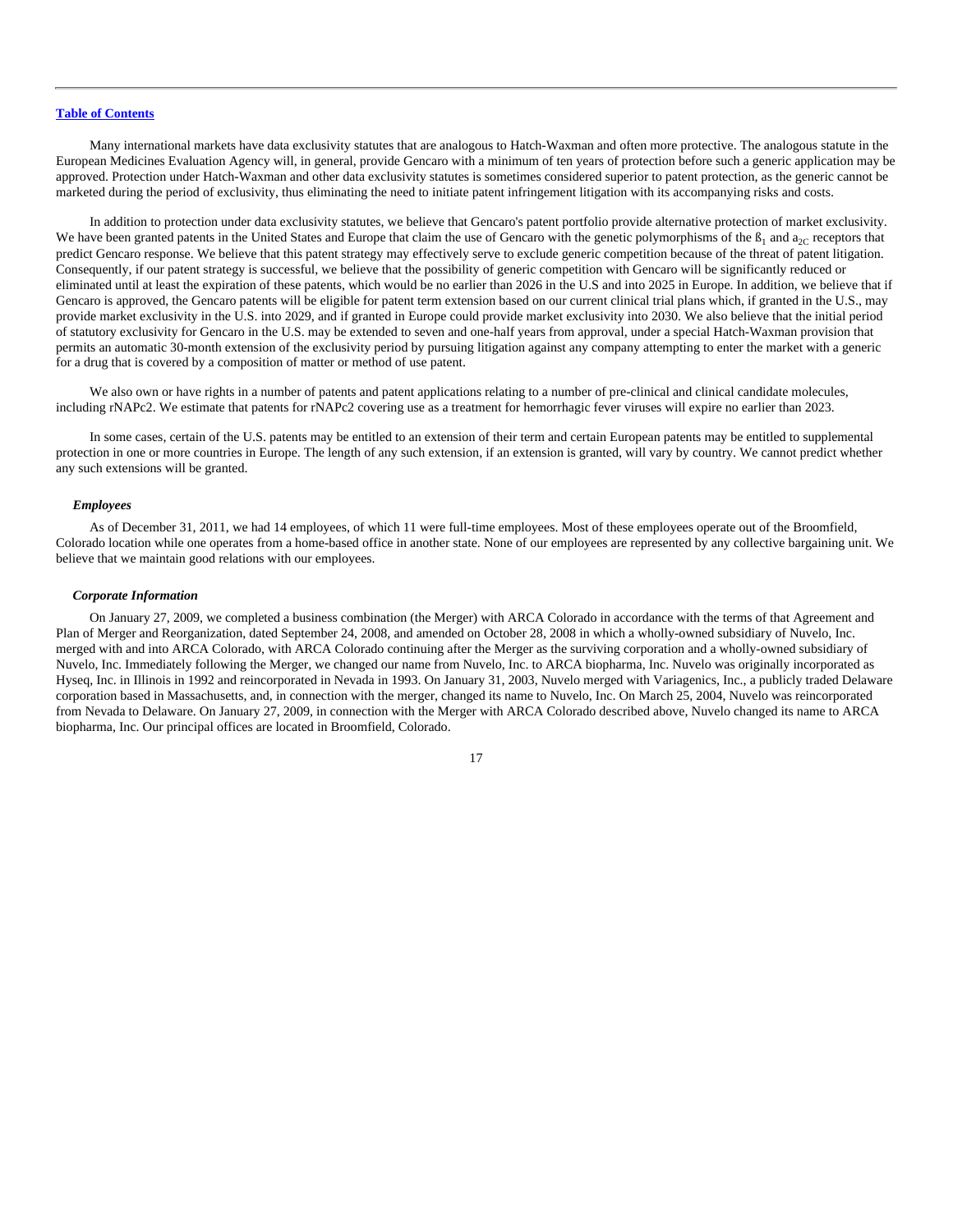We file our annual reports on Form 10-K, quarterly reports on Form 10-Q and current reports on Form 8-K pursuant to Section 13(a) or 15(d) of the Securities Exchange Act of 1934 electronically with the SEC. The public may read or copy any materials that have been filed with the SEC at the SEC's Public Reference Rooms at 100 F Street, N.E., Washington, D.C. 20549 on official business days during the hours of 10:00 a.m. and 3:00 p.m. The public may obtain information on the operation of the Public Reference Room by calling the SEC at 1-800-SEC-0330. The SEC maintains an Internet site that contains reports, proxy and information statements, and other information regarding issuers that file electronically with the SEC. The address of that site is http://www.sec.gov.

You may obtain a free copy of our annual reports on Form 10-K, quarterly reports on Form 10-Q, current reports on Form 8-K and amendments to those reports on our website at http://www.arcabiopharma.com on the earliest practicable date following the filing with the SEC or by contacting the Investor Relations Department at our corporate office by calling (720) 940-2200. Information found on our website is not incorporated by reference into this report.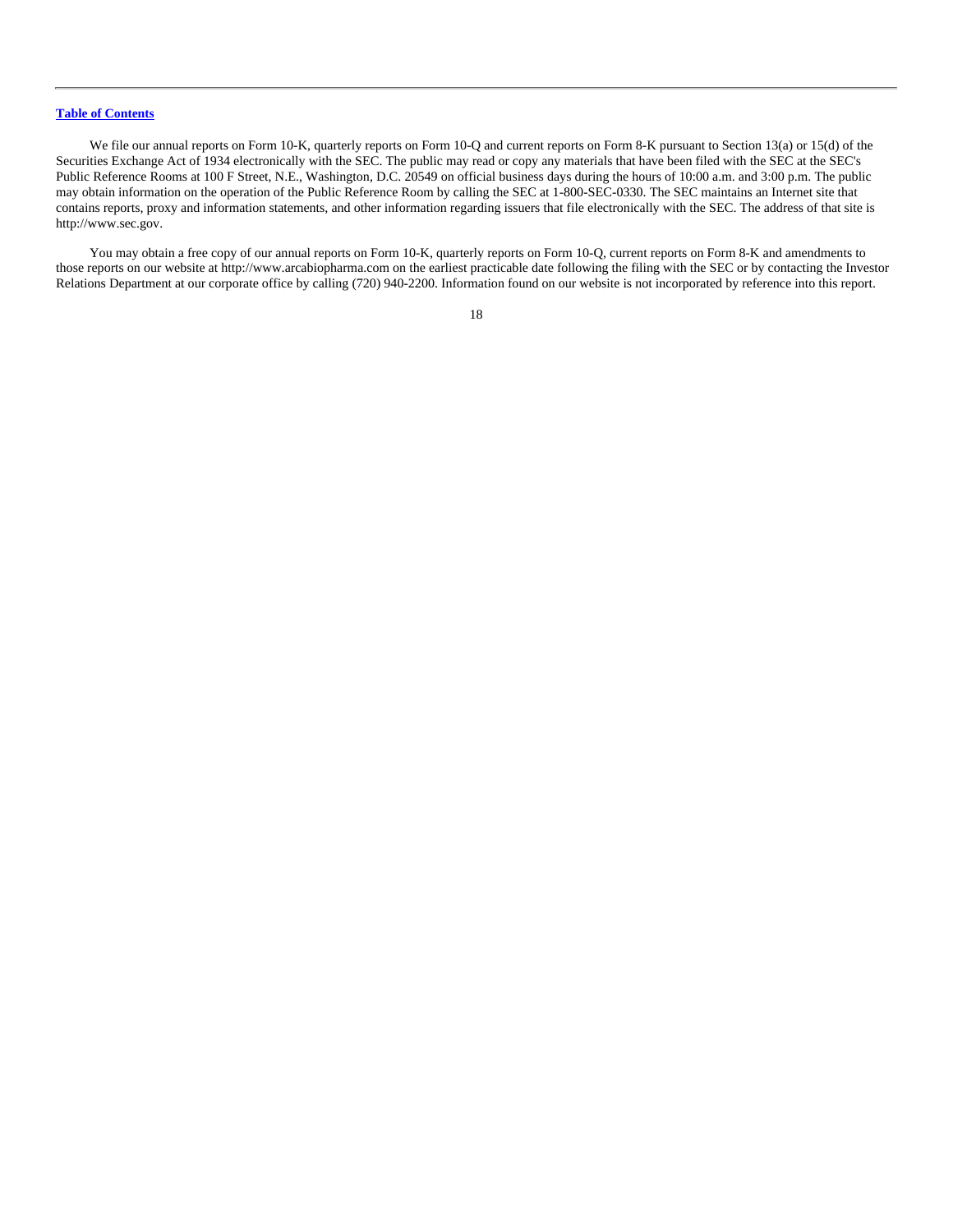# <span id="page-19-0"></span>**Item 1A.** *Risk Factors*

*An investment in ARCA's securities involves certain risks, including those set forth below and elsewhere in this report. In addition to the risks set forth below and elsewhere in this report, other risks and uncertainties not known to ARCA, that are beyond its control or that ARCA deems to be immaterial may also materially adversely affect ARCA's business operations. You should carefully consider the risks described below as well as other information and data included in this report.*

#### **Risks Related to Our Business and Financial Condition**

*Our management and our independent registered public accountants, in their report on our financial statements as of and for the year ended December 31, 2011, have concluded that due to our need for additional capital, and the uncertainties surrounding our ability to raise such funding, substantial doubt exists as to our ability to continue as a going concern.*

Our audited financial statements for the fiscal year ended December 31, 2011 were prepared assuming that we will continue as a going concern. The going concern basis of presentation assumes that we will continue in operation for the foreseeable future and will be able to realize our assets and discharge our liabilities and commitments in the normal course of business and do not include any adjustments to reflect the possible future effects on the recoverability and classification of assets or the amounts and classification of liabilities that may result from our inability to continue as a going concern. Our management and our independent registered public accountants have concluded that due to our need for additional capital, and the uncertainties surrounding our ability to raise such funding, substantial doubt exists as to our ability to continue as a going concern. We may be forced to reduce our operating expenses and raise additional funds to meet our working capital needs, principally through the additional sales of our securities or debt financings. However, we cannot guarantee that will be able to obtain sufficient additional funds when needed or that such funds, if available, will be obtainable on terms satisfactory to us. If we are unable to raise sufficient additional capital or complete a strategic transaction, we may be unable to continue to fund our operations, develop Gencaro or our other product candidates, or realize value from our assets and discharge our liabilities in the normal course of business. These uncertainties raise substantial doubt about our ability to continue as a going concern. If we become unable to continue as a going concern, we may have to liquidate our assets, and might realize significantly less than the values at which they are carried on our financial statements, and stockholders may lose all or part of their investment in our common stock.

# *We will need to raise substantial additional funds through the public or private debt and equity securities, from government funding or complete one or more strategic transactions, to continue development of Gencaro. If we are unable to raise such financing or complete such a transaction, we may not be able to continue operations.*

In light of the expected development timeline to potentially obtain FDA approval for Gencaro, if at all, the substantial additional costs associated with the development of Gencaro, including the costs associated with the planned AF clinical trial, the substantial cost of commercializing Gencaro, if it is approved, we will need to raise substantial additional funding through public or private debt or equity transactions or a strategic combination or partnership, or government funding. If we are delayed in obtaining funding or are unable to complete a strategic transaction, we may discontinue our development activities on Gencaro or discontinue our operations. Even if we are able to fund continued development and Gencaro is approved, we expect that we will need to complete a strategic transaction or raise substantial additional funding through public or private debt or equity securities to successfully commercialize Gencaro.

We currently believe our cash and cash equivalents balance as of December 31, 2011 will be sufficient to fund our operations, at our current cost structure through September 30, 2012. As a result of the significant additional required development of Gencaro, including the additional clinical trials, we may not be able to raise sufficient capital on acceptable terms, or at all, to continue development of Gencaro or to continue operation and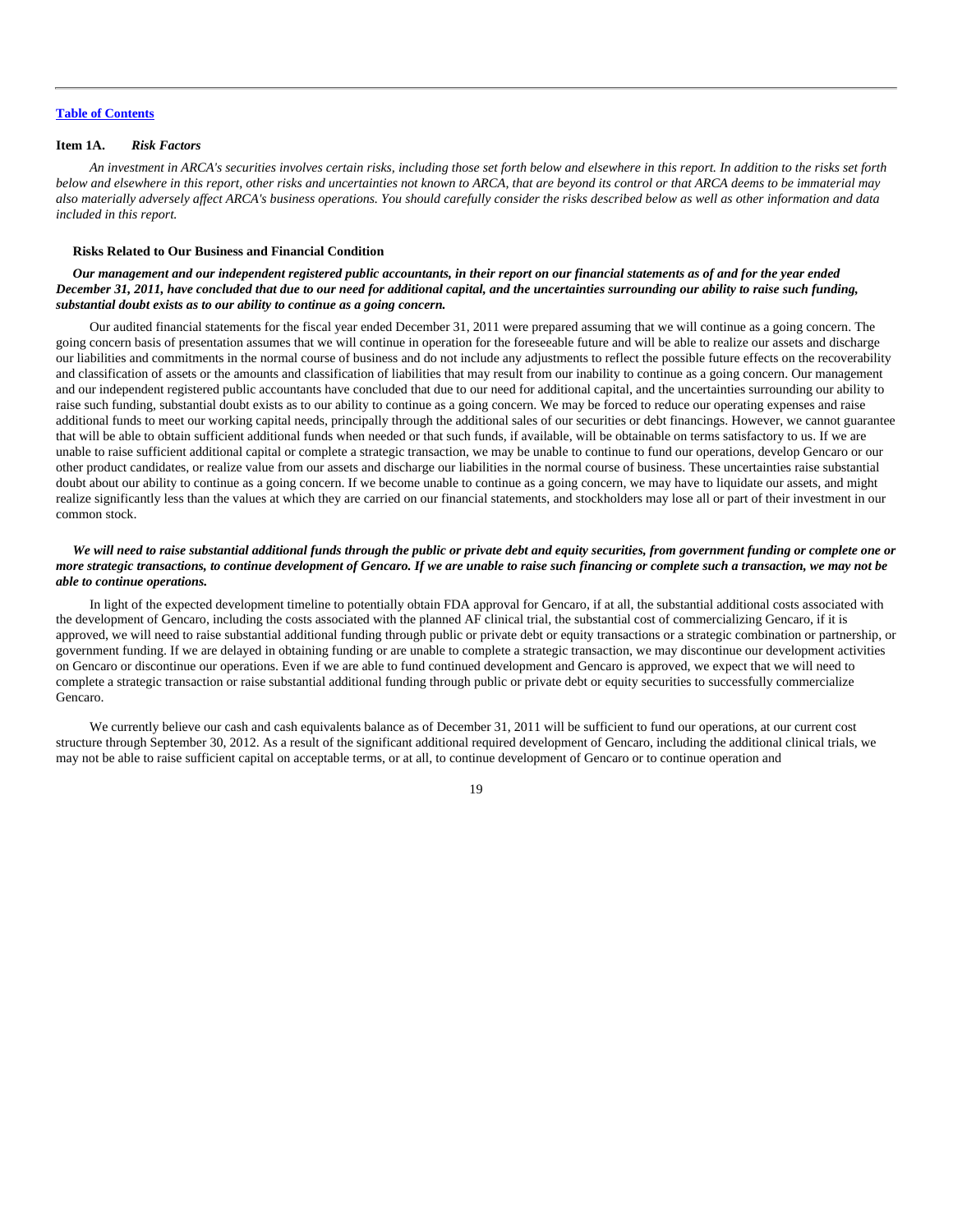may not be able to execute any strategic transaction. We are unable to assert that our current cash and cash equivalents are sufficient to fund operations beyond that date, and as a result, there is substantial doubt about our ability to continue as a going concern beyond September 30, 2012. Changing circumstances may cause us to consume capital significantly faster or slower than we currently anticipate. We have based these estimates on assumptions that may prove to be wrong, and we could exhaust our available financial resources sooner than we currently anticipate.

Our liquidity, and our ability to raise additional capital or complete any strategic transaction, depends on a number of factors, including, but not limited to, the following:

- the costs and timing for additional clinical trials in order to gain possible FDA approval for Gencaro;
- the market price of our stock and the availability and cost of additional equity capital from existing and potential new investors;
- our ability to retain the listing of our common stock on the Nasdaq Capital Market;
- general economic and industry conditions affecting the availability and cost of capital;
- potential receipt of government or third party funding to further develop Gencaro or rNAPc2;
- our ability to control costs associated with our operations;
- the costs of filing, prosecuting, defending and enforcing any patent claims and other intellectual property rights; and
- the terms and conditions of our existing collaborative and licensing agreements.

The sale of additional equity or convertible debt securities would likely result in substantial dilution to our stockholders. If we raise additional funds through the incurrence of indebtedness, the obligations related to such indebtedness would be senior to rights of holders of our capital stock and could contain covenants that would restrict our operations. We also cannot predict what consideration might be available, if any, to us or our stockholders, in connection with any strategic transaction. Should strategic alternatives or additional capital not be available to us in the near term, or not be available on acceptable terms, we may be unable to realize value from our assets and discharge our liabilities in the normal course of business which may, among other alternatives, cause us to further delay, substantially reduce or discontinue operational activities to conserve our cash resources.

#### *If we are not able to maintain the requirements for listing on the Nasdaq Capital Market, we could be delisted, which could have a materially adverse effect on our ability to raise additional funds as well as the price and liquidity of our common stock.*

Our common stock is currently listed on The NASDAQ Capital Market. To maintain the listing of our common stock on The NASDAQ Capital Market we are required to meet certain listing requirements, including, among others, either: (i) a minimum closing bid price of \$1.00 per share, a market value of publicly held shares (excluding shares held by our executive officers, directors and 10% or more stockholders) of at least \$1 million and stockholders' equity of at least \$2.5 million; or (ii) a minimum closing bid price of \$1.00 per share, a market value of publicly held shares (excluding shares held by our executive officers, directors and 10% or more stockholders) of at least \$1 million and a total market value of listed securities of at least \$35 million. As of March 23, 2011, the closing bid price of our common stock was \$0.95 the total market value of our publicly held shares of our common stock (excluding shares held by our executive officers, directors and 10% or more stockholders) was approximately \$9.7 million and the total market value of our listed securities was approximately \$11.3 million. As of December 31, 2011, we had stockholders' equity of \$5.7 million. In addition, as recently as March 7, 2012 the closing bid price of our common stock has been as low as \$0.91 per share. As of March 23, 2012 our stock has traded below the \$1.00 threshold for 18 consecutive trading days. If the closing bid price of our common stock is below \$1.00 per share for 30 consecutive business days, we could be subject to delisting from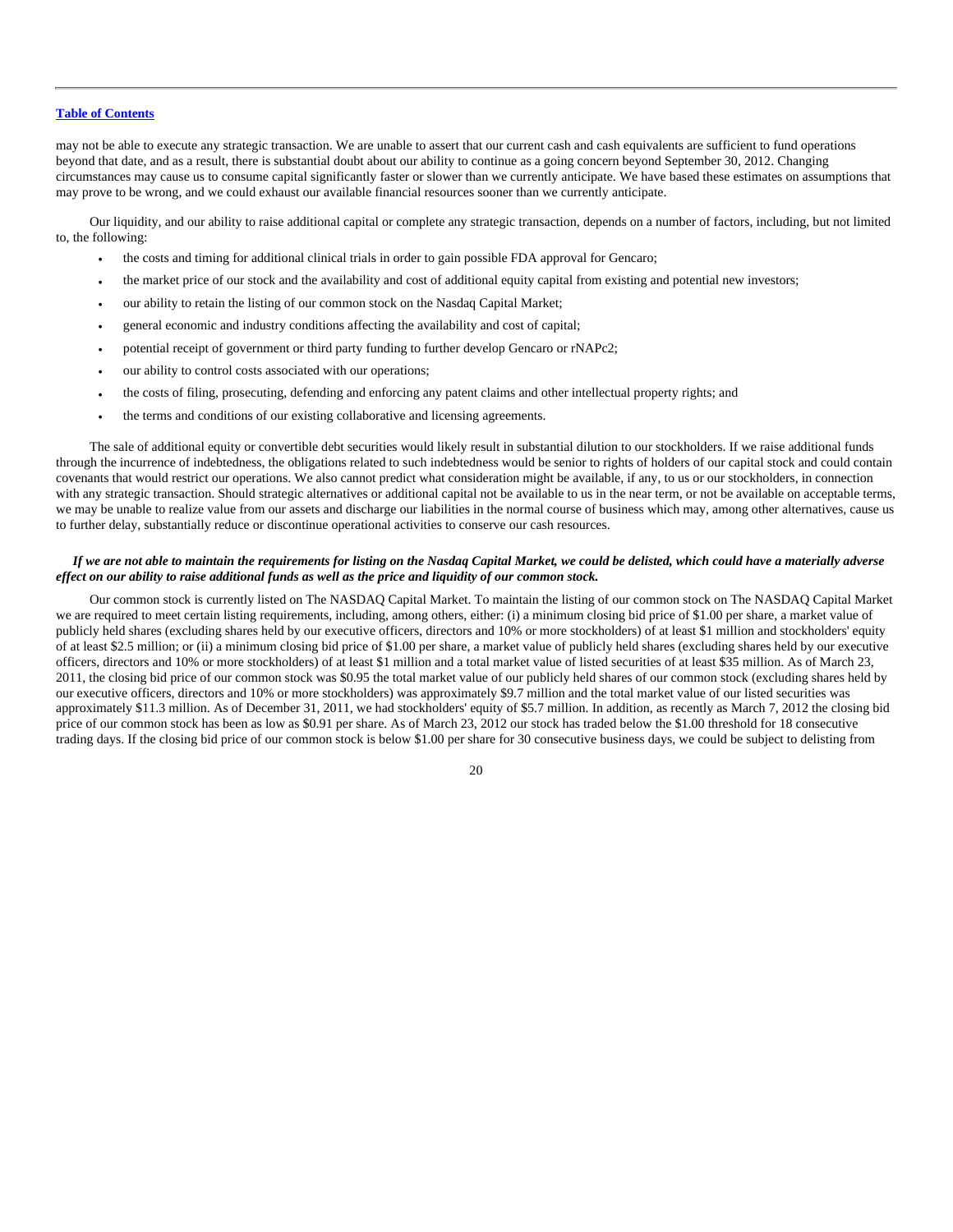The NASDAQ Capital Market may result in a decrease in the trading price of our common stock, lessen interest by institutions and individuals in investing in our common stock, make it more difficult to obtain analyst coverage and make it more difficult for us to raise capital in the future.

#### *Our failure to enter into a strategic transaction may materially and adversely affect our business.*

Unless we are able to raise substantial additional funding through other means, we will need to complete a strategic transaction to continue the development of Gencaro or our other operations. The strategic transactions that we may consider include a potential combination or partnership. Our board of directors and management team has and will continue to devote substantial time and resources to the consideration and implementation of any such strategic transaction. In addition, conditions in the financial markets may lead to an increased number of biotechnology companies that are also seeking to enter into strategic transactions, which may limit our ability to negotiate favorable terms for any such transaction. Further, our current employees do not have experience in the strategic transaction process, and our previous efforts to enter into a strategic transaction have not been successful. As a result of these and other factors, there is substantial risk that we may not be able to complete a strategic transaction on favorable terms, or at all. The failure to complete a strategic transaction may materially and adversely affect our business.

#### *We may be limited in our ability to access sufficient funding through a private equity or convertible debt offering.*

Nasdaq rules impose restrictions on our ability to raise funds through a private offering of our common stock, convertible debt or similar instruments without obtaining stockholder approval. Under Nasdaq rules, an offering of more than 20% of our total shares outstanding for less than the greater of book or market value requires stockholder approval unless the offering qualifies as a "public offering" for purposes of the Nasdaq rules. As of December 31, 2011, we had 12,182,999 shares of common stock outstanding, 20% of which is 2,436,599 shares. To the extent we seek to raise funds through a private offering of stock, convertible debt or similar instruments, we are limited in how much funding we could raise privately without requiring a stockholder vote.

In addition, we are currently subject to certain contractual rights of investors arising from our public and private equity financing transactions that limit the nature and price of future public and private financing transactions that we may effect. For example, on April 18, 2011, we entered into separate subscription agreements with certain institutional investors in connection with a registered direct public offering, pursuant to which we sold shares of our common stock and warrants to purchase shares of our common stock to the investors. In connection with this transaction, we agreed that, subject to certain exceptions, we would not, within the three year period following the closing of the offering, while the warrants are outstanding, effect or enter into an agreement to effect any issuance of common stock or securities convertible into, exercisable for or exchangeable for common stock in a "variable rate transaction," which means a transaction in which we issue or sell any convertible securities either (A) at a conversion price, exercise price or exchange rate or other price that is based upon and/or varies with the trading prices of, or quotations for, the shares of common stock at any time after the initial issuance of such convertible securities, or (B) with a conversion, exercise or exchange price that is subject to being reset at some future date after the initial issuance of the convertible securities or upon the occurrence of the specified or contingent events directly or indirectly related to our business or the market for our common stock. In addition, we agreed that, subject to certain exceptions, if we issue securities within one year following the closing of the offering, each investor would have the right to purchase its pro rata share of a specified proportion of the securities in the future offering on the same terms, conditions and price provided for in the proposed issuance of securities. In connection with this transaction we were also restricted from issuing or selling shares of our common stock or securities convertible into our common stock for 90 days following the transaction.

Similarly, on December 21, 2011, we entered into separate subscription agreements with various institutional investors in connection with a private placement of our common stock and warrants. We granted to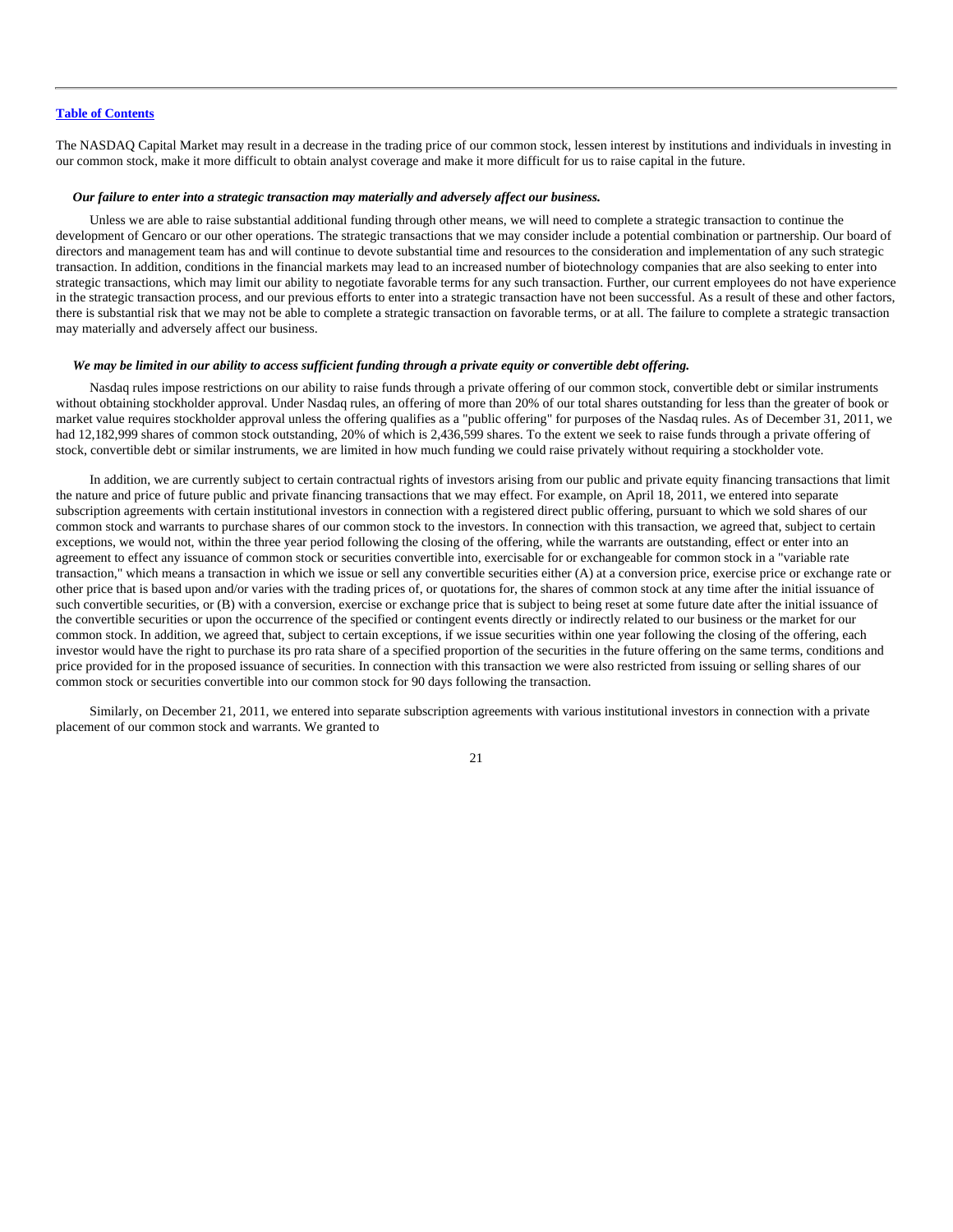these investors certain registration rights with respect to the shares of common stock (including common stock issuable upon exercise of the warrants). In connection with this transaction, we agreed that, subject to certain exceptions, we would not, within the three year period following the closing of the offering, enter into any variable rate transaction. In connection with this transaction we were also restricted from issuing or selling shares of our common stock or securities convertible into our common stock for 45 days following the transaction.

The restrictions imposed by the terms of these offerings, and that could be imposed in future offerings, may limit our access to capital on agreeable terms and delay or make impossible certain otherwise available equity financing opportunities and could severely restrict our access to the capital necessary to conduct our business.

#### *If we are not able to successfully develop, obtain FDA approval for and provide for the commercialization of Gencaro in a timely manner, we may not be able to continue our business operations.*

We currently have no products that have received regulatory approval for commercial sale. The process to develop, obtain regulatory approval for and commercialize potential product candidates is long, complex and costly. In 2008 we submitted and the FDA accepted our NDA filing for Gencaro for the treatment of chronic HF. In 2009 the FDA issued a CRL in which the FDA stated that it could not approve the Gencaro NDA in its current form, and specified actions required for approval of the NDA, including conducting an additional Phase 3 clinical trial of Gencaro in patients with HF. In 2010 we reached agreement with the FDA, through the SPA process, on the design of a clinical trial to assess the safety and efficacy of Gencaro in approximately 3,200 patients with chronic HF who have the genotype that appears to respond most favorably to Gencaro. We plan to conduct a clinical study of Gencaro in approximately 200-400 HF patients with AF Clinical trials are typically lengthy, complex and expensive and we do not currently have the resources to fund such a trial.

Failure to demonstrate that a product candidate, particularly Gencaro, is safe and effective, or significant delays in demonstrating such safety and efficacy, would adversely affect our business. Failure to obtain marketing approval of Gencaro from appropriate regulatory authorities, or significant delays in obtaining such approval, would also adversely affect our business and could, among other things, preclude us from completing a strategic transaction or obtaining additional financing necessary to continue as a going concern.

Even if approved for sale, a product candidate must be successfully commercialized to generate value. We do not currently have the capital resources or management expertise to commercialize Gencaro and, as a result, will need to complete a strategic transaction, or, alternatively, raise substantial additional funds to enable commercialization of Gencaro, if it is approved. Failure to successfully provide for the commercialization of Gencaro, if it is approved, would damage our business.

# *Our clinical trials for our product candidates may not yield results that will enable us to further develop our products and obtain the regulatory approvals necessary to sell them.*

We will only receive regulatory approval for our product candidates if we can demonstrate in carefully designed and conducted clinical trials that the product candidate is safe and effective. We do not know whether any future clinical trials, including the planned AF clinical trial for Gencaro, will demonstrate sufficient safety and efficacy to obtain the requisite regulatory approvals or will result in marketable products. Clinical trials are lengthy, complex and expensive processes with uncertain results. We have spent, and expect to continue to spend, significant amounts of time and money in the clinical development of our product candidates. We have never conducted a Phase 2 or Phase 3 clinical trial and do not currently have sufficient staff with the requisite experience to do so, and we therefore expect that we will have to rely on contract research organizations to conduct certain of our clinical trials. While certain of our employees have experience in designing and administering clinical trials, these employees have no such experience since being with us.

The results we obtain in preclinical testing and early clinical trials may not be predictive of results that are obtained in later studies. We may suffer significant setbacks in advanced clinical trials, even after seeing promising results in earlier studies. Based on results at any stage of clinical trials, we may decide to repeat or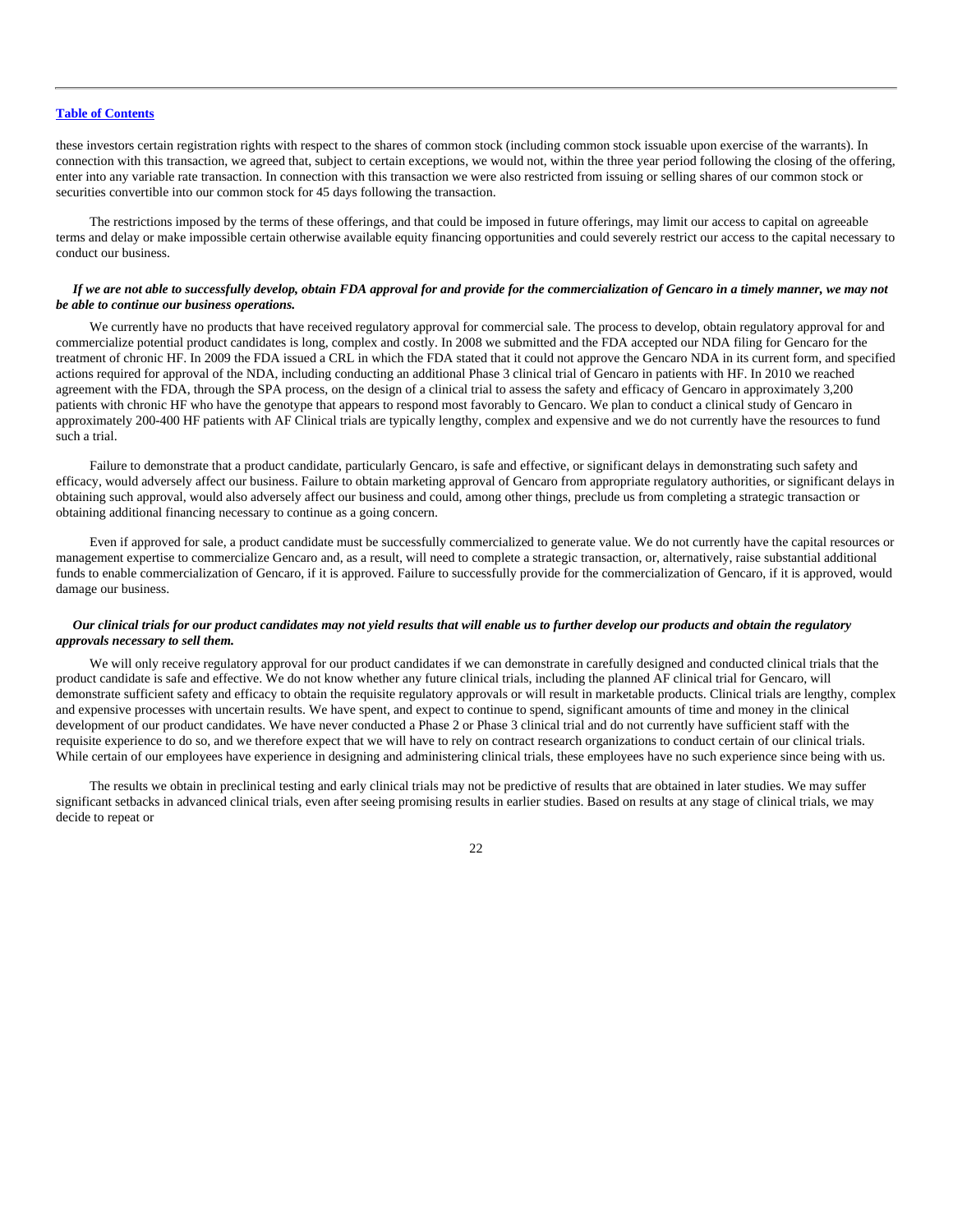redesign a trial or discontinue development of one or more of our product candidates. If we fail to adequately demonstrate the safety and efficacy of our products under development, we will not be able to obtain the required regulatory approvals to commercialize our product candidates, and our business, results of operations and financial condition would be materially adversely affected.

Administering our product candidates to humans may produce undesirable side effects. These side effects could interrupt, delay or halt clinical trials of our product candidates and could result in the FDA or other regulatory authorities denying approval of our product candidates for any or all targeted indications.

If clinical trials for a product candidate are unsuccessful, we will be unable to commercialize the product candidate. If one or more of our clinical trials are delayed, we will be unable to meet our anticipated development timelines. Either circumstance could cause the market price of our common stock to decline.

# *We expect to rely on contract research organizations to conduct clinical trials, and as a result, will be unable to directly control the timing, conduct and expense of clinical trials.*

We expect that we, or any strategic partners, will rely primarily on third parties to conduct clinical trials, including the Gencaro AF clinical trial that we plan to conduct. As a result, we will have less control over the conduct of the clinical trials, the timing and completion of the trials, the required reporting of adverse events and the management of data developed through the trials than would be the case if we were relying entirely upon our own staff. Communicating with outside parties can also be challenging, potentially leading to mistakes as well as difficulties in coordinating activities. Outside parties may have staffing difficulties, may undergo changes in priorities or may become financially distressed, adversely affecting their willingness or ability to conduct our trials. We may experience unexpected cost increases that are beyond our control. Problems with the timeliness or quality of the work of a contract research organization may lead us or any strategic partner to seek to terminate the relationship and use an alternative service provider. However, making this change may be costly and may delay ongoing trials, and contractual restrictions may make such a change difficult or impossible. Additionally, it may be impossible to find a replacement organization that can conduct clinical trials in an acceptable manner and at an acceptable cost.

Even if we do use a contract research organization to conduct clinical trials, we will have to devote substantial resources and rely on the expertise of our employees to manage the work being done by the contract research organization. We have never conducted a clinical trial and do not currently have sufficient staff with the requisite experience to do so. The inability of our current staff to adequately manage any contract research organization that we hire may exacerbate the risks associated with relying on a contract research organization.

#### *If we encounter difficulties enrolling patients in our clinical trials, our trials could be delayed or otherwise adversely affected.*

Clinical trials for our product candidates require that we identify and enroll a large number of patients with the disorder or condition under investigation. We may not be able to enroll a sufficient number of patients to complete our clinical trials in a timely manner.

Patient enrollment is affected by factors including:

- design of the protocol;
- the size of the patient population;
- eligibility criteria for the study in question;
- perceived risks and benefits of the drug under study;
- availability of competing therapies, including the off-label use of therapies approved for related indications;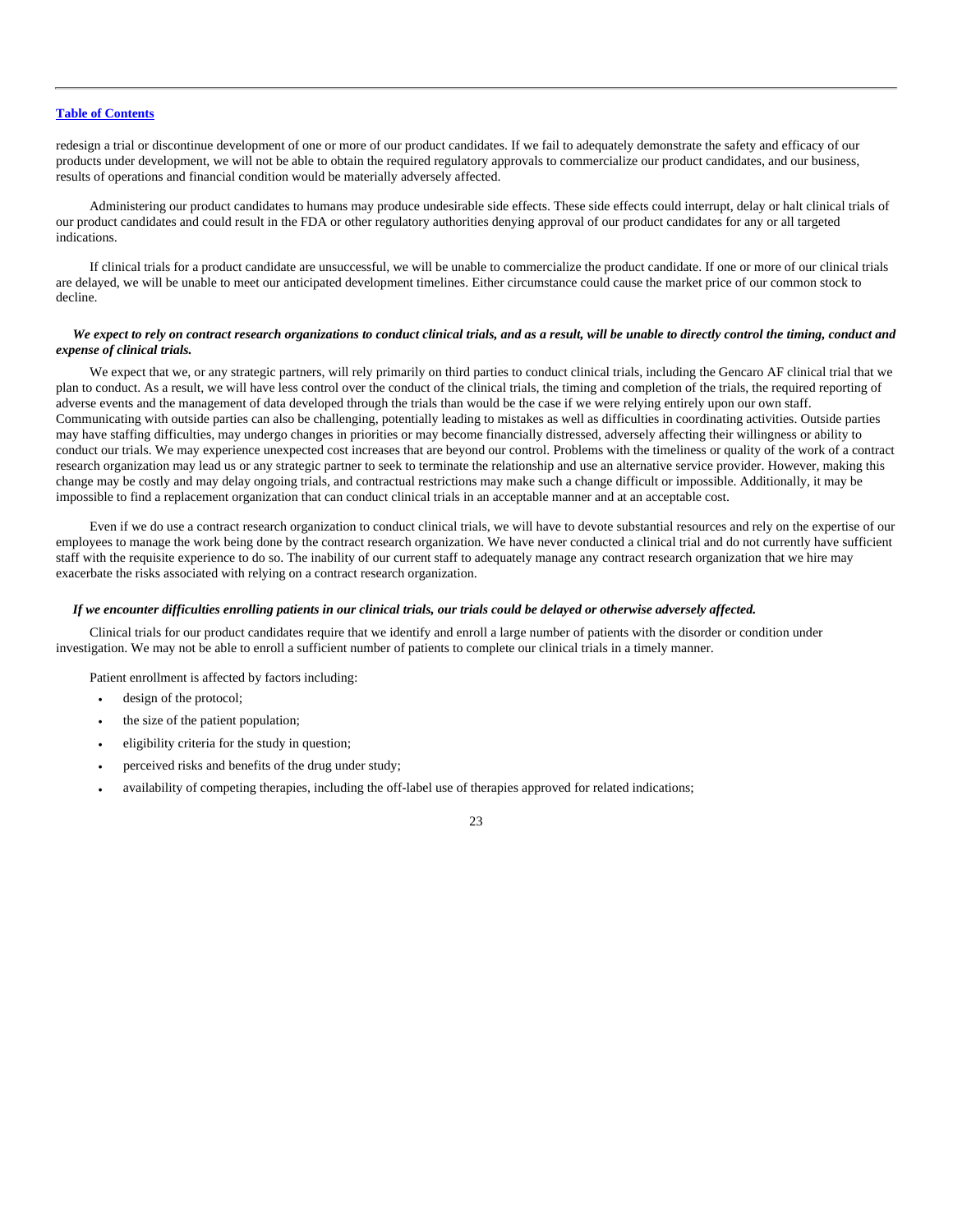- efforts to facilitate timely enrollment in clinical trials;
- the success of our personnel in making the arrangements with potential clinical trial sites necessary for those sites to begin enrolling patients;
- patient referral practices of physicians;
- availability of clinical trial sites; and
- other clinical trials seeking to enroll subjects with similar profiles.

If we have difficulty enrolling a sufficient number of patients to conduct our clinical trials as planned, we may need to delay or terminate ongoing or planned clinical trials, either of which would have a negative effect on our business. Delays in enrolling patients in our clinical trials would also adversely affect our ability to generate any product, milestone and royalty revenues under collaboration agreements, if any, and could impose significant additional costs on us or on any future collaborators.

# *Our planned AF clinical trial will require the use of a third-party diagnostic services provider to administer the genetic test needed to identify the patient receptor genotypes of clinical trial participants. We do not currently have a third-party diagnostic services provider identified to perform this work for our planned AF clinical trial. If we have difficulty getting an arrangement for administering the Gencaro Test, the launch of our planned AF clinical trial could be delayed.*

The planned AF clinical trial we intend to conduct with Gencaro requires a companion test that identifies the patient's receptor genotype, or Gencaro Test, and the trial will only enroll those patients with the receptor that has the potential for enhanced efficacy, the  $\beta_1$  389 Arg/Arg receptor. Accordingly, the planned AF clinical trial will require use of a third-party diagnostic service to perform the Gencaro Test. Previously we entered into a collaboration arrangement with LabCorp to develop and commercials the Gencaro Test for the treatment of patients with HF. Under the terms of that collaboration, we licensed to LabCorp certain rights to commercialize a receptor genotype diagnostic for the  $B_1$  and  $a_2$ -polymorphisms. We currently intend to pursue a separate arrangement with LabCorp or another third party to provide the diagnostic services of the Gencaro Test needed to support our planned AF trial.

Obtaining an arrangement with a third party for developing or administering the Gencaro Test for the AF clinical trial could delay the launch of our planned study.

# *Unless we are able to generate sufficient product revenue, we will continue to incur losses from operations and may not achieve or maintain profitability. We are years away from commercializing a product and generating product revenue.*

Our historical losses have had and will continue to have an adverse effect on our stockholders' equity and working capital, among other things. We are years away from commercializing a product and generating any product revenue. As a result, we expect to continue to incur significant operating losses for the foreseeable future. Even if we ultimately receive regulatory approval for Gencaro or our other product candidates, sales of such products may not generate sufficient revenue for it to achieve or maintain profitability. Because of the numerous risks and uncertainties associated with developing therapeutic drugs, we may experience larger than expected future losses and may never reach profitability.

#### *We may not achieve our projected development goals in the time frames we announce and expect.*

We set goals for, and make public statements regarding, the timing of certain accomplishments, such as commencement and completion of clinical trials, the disclosure of trial results, the obtainment of regulatory approval and the sale of drug product, which we sometimes refer to as milestones. These milestones may not be achieved, and the actual timing of these events can vary dramatically due to a number of factors such as delays or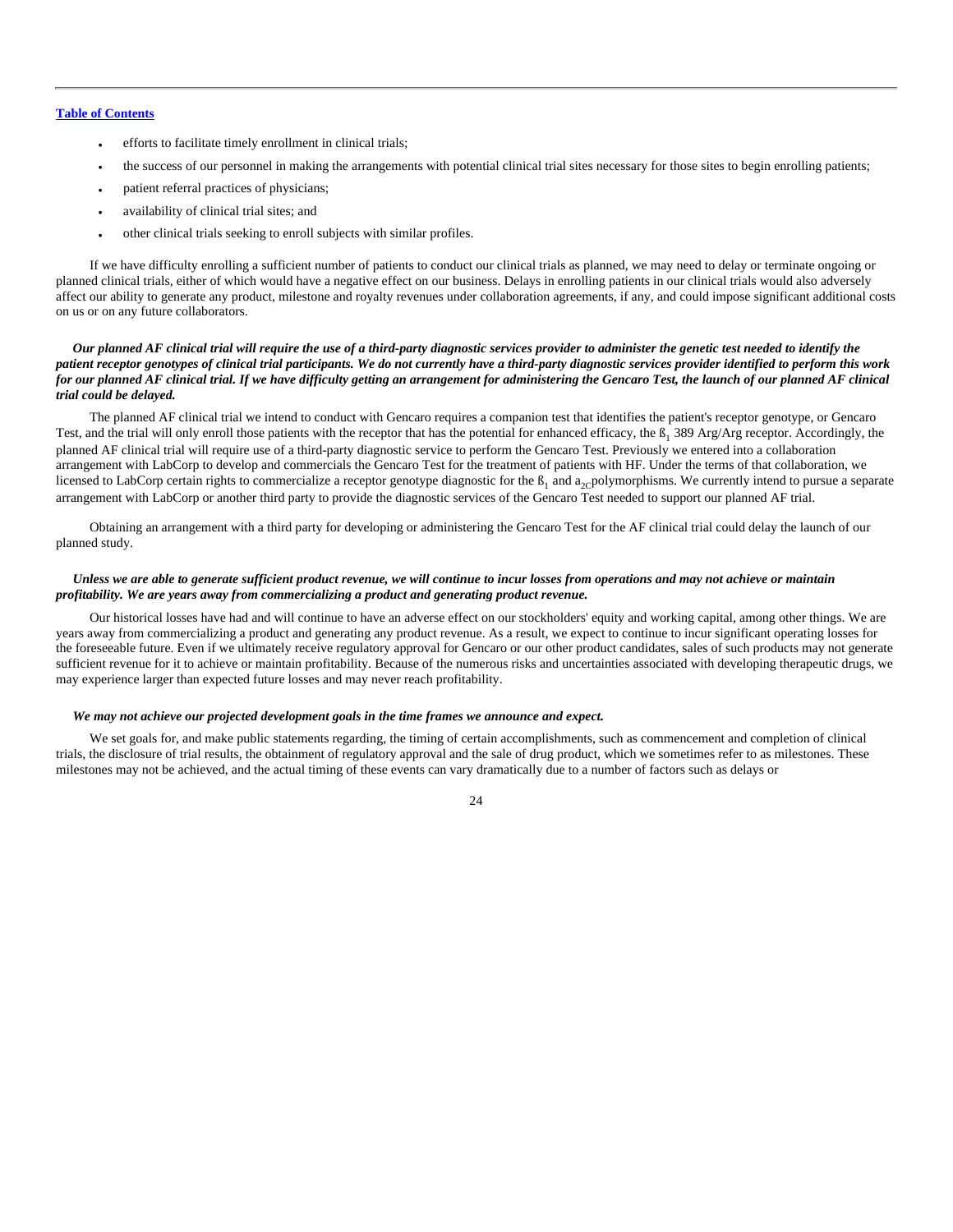failures in our clinical trials, disagreements with current or future collaborative partners, the uncertainties inherent in the regulatory approval process and manufacturing scale-up and delays in achieving manufacturing or marketing arrangements sufficient to commercialize our products. FDA approval of Gencaro, if it occurs, is expected to require years of additional clinical development, including the completion of a new multi-year active comparator superiority trial involving approximately 200-400 patients in a genotype-defined HF population with AF and additional clinical trials. There can be no assurance that our clinical trials will be completed, or that we will make regulatory submissions or receive regulatory approvals as planned. If we fail to achieve one or more of these milestones as planned, our business will be materially adversely affected.

# *Our product candidates are subject to extensive regulation, which can be costly and time-consuming, and unsuccessful or delayed regulatory approvals could increase our future development costs or impair our future revenue.*

The preclinical and clinical development, testing, manufacture, safety, efficacy, labeling, storage, recordkeeping, and subsequent advertising, promotion, sale, marketing, and distribution, if approved, of our product candidates are subject to extensive regulation by the FDA and other regulatory authorities in the United States and elsewhere. These regulations also vary in important, meaningful ways from country to country. We are not permitted to market a potential drug in the United States until we receive approval of an NDA from the FDA. We have not received an NDA approval from the FDA for Gencaro or any of our other product candidates. There can be no guarantees with respect to our product candidates that clinical studies will adequately support an NDA, that the products will receive necessary regulatory approvals, or that they will prove to be commercially successful.

To receive regulatory approval for the commercial sale of any product candidates, we must demonstrate safety and efficacy in humans to the satisfaction of regulatory authorities through preclinical studies and adequate and well-controlled clinical trials of the product candidates. This process is expensive and can take many years, and failure can occur at any stage of the testing. Our failure to adequately demonstrate the safety and efficacy of our product candidates will prevent regulatory approval and commercialization of such products. In 2008 we submitted and the FDA accepted our NDA filing for Gencaro for the treatment of chronic HF. In 2009 the FDA issued a CRL in which the FDA stated that it could not approve the Gencaro NDA in its current form, and specified actions required for approval of the NDA, including conducting an additional Phase 3 clinical trial of Gencaro in patients with HF. In 2010 we reached agreement with the FDA, through the SPA process, on the design of a clinical trial to assess the safety and efficacy of Gencaro in approximately 3,200 patients with chronic HF who have the genotype that appears to respond most favorably to Gencaro. We are planning to conduct a clinical study of Gencaro in approximately 200-400 HF patients with AF. This product candidate will require years of clinical development. Even if we conduct additional studies in accordance with further FDA guidance and submit or file a new or amended NDA, the FDA may ultimately decide that the NDA does not satisfy the criteria for approval.

In the event that we or our collaborators conduct preclinical studies that do not comply with Good Laboratory Practices or GLP or incorrectly design or carry out human clinical trials in accordance with Good Clinical Practices or GCP or those clinical trials fail to demonstrate clinical significance, it is unlikely that we will be able to obtain FDA approval for product development candidates. Our inability to successfully and effectively complete clinical trials for any product candidate on schedule, or at all, will severely harm our business. Significant delays in clinical development could materially increase product development costs or allow our competitors to bring products to market before we do, impairing our ability to effectively commercialize any future product candidate. We do not know whether planned clinical trials will begin on time, will need to be redesigned or will be completed on schedule, if at all. Clinical trials can be delayed for a variety of reasons, including:

• delays or failures in obtaining regulatory authorization to commence a trial because of safety concerns of regulators relating to our product candidates or similar product candidates of our competitors or failure to follow regulatory guidelines;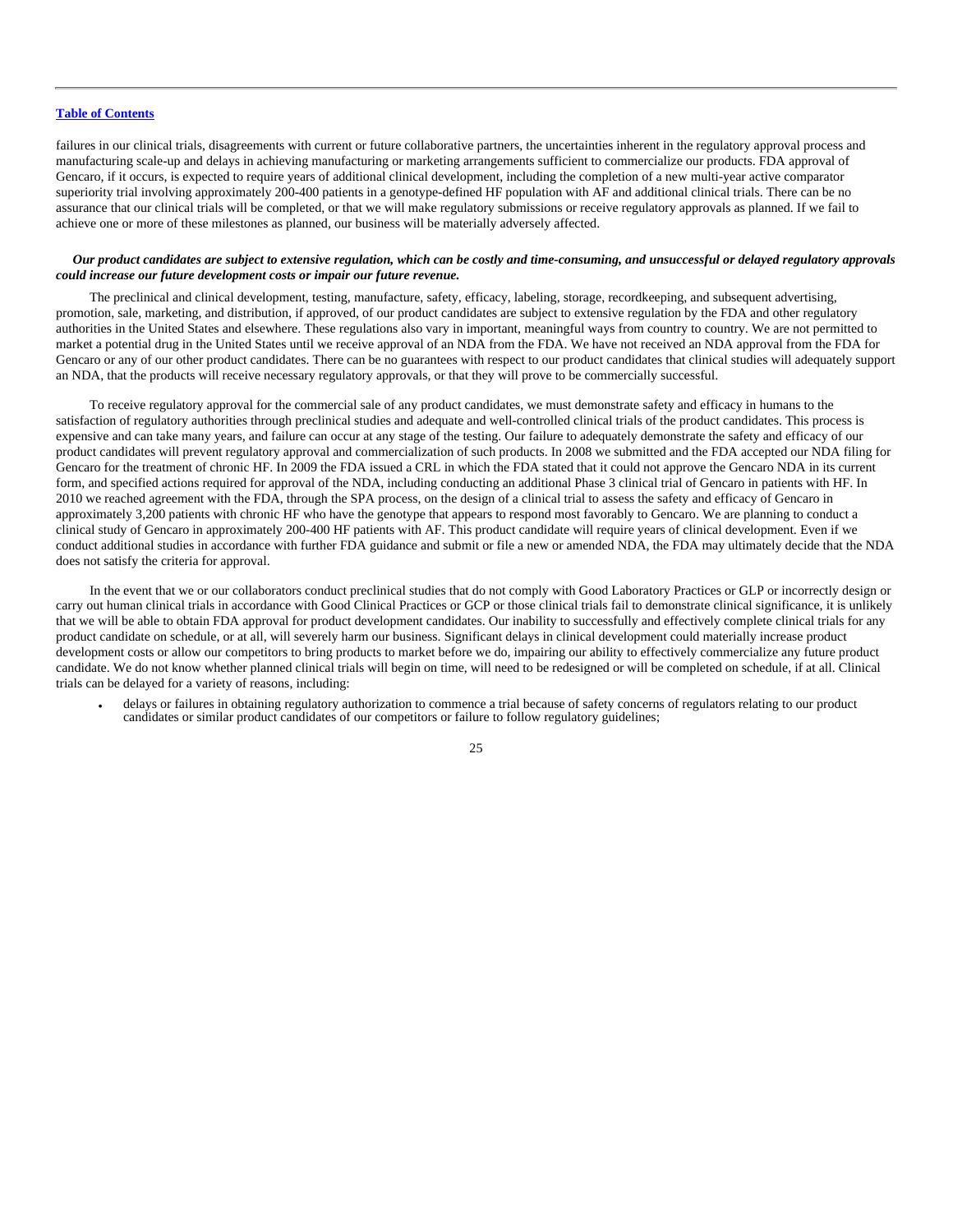- delays or failures in obtaining clinical materials and manufacturing sufficient quantities of the product candidates for use in trials;
- delays or failures in reaching agreement on acceptable terms with prospective study sites;
- delays or failures in obtaining approval of our clinical trial protocol from an institutional review board, or IRB, to conduct a clinical trial at a prospective study site;
- delays in recruiting patients to participate in a clinical trial, which may be due to the size of the patient population, eligibility criteria, protocol design, perceived risks and benefits of the drug, availability of o
- other clinical trials seeking to enroll subjects with similar profile;
- failure of our clinical trials and clinical investigators to be in compliance with the FDA's Good Clinical Practices;
- unforeseen safety issues, including negative results from ongoing preclinical studies;
- inability to monitor patients adequately during or after treatment;
- difficulty monitoring multiple study sites; and
- failure of our third-party contract research organizations, clinical site organizations and other clinical trial managers, to satisfy their contractual duties, comply with regulations or meet expected deadlines.

In addition, any approvals we may obtain may not cover all of the clinical indications for which we seek approval or permit us to make claims of superiority over currently marketed competitive products. Also, an approval might contain significant limitations in the form of narrow indications, warnings, precautions or contraindications with respect to conditions of use. If the FDA determines that a risk evaluation and mitigation strategy, or REMS, is necessary to ensure that the benefits of the drug outweigh the risks, we may be required to include as part of the NDA a proposed REMS that may include a package insert directed to patients, a plan for communication with healthcare providers, restrictions on a drug's distribution, or a Medication Guide, to provide better information to consumers about the drug's risks and benefits. Finally, an approval could be conditioned on our commitment to conduct further clinical trials, which we may not have the resources to conduct or which may negatively impact our financial situation.

The manufacture and tableting of Gencaro is done by third party suppliers, who must also meet current Good Manufacturing Practices, or cGMP, requirements and pass a pre-approval inspection of their facilities before we can obtain marketing approval.

All of our product candidates are prone to the risks of failure inherent in drug development. The results from preclinical animal testing and early human clinical trials may not be predictive of results obtained in later human clinical trials. Further, although a new product may show promising results in preclinical or early human clinical trials, it may subsequently prove unfeasible or impossible to generate sufficient safety and efficacy data to obtain necessary regulatory approvals. The data obtained from preclinical and clinical studies are susceptible to varying interpretations that may delay, limit or prevent regulatory approval, and the FDA and other regulatory authorities in the United States and elsewhere exercise substantial discretion in the drug approval process. The numbers, size and design of preclinical studies and clinical trials that will be required for FDA or other regulatory approval will vary depending on the product candidate, the disease or condition for which the product candidate is intended to be used and the regulations and guidance documents applicable to any particular product candidate. The FDA or other regulators can delay, limit or deny approval of any product candidate for many reasons, including, but not limited to:

- Side effects:
- Safety and efficacy;
- Defects in the design of clinical trials;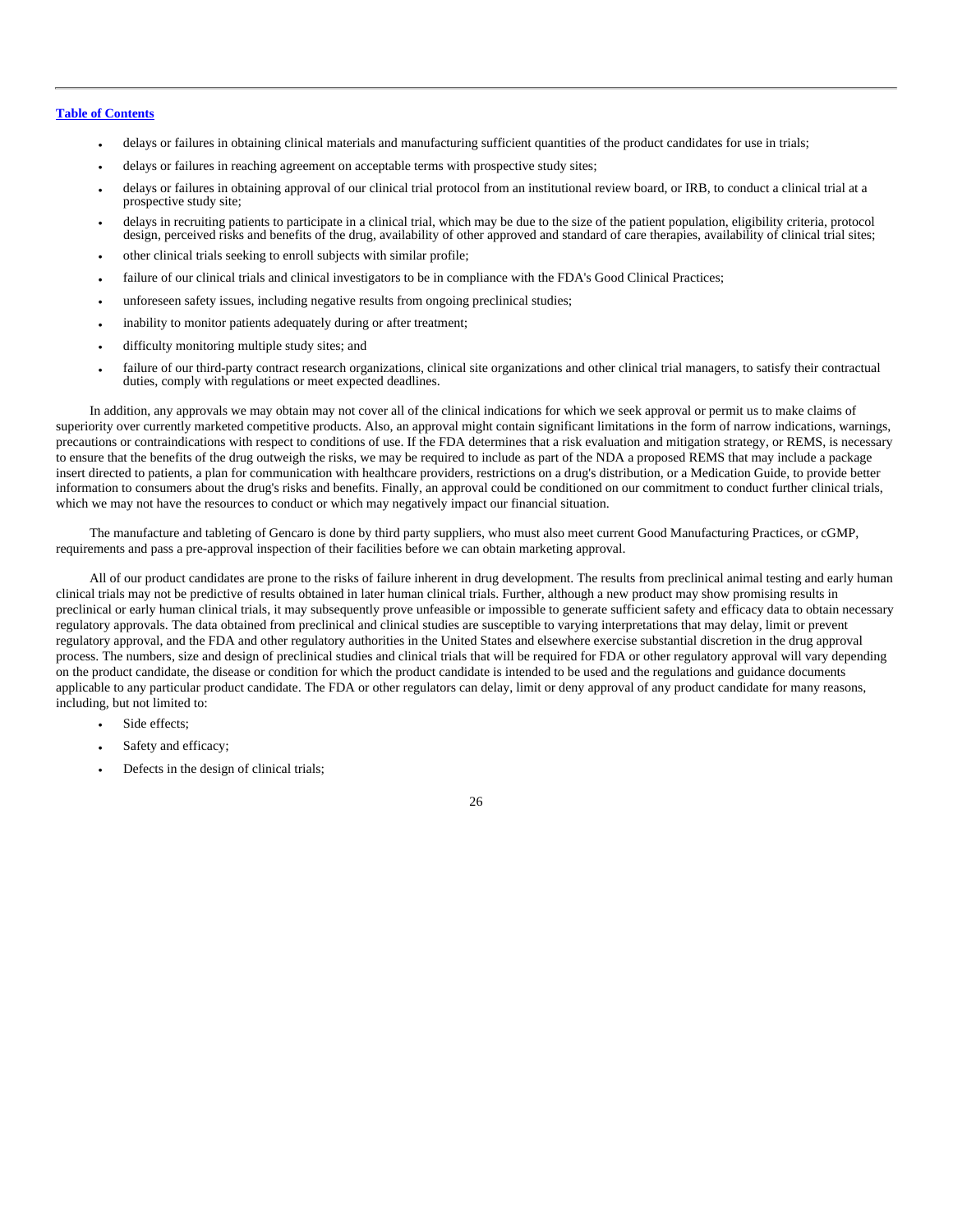- The fact that the FDA or other regulatory officials may not approve our or our third party manufacturer's processes or facilities; or
- The fact that new regulations may be enacted by the FDA or other regulators may change their approval policies or adopt new regulations requiring new or different evidence of safety and efficacy for the intended use of a product candidate.

In light of widely publicized events concerning the safety of certain drug products, regulatory authorities, members of Congress, the Government Accountability Office, medical professionals and the general public have raised concerns about potential drug safety issues. These events have resulted in the withdrawal of certain drug products, revisions to certain drug labeling that further limit use of the drug products and establishment of risk management programs that may, for instance, restrict distribution of drug products. The increased attention to drug safety issues may result in a more cautious approach by the FDA to clinical trials and approval. Data from clinical trials may receive greater scrutiny with respect to safety and the product's risk/benefit profile, which may make the FDA or other regulatory authorities more likely to terminate clinical trials before completion, or require longer or additional clinical trials that may result in substantial additional expense, and a delay or failure in obtaining approval or approval for a more limited indication than originally sought. Aside from issues concerning the quality and sufficiency of submitted preclinical and clinical data, the FDA may be constrained by limited resources from reviewing and determining the approvability of the Gencaro NDA in a timely manner.

In pursuing clinical development of Gencaro for an AF indication, we would likely be required to amend the Gencaro HF NDA or prepare a new NDA. The FDA could approve Gencaro, but without including some or all of the prescribing information that we have requested. For instance, the FDA could approve Gencaro for AF in a more limited patient population or included additional warnings in the drug's label. This, in turn, could substantially and detrimentally impact our ability to successfully commercialize Gencaro and effectively protect our intellectual property rights in Gencaro.

#### *If our product candidates receive regulatory approval, we would be subject to ongoing regulatory obligations and restrictions, which may result in significant expenses and limit our ability to develop and commercialize other potential products.*

If a product candidate of ours is approved by the FDA or by another regulatory authority, we would be held to extensive regulatory requirements over product manufacturing, testing, distribution, labeling, packaging, adverse event reporting and other reporting to regulatory authorities, storage, advertising, marketing, promotion, distribution, and record keeping. Regulatory approvals may also be subject to significant limitations on the indicated uses or marketing of the product candidates. Potentially costly follow-up or post-marketing clinical studies may be required as a condition of approval to further substantiate safety or efficacy, or to investigate specific issues of interest to the regulatory authority. Previously unknown problems with the product candidate, including adverse events of unanticipated severity or frequency, may result in additional regulatory controls or restrictions on the marketing or use of the product or the need for post marketing studies, and could include suspension or withdrawal of the products from the market.

Furthermore, our third-party manufacturers and the manufacturing facilities that they use to make our product candidates are regulated by the FDA. Quality control and manufacturing procedures must continue to conform to cGMP after approval. Drug manufacturers and their subcontractors are required to register their facilities and products manufactured annually with the FDA and certain state agencies and are subject to periodic unannounced inspections by the FDA, state and/or other foreign authorities. Any subsequent discovery of problems with a product, or a manufacturing or laboratory facility used by us or our collaborators, may result in restrictions on the product, or on the manufacturing or laboratory facility, including a withdrawal of the drug from the market or suspension of manufacturing. Any changes to an approved product, including the way it is manufactured or promoted, often require FDA approval before the product, as modified, can be marketed. We and our third-party manufacturers will also be subject to ongoing FDA requirements for submission of safety and other post-market information.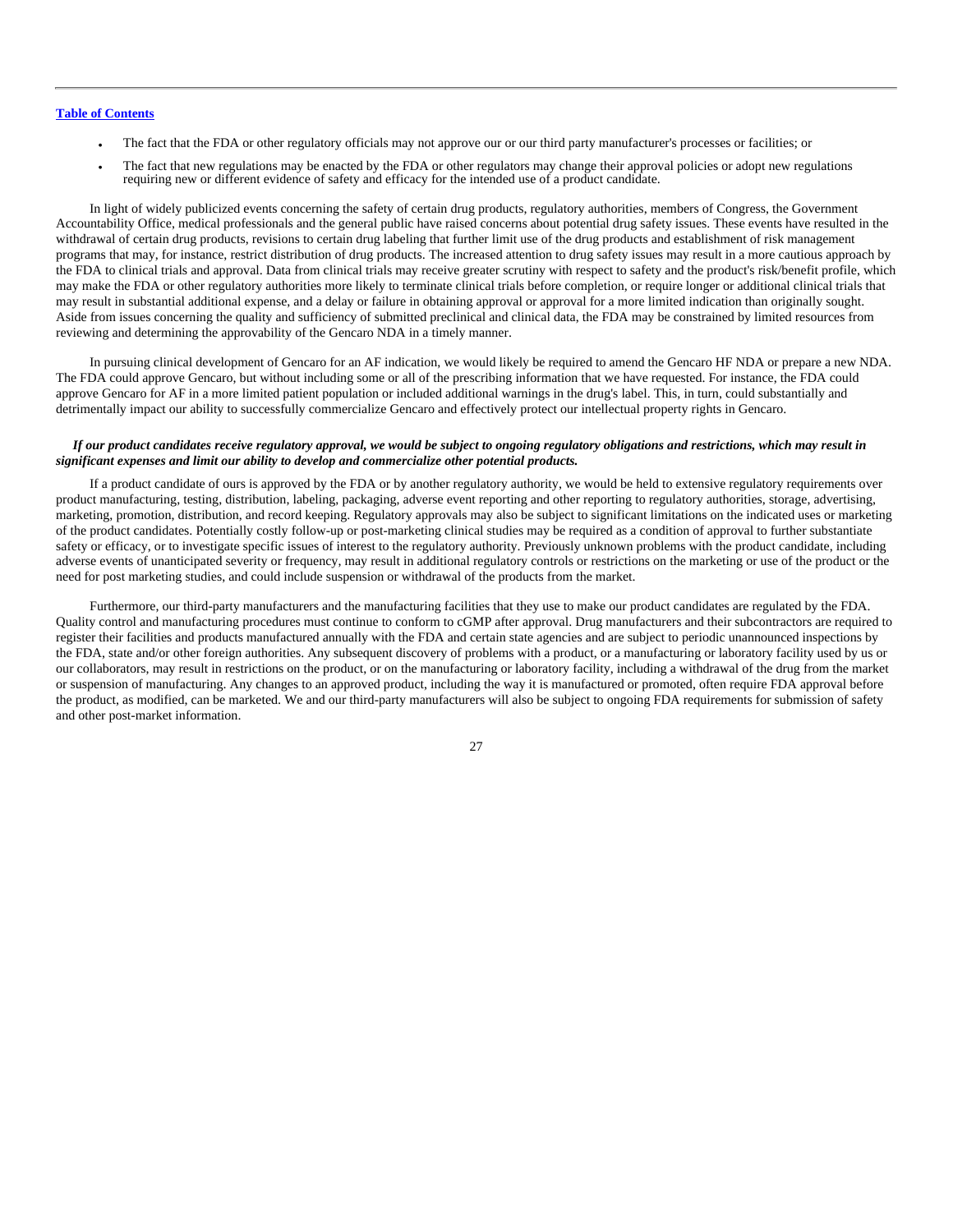The marketing and advertising of our drug products by our collaborators or us will be regulated by the FDA, certain state agencies or foreign regulatory authorities. Violations of these laws and regulations, including promotion of our products for unapproved uses or failing to disclose risk information, are punishable by criminal and civil sanctions and may result in the issuance of enforcement letters or other enforcement action by the FDA, U.S. Department of Justice, state agencies, or foreign regulatory authorities that could jeopardize our ability to market the product.

In addition to the FDA, state or foreign regulations, the marketing of our drug products by us or our collaborators will be regulated by federal, state or foreign laws pertaining to health care "fraud and abuse," such as the federal anti-kickback law prohibiting bribes, kickbacks or other remuneration for the order or recommendation of items or services reimbursed by federal health care programs. Many states have similar laws applicable to items or services reimbursed by commercial insurers. Violations of these laws are punishable by criminal and civil sanctions, including, in some instances, imprisonment and exclusion from participation in federal and state health care programs, including the Medicare, Medicaid and Veterans Affairs healthcare programs. Because of the far-reaching nature of these laws, we may be required to discontinue one or more of our practices to be in compliance with these laws. Health care fraud and abuse regulations are complex, and even minor irregularities can potentially give rise to claims that a statute or prohibition has been violated. Any violations of these laws, or any action against us for violations of these laws, even if we successfully defend against it, could have a material adverse effect on our business, financial condition and results of operations.

We could also become subject to false claims litigation under federal statutes, which can lead to civil money penalties, restitution, criminal fines and imprisonment, and exclusion from participation in Medicare, Medicaid and other federal and state health care programs. These false claims statutes include the False Claims Act, which allows any person to bring a suit on behalf of the federal government alleging submission of false or fraudulent claims, or causing to present such false or fraudulent claims, under federal programs or contracts claims or other violations of the statute and to share in any amounts paid by the entity to the government in fines or settlement. These suits against pharmaceutical companies have increased significantly in volume and breadth in recent years. Some of these suits have been brought on the basis of certain sales practices promoting drug products for unapproved uses. This new growth in litigation has increased the risk that a pharmaceutical company will have to defend a false claim action, pay fines or restitution, or be excluded from the Medicare, Medicaid, Veterans Affairs and other federal and state healthcare programs as a result of an investigation arising out of such action. We may become subject to such litigation and, if we are not successful in defending against such actions, those actions may have a material adverse effect on our business, financial condition and results of operations. We could also become subject to false claims litigation and consumer protection claims under state statutes, which also could lead to civil monetary penalties, restitution, criminal fines and imprisonment, and exclusion from participation in state health care programs.

Of note, over the past few years there has been an increased focus on the sales and marketing practices of the pharmaceutical industry at both the federal and state level. Additionally, the law or regulatory policies governing pharmaceuticals may change. New statutory requirements may be enacted or additional regulations may be adopted that could prevent or delay regulatory approval of our product candidates or limit our ability to commercialize our products. We cannot predict the likelihood, nature or extent of adverse government regulation that may arise from future legislation or administrative action, either in the U.S. or elsewhere.

If we, our collaborators or our third-party manufacturers fail to comply with applicable continuing regulatory requirements, our business could be seriously harmed because a regulatory agency may:

- issue untitled or warning letters;
- suspend or withdraw our regulatory approval for approved products;
- seize or detain products or recommend a product recall of a drug or medical device, or issue a mandatory recall of a medical device;
- refuse to approve pending applications or supplements to approved applications filed by us;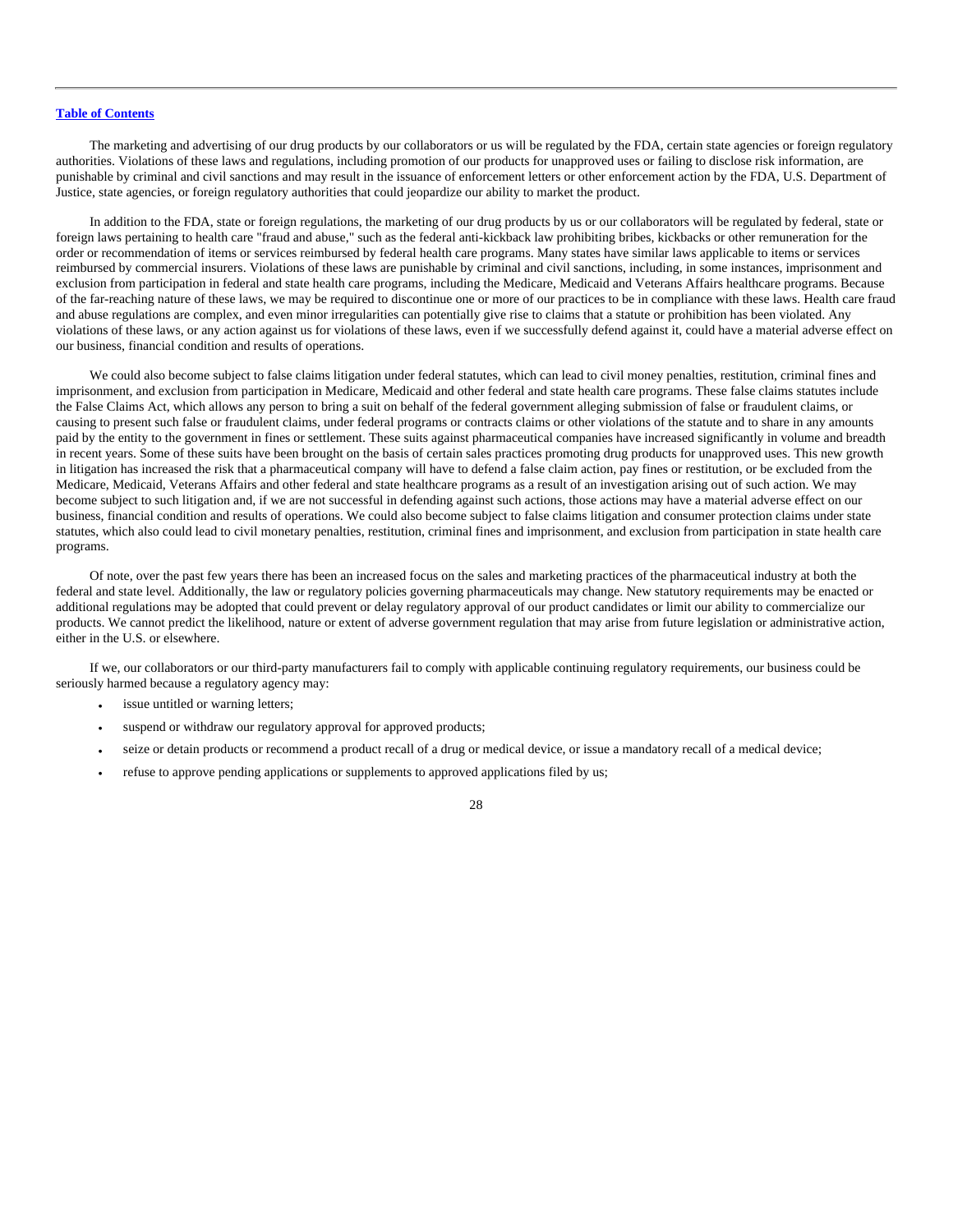- suspend our ongoing clinical trials;
- restrict our operations, including costly new manufacturing requirements, or restrict the sale, marketing and/or distribution of our products;
- seek an injunction;
- pursue criminal prosecutions;
- close the facilities of our contract manufacturers; or
- impose civil or criminal penalties.

#### *We are will need to establish a collaborative arrangement with a third-party diagnostics services provider to obtain marketing clearance or approval of the companion Gencaro Test. There is no guarantee that the FDA will grant timely clearance or approval of the Gencaro Test, if at all, and failure to obtain such timely clearance or approval would adversely affect our ability to market Gencaro.*

The drug label we intend to seek for Gencaro would identify the patient receptor genotype for which the drug is approved. Accordingly, we believe developing a Gencaro Test that is simple to administer and widely available will be critical to the successful commercialization of Gencaro and also to the ability to conduct our planned AF clinical trial.

The Gencaro Test will be subject to regulation by the FDA and by comparable agencies in various foreign countries. The process of complying with the requirements of the FDA and comparable agencies is costly, time consuming and burdensome.

Despite the time and expense expended, regulatory clearance or approval is never guaranteed. If regulatory clearance or approval is delayed, or if a third-party diagnostic services provider is unable to obtain FDA approval of the Gencaro Test at all or in parallel with the approval of Gencaro, or is unable to commercialize the test successfully and in a manner that effectively supports the commercial efforts for Gencaro, or if the information concerning the differential response to Gencaro resulting from certain genetic variation is not included in the approval label for Gencaro, our planned AF clinical trial and the commercial launch of Gencaro may be significantly and adversely affected.

#### *Reliance on third parties to commercialize Gencaro could negatively impact our business. If we are required to establish a direct sales force in the U.S. and are unable to do so, our business may be harmed.*

Commercialization of Gencaro, particularly the establishment of a sales organization, will require substantial additional capital resources. We currently intend to pursue a strategic partnership alternative for the commercialization of Gencaro, if it is approved, and we have suspended our efforts to build internal sales, marketing and distribution capabilities. If we elect to rely on third parties to sell Gencaro and any other products, then we may receive less revenue than if we sold such products directly. In addition, we may have little or no control over the sales efforts of those third parties.

If we are unable to complete a strategic transaction, we would be unable to commercialize Gencaro or any other product candidate without substantial additional capital. Even if such capital were secured, we would be required to build internal sales, marketing and distribution capabilities to market Gencaro in the U.S. None of our current employees have experience in establishing and managing a sales force.

In the event we are unable to sell Gencaro and other selected product candidates, either directly or through third parties via a strategic transaction, the commercialization of Gencaro, if it is approved, may be delayed indefinitely.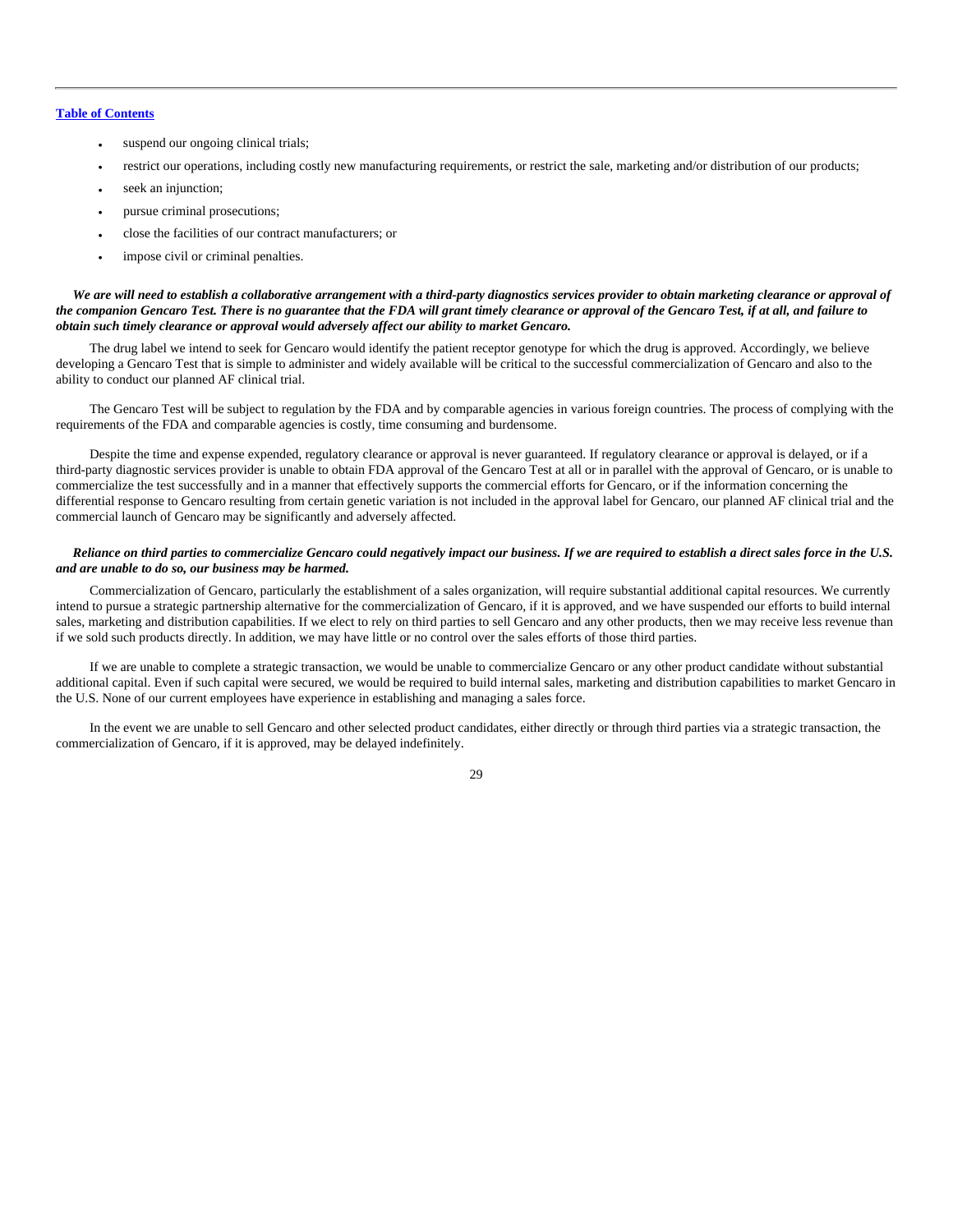# *Future sales of Gencaro may suffer if its marketplace acceptance is negatively affected by the Gencaro Test.*

The Gencaro Test is an important component of the commercial strategy for Gencaro in addition to being required to proceed with our planned AF trial. We believe that the Gencaro Test helps predict patient response to Gencaro, and that this aspect of the drug is important to its ability to compete effectively with current therapies. The Gencaro Test adds an additional step in the prescribing process, an additional cost for the patient and payors, the risk that the test results may not be rapidly available and the possibility that it may not be available at all to hospitals and medical centers. Although we anticipate that Gencaro, if approved in a timely manner, would be the first genetically-targeted cardiovascular drug, Gencaro will be one of a number of successful drugs in the beta-blocker class currently on the market. Prescribers may be more familiar with these other beta-blockers, and may be resistant to prescribing Gencaro as an AF or HF therapy. Any one of these factors could affect prescriber behavior, which in turn may substantially impede market acceptance of the Gencaro Test, which could cause significant harm to Gencaro's ability to compete, and in turn harm our business.

#### *We are dependent on our key personnel.*

The success of our business is highly dependent on the principal members of our board of directors and executive management, including our Chairman of the Board, Richard B. Brewer and our President and Chief Executive Officer, Michael R. Bristow. The loss of the services of any such individual might seriously harm our product development, partnering and financing efforts. Recruiting and training personnel with the requisite skills is challenging and we compete for talent with companies that are larger and have more financial resources.

# *We have no manufacturing capacity which puts us at risk of lengthy and costly delays of bringing our products to market.*

We do not currently operate manufacturing facilities for clinical or commercial production of our product candidates, including their active pharmaceutical ingredients, or API. We have no experience in drug formulation or manufacturing, and we lack the resources and the capabilities to manufacture any of our product candidates on a clinical or commercial scale. We do not intend to develop facilities for the manufacture of product candidates for clinical trials or commercial purposes in the foreseeable future.

We have contracted with Groupe Novasep to manufacture commercial quantities of the API for Gencaro. For drug production, we have contracted with Patheon, Inc. to manufacture the Gencaro tablets. These contract manufacturers may not perform as agreed or may not remain in the contract manufacturing business for the time required to successfully produce, store and distribute our products. In addition, these manufacturers may have staffing difficulties, may not be able to manufacture our products on a timely basis or may become financially distressed. In the event of errors in forecasting production quantities required to meet demand, natural disaster, equipment malfunctions or failures, technology malfunctions, strikes, lock-outs or work stoppages, regional power outages, product tampering, war or terrorist activities, actions of regulatory authorities, business failure, strike or other difficulty, we may be unable to find an alternative third-party manufacturer in a timely manner and the production of our product candidates would be interrupted, resulting in delays and additional costs, which could impact our ability to commercialize and sell our product candidates.

We or our contract manufacturers may also fail to achieve and maintain required manufacturing standards, which could result in patient injury or death, product recalls or withdrawals, an order by governmental authorities to halt production, delays or failures in product testing or delivery, cost overruns or other problems that could seriously hurt our business. Contract manufacturers also often encounter difficulties involving production yields, quality control and quality assurance, as well as shortages of qualified personnel. In addition, our contract manufacturers are subject to ongoing inspections and regulation by the FDA, the U.S. Drug Enforcement Agency and corresponding foreign and state agencies and they may fail to meet these agencies' acceptable standards of compliance. If our contract manufacturers fail to comply with applicable governmental regulations, such as quality control, quality assurance and the maintenance of records and documentation, we may not be able to continue production of the API or finished product. If the safety of any API or product supplied is compromised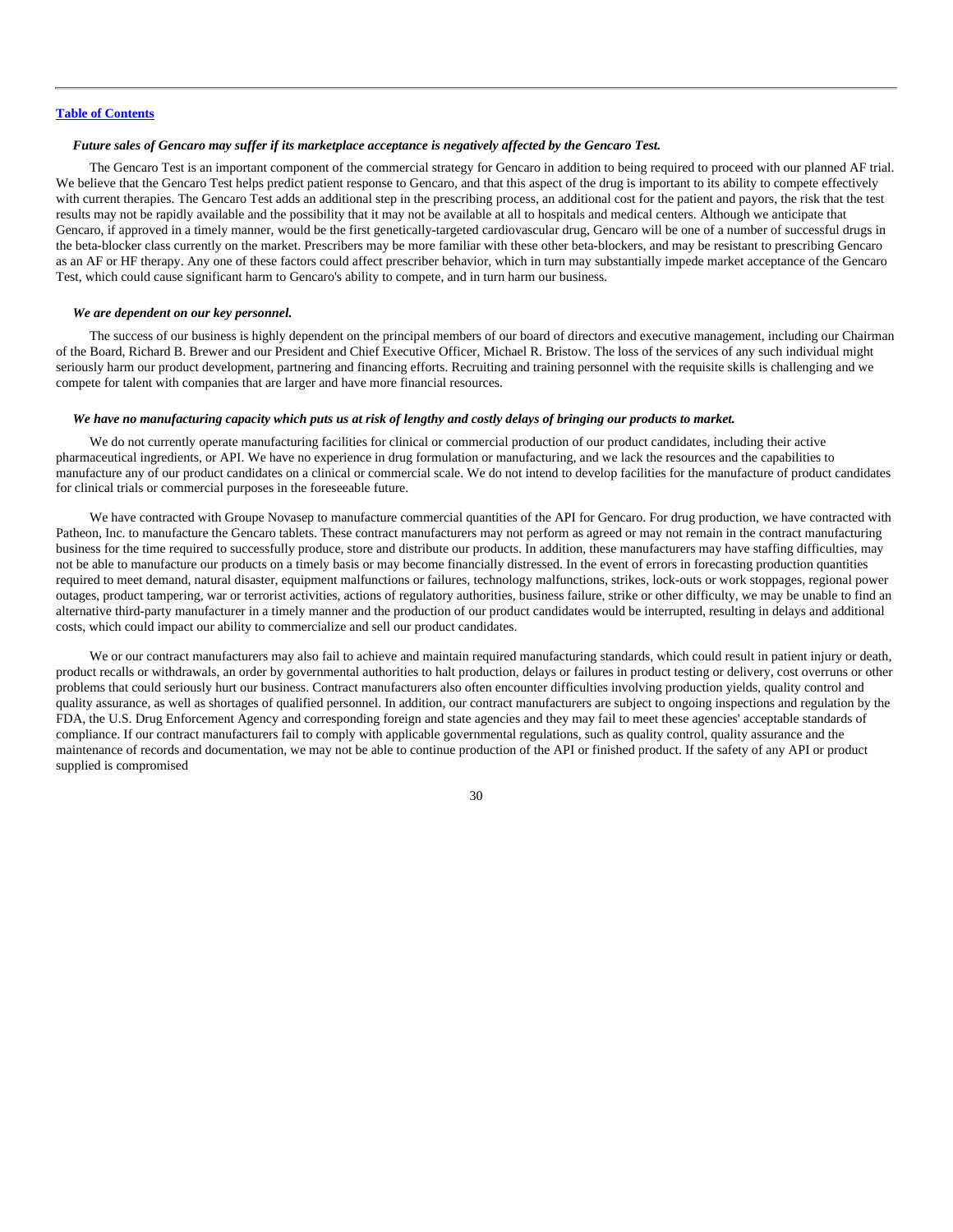due to failure to adhere to applicable laws or for other reasons, this may jeopardize our regulatory approval for Gencaro and other product candidates, and we may be held liable for any injuries sustained as a result.

Upon the occurrence of one of the aforementioned events, the ability to switch manufacturers may be difficult for a number of reasons, including:

- the number of potential manufacturers is limited and we may not be able to negotiate agreements with alternative manufacturers on commercially reasonable terms, if at all;
- long lead times are often needed to manufacture drugs;
- the manufacturing process is complex and may require a significant learning curve; and
- the FDA must approve any replacement prior to manufacturing, which requires new testing and compliance inspections.

# *If a third-party diagnostics provider responsible for the Gencaro Test or certain of its third-party suppliers fail to comply with ongoing FDA or other foreign regulatory authority requirements, or if there are unanticipated problems with the Gencaro Test, these products could be subject to restrictions or withdrawal from use in trial or from the market.*

Any medical device for which a third-party diagnostics provider obtains clearance or approval, and the manufacturing processes, reporting requirements, post-approval clinical data and promotional activities for such product, will be subject to continued regulatory review, oversight and periodic inspections by the FDA and other domestic and foreign regulatory bodies. With respect to the Gencaro Test, to the extent applicable, any third-party diagnostics provider and certain of its suppliers will be required to comply with the FDA's Quality System Regulation, or QSR, and International Standards Organization, or ISO, requirements which cover the methods and documentation of the design, testing, production, control, quality assurance, labeling, packaging, storage and shipping of any product for which clearance or approval is obtained. Regulatory bodies, such as the FDA, enforce the QSR and other regulations through periodic inspections. The failure by a third-party diagnostics provider, or certain of its third-party manufacturers or suppliers, as the case may be, to comply with applicable statutes and regulations administered by the FDA and other regulatory bodies, or the failure to timely and adequately respond to any adverse inspectional observations or product safety issues, could result in, among other things, enforcement actions. If any of these actions were to occur, it could harm our reputation and cause product sales and profitability of Gencaro to suffer and may prevent us from generating revenue or utilizing the Gencaro Test further in any clinical trial.

Even if regulatory clearance or approval is granted, such clearance or approval may be subject to limitations on the intended uses for which the product may be marketed and reduce our potential to successfully commercialize the product and generate revenue from the product.

# *A third-party diagnostics provider may need to conduct clinical trials to support current or future versions of the Gencaro Test. Delays or failures in any such clinical trials may prevent a third-party diagnostics provider from commercializing any modified or new versions of the Gencaro Test and will adversely affect our business, operating results and prospects.*

Based on discussions with the FDA, we do not believe that additional clinical data are needed for the Gencaro Test submission. However, the FDA may require clinical data for the Gencaro Test submission and/or future products. Initiating and completing clinical trials necessary to support 510(k)s or PMAs, if required, for current or future products will be time consuming and expensive and the outcome uncertain. Moreover, the results of early clinical trials are not necessarily predictive of future results, and any product we or our third party suppliers advance into clinical trials may not have favorable results in later clinical trials.

Conducting successful clinical studies may require the enrollment of large numbers of patients, and suitable patients may be difficult to identify and recruit. Patient enrollment in clinical trials and completion of patient

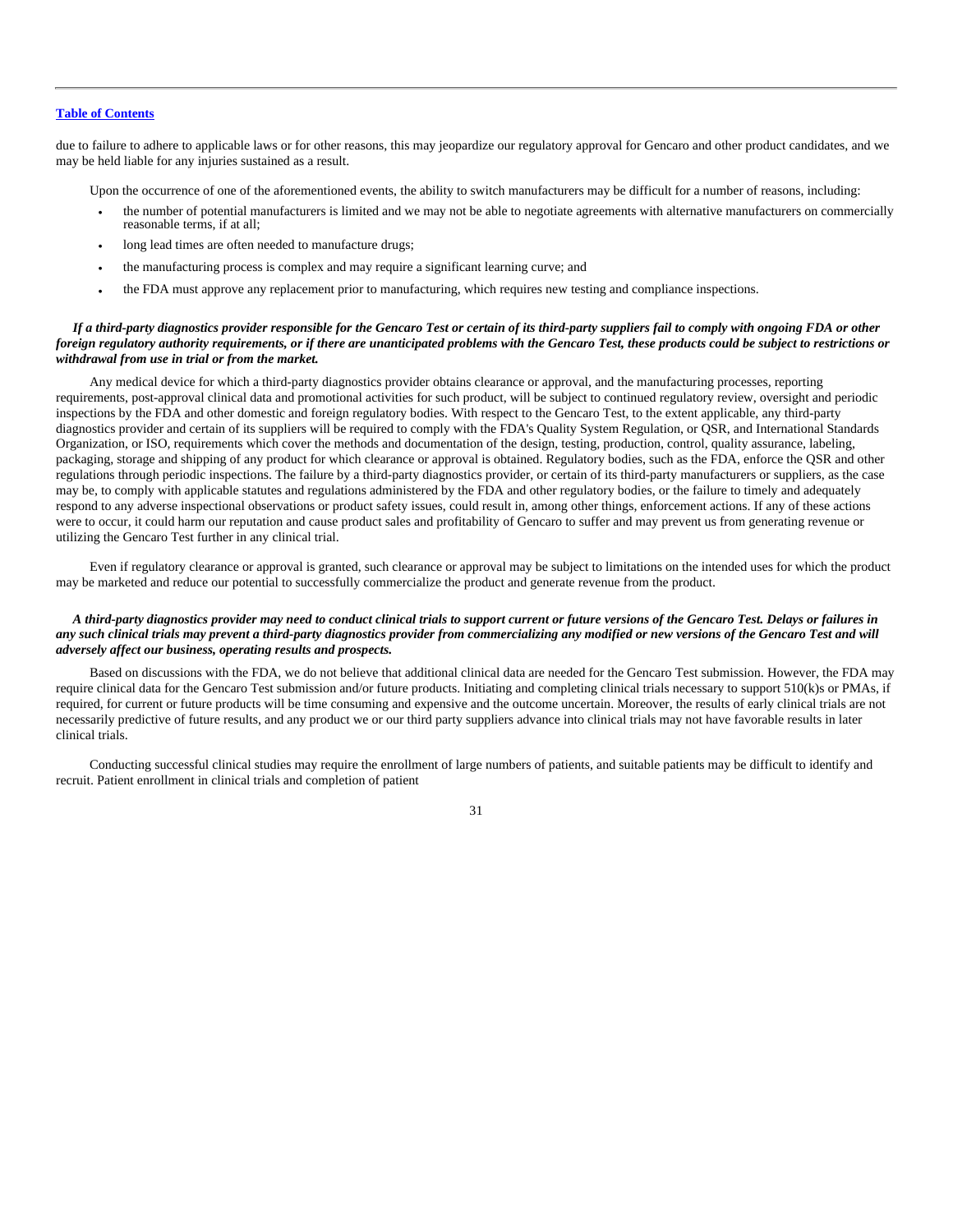participation and follow-up depends on many factors, including: the size of the patient population; the number of patients to be enrolled; the nature of the trial protocol; the attractiveness of, or the discomforts and risks associated with, the treatments received by enrolled subjects; the availability of appropriate clinical trial investigators, support staff, and proximity of patients to clinical sites; and the patients' ability to meet the eligibility and exclusion criteria for participation in the clinical trial and patient compliance. For example, patients may be discouraged from enrolling in clinical trials if the trial protocol requires them to undergo extensive post-treatment procedures or follow-up to assess the safety and effectiveness of our products or if they determine that the treatments received under the trial protocol are not attractive or involve unacceptable risks or discomforts. In addition, patients participating in clinical trials may die before completion of the trial or suffer adverse medical events unrelated to investigational products.

Development of sufficient and appropriate clinical protocols to demonstrate safety and efficacy are required, and we or the third-party diagnostics provider may not adequately develop such protocols to support clearance and approval. The trials will require the submission and approval of an investigational device exemption, or IDE, from the FDA. There is no guarantee that the FDA will approve the third-party diagnostics provider's or our future IDE submissions. Further, the FDA may require them or us to submit data on a greater number of patients than originally anticipated and/or for a longer follow-up period or change the data collection requirements or data analysis applicable to our clinical trials. Delays in patient enrollment or failure of patients to continue to participate in a clinical trial may cause an increase in costs and delays in the approval and attempted commercialization of future products or result in the failure of the clinical trial. In addition, despite considerable time and expense invested in such clinical trials, the FDA may not consider the data to be adequate to demonstrate safety and efficacy. Such increased costs and delays or failures could adversely affect our or our third party suppliers' business, operating results and prospects.

#### *Transitioning from a developmental stage company will require successful completion of a number of steps, many of which are outside of our control and, consequently, we can provide no assurance of our successful and timely transition from a developmental stage company.*

We are a development stage biopharmaceutical company with a limited operating history. To date we have not generated any product revenue and have historically funded our operations through investment capital. Our future growth depends on our ability to emerge from the developmental stage and successfully commercialize or provide for the commercialization of Gencaro and our other product candidates, which in turn, will depend, among other things, on our ability to:

- conduct additional clinical trials and develop and obtain regulatory approval for Gencaro or other product candidates;
- successfully partner a companion genetic test with the commercial launch of Gencaro;
- enter into a strategic transaction enabling the continued development and commercialization of Gencaro, or alternatively, raise significant additional capital to enable these activities;
- pursue additional indications for Gencaro and develop other product candidates, including other cardiovascular therapies; and
- obtain commercial quantities of Gencaro or other product candidates at acceptable cost levels.

Any one of these factors or other factors discussed in this report could affect our ability to successfully commercialize Gencaro and other product candidates, which could impact our ability to earn sufficient revenues to transition from a developmental stage company and continue our business.

# *If approved by the FDA, Gencaro will be entering a competitive marketplace and may not succeed.*

Gencaro is a new type of beta-blocker and vasodilator being developed for AF. While we anticipate that this drug, if approved, would be the first genetically-targeted cardiovascular drug, and potentially the only beta-blocker approved for AF, Gencaro will be one of a number of successful drugs in the beta-blocker class currently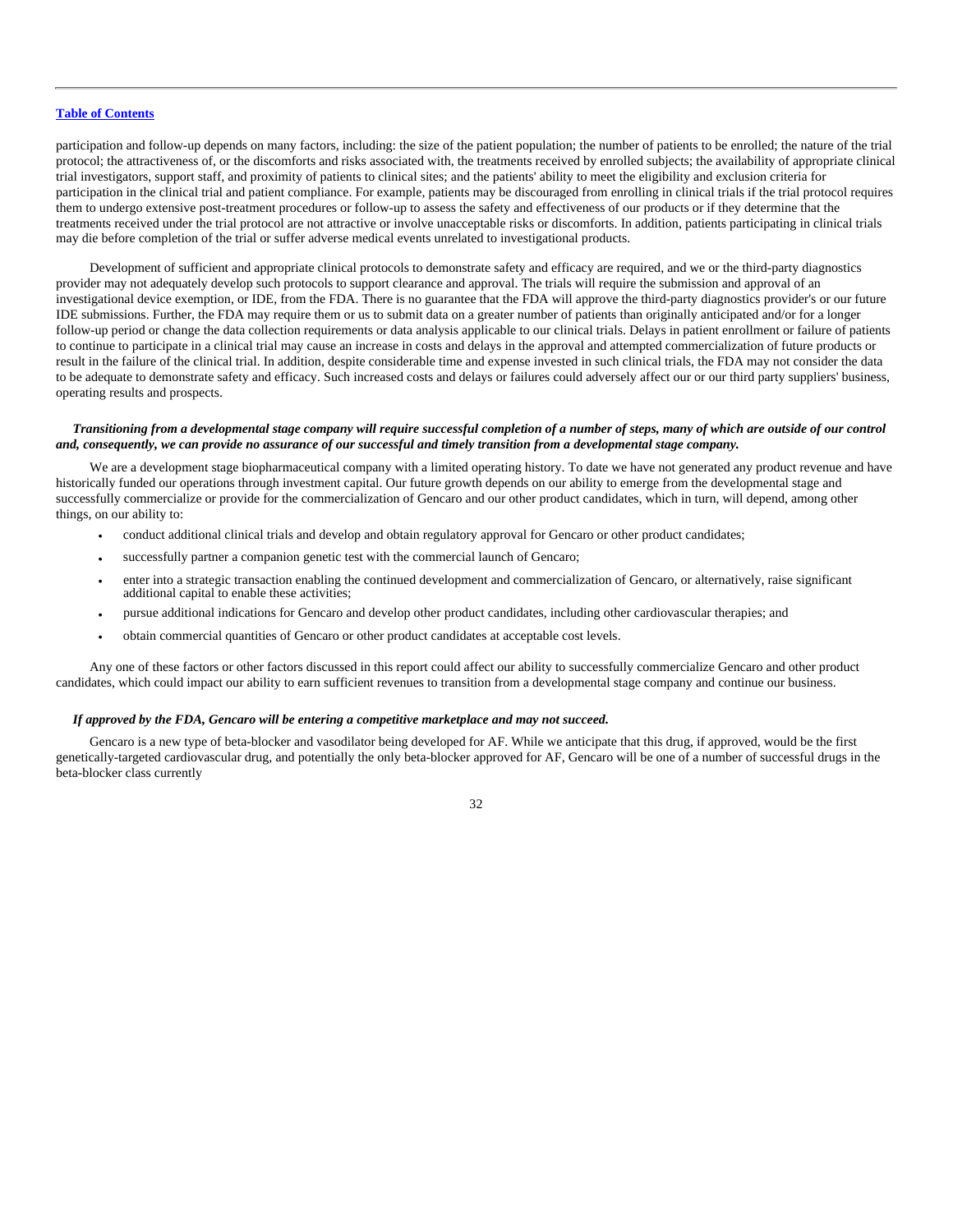on the market. For example, currently, there are three branded beta-blockers indicated for chronic HF in New York Health Association, or NYHA, class II-IV patients: Toprol-XL (once-a-day formulation), Coreg and Coreg CR (once-a-day). Toprol-XL and Coreg have generic equivalents commercially available in the U.S. (metoprolol succinate and carvedilol, respectively). The price of the generic forms of these drugs will be less than the anticipated price of Gencaro, if approved. As a result, Gencaro may not be successful in competing against these existing drugs.

Our commercial opportunity may be reduced or eliminated if competitors develop and commercialize products that are safer, more effective, have fewer side effects, are more convenient or are less expensive than Gencaro. If products with any of these properties are developed, or any of the existing products are better marketed, then prescriptions of Gencaro by physicians and patient use of Gencaro could be significantly reduced or rendered obsolete and noncompetitive. Further, public announcements regarding the development of any such competing drugs could adversely affect the market price of our common stock and the value of our assets.

#### *Future sales of our products may suffer if they are not accepted in the marketplace by physicians, patients and the medical community.*

Gencaro or our other product candidates may not gain market acceptance among physicians, patients and the medical community. The degree of market acceptance of Gencaro or our other product candidates will depend on a number of factors, such as its effectiveness and tolerability, as compared with competitive drugs. Also, prevalence and severity of side-effects could negatively affect market acceptance of Gencaro or our other product candidates. Failure to achieve market acceptance of Gencaro would significantly harm our business.

### *If we are unable to obtain acceptable prices or adequate reimbursement from third-party payors for Gencaro, or any other product candidates that we may seek to commercialize, then our revenues and prospects for profitability will suffer.*

Our or any strategic partner's ability to commercialize Gencaro, or any other product candidates that we may seek to commercialize, is highly dependent on the extent to which coverage and reimbursement for these product candidates will be available from:

- governmental payors, such as Medicare and Medicaid;
- private health insurers, including managed-care organizations; and
- other third-party payors.

Many patients will not be capable of paying for our potential products themselves and will rely on third-party payors to pay for their medical needs. A primary current trend in the U.S. health care industry is toward cost containment. Large private payors, managed-care organizations, group purchasing organizations and similar organizations are exerting increasing influence on decisions regarding the use of, and reimbursement levels for, particular treatments. Such third-party payors, including Medicare, are challenging the prices charged for medical products and services, and many third-party payors limit reimbursement for newly approved health care products.

Cost-control initiatives could decrease the price we might establish for products, which could result in product revenues lower than anticipated. If the prices for our product candidates decrease, or if governmental and other third-party payors do not provide adequate coverage and reimbursement levels, then our revenue and prospects for profitability will suffer.

# *Health care reform measures could materially and adversely affect our business.*

The business and financial condition of pharmaceutical and biotechnology companies are affected by the efforts of governmental and third-party payors to contain or reduce the costs of health care. The U.S. Congress has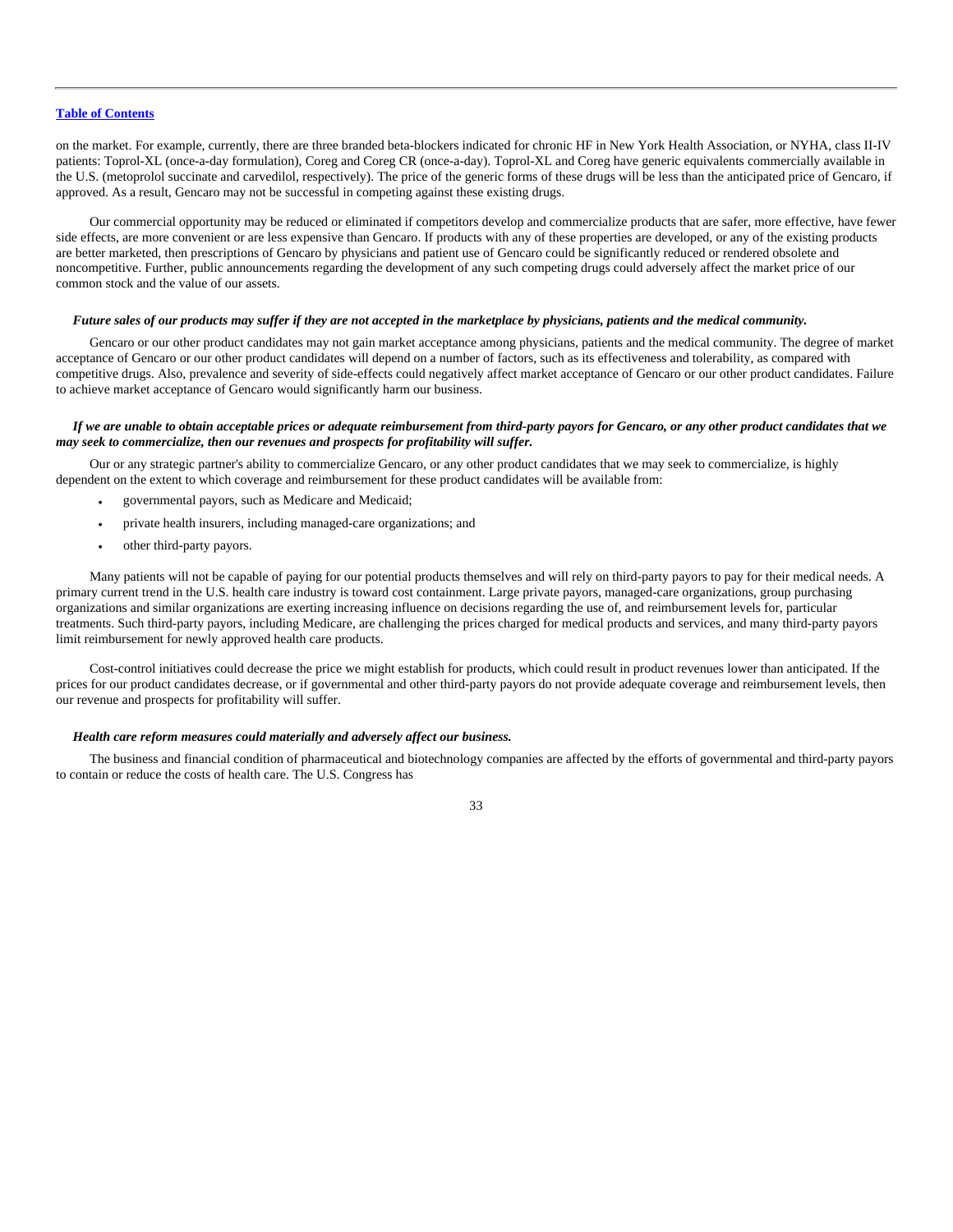enacted legislation to reform the health care system. While we anticipate that this legislation may, over time, increase the number of patients who have insurance coverage for pharmaceutical products, it also imposes cost containment measures that may adversely affect the amount of reimbursement for pharmaceutical products. These measures include increasing the minimum rebates for products covered by Medicaid programs and extending such rebates to drugs dispensed to Medicaid beneficiaries enrolled in Medicaid managed care organizations as well as expansion of the 340(B) Public Health Services drug discount program. In addition, such legislation contains a number of provisions designed to generate the revenues necessary to fund the coverage expansion, including new fees or taxes on certain health-related industries, including medical device manufacturers. Beginning in 2013, each medical device manufacturer will have to pay an excise tax (or sales tax) in an amount equal to 2.3% of the price for which such manufacturer sells its medical devices. Such excise taxes may impact any potential sales of the Gencaro Test if it is approved for marketing. In foreign jurisdictions there have been, and we expect that there will continue to be, a number of legislative and regulatory proposals aimed at changing the health care system. For example, in some countries other than the United States, pricing of prescription drugs is subject to government control and we expect to see continued efforts to reduce healthcare costs in international markets.

Some states are also considering legislation that would control the prices of drugs, and state Medicaid programs are increasingly requesting manufacturers to pay supplemental rebates and requiring prior authorization by the state program for use of any drug for which supplemental rebates are not being paid. Managed care organizations continue to seek price discounts and, in some cases, to impose restrictions on the coverage of particular drugs. Government efforts to reduce Medicaid expenses may lead to increased use of managed care organizations by Medicaid programs. This may result in managed care organizations influencing prescription decisions for a larger segment of the population and a corresponding constraint on prices and reimbursement for drugs. It is likely that federal and state legislatures and health agencies will continue to focus on additional health care reform in the future although we are unable to predict what additional legislation or regulation, if any, relating to the health care industry or third-party coverage and reimbursement may be enacted in the future or what effect such legislation or regulation would have on our business. We or any strategic partner's ability to commercialize Gencaro, or any other product candidates that we may seek to commercialize, is highly dependent on the extent to which coverage and reimbursement for these product candidates will be available from government payors, such as Medicare and Medicaid, private health insurers, including managed care organizations, and other third-party payors, and any change in reimbursement levels could materially and adversely affect our business. Further, the pendency or approval of future proposals or reforms could result in a decrease in our stock price or limit our ability to raise capital or to obtain strategic partnerships or licenses.

# *Our competitors may be better positioned in the marketplace and thereby may be more successful than us at developing, manufacturing and marketing approved products.*

Many of our competitors currently have significantly greater financial resources and expertise in conducting clinical trials, obtaining regulatory approvals, managing manufacturing and marketing approved products than us. Other early-stage companies may also prove to be significant competitors, particularly through collaborative arrangements with large and established companies. In addition, these third parties compete with us in recruiting and retaining qualified scientific and management personnel, establishing clinical trial sites and patient registration for clinical trials, as well as in acquiring therapies and therapy licenses complementary to our programs or advantageous to our business. We expect that our ability to compete effectively will depend upon our ability to:

- successfully and rapidly complete clinical trials for any product candidates and obtain all requisite regulatory approvals in a cost-effective manner;
- build an adequate sales and marketing infrastructure, raise additional funding, or enter into strategic transactions enabling the commercialization of our products;
- develop competitive formulations of our product candidates;
- attract and retain key personnel; and
- identify and obtain other product candidates on commercially reasonable terms.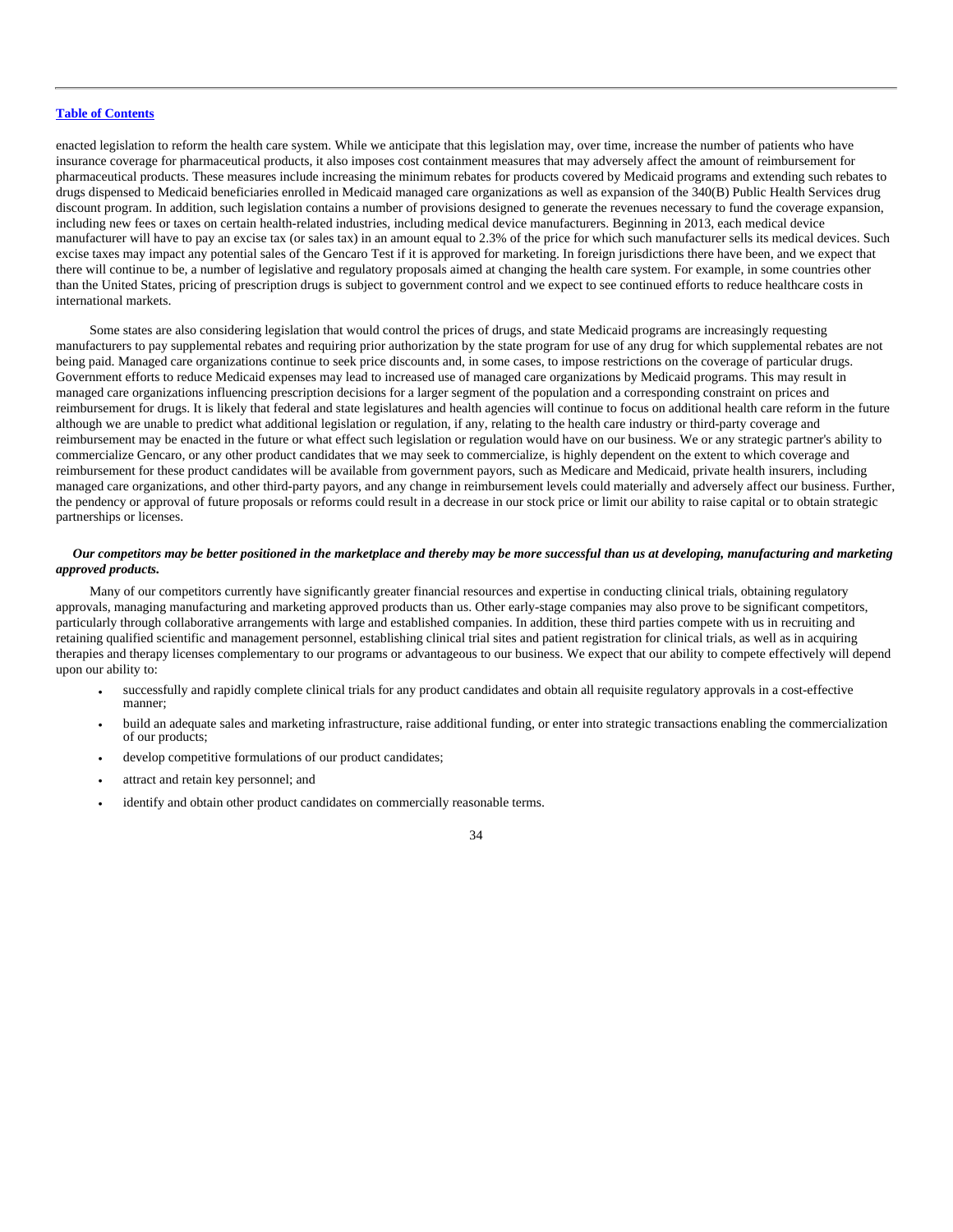# *If we fail to identify and license or acquire other products or product candidates, then we may be unable to expand our business, and the acquisition or licensing of other products or product candidates may put a strain on our operations and will likely require us to seek additional financing.*

One of our strategies is to license or acquire clinical-stage products or product candidates and further develop them for commercialization. The market for licensing and acquiring products and product candidates is intensely competitive and many of our competitors may have greater resources than us. If we undertake any additional acquisitions, whether of product candidates or other biopharmaceutical companies, the process of integrating an acquired product candidate or complementary company into our business may put a strain on our operations, divert personnel, financial resources and management's attention. In 2012, we expect our research and development activities will be dedicated to Gencaro. If we are not able to substantially expand our research and development efforts, or identify, or license or acquire other products or product candidates or complete future acquisitions, then we will likely be unable expand our pipeline of product candidates. In addition, any future acquisition would give rise to additional operating costs and will likely require us to seek additional financing. Future acquisitions could result in additional issuances of equity securities that would dilute the ownership of existing stockholders. Future acquisitions could also result in the incurrence of debt, contingent liabilities or the amortization of expenses related to other intangible assets, any of which could adversely affect our operating results.

# *We would be subject to applicable regulatory approval requirements of the foreign countries in which we market our products, which are costly and may prevent or delay us from marketing our products in those countries.*

In addition to regulatory requirements in the United States, we would be subject to the regulatory approval requirements in each foreign country where we market our products. In addition, we might be required to identify one or more collaborators in these foreign countries to develop, seek approval for and manufacture our products and any companion genetic test for Gencaro. If we decide to pursue regulatory approvals and commercialization of our product candidates internationally, we may not be able to obtain the required foreign regulatory approvals on a timely basis, if at all, and any failure to do so may cause us to incur additional costs or prevent us from marketing our products in foreign countries, which may have a material adverse effect on our business, financial condition and results of operations.

#### *If our internal control over financial reporting is not considered effective, our business and stock price could be adversely affected.*

Section 404 of the Sarbanes-Oxley Act of 2002 requires us to evaluate the effectiveness of our internal control over financial reporting as of the end of each fiscal year, and to include a management report assessing the effectiveness of our internal control over financial reporting in our annual report on Form 10-K for that fiscal year. Our management, including our chief executive officer and chief financial officer, does not expect that our internal control over financial reporting will prevent all error and all fraud. During the first quarter of 2011 there was a reduction in our workforce which included personnel involved in financial reporting and our internal control processes. Though the process and design of our internal controls over financial reporting have not been altered, the reduction in staff may have limited our ability to properly segregate internal control procedures which could result in deficiencies or material weaknesses in our internal controls in the future. A control system, no matter how well designed and operated, can provide only reasonable, not absolute, assurance that the control system's objectives will be met. Further, the design of a control system must reflect the fact that there are resource constraints, and the benefits of controls must be considered relative to their costs. Because of the inherent limitations in all control systems, no evaluation of controls can provide absolute assurance that all control issues and instances of fraud involving a company have been, or will be, detected. The design of any system of controls is based in part on certain assumptions about the likelihood of future events, and we cannot assure you that any design will succeed in achieving its stated goals under all potential future conditions. Over time, controls may become ineffective because of changes in conditions or deterioration in the degree of compliance with policies or procedures. Because of the inherent limitations in a cost-effective control system, misstatements due to error or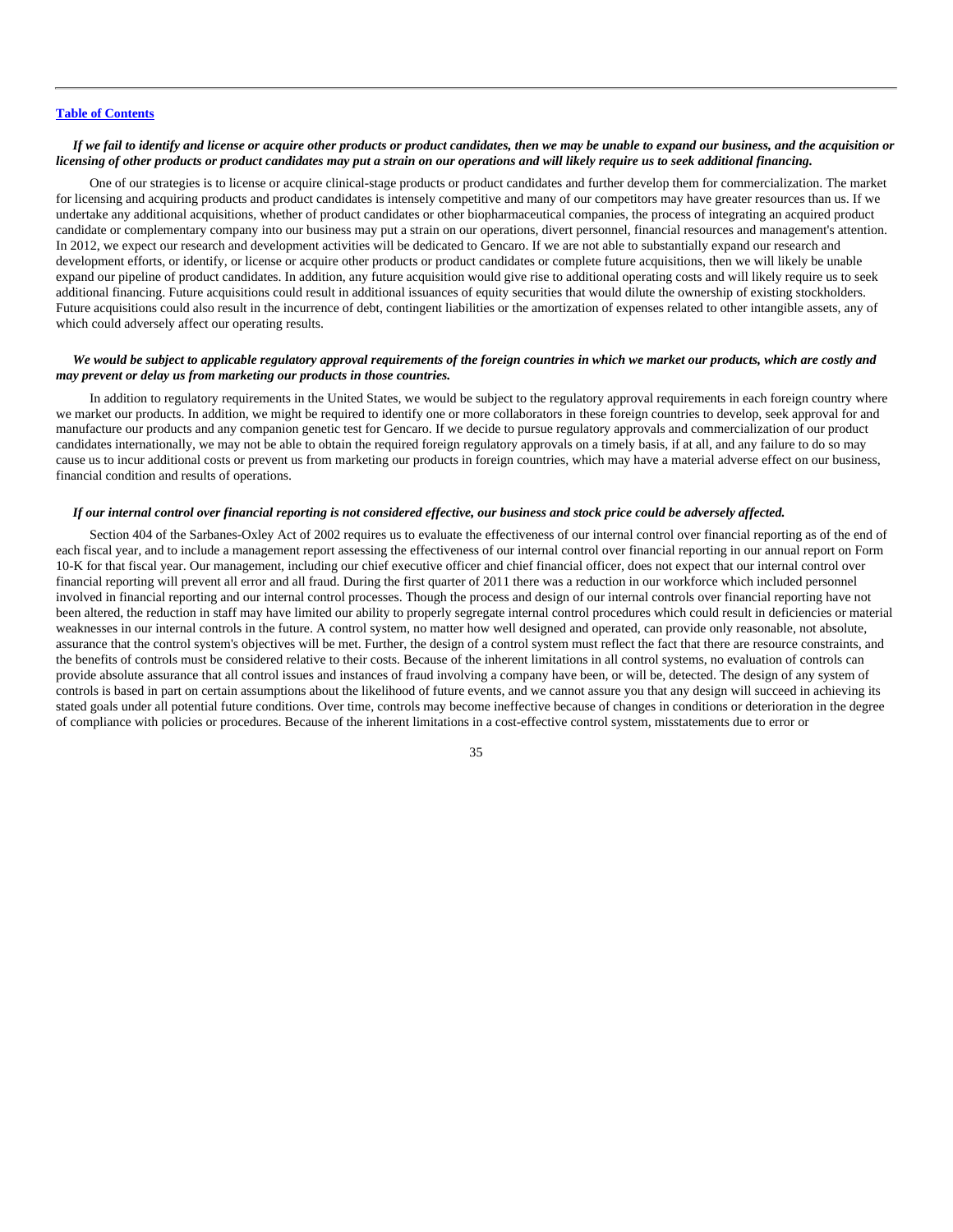fraud may occur and not be detected. We cannot assure you that we or our independent registered public accounting firm will not identify a material weakness in our internal control over financial reporting in the future. A material weakness in our internal control over financial reporting would require management to consider our internal control over financial reporting as ineffective. If our internal control over financial reporting is not considered effective, we may experience a loss of public confidence, which could have an adverse effect on our business and on the market price of our common stock.

### **Risks Related to Intellectual Property and Other Legal Matters**

# *If product liability lawsuits are successfully brought against us, then we will incur substantial liabilities and may be required to limit commercialization of Gencaro or other product candidates.*

We face product liability exposure related to the testing of our product candidates in human clinical trials, and may face exposure to claims by an even greater number of persons once we begin marketing and distributing our products commercially. If we cannot successfully defend against product liability claims, then we will incur substantial liabilities.

Regardless of merit or eventual outcome, liability claims may result in:

- decreased demand for our products and product candidates;
- injury to our reputation;
- withdrawal of clinical trial participants;
- costs of related litigation;
- substantial monetary awards to patients and others;
- loss of revenues; and
- the inability to commercialize our products and product candidates.

We have obtained limited product liability insurance coverage. Such coverage, however, may not be adequate or may not continue to be available to us in sufficient amounts or at an acceptable cost, or at all. We may not be able to obtain commercially reasonable product liability insurance for any product candidate.

# *Defending against claims relating to improper handling, storage or disposal of hazardous chemicals, radioactive or biological materials could be time consuming and expensive.*

Our research and development of product candidates may involve the controlled use of hazardous materials, including chemicals, radioactive and biological materials. We cannot eliminate the risk of accidental contamination or discharge and any resultant injury from the materials.

Various laws and regulations govern the use, manufacture, storage, handling and disposal of hazardous materials. We may be sued or be required to pay fines for any injury or contamination that results from our use or the use by third parties of these materials. Compliance with environmental laws and regulations may be expensive, and current or future environmental regulations may impair our research, development and production efforts.

# *The loss of any rights to market key products would significantly impair our operating results.*

We have licensed from CPEC, who has licensed rights in Gencaro from Bristol Meyers Squibb (BMS) the exclusive rights to Gencaro for all therapeutic and diagnostic uses in any country until the later of (i) 10 years from the first commercial sale of Gencaro in such country, or (ii) the termination of our commercial exclusivity in such country. This license includes a sublicense to us from BMS. We are obligated to use commercially reasonable efforts to develop and commercialize Gencaro, including obtaining regulatory approvals. Our ability to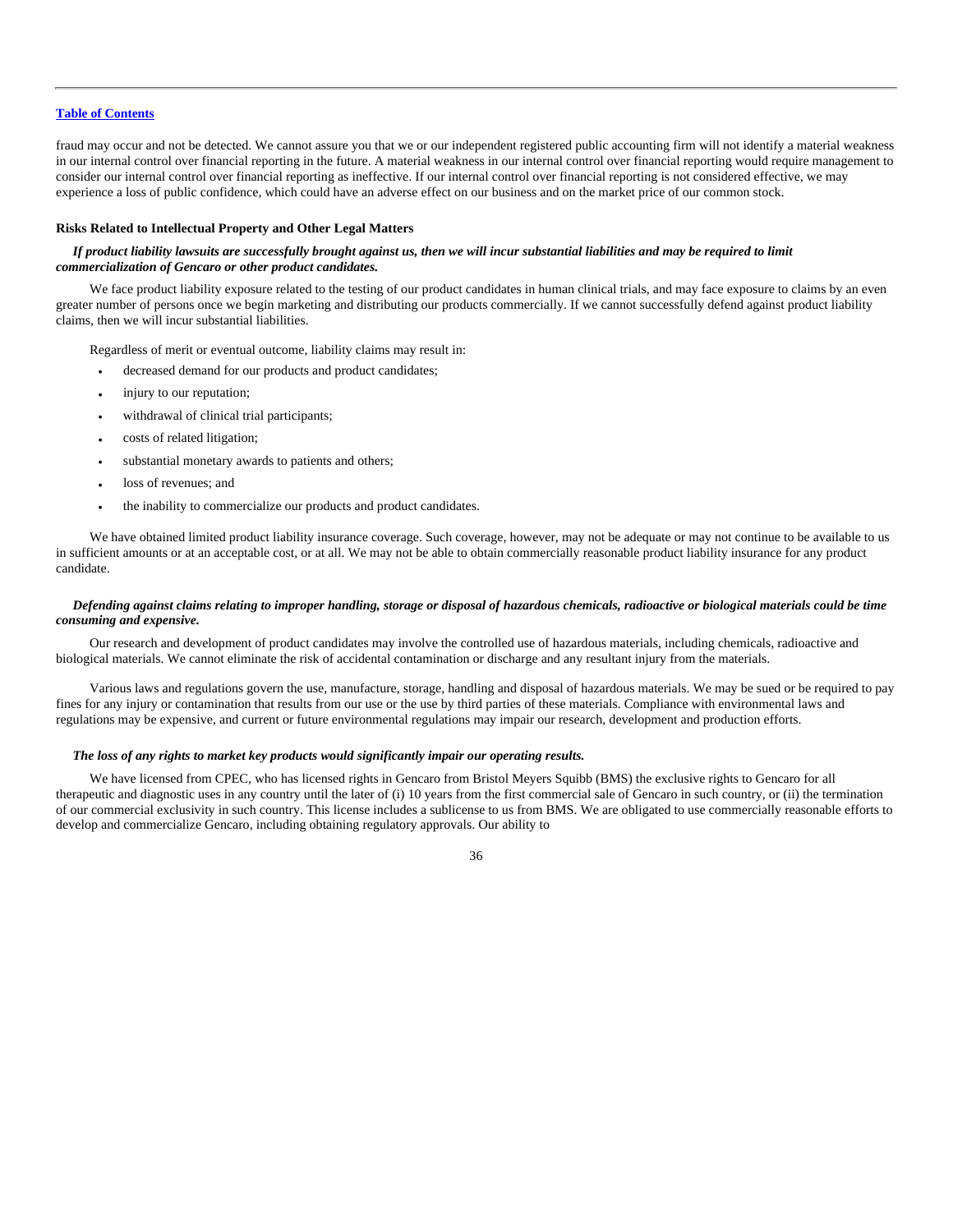develop and commercialize Gencaro is dependent on numerous factors, including some factors that are outside of our control. CPEC has the right to terminate our license if we materially breach our obligations under the license agreement and fail to cure any such breach within the terms of the license.

If our license agreement with CPEC is terminated for reasons related to non-payment of fees, or for any other breach, then we would have no further rights to develop and commercialize Gencaro for any indication. The termination of this license, or of any other agreement which enables us to market a key product or product candidate, could significantly and adversely affect our business.

Certain intellectual property licensed by us is the subject of additional licensing arrangements to which the party that has licensed rights to us is subject. If such parties were to breach the terms of such licenses or such licenses were otherwise to terminate, our and our partners' rights to use such technology and develop and commercialize their products such as the Gencaro Test may terminate and our business would be materially harmed.

# *Third parties may own or control patents or patent applications that we may be required to license to commercialize our product candidates or that could result in litigation that would be costly and time consuming.*

Our or any strategic partner's ability to commercialize Gencaro and other product candidates depends upon our ability to develop, manufacture, market and sell these drugs without infringing the proprietary rights of third parties. A number of pharmaceutical and biotechnology companies, universities and research institutions have or may be granted patents that cover technologies similar to the technologies owned by or licensed to us. We may choose to seek, or be required to seek, licenses under third party patents, which would likely require the payment of license fees or royalties or both. We may also be unaware of existing patents that may be infringed by Gencaro, the genetic testing we intend to use in connection with Gencaro or our other product candidates. Because patent applications can take many years to issue, there may be other currently pending applications that may later result in issued patents that are infringed by Gencaro or our other product candidates. Moreover, a license may not be available to us on commercially reasonable terms, or at all.

There is a substantial amount of litigation involving patent and other intellectual property rights in the biotechnology and biopharmaceutical industries generally. If a third party claims that we are infringing on its technology, then our business and results of operations could be harmed by a number of factors, including:

- infringement and other intellectual property claims, even if without merit, are expensive and time-consuming to litigate and can divert management's attention from our core business;
- monetary damage awards for past infringement can be substantial;
- a court may prohibit us from selling or licensing product candidates unless the patent holder chooses to license the patent to us; and
- if a license is available from a patent holder, we may have to pay substantial royalties.

We may also be forced to bring an infringement action if we believe that a competitor is infringing our protected intellectual property. Any such litigation will be costly, time-consuming and divert management's attention, and the outcome of any such litigation may not be favorable to us.

# *Our intellectual property rights may not preclude competitors from developing competing products and our business may suffer.*

Our competitive success will depend, in part, on our ability to obtain and maintain patent protection for our inventions, technologies and discoveries, including intellectual property that we license. The patent positions of biotechnology companies involve complex legal and factual questions, and we cannot be certain that our patents and licenses will successfully preclude others from using our technology. Consequently, we cannot be certain that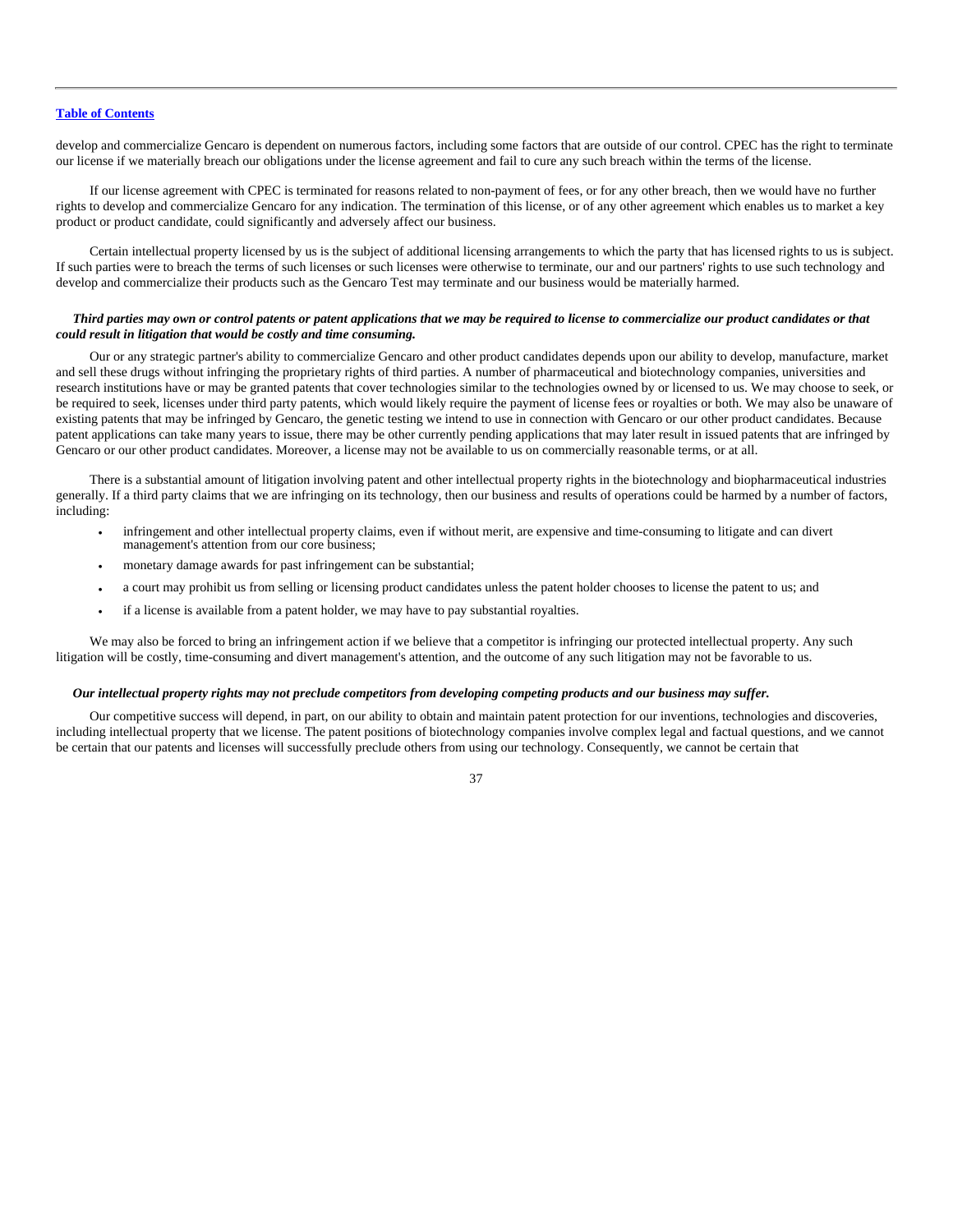any of our patents will provide significant market protection or will not be circumvented or challenged and found to be unenforceable or invalid. In some cases, patent applications in the U.S. and certain other jurisdictions are maintained in secrecy until patents issue, and since publication of discoveries in the scientific or patent literature often lags behind actual discoveries, we cannot be certain of the priority of inventions covered by pending patent applications. Moreover, we may have to participate in interference proceedings declared by the U.S. Patent and Trademark Office to determine priority of invention or in opposition proceedings in a foreign patent office, any of which could result in substantial cost to us, even if the eventual outcome is favorable. There can be no assurance that a court of competent jurisdiction would hold any claims in any issued patent to be valid. An adverse outcome could subject us to significant liabilities to third parties, require disputed rights to be licensed from third parties or require us to cease using such technology. Regardless of merit, the listing of patents in the FDA Orange Book for Gencaro may be challenged as being improperly listed. We may have to defend against such claims and possible associated antitrust issues. We could also incur substantial costs in seeking to enforce our proprietary rights against infringement.

While the composition of matter patents on the compound that comprises Gencaro have expired, we hold the intellectual property concerning the interaction of Gencaro with the polymorphisms of the  $B_1$  and <sub>2</sub>creceptors. We have obtained patents that claim methods involving Gencaro after a patient's receptor genotype has been determined. Our NDA requested a label that will include a claim that efficacy varies based on receptor genotype and a recommendation in the prescribing information that prospective patients be tested for their receptor genotype. We believe that under applicable law, a generic bucindolol label would likely be required to include this recommendation as it pertains directly to the safe or efficacious use of the drug. Such a label may be considered as inducing infringement, carrying the same liability as direct infringement. If the label with the genotype information for Gencaro is not approved, or if generic labels are not required to copy the approved label, competitors could have an easier path to introduce competing products and our business may suffer. The approved label may not contain language covered by the patents, or we may be unsuccessful in enforcing them.

We may not be able to effectively protect our intellectual property rights in some foreign countries, as our patents are limited by jurisdiction and many countries do not offer the same level of legal protection for intellectual property as the U.S.

We require our employees, consultants, business partners and members of our scientific advisory board to execute confidentiality agreements upon the commencement of employment, consulting or business relationships with us. These agreements provide that all confidential information developed or made known during the course of the relationship with us be kept confidential and not disclosed to third parties except in specific circumstances. In the case of employees, the agreements provide that all inventions resulting from work performed for us, utilizing the property or relating to our business and conceived or completed by the individual during employment shall be our exclusive property to the extent permitted by applicable law.

Third parties may breach these and other agreements with us regarding our intellectual property and we may not have adequate remedies for the breach. Third parties could also fail to take necessary steps to protect our licensed intellectual property, which could seriously harm our intellectual property position.

If we are not able to protect our proprietary technology, trade secrets and know-how, then our competitors may develop competing products. Any issued patent may not be sufficient to prevent others from competing with us. Further, we have trade secrets relating to Gencaro, and such trade secrets may become known or independently discovered. Our issued patents and those that may issue in the future, or those licensed to us, may be challenged, opposed, invalidated or circumvented, which could allow competitors to market similar products or limit the patent protection term of our product candidates. All of these factors may affect our competitive position.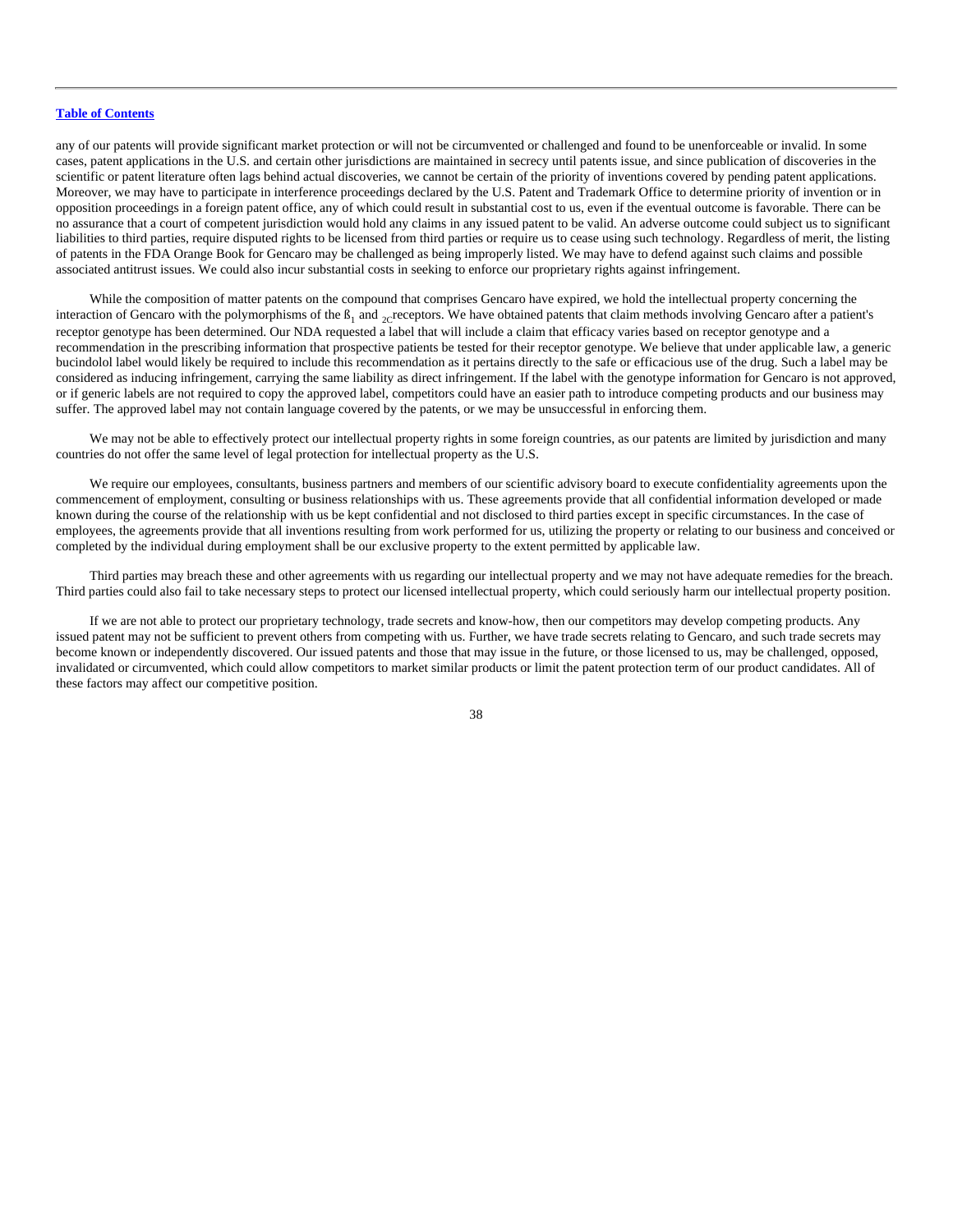# *If the manufacture, use or sale of our products infringe on the intellectual property rights of others, we could face costly litigation, which could cause us to pay substantial damages or licensing fees and limit our ability to sell some or all of our products.*

Extensive litigation regarding patents and other intellectual property rights has been common in the biopharmaceutical industry. Litigation may be necessary to assert infringement claims, enforce patent rights, protect trade secrets or know-how and determine the enforceability, scope and validity of certain proprietary rights. Litigation may even be necessary to defend disputes of inventorship or ownership of proprietary rights. The defense and prosecution of intellectual property lawsuits, U.S. Patent and Trademark Office interference proceedings, and related legal and administrative proceedings (e.g., a reexamination) in the U.S. and internationally involve complex legal and factual questions. As a result, such proceedings are costly and time-consuming to pursue, and their outcome is uncertain.

Regardless of merit or outcome, our involvement in any litigation, interference or other administrative proceedings could cause us to incur substantial expense and could significantly divert the efforts of our technical and management personnel. Any public announcements related to litigation or interference proceedings initiated or threatened against us could cause our stock price to decline. Adverse outcomes in patent litigation may potentially subject us to antitrust litigation which, regardless of the outcome, would adversely affect our business. An adverse determination may subject us to the loss of our proprietary position or to significant liabilities, or require us to seek licenses that may include substantial cost and ongoing royalties. Licenses may not be available from third parties, or may not be obtainable on satisfactory terms. An adverse determination or a failure to obtain necessary licenses may restrict or prevent us from manufacturing and selling our products, if any. These outcomes could materially harm our business, financial condition and results of operations.

# **Risks Related to Stock Price Volatility**

# *Our stock price is expected to be volatile.*

Our common stock could be subject to significant fluctuations. Market prices for securities of early-stage pharmaceutical, biotechnology and other life sciences companies have historically been particularly volatile. Some of the factors that may cause the market price of our common stock to fluctuate include:

- the regulatory status of Gencaro and the Gencaro Test, and whether and when they are approved for sale, if at all, and the labeling or other conditions of use imposed by the FDA;
- our ability to secure substantial additional funding or complete a strategic transaction or to complete development of and commercialize Gencaro;
- potential receipt of government or third party funding to further develop Gencaro or rNAPc2;
- the results of our future clinical trials and any future NDAs of our current and future product candidates;
- the entry into, or termination of, key agreements, including key strategic alliance agreements;
- the results and timing of regulatory reviews relating to our product candidates;
- failure of any of our product candidates, if approved, to achieve commercial success;
- general and industry-specific economic conditions that may affect our research and development expenditures;
- the results of clinical trials conducted by others on drugs that would compete with our product candidates;
- issues in manufacturing our product candidates or any approved products;
- the initiation of or material developments in or the conclusion of litigation to enforce or defend any of our intellectual property rights;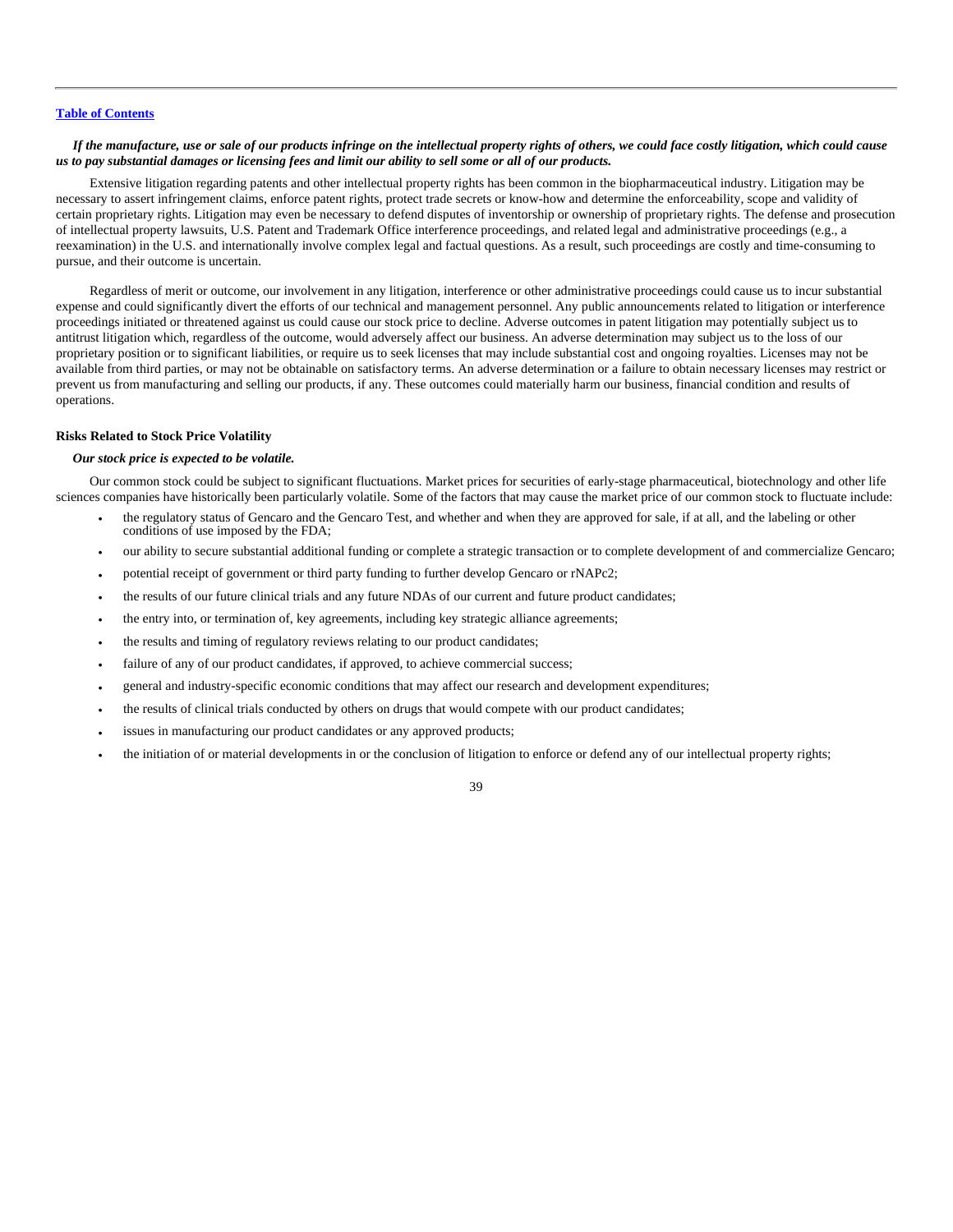- the loss of key employees;
- the introduction of technological innovations or new commercial products by our competitors;
- changes in estimates or recommendations by securities analysts, if any, who cover our common stock;
- future sales of our common stock;
- changes in the structure of health care payment systems;
- period-to-period fluctuations in our financial results; and
- our ability to retain the listing of our common stock on the Nasdaq Capital Market.

Moreover, the stock markets in general have experienced substantial volatility that has often been unrelated to the operating performance of individual companies. These broad market fluctuations may also adversely affect the trading price of our common stock.

In the past, following periods of volatility in the market price of a company's securities, stockholders have often instituted class action securities litigation against those companies. Such litigation, if instituted, could result in substantial costs and diversion of management attention and resources, which could significantly harm our profitability and reputation.

### *Future sales or the possibility of future sales of our common stock may depress the market price of our common stock.*

Sales in the public market of substantial amounts of our common stock could depress prevailing market prices of our common stock. As of December 31, 2011, 12,182,999 shares of common stock were outstanding. All of these shares are freely transferable without restriction or further registration under the Securities Act, except for shares held by our directors, officers and other affiliates and unregistered shares held by non-affiliates. The sale of these additional shares, or the perception that such sales may occur, could depress the market price of our common stock.

As of December 31, 2011 approximately 2.8 million shares of our common stock were issuable upon the exercise of outstanding warrants, of which 1.5 million were exercisable as of that date and 1.25 million were issued pursuant to our private placement equity transaction completed in December 2011 and will become exercisable on June 22, 2012. Once a warrant is exercised, if the shares of our common stock issued upon the exercise of any such warrant are not available for sale in the open market without further registration under the Securities Act, then the holder can arrange for the resale of shares either by invoking any applicable registration rights, causing the shares to be registered under the Securities Act and thus freely transferable, or by relying on an exemption to the Securities Act. If these registration rights, or similar registration rights that may apply to securities we may issue in the future, are exercised, it could result in additional sales of our common stock in the market, which may have an adverse effect on our stock price.

As of December 31, 2011 there were approximately 864,000 shares of our common stock which may be issued upon exercise of outstanding stock options. If and when these options are exercised, such shares will be available for sale in the open market without further registration under the Securities Act. The existence of these outstanding options may negatively affect our ability to complete future equity financings at acceptable prices and on acceptable terms. The exercise of those options, and the prompt resale of shares of our common stock received, may also result in downward pressure on the price of our common stock.

In the absence of a significant strategic transaction, we will need to raise significant additional capital to finance our capital requirements, including the research, development and commercialization of our drug products. If future securities offerings occur, they would dilute our current stockholders' equity interests and could reduce the market price of our common stock.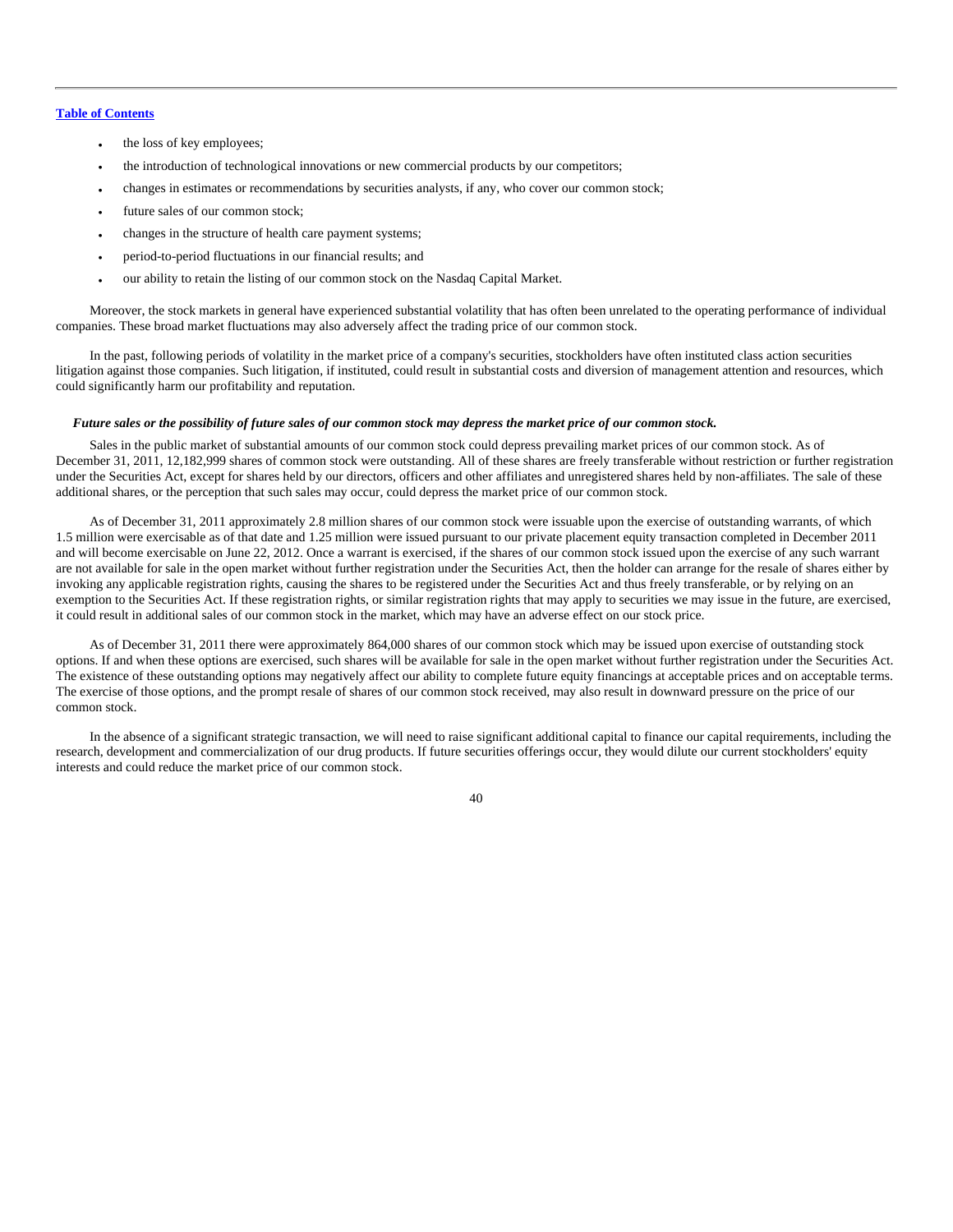# *We do not expect to pay cash dividends, and accordingly, stockholders must rely on stock appreciation for any return on their investment.*

We anticipate that we will retain our earnings, if any, for future growth and therefore do not anticipate paying cash dividends in the future. As a result, only appreciation of the price of our common stock will provide a return to stockholders. Investors seeking cash dividends should not invest in our common stock.

# *We have implemented anti-takeover provisions that could discourage, prevent or delay a takeover, even if the acquisition would be beneficial to our stockholders.*

Provisions of our certificate of incorporation and bylaws, as well as provisions of Delaware law, could make it more difficult for a third party to acquire us, even if doing so would benefit our stockholders. These provisions:

- establish a classified board of directors so that not all members of our board may be elected at one time;
- authorize the issuance of up to 5 million additional shares of preferred stock that could be issued by our board of directors to increase the number of outstanding shares and hinder a takeover attempt;
- limit who may call a special meeting of stockholders;
- prohibit stockholder action by written consent, thereby requiring all stockholder actions to be taken at a meeting of our stockholders; and
- establish advance notice requirements for nominations for election to our board of directors or for proposing matters that can be acted upon at a stockholder meeting.

Specifically, our certificate of incorporation provides that all stockholder action must be effected at a duly called meeting and not by a written consent. The bylaws provide, however, that our stockholders may call a special meeting of stockholders only upon a request of stockholders owning at least 50% of our outstanding common stock. These provisions of our certificate of incorporation and bylaws could discourage potential acquisition proposals and could delay or prevent a change in control. We designed these provisions to reduce our vulnerability to unsolicited acquisition proposals and to discourage certain tactics that may be used in proxy fights. These provisions, however, could also have the effect of discouraging others from making tender offers for our shares. As a consequence, they also may inhibit fluctuations in the market price of our shares that could result from actual or rumored takeover attempts. Such provisions also may have the effect of preventing changes in our management.

We are permitted to issue shares of our preferred stock without stockholder approval upon such terms as our board of directors determines. Therefore, the rights of the holders of our common stock are subject to, and may be adversely affected by, the rights of the holders of our preferred stock that may be issued in the future. In addition, the issuance of preferred stock could have a dilutive effect on the holdings of our current stockholders.

We are subject to the Delaware anti-takeover laws regulating corporate takeovers. These anti-takeover laws prevent a Delaware corporation from engaging in a merger or sale of more than 10% of its assets with any stockholder, including all affiliates and associates of the stockholder, who owns 15% or more of the corporation's outstanding voting stock, for three years following the date that the stockholder acquired 15% or more of the corporation's stock unless:

- the board of directors approved the transaction where the stockholder acquired 15% or more of the corporation's stock;
- after the transaction in which the stockholder acquired 15% or more of the corporation's stock, the stockholder owned at least 85% of the corporation's outstanding voting stock, excluding shares owned by directors, officers and employee stock plans in which employee participants do not have the right to determine confidentially whether shares held under the plan will be tendered in a tender or exchange offer; or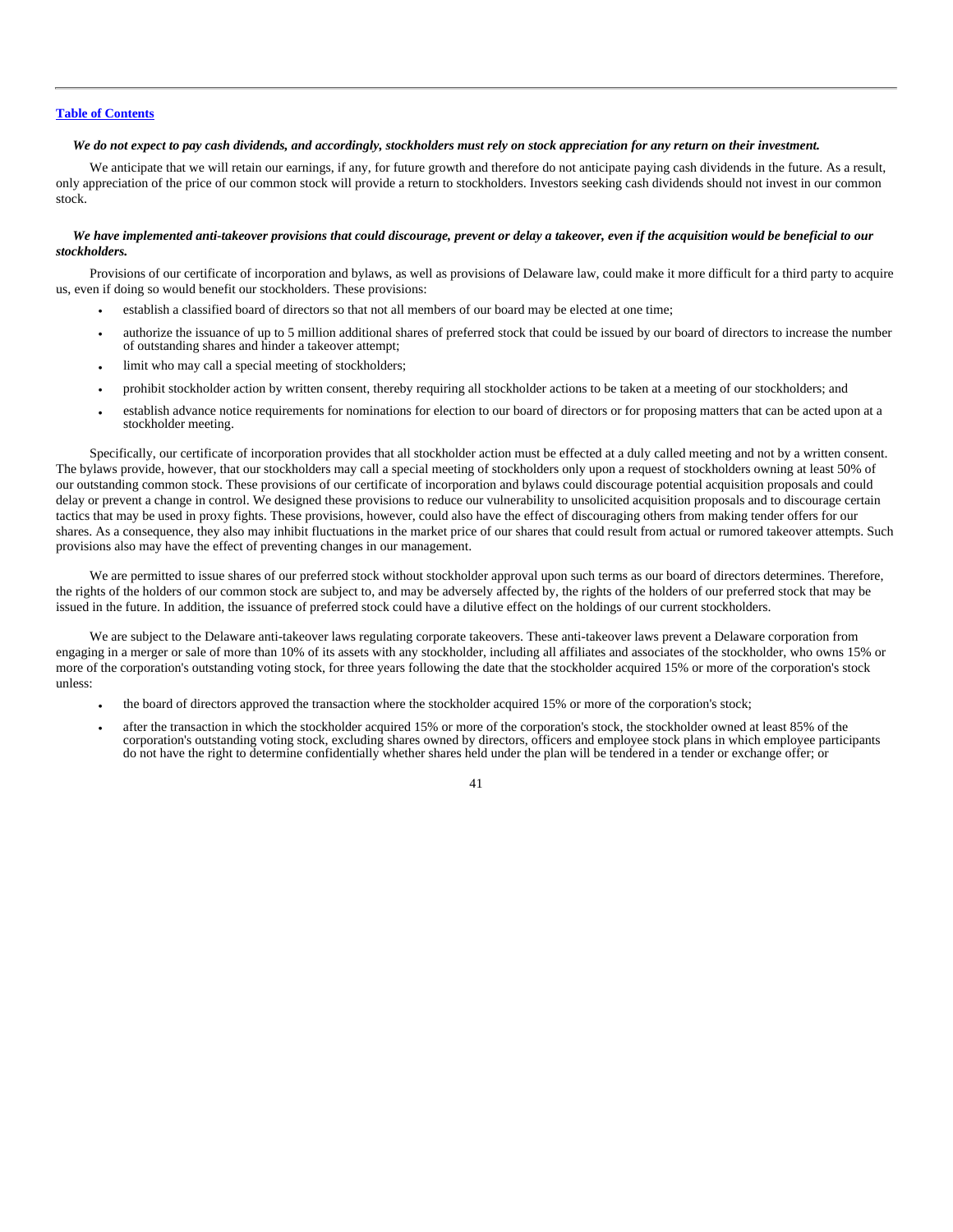• on or after this date, the merger or sale is approved by the board of directors and the holders of at least two-thirds of the outstanding voting stock that is not owned by the stockholder.

The provisions of our governing documents and current Delaware law may, collectively:

- lengthen the time required for a person or entity to acquire control of us through a proxy contest for the election of a majority of our board of directors;
- discourage bids for our common stock at a premium over market price; and
- generally deter efforts to obtain control of us.

# **Item 1B.** *Unresolved Staff Comments*

Not applicable.

# **Item 2.** *Properties*

Our headquarters facility consists of approximately 4,500 square feet of office space in Broomfield, Colorado, which is leased until June 2013. We believe that this facility is adequate to meet our current needs.

# **Item 3.** *Legal Proceedings*

Not applicable.

# **Item 4.** *Mine Safety Disclosures*

Not applicable.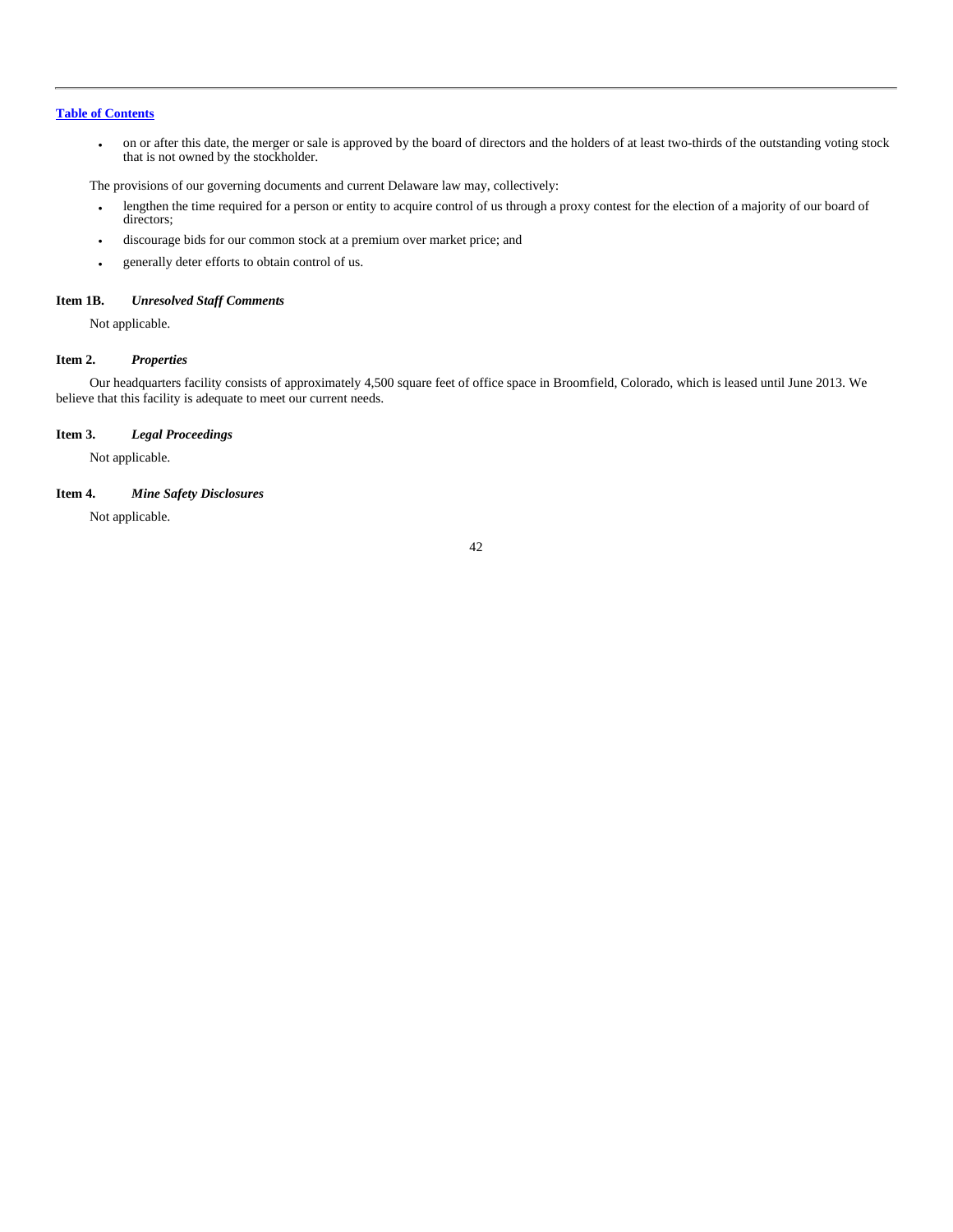# **PART II**

# **Item 5.** *Market for Registrant's Common Equity, Related Stockholder Matters and Issuer Purchases of Equity Securities*

As of March 7, 2011, our common stock began trading on the Nasdaq Capital Market under the symbol "ABIO", and was previously traded under the same symbol on the Nasdaq Global Market. Prior to completion of the merger with Nuvelo, Nuvelo's common stock traded under the symbol "NUVO" on the Nasdaq Global Market from January 31, 2003 to January 27, 2009 (except for the period between June 19, 2003 and March 19, 2004, where it temporarily traded under the symbol "NUVOD").

The following table sets forth, for the periods indicated, the high and low sales prices for our common stock, as reported by the Nasdaq Global Market in 2010 and 2011 and the Nasdaq Capital Market in 2011:

|                              |   | <b>High</b> |               | Low  |
|------------------------------|---|-------------|---------------|------|
| Year ended December 31, 2011 |   |             |               |      |
| First quarter                | ₼ | 3.34        | S             | 2.25 |
| Second quarter               | D | 2.64        | <sup>\$</sup> | 1.41 |
| Third quarter                |   | 1.68        |               | 1.00 |
| Fourth quarter               |   | 2.45        | \$            | 0.95 |
| Year ended December 31, 2010 |   |             |               |      |
| First quarter                |   | 9.23        | <b>S</b>      | 2.60 |
| Second quarter               |   | 6.06        | S             | 3.38 |
| Third quarter                |   | 4.31        | S             | 3.01 |
| Fourth quarter               |   | 4.38        |               | 3.00 |

# *Stockholders*

As of March 23, 2012, we had approximately 129 stockholders of record of our common stock, and the last sale price reported on the Nasdaq Capital Market for our common stock was \$0.95 per share.

#### *Dividend Policy*

The holders of our common stock are entitled to dividends in such amounts and at such times, if any, as may be declared by our Board of Directors out of legally available funds. We have not paid any dividends on our common stock and do not anticipate paying any cash dividends in the foreseeable future.

### *Securities Authorized for Issuance Under Equity Compensation Plans*

Information relating to our equity compensation plans as of December 31, 2010, under which our equity securities were authorized for issuance, is included in Item 12 of Part III of this Annual Report.

# *Unregistered Sales of Equity Securities and Use of Proceeds*

On December 22, 2011 ARCA sold approximately \$1.75 million of its common stock and warrants to six institutional investors in a private placement transaction. ARCA issued an aggregate of approximately 1.67 million shares of common stock to investors together with warrants to purchase approximately 1.25 million shares of common stock. The net proceeds, after deducting the placement fee and other offering expenses, were approximately \$1.4 million, and these proceeds are being used solely for general working capital purposes.

Each unit, consisting of one share of common stock and a warrant to purchase 0.75 share of common stock, was sold at a purchase price of \$1.05. The warrants become exercisable on June 22, 2012, expire 5 years after becoming exercisable and have an exercise price of \$1.485 per share.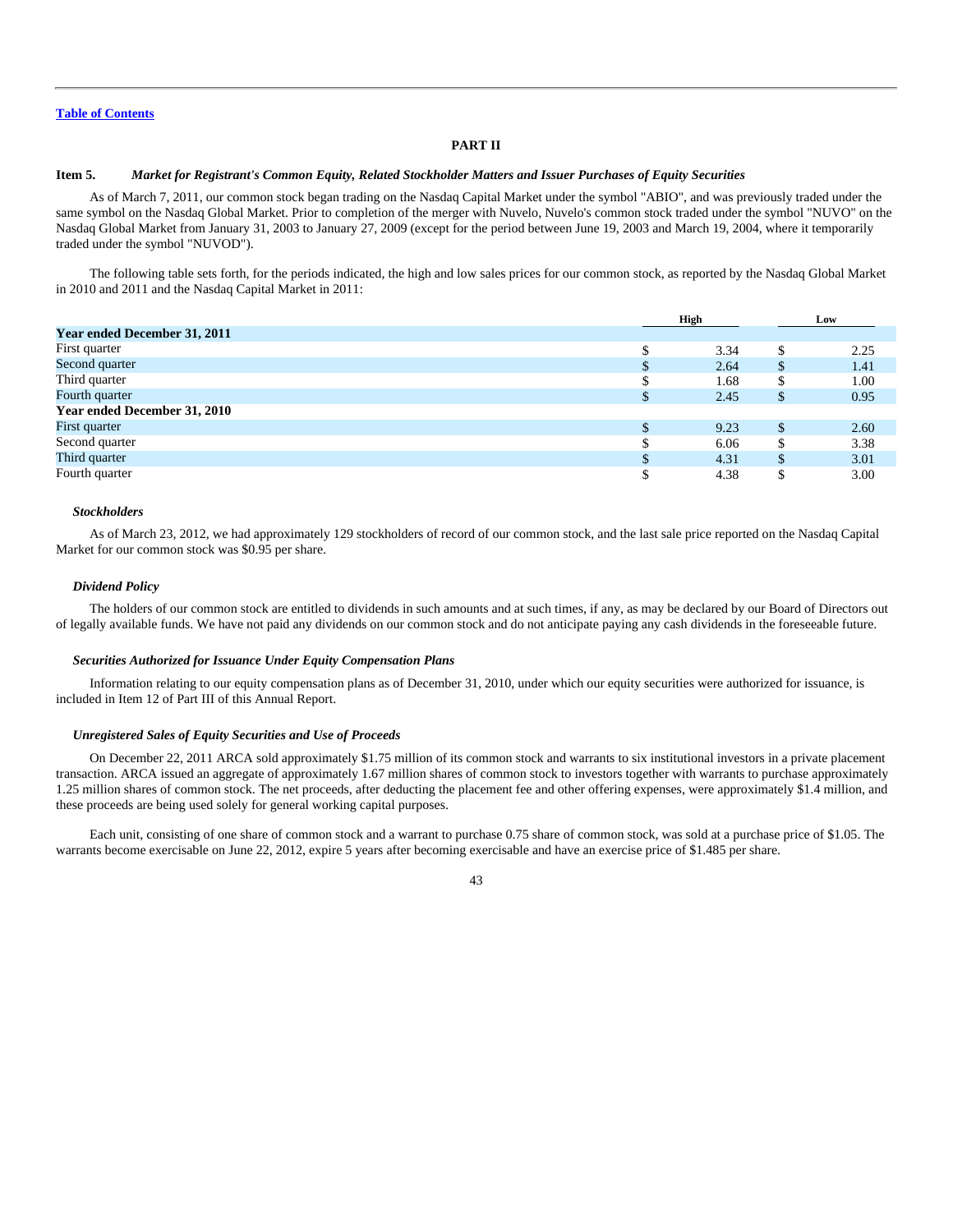Pursuant to the terms of the Registration Rights Agreement (the Rights Agreement) entered into as part of the transactions, ARCA granted to the investors certain registration rights related to the shares underlying the units sold in the private placement. ARCA filed a registration statement, in accordance with the terms of the Rights Agreement, for the resale of the shares underlying the units sold in the private placement. That registration statement was declared effective by the Securities and Exchange Commission on January 26, 2012.

The foregoing is only a brief description of the material terms of the private placement and the associated Purchase Agreements, the Rights Agreement and the Warrants and does not purport to be a complete description of the rights and obligations of the parties hereunder. The foregoing is qualified in its entirety by reference to the form of Purchase agreement the form of Rights Agreement and form of Warrants, which were filed as Exhibits to our report on Form 8K filed December 22, 2011.

### *Issuer Purchases of Equity Securities*

None.

#### **Item 6.** *Selected Financial Data*

Not applicable.

### **Item 7.** *Management's Discussion and Analysis of Financial Condition and Results of Operations*

We have included or incorporated by reference into this Management's Discussion and Analysis of Financial Condition and Results of Operations and elsewhere in this Annual Report on Form 10-K, and from time to time our management may make, statements that constitute "forward-looking statements" within the meaning of Section 27A of the Securities Act and Section 21E of the Exchange Act. Forward-looking statements may be identified by words including "anticipate," "plan," "believe," "intend," "estimate," "expect," "should," "may," "potential" and similar expressions. These statements involve known and unknown risks, uncertainties and other factors that may cause our actual results, levels of activity, performance or achievements to be materially different from the information expressed or implied by these forward-looking statements. While we believe that we have a reasonable basis for each forward-looking statement contained in this Annual Report, we caution you that these statements are based on a combination of facts and factors currently known by us and our projections of the future, about which we cannot be certain. We undertake no obligation to publicly update any forward-looking statements, whether as a result of new information, future events or otherwise. You are advised, however, to consult any further disclosures we make on related subjects in our Quarterly Reports on Form 10-Q, Current Reports on Form 8-K, and our website.

#### *Overview*

We are a biopharmaceutical company whose principal focus is developing genetically-targeted therapies for cardiovascular diseases. Our lead product candidate, Gencaro<sup>TM</sup> (bucindolol hydrochloride), a pharmacologically unique beta-blocker and mild vasodilator, is being developed for the treatment of atrial fibrillation, or AF, in patients with heart failure, or HF. We have identified common genetic variations in the cardiovascular system that we believe interact with Gencaro's pharmacology and may predict patient response to the drug.

We have been granted patents in the U.S., Europe, and other jurisdictions for methods of treating AF and HF patients with Gencaro based on genetic testing, which we believe will provide market exclusivity for these uses of Gencaro into at least 2026 in the U.S. and into 2025 in Europe. In addition, we believe that if Gencaro is approved, the Gencaro patents will be eligible for patent term extension based our on current clinical trial plans which, if granted in the U.S., may provide market exclusivity into 2029, and if granted in Europe may provide market exclusivity into 2030.

We are planning to initiate a Phase 3 clinical study of Gencaro in AF patients with HF and/or left ventricular dysfunction. We believe AF is an attractive potential indication for Gencaro because data from the previously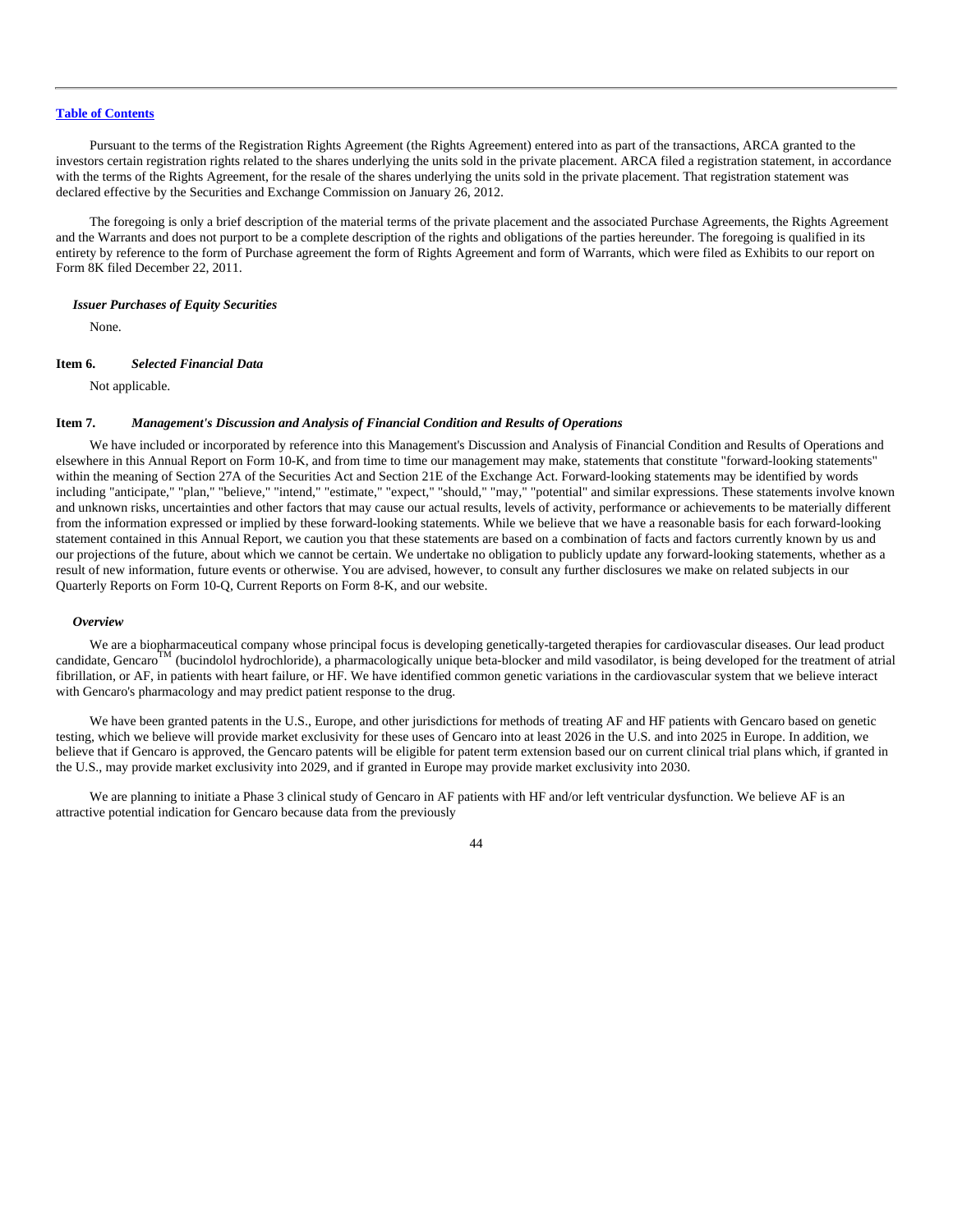conducted Phase 3 HF trial of Gencaro in 2,708 HF patients, or the BEST HF trial, suggest that Gencaro may have a potentially significant effect in reducing or preventing AF. Based on our analysis of data from the BEST HF trial, we believe that Gencaro's prevention of AF in HF patients is pharmacogenetically regulated. We plan to enroll approximately 200-400 patients with persistent AF who have the genotype that appears to respond most favorably to Gencaro. We anticipate that this trial could begin approximately 6 months after we obtain sufficient funding.

AF is a disorder in which the normally regular and coordinated contraction pattern of the heart's two small upper chambers (the atria) becomes irregular and uncoordinated. The irregular contraction pattern associated with AF causes blood to pool in the atria, predisposing the formation of clots. These clots may travel from the heart and become lodged in the arteries leading to the brain and other organs, thereby blocking necessary blood flow and potentially resulting in stroke. AF is considered an epidemic cardiovascular disease that affects approximately 2-3 million Americans, making it one of the most common heart rhythm disorders. The approved therapies for the treatment or prevention AF have certain disadvantages, such as toxic side effects. We believe there is an unmet medical need for new AF treatments that have fewer side effects than currently available therapies and are more effective, particularly in patients with HF where most of the approved drugs are contra-indicated or have warnings in their prescribing information.

The planned AF clinical trial is designed to be a multi-center, randomized, double-blind clinical trial to assess the safety and efficacy of Gencaro in AF patients with HF and/or left ventricular dysfunction, with the primary endpoint being time to recurrent symptomatic AF after direct current cardioversion. This AF trial is designed to compare Gencaro to the beta-blocker metoprolol CR/XL in the patient genotype we believe responds most favorably to Gencaro. The therapeutic benefit of metoprolol CR/XL does not appear to be enhanced in patients with this genotype. We believe data from the BEST HF trial indicate that Gencaro may have a potentially significant effect in reducing or preventing AF, and this effect may be one that is genetically regulated. The entire cohort of patients in the BEST HF trial that were treated with Gencaro had a 41% reduction in the risk of new onset AF (time-to-event) compared to placebo (p = 0.0004), although because there was not a predetermined AF clinical endpoint in the BEST HF trial, the data is based on a subsequent analysis of adverse events and surveillance electrocardiograms (ECGs). In the DNA sub study, patients with the most favorable genotype for Gencaro experienced a 74% (p = 0.0003) reduction in risk of AF, based on the same analysis. This most favorable genotype was present in about 47% of the patients in the sub study, and we estimate it is present in about 50% of the US general population. We believe the AF study would take approximately two and one half years from enrollment of the first patient through completion.

We have exclusive patent rights to other product candidates that have potential indications in cardiovascular disease, oncology and other therapeutic areas, some of which are in early stages of development and others of which are in later stages of development. We are seeking development partners to assist us in the development of these product candidates or who may license rights to them. For example, we hold exclusive rights to rNAPc2, a recombinant protein that is a potent, long acting tissue factor inhibitor with a unique mechanism of action. Previously, preclinical studies of rNAPc2 showed evidence of potential efficacy against lethal hemorrhagic fever viruses.

To support the continued development of Gencaro, including the planned AF clinical trial and our ongoing operations, we will need to raise substantial additional funding through public or private debt or equity transactions or a strategic combination or partnership, or government funding. We may seek additional funding that could allow us to operate while we continue to pursue strategic combination, partnering, additional financing and licensing opportunities. If we are delayed in obtaining funding or are unable to complete a strategic transaction, we may discontinue our development activities on Gencaro or discontinue our operations. We believe our cash and cash equivalents balance as of December 31, 2011 will be sufficient to fund our operations, at our current cost structure, through September 2012. We are unable to assert that our current cash and cash equivalents are sufficient to fund operations beyond that date, and as a result, there is substantial doubt about our ability to continue as a going concern beyond September 2012. Changing circumstances may cause us to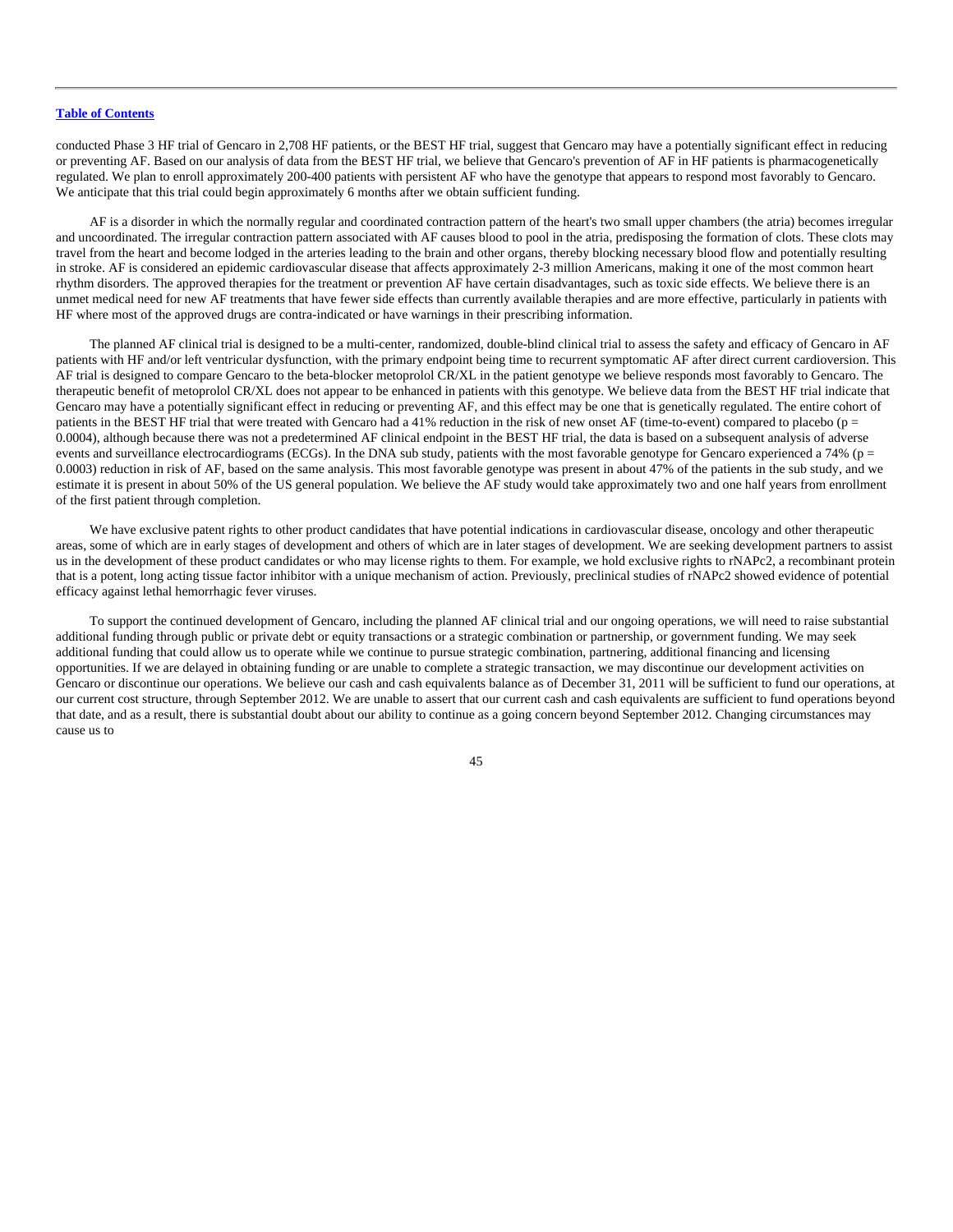consume capital significantly faster or slower than we currently anticipate. We have based these estimates on assumptions that may prove to be wrong, and we could exhaust our available financial resources sooner than we currently anticipate.

On January 27, 2009, we completed a business combination (the "Merger") with ARCA Colorado in accordance with the terms of that Agreement and Plan of Merger and Reorganization, dated September 24, 2008, and amended on October 28, 2008 (as amended, the "Merger Agreement"), in which a whollyowned subsidiary of Nuvelo, Inc. merged with and into ARCA Colorado, with ARCA Colorado continuing after the Merger as the surviving corporation and a wholly-owned subsidiary of Nuvelo, Inc. Immediately following the Merger, we changed our name from Nuvelo, Inc. to ARCA biopharma, Inc., and our common stock began trading on the Nasdaq Global Market under the symbol "ABIO" on January 28, 2009. On March 7, 2011, the listing of our common stock was transferred from the Nasdaq Global Market to the Nasdaq Capital Market.

# *Results of Operations*

#### *Research and Development Expenses*

• Research and development, or R&D, expense comprises research & development, regulatory, and manufacturing process development activities and costs. During 2011, our R&D efforts and costs were almost entirely for the development of Gencaro. Research and Regulatory costs decreased approximately \$940,000 primarily due to reduced personnel costs from staff reductions completed in the first quarter of 2011, plus the conclusion of certain pre-clinical studies and regulatory activities done in 2010 with no similar activities or costs in 2011. Manufacturing process development costs increased approximately \$149,000 for the year due to milestone costs for ongoing, long-term stability studies of Gencaro and new costs for preliminary analysis and development of clinical trial materials for our planned AF clinical trial.

Our R&D expenses are highly contingent upon our ability to raise substantial additional funding or complete a strategic transaction. Should we receive funds from one or a combination of these sources, R&D expense in 2012 could be substantially higher than 2011 as we initiate our planned AF clinical trial. Until substantial additional funding is obtained, R&D expenses in 2012 are expected to be comparable to 2011 levels or may decrease further.

### *Selling, General and Administrative Expenses*

Selling, general and administrative expenses, or SG&A, primarily consist of personnel costs, consulting and professional fees, insurance, facilities and depreciation expenses, and various other administrative costs.

SG&A expenses were \$5.0 million for the year ended December 31, 2011, compared to \$6.1 million for 2010, a decrease of approximately \$1.1 million. Cost decreases of approximately \$1.3 million were primarily comprised of reduced personnel, consulting, legal and accounting expenses. Approximately \$433,000 of the decrease was attributable to our staff reductions completed in the first quarter of 2011 and the balance is due to our reduced operations overall. There was an increase in depreciation expense in 2011 of approximately \$272,000 over 2010. The increase is directly related to the relocation of our corporate office to a smaller office suite during the fourth quarter of the year. The move necessitated additional depreciation of certain leasehold improvements, furniture and equipment that were not useable in the new office suite.

SG&A expenses for 2012 are expected to be comparable to 2011 levels, or modestly lower but are s contingent upon our ability to raise substantial additional funding or complete a strategic transaction. Should we receive funds from one or a combination of these sources, SG&A expense in 2012 could be substantially higher than 2011 as we increase activities to support initiating our planned AF clinical trial.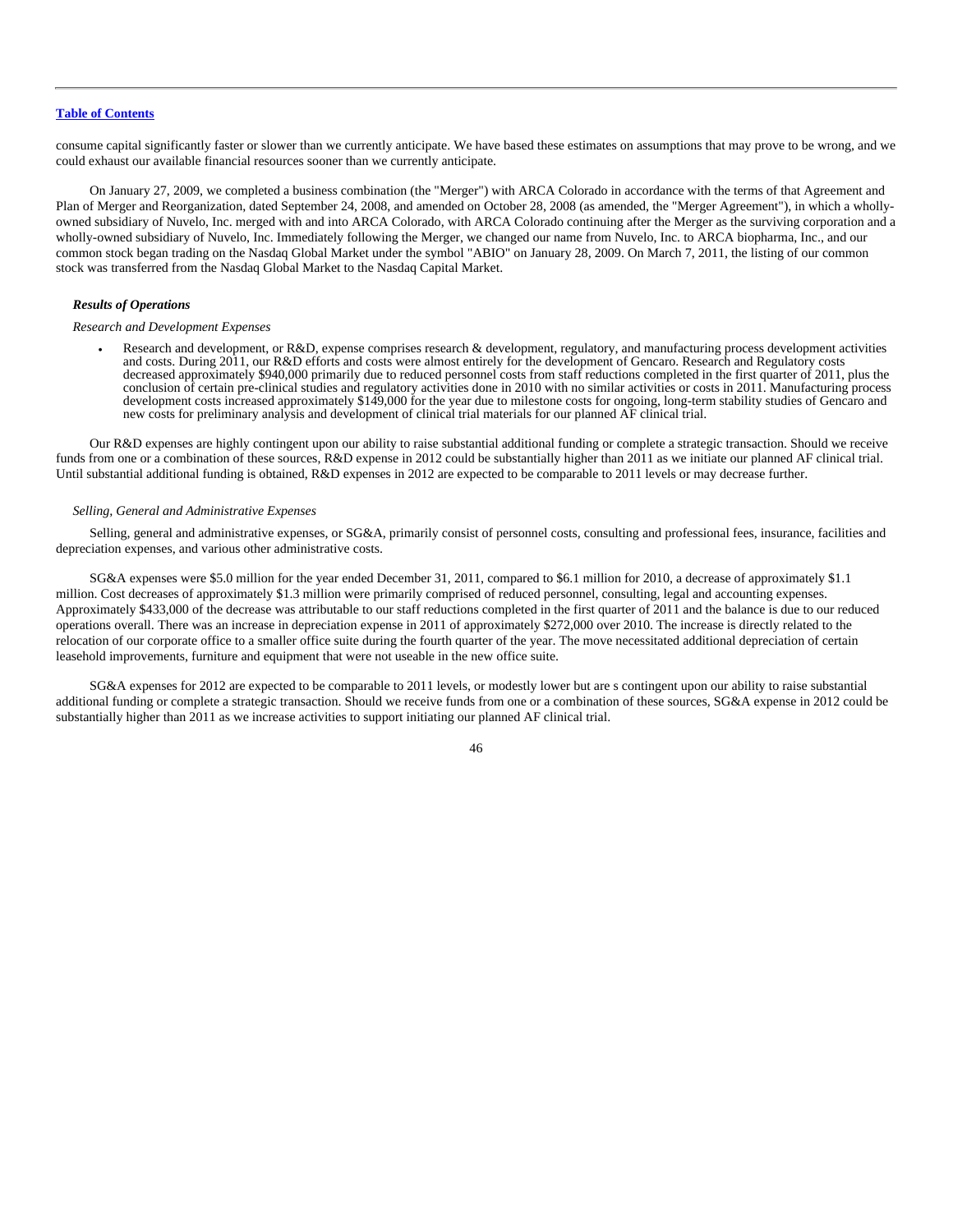# *Gain on Assignment of Patent Rights*

During the year ended December 31, 2011, we entered into an agreement in which we assigned certain patent rights to a large pharmaceutical company. In exchange for the patent rights we received a \$2.0 million non-recourse payment during the second quarter of 2011.

### *Interest and Other Income*

Interest and other income was \$2,000 for the year ended December 31, 2011, as compared to \$763,000 for 2010, representing a decrease of \$761,000. The decrease is comprised of grants totaling \$489,000 under the Qualifying Therapeutic Discovery Project, provided under section 48D of the Internal Revenue Code and realized gains of \$263,000 on the sale of marketable securities. Both of these events occurred in and were exclusive to 2010. Interest income was nominal in 2011 due to low investment yields and declining cash balances. We expect interest income to continue to be nominal in 2012.

# *Interest and Other Expense*

Interest and other expense was \$5,000 for the year ended December 31, 2011, as compared to \$8,000 for 2010. The amounts and related change between years are nominal to our overall operations. Based on our current capital structure, interest expense for 2012 is expected to be comparable to 2011.

### *Liquidity and Capital Resources*

# *Cash and Cash Equivalents*

|                           | December 3 |             | December 31.                |
|---------------------------|------------|-------------|-----------------------------|
|                           | 2011       |             | 2010                        |
| Cash and cash equivalents |            | 943<br>ン・ノー | $\sim$ $\sim$ $\sim$<br>.UZ |

As of December 31, 2011, we had total cash and cash equivalents of \$5.9 million, as compared to \$7.0 million as of December 31, 2010. The net decrease of \$1.1 million is primarily due to \$7.0 million of cash used for operating activities, offset by \$2 million of cash from the assignment of certain patent rights, plus approximately \$4.0 million of net proceeds received from the sale of our common stock through two equity offerings.

### *Cash Flows from Operating, Investing and Financing Activities*

|                                                      |              | <b>Year Ended</b> |  |         |  |  |
|------------------------------------------------------|--------------|-------------------|--|---------|--|--|
|                                                      | December 31, |                   |  |         |  |  |
|                                                      | 2011         |                   |  | 2010    |  |  |
| Net cash (used in) provided by:                      |              |                   |  |         |  |  |
| Operating activities                                 |              | (6,959)           |  | (8,324) |  |  |
| Investing activities                                 |              | 2,006             |  | 265     |  |  |
| Financing activities                                 |              | 3,871             |  | 7,321   |  |  |
| Net (decrease) increase in cash and cash equivalents |              | (1,082)           |  | (738)   |  |  |

Net cash used in operating activities for the year ended December 31, 2011 decreased \$1.4 million compared with the 2010 period due to decreased R&D and SG&A expenses discussed above.

Net cash flows provided by investing activities for the year ended December 31, 2011 was primarily due to \$2 million of cash received from the assignment of patent rights during 2011. Net cash provided by financing activities of approximately \$3.9 million for the year ended December 31, 2011 is comprised of \$4.0 million of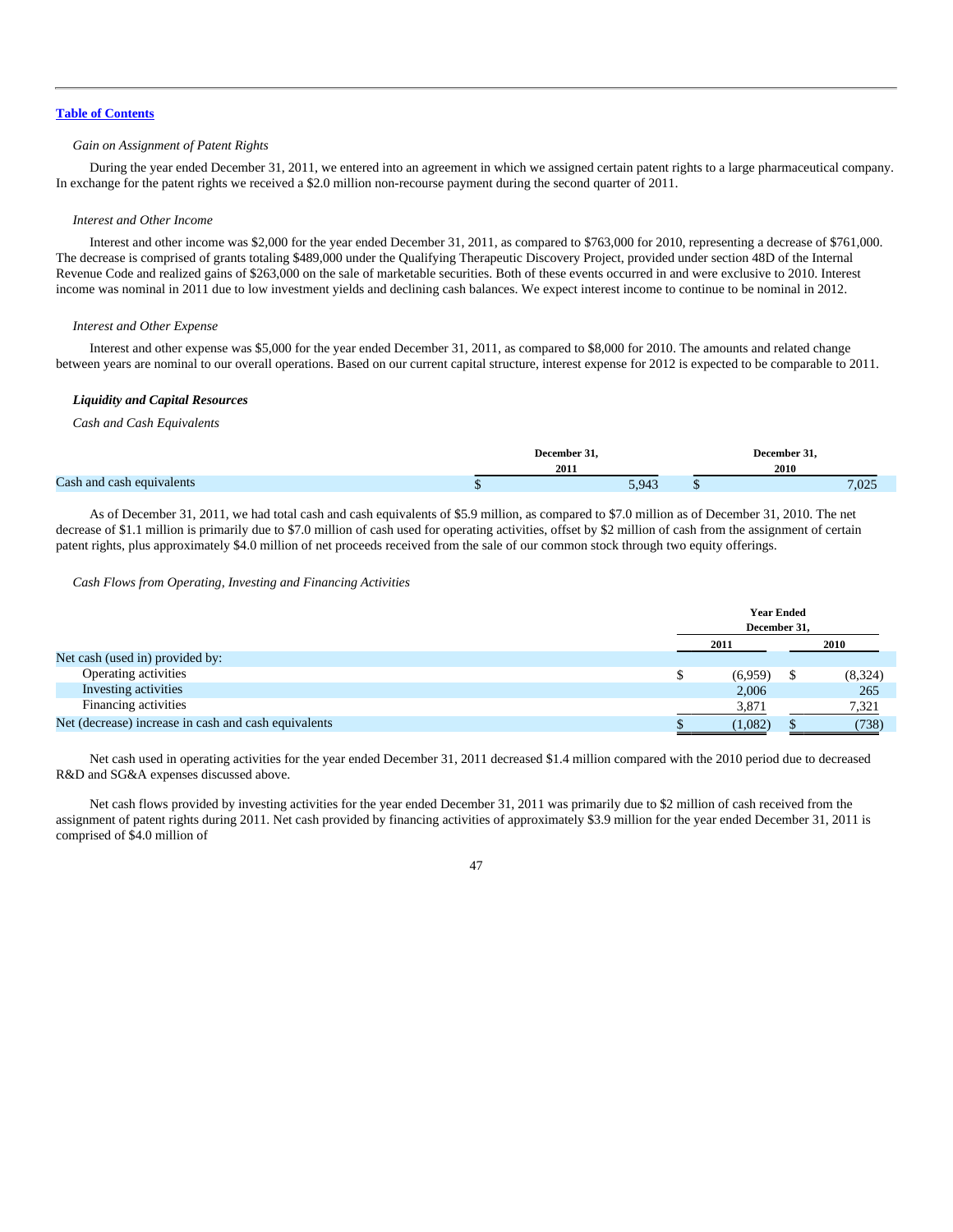net proceeds from the sales of our common stock, less \$146,000 in payments made on a vendor financing arrangement. For the year ended December 31, 2010, net cash provided by financing activities was \$7.2 million of net proceeds from the sale of our common stock pursuant to an equity distribution agreement and \$139,000 of proceeds received from exercises of stock options.

### *Sources and Uses of Capital*

Our primary sources of liquidity to date have been capital raised from issuances of shares of our common and preferred stock, issuance of convertible promissory notes, and funds provided by the Merger. The primary uses of our capital resources to date have been to fund operating activities, including research, clinical development and drug manufacturing expenses, license payments, and spending on capital items.

Considering the substantial additional time and costs associated with the development of Gencaro and our need to raise a significant amount of capital on acceptable terms to finance the planned clinical trial and our ongoing operations, we are evaluating strategic alternatives for funding our continued operations and development programs. We will need to raise substantial additional funding through public or private debt or equity transactions or a strategic combination or partnership, or government funding to support the continued clinical development of Gencaro, including planned clinical trial. In evaluating the substantial costs associated with development of rNAPc2 and our limited financial resources, further development of rNAPc2 will be dependent upon receipt of government or third party funding, which may not be available.

On December 8, 2009, we entered into an equity distribution agreement, or the Agreement, with Wedbush Securities Inc., or the Agent, under which we could, from time to time, offer and sell its common stock through the Agent. On April 30, 2010, we amended the Agreement to permit us to sell up to an aggregate of \$20 million in shares, which were registered on a registration statement on Form S-3 (File No. 333-148288). In the year ended December 31, 2010, we sold 1,164,600 shares of our common stock under this Agreement and realized \$7.2 million of net proceeds. On May 23, 2011 the Company terminated this agreement. No shares of common stock were sold during 2011 under this agreement.

On April 18, 2011, we entered into a placement agency agreement with Roth Capital Partners, LLC, pursuant to which it agreed to use its reasonable efforts to arrange for the sale of up to 1,680,672 shares of ARCA's common stock and warrants to purchase up to 1,176,471 shares of ARCA's common stock in a registered direct public offering. We paid the placement agent an aggregate fee equal to 7% of the gross proceeds received in the offering and reimbursed the Placement Agent for its expenses incurred in connection with the offering, with a maximum expense reimbursement that, when aggregated with the 7% fee, did not exceed 8% of our gross proceeds.

On April 18, 2011, we also entered into separate subscription agreements with certain institutional investors in connection with the offering, pursuant to which we sold an aggregate of 1,680,672 shares of our common stock and warrants to purchase a total of 1,176,471 shares of our common stock to the investors for aggregate gross proceeds, before deducting fees to the placement agent and other offering expenses payable by us, of approximately \$3.0 million. Our net proceeds after deducting placement agent fees and offering expenses were approximately \$2.5 million and the offering closed on April 21, 2011.

The common stock and warrants were sold in units, with each unit consisting of one share of our common stock and a warrant to purchase 0.7 shares of our common stock. The purchase price per unit was \$1.785. Subject to certain ownership limitations, the warrants are exercisable as of October 21, 2011 and will remain exercisable for five years thereafter at an exercise price of \$2.52 per share.

On December 21, 2011, we entered into separate Subscription Agreements (the "Purchase Agreements") with various institutional investors in connection with a private placement of our common stock and warrants. Pursuant to the Purchase Agreements, we agreed to sell and issue an aggregate of 1,666,666 shares of our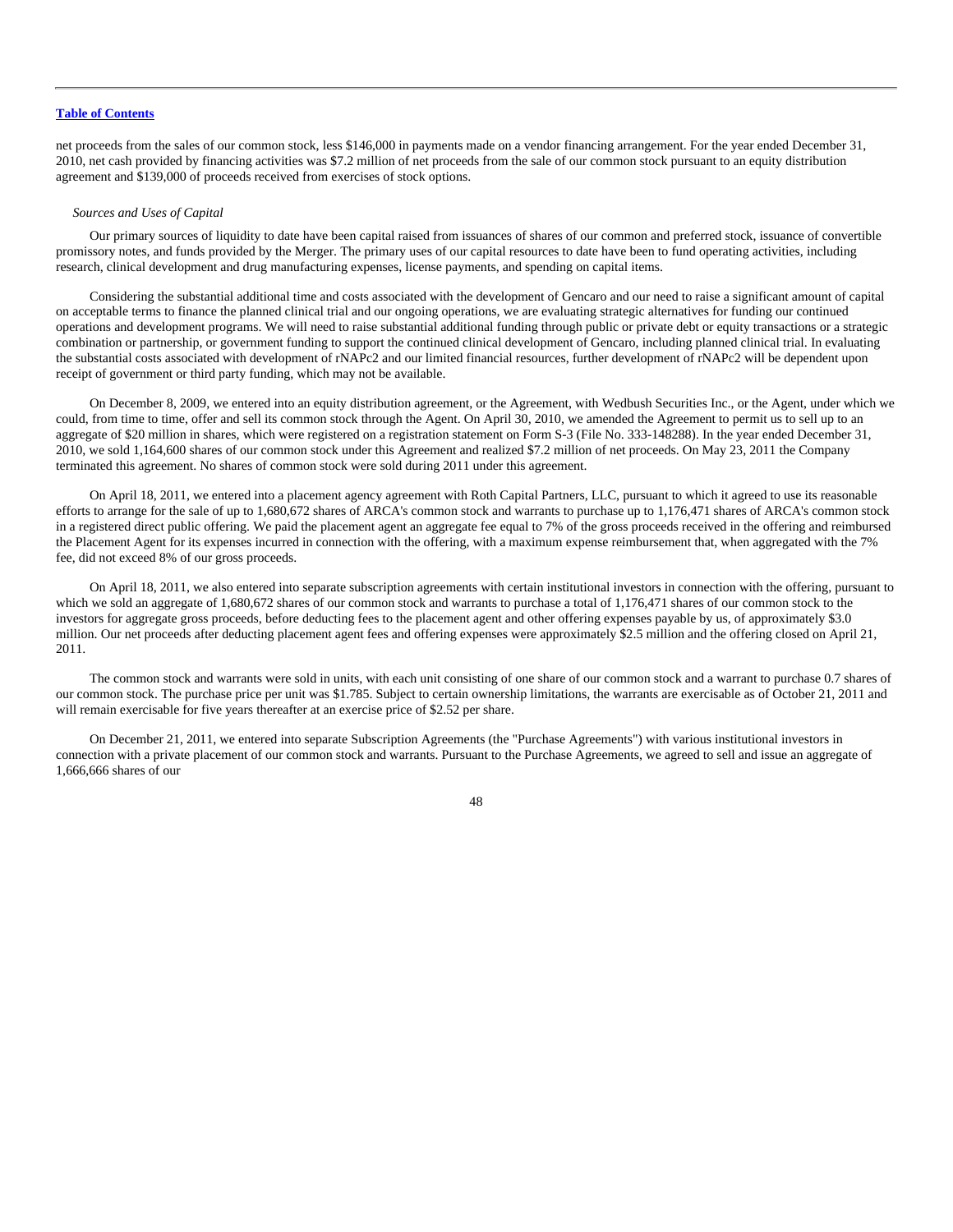common stock and warrants to purchase up to an additional 1,250,000 shares of our common stock at a total purchase price of \$1.05 per unit. The investors in the private placement received warrants to purchase 0.75 shares of common stock for each share of common stock purchased.

The warrants issued pursuant to the Purchase Agreements (the "Warrants") are exercisable for a period of five years from the six month anniversary of the closing date of the private placement and have an exercise price of \$1.485 per share, equal to 110% of the closing sales price of ARCA's common stock on the NASDAQ Capital Market on December 21, 2011.

We raised gross proceeds of approximately \$1.75 million in connection with the private placement. The net proceeds, after deducting the payment of a fee of approximately \$100,000 to Roth Capital Partners, as placement agent, and other offering expenses, were approximately \$1.4 million. We agreed to use the net proceeds from the private placement solely for general working capital purposes. The private placement transaction closed that same day.

Pursuant to the terms of a Registration Rights Agreement (the "Rights Agreement") to be entered into at the closing of the transactions, we granted to the investors certain registration rights related to the shares of common stock to be sold in the private placement and the shares of common stock underlying the Warrants to be issued. We filed a registration statement, in accordance with the terms of the Rights Agreement, for the resale of the shares of common stock to be issued pursuant to the Purchase Agreements and the shares of common stock underlying the Warrants. The registration statement was declared effective by the Securities and Exchange Commission on January 26, 2012.

In addition to the proceeds of the stock sales, we may seek more interim funding that will allow us to continue operations while we pursue a strategic combination, partnering, financing and licensing opportunities. We believe our cash and cash equivalents balance as of December 31, 2011 will be sufficient to fund our operations, at our current cost structure, through September 30, 2012. However, we are unable to assert that these funds are sufficient to fund operations beyond that date, and as a result, there is substantial doubt about our ability to continue as a going concern beyond September 30, 2012. The consolidated financial statements contained in this report have been prepared with the assumption that we will continue as a going concern and will be able to realize our assets and discharge our liabilities in the normal course of business and do not include any adjustments to reflect the possible future effects on the recoverability and classification of assets or the amounts and classification of liabilities that may result from our inability to continue as a going concern. We may not be able to raise sufficient capital on acceptable terms or at all to continue development of Gencaro or to continue operations and may not be able to execute any strategic transaction.

Our liquidity, and ability to raise additional capital or complete any strategic transaction, depends on a number of factors, including, but not limited to, the following:

- the costs and timing for an additional clinical trial in order to gain possible FDA approval for Gencaro;
- the market price of our stock and the availability and cost of additional equity capital from existing and potential new investors;
- our ability to retain the listing of our common stock on the Nasdaq Capital Market;
- general economic and industry conditions affecting the availability and cost of capital;
- potential receipt of government or third party funding to further develop Gencaro or rNAPc2;
- our ability to control costs associated with our operations;
- the costs of filing, prosecuting, defending and enforcing any patent claims and other intellectual property rights; and
- the terms and conditions of our existing collaborative and licensing agreements.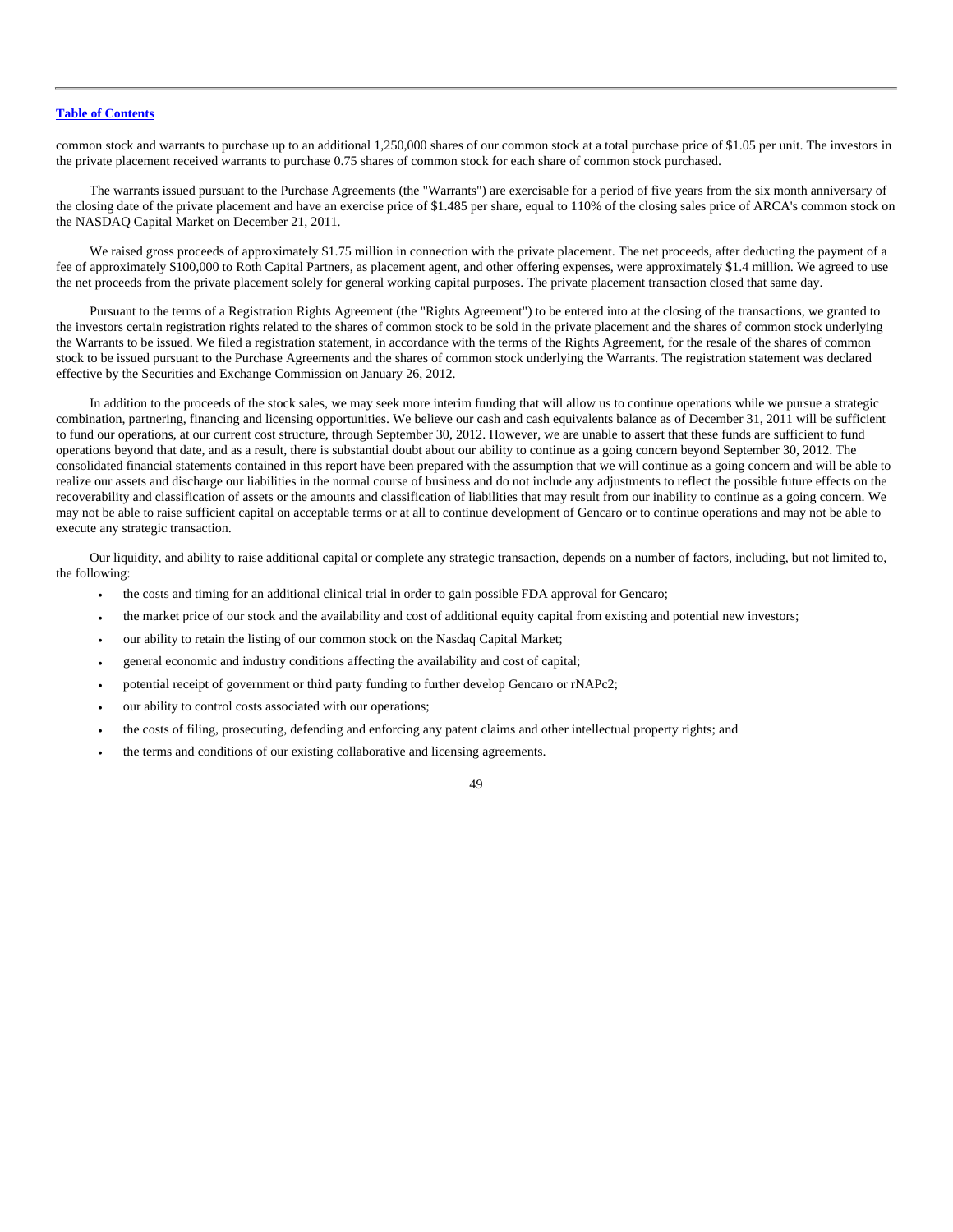The sale of additional equity or convertible debt securities would likely result in substantial additional dilution to our stockholders. If we raise additional funds through the incurrence of indebtedness, the obligations related to such indebtedness would be senior to rights of holders of our capital stock and could contain covenants that would restrict our operations. We also cannot predict what consideration might be available, if any, to us or our stockholders, in connection with any strategic transaction. Should strategic alternatives or additional capital not be available to us in the near term, or not be available on acceptable terms, we may be unable to realize value from our assets and discharge our liabilities in the normal course of business which may, among other alternatives, cause us to further delay, substantially reduce or discontinue operational activities to conserve its cash resources.

### *Critical Accounting Policies and Estimates*

A critical accounting policy is one that is both important to the portrayal of our financial condition and results of operation and requires management's most difficult, subjective or complex judgments, often as a result of the need to make estimates about the effect of matters that are inherently uncertain. While our significant accounting policies are described in Note 1 of "Notes to the Consolidated Financial Statements" included within Item 8 in this report, we believe the following critical accounting policy affected our most significant judgments, assumptions, and estimates used in the preparation of our consolidated financial statements and, therefore, is important in understanding our financial condition and results of operations.

#### *Long-Lived Assets and Impairments*

We review long-lived assets whenever events or changes in circumstances indicate that the carrying value of such assets may not be recoverable. As a development stage company, we have not generated positive cash flows from operations, and such cash flows may not materialize for a significant period in the future, if ever. Additionally, we may make changes to our business plan that would result in changes to expected cash flows from long-lived assets. It is reasonably possible that future evaluations of long-lived assets, including changes from our current expected use of long-lived assets, may result in material impairments.

### *Accrued Expenses*

As part of the process of preparing our financial statements, we are required to estimate accrued expenses. This process involves identifying services that third parties have performed on our behalf and estimating the level of service performed and the associated cost incurred for these services as of the balance sheet date. Examples of estimated accrued expenses include contract service fees, such as fees payable to contract manufacturers in connection with the production of materials related to our drug product, and professional service fees, such as attorneys, consultants, and clinical research organizations. We develop estimates of liabilities using our judgment based upon the facts and circumstances known at the time.

### *Off-Balance Sheet Arrangements*

We have not participated in any transactions with unconsolidated entities, such as special purpose entities, which would have been established for the purpose of facilitating off-balance sheet arrangements.

#### *Indemnifications*

In the ordinary course of business, we enter into contractual arrangements under which we may agree to indemnify certain parties from any losses incurred relating to the services they perform on our behalf or for losses arising from certain events as defined within the particular contract. Such indemnification obligations may not be subject to maximum loss clauses. We have entered into indemnity agreements with each of our directors, officers and certain employees. Such indemnity agreements contain provisions, which are in some respects broader than the specific indemnification provisions contained in Delaware law. We also maintain an insurance policy for our directors and executive officers insuring against certain liabilities arising in their capacities as such.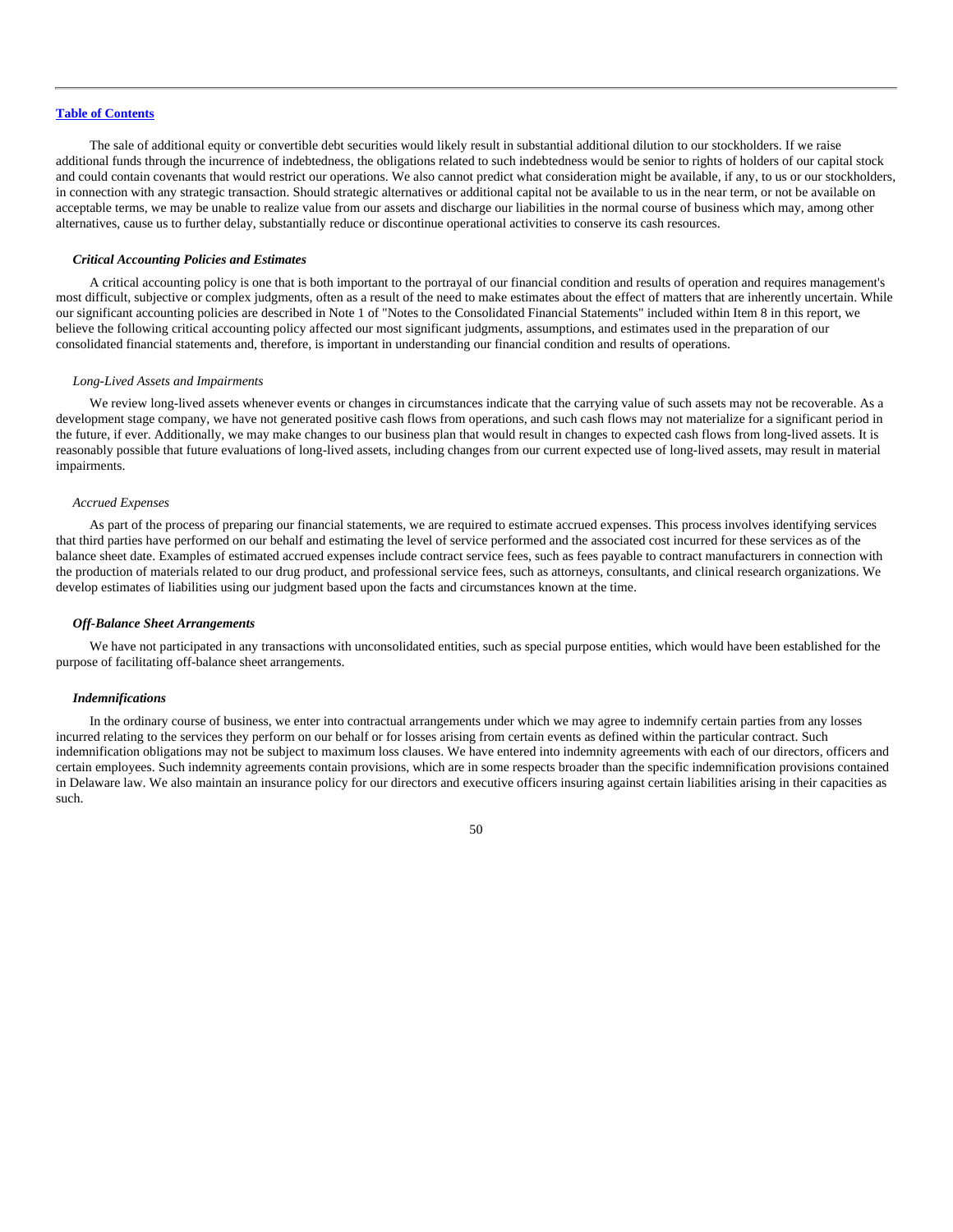**Item 7A.** *Quantitative and Qualitative Disclosures About Market Risk* Not applicable.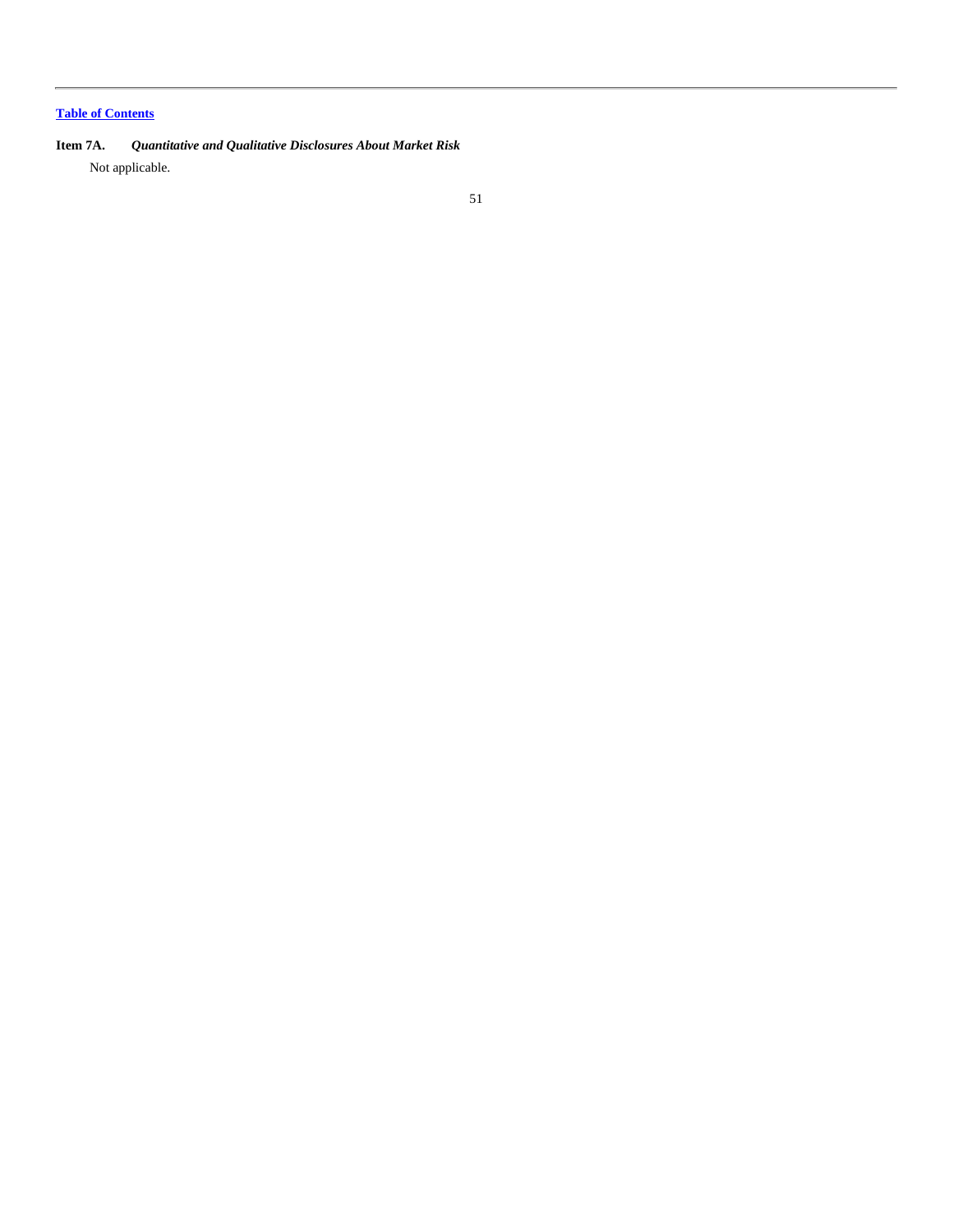**Item 8.** *Financial Statements and Supplementary Data*

|                                                                                                                                         | Page |
|-----------------------------------------------------------------------------------------------------------------------------------------|------|
| <b>Report of Independent Registered Public Accounting Firm, KPMG LLP</b>                                                                | 53   |
| <b>Consolidated Balance Sheets as of December 31, 2011 and 2010</b>                                                                     | 54   |
| Consolidated Statements of Operations for the years ended December 31, 2011 and 2010 and for the period from December 17, 2001 (date of |      |
| inception) to December 31, 2011                                                                                                         | 55   |
| Consolidated Statements of Preferred Stock and Stockholders' Equity for the years ended December 31, 2011 and 2010 and for the period   |      |
| from December 17, 2001 (date of inception) to December 31, 2011                                                                         | 56   |
| Consolidated Statements of Cash Flows for the years ended December 31, 2011 and 2010 and for the period from December 17, 2001 (date of |      |
| inception) to December 31, 2011                                                                                                         | 59   |
| <b>Notes to Consolidated Financial Statements</b>                                                                                       | 60   |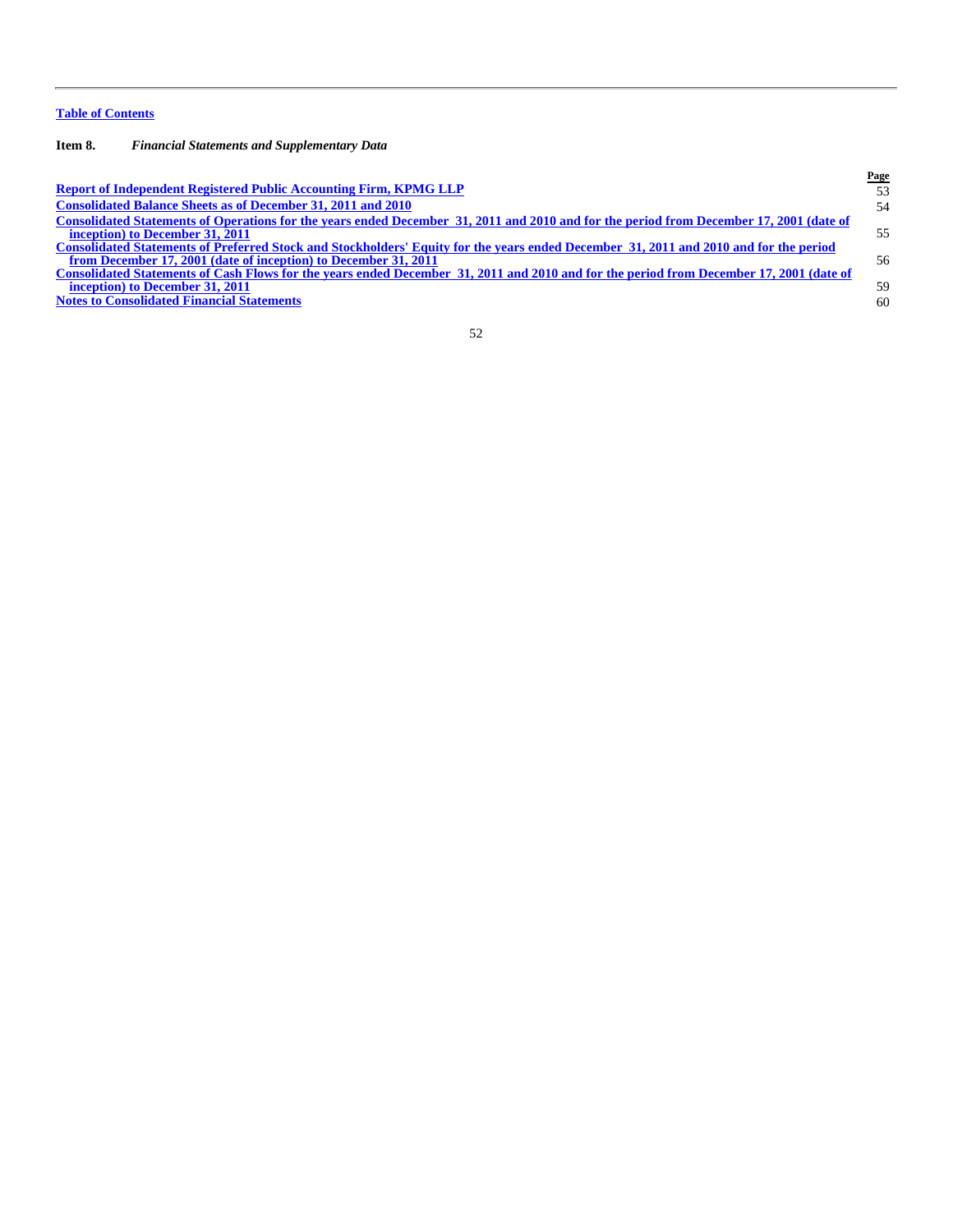# **Report of Independent Registered Public Accounting Firm**

<span id="page-53-0"></span>The Board of Directors and Stockholders ARCA biopharma, Inc.:

We have audited the accompanying consolidated balance sheets of ARCA biopharma, Inc. (a development stage enterprise) and subsidiaries (the Company) as of December 31, 2011 and 2010, and the related consolidated statements of operations, preferred stock and stockholders' equity (deficit), and cash flows for each of the years in the two-year period ended December 31, 2011 and for the period from December 17, 2001 (date of inception) to December 31, 2011. These consolidated financial statements are the responsibility of the Company's management. Our responsibility is to express an opinion on these consolidated financial statements based on our audits.

We conducted our audits in accordance with the standards of the Public Company Accounting Oversight Board (United States). Those standards require that we plan and perform the audit to obtain reasonable assurance about whether the financial statements are free of material misstatement. An audit includes examining, on a test basis, evidence supporting the amounts and disclosures in the financial statements. An audit also includes assessing the accounting principles used and significant estimates made by management, as well as evaluating the overall financial statement presentation. We believe that our audits provide a reasonable basis for our opinion.

In our opinion, the consolidated financial statements referred to above present fairly, in all material respects, the financial position of ARCA biopharma, Inc. (a development stage enterprise) and subsidiaries as of December 31, 2011 and 2010, and the results of their operations and their cash flows for each of the years in the two-year period ended December 31, 2011 and for the period from December 17, 2001 (date of inception) to December 31, 2011, in conformity with U.S. generally accepted accounting principles.

The accompanying consolidated financial statements have been prepared assuming that the Company will continue as a going concern. As discussed in note 1 to the consolidated financial statements, the Company has suffered recurring losses from operations and is dependent upon raising additional funds from strategic transactions, sales of equity, and/or issuance of debt. The Company's ability to consummate such transactions is uncertain. As a result, there is substantial doubt about the Company's ability to continue as a going concern. Management's plans in regard to these matters are also described in note 1. The consolidated financial statements do not include any adjustments that might result from the outcome of this uncertainty.

# /s/ KPMG LLP

Denver, Colorado March 27, 2012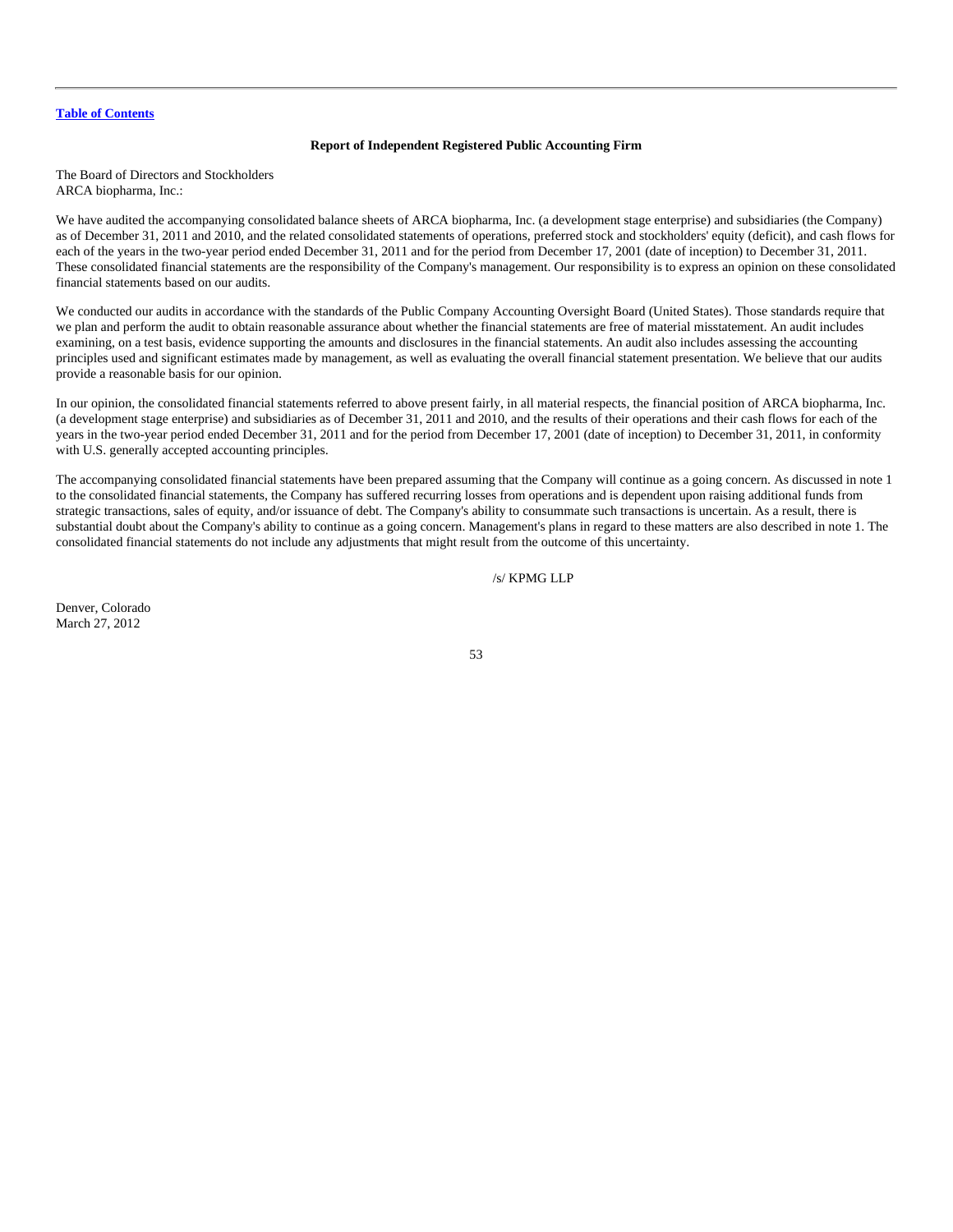# **ARCA BIOPHARMA, INC. (a development stage enterprise) CONSOLIDATED BALANCE SHEETS**

<span id="page-54-0"></span>

|                                                                                                                                                                                                                               |     | As of December 31.<br>2011<br>(in thousands, except share<br>and per share amounts) |               | 2010     |
|-------------------------------------------------------------------------------------------------------------------------------------------------------------------------------------------------------------------------------|-----|-------------------------------------------------------------------------------------|---------------|----------|
| <b>ASSETS</b>                                                                                                                                                                                                                 |     |                                                                                     |               |          |
| Current assets:                                                                                                                                                                                                               |     |                                                                                     |               |          |
| Cash and cash equivalents                                                                                                                                                                                                     | \$. | 5.943                                                                               | $\mathbb{S}$  | 7,025    |
| Other current assets                                                                                                                                                                                                          |     | 269                                                                                 |               | 137      |
| Total current assets                                                                                                                                                                                                          |     | 6,212                                                                               |               | 7,162    |
| Property and equipment, net                                                                                                                                                                                                   |     | 66                                                                                  |               | 690      |
| Other assets                                                                                                                                                                                                                  |     | 224                                                                                 |               | 304      |
| <b>Total assets</b>                                                                                                                                                                                                           |     | 6,502                                                                               |               | 8,156    |
| <b>LIABILITIES AND STOCKHOLDERS' EQUITY</b>                                                                                                                                                                                   |     |                                                                                     |               |          |
| Current liabilities:                                                                                                                                                                                                          |     |                                                                                     |               |          |
| Accounts payable                                                                                                                                                                                                              | \$  | 260                                                                                 | $\mathcal{S}$ | 388      |
| Accrued compensation and employee benefits                                                                                                                                                                                    |     | 111                                                                                 |               | 175      |
| Accrued expenses and other liabilities                                                                                                                                                                                        |     | 350                                                                                 |               | 506      |
| Deferred rent, current portion                                                                                                                                                                                                |     | 33                                                                                  |               | 121      |
| Total current liabilities                                                                                                                                                                                                     |     | 754                                                                                 |               | 1,190    |
| Deferred rent, net of current portion                                                                                                                                                                                         |     | 16                                                                                  |               | 195      |
| <b>Total liabilities</b>                                                                                                                                                                                                      |     | 770                                                                                 |               | 1,385    |
| Commitments and contingencies                                                                                                                                                                                                 |     |                                                                                     |               |          |
| Stockholders' equity:                                                                                                                                                                                                         |     |                                                                                     |               |          |
| Common stock, \$0.001 par value; 100 million shares authorized at December 31, 2011 and December 31, 2010; 12,182,999<br>and 8,834,535 shares issued and outstanding at December 31, 2011 and December 31, 2010, respectively |     | 12                                                                                  |               | 9        |
| Additional paid-in capital                                                                                                                                                                                                    |     | 69,394                                                                              |               | 65,072   |
| Deficit accumulated during the development stage                                                                                                                                                                              |     | (63, 674)                                                                           |               | (58,310) |
| <b>Total stockholders' equity</b>                                                                                                                                                                                             |     | 5,732                                                                               |               | 6,771    |
| Total liabilities and stockholders' equity                                                                                                                                                                                    |     | 6,502                                                                               |               | 8,156    |

See accompanying Notes to Consolidated Financial Statements.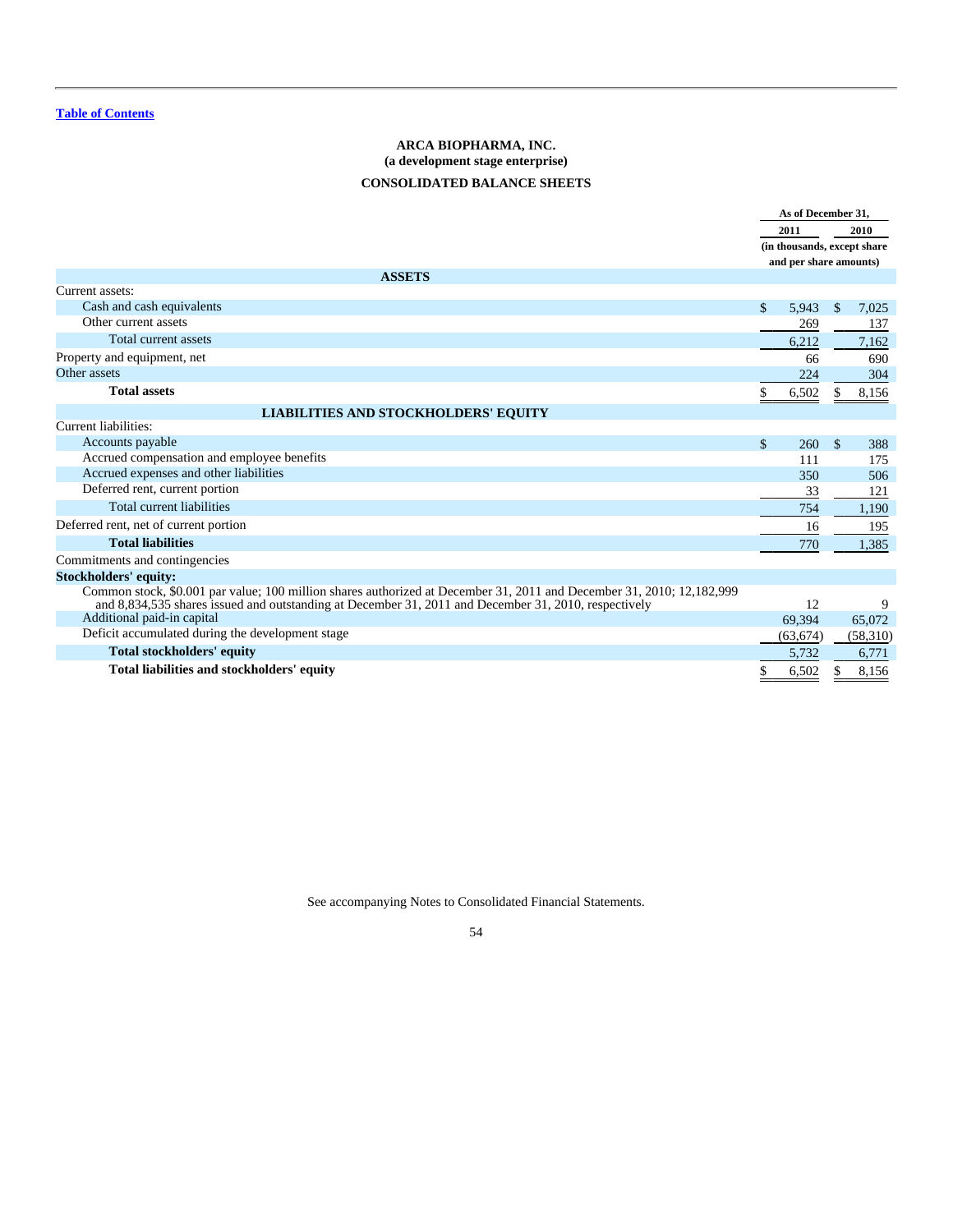# **ARCA BIOPHARMA, INC. (a development stage enterprise) CONSOLIDATED STATEMENTS OF OPERATIONS**

<span id="page-55-0"></span>

|                                                                                                            |                    | <b>Year Ended December 31,</b>  | <b>Period from</b><br>December 17.<br>2001 (date of<br>inception) to<br>December 31, |
|------------------------------------------------------------------------------------------------------------|--------------------|---------------------------------|--------------------------------------------------------------------------------------|
|                                                                                                            | 2011               | 2010                            | 2011                                                                                 |
|                                                                                                            |                    | (in thousands, except share and |                                                                                      |
|                                                                                                            |                    | per share amounts)              |                                                                                      |
| Costs and expenses:                                                                                        |                    |                                 |                                                                                      |
| Research and development                                                                                   | \$<br>$2.315$ \$   | $3,106$ \$                      | 41,585                                                                               |
| Selling, general and administrative                                                                        | 5.046              | 6.069                           | 39,356                                                                               |
| Merger transaction costs<br>Restructuring expense, net                                                     |                    |                                 | 5,470                                                                                |
| Loss on impairment of in-process research and development                                                  |                    |                                 | 2,413<br>6,000                                                                       |
| Total costs and expenses                                                                                   |                    |                                 |                                                                                      |
|                                                                                                            | 7,361              | 9,175                           | 94,824                                                                               |
| Loss from operations                                                                                       | (7, 361)           | (9,175)                         | (94, 824)                                                                            |
| Gain on assignment of patent rights                                                                        | 2.000              |                                 | 2,000                                                                                |
| Gain on bargain purchase                                                                                   |                    |                                 | 25,282                                                                               |
| Interest and other income                                                                                  | $\overline{2}$     | 763                             | 2,026                                                                                |
| Interest and other expense                                                                                 | (5)                | (8)                             | (439)                                                                                |
| Loss before income taxes                                                                                   | (5,364)            | (8,420)                         | (65, 955)                                                                            |
| Benefit from income taxes                                                                                  |                    |                                 | 2,281                                                                                |
| Net loss                                                                                                   | \$<br>$(5,364)$ \$ | $(8,420)$ \$                    | (63, 674)                                                                            |
| Less: Accretion of redeemable convertible preferred stock                                                  |                    |                                 | (245)                                                                                |
| Less: Deemed preferred stock dividend for additional common shares issuable under anti-dilution provisions |                    |                                 | (781)                                                                                |
| Net loss available to common stockholders                                                                  | $(5,364)$ \$       | (8,420)                         | (64,700)<br>-S                                                                       |
| Net loss available to common stockholders per share:                                                       |                    |                                 |                                                                                      |
| Basic and diluted                                                                                          | \$<br>$(0.53)$ \$  | (0.99)                          |                                                                                      |
| Weighted average shares outstanding:                                                                       |                    |                                 |                                                                                      |
| Basic and diluted                                                                                          | 10,038,243         | 8,506,320                       |                                                                                      |

See accompanying Notes to Consolidated Financial Statements.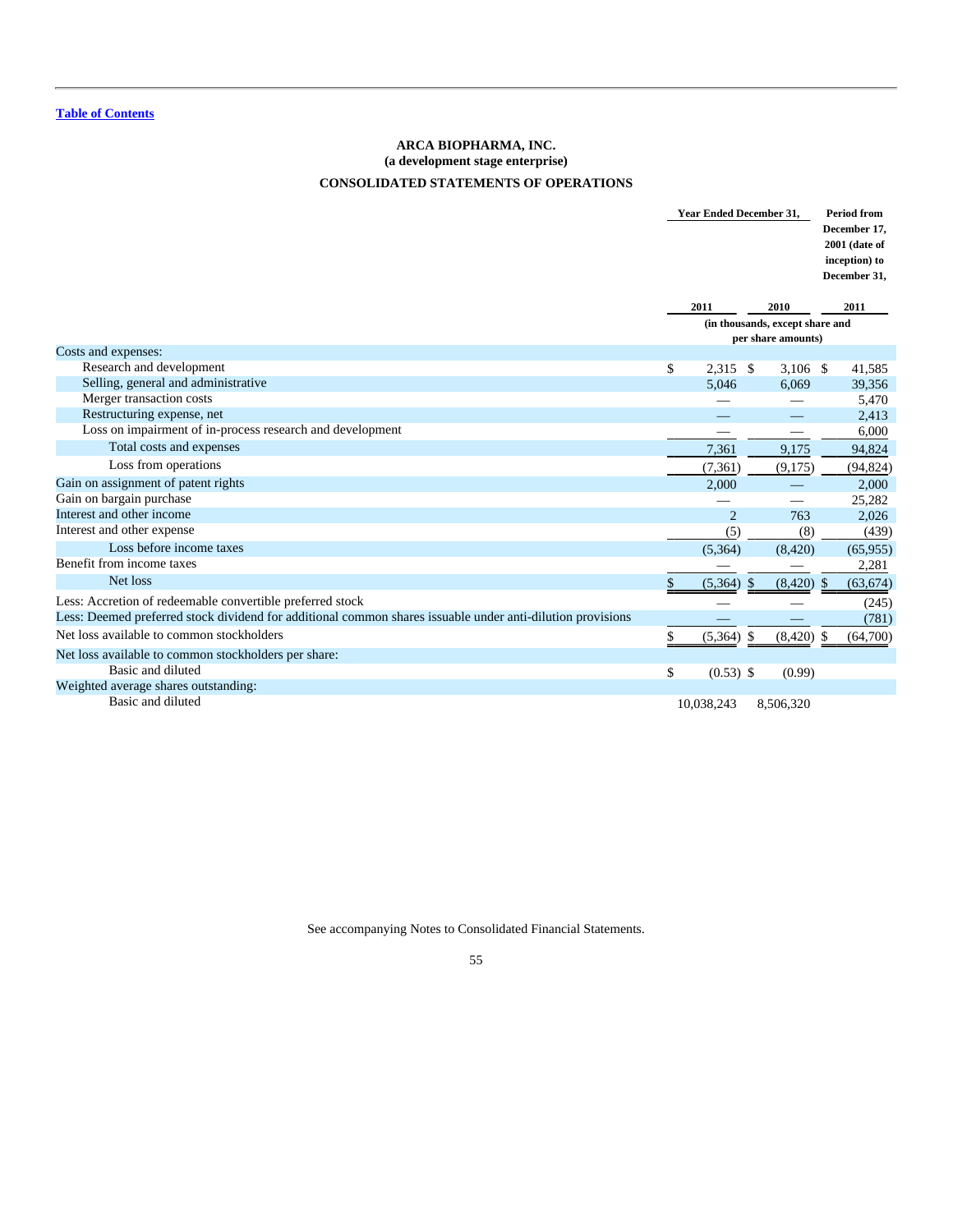# **ARCA BIOPHARMA, INC. (a development stage enterprise)**

# **CONSOLIDATED STATEMENTS OF PREFERRED STOCK AND STOCKHOLDERS' EQUITY (DEFICIT)**

<span id="page-56-0"></span>

|                                                                                                                                                                                                  |                                                     | <b>Preferred Stock</b>   |                                                     |                          | <b>Stockholders' Equity (Deficit)</b> |                          |                                                    |                                                                                     |                          |
|--------------------------------------------------------------------------------------------------------------------------------------------------------------------------------------------------|-----------------------------------------------------|--------------------------|-----------------------------------------------------|--------------------------|---------------------------------------|--------------------------|----------------------------------------------------|-------------------------------------------------------------------------------------|--------------------------|
|                                                                                                                                                                                                  | <b>Series A</b>                                     |                          | <b>Series B</b>                                     |                          |                                       |                          |                                                    |                                                                                     |                          |
|                                                                                                                                                                                                  | Redeemable<br>Convertible<br><b>Preferred Stock</b> |                          | Redeemable<br>Convertible<br><b>Preferred Stock</b> |                          |                                       | <b>Common stock</b>      |                                                    | <b>Deficit</b><br><b>Additional Accumulated</b><br>During the<br><b>Development</b> |                          |
|                                                                                                                                                                                                  | <b>Shares</b>                                       | Amount                   | <b>Shares</b>                                       | Amount                   | <b>Shares</b>                         | Amount                   | Capital                                            | <b>Stage</b>                                                                        | Total                    |
|                                                                                                                                                                                                  |                                                     |                          |                                                     |                          |                                       |                          | (in thousands, except share and per share amounts) |                                                                                     |                          |
| Balance, December 17, 2001 (date of inception)                                                                                                                                                   |                                                     | \$                       |                                                     |                          |                                       | \$                       | \$                                                 | \$                                                                                  | \$                       |
| Issuance of common stock to founders on December 31, 2002, for cash, at \$0.06 per<br>share                                                                                                      |                                                     |                          |                                                     | $\overline{\phantom{0}}$ | 15,529                                |                          | -1                                                 |                                                                                     | -1                       |
| Net loss                                                                                                                                                                                         |                                                     |                          |                                                     |                          | $\qquad \qquad -$                     |                          | $\qquad \qquad$                                    | (116)                                                                               | (116)                    |
| Balance, December 31, 2003                                                                                                                                                                       |                                                     |                          |                                                     |                          | 15,529                                |                          | 1                                                  | (116)                                                                               | (115)                    |
| Issuance of common stock on September 30, 2004, for cash, at \$0.06 per share                                                                                                                    |                                                     |                          |                                                     |                          | 118,319                               |                          | $\overline{7}$                                     |                                                                                     | $\overline{7}$           |
| Net loss                                                                                                                                                                                         |                                                     |                          |                                                     |                          |                                       |                          |                                                    | (511)                                                                               | (511)                    |
| <b>Balance, December 31, 2004</b>                                                                                                                                                                |                                                     |                          |                                                     |                          | 133,848                               |                          | 8                                                  | (627)                                                                               | (619)                    |
| Issuance of common stock on January 3, 2005, for cash, at \$0.06 per share                                                                                                                       |                                                     |                          |                                                     |                          | 17,533                                |                          | 1                                                  | $\overline{\phantom{m}}$                                                            | -1                       |
| Issuance of common stock on January 3, 2005, upon conversion of notes payable<br>and related accrued interest at \$0.06 per share                                                                |                                                     |                          |                                                     |                          | 17,867                                |                          |                                                    |                                                                                     | -1                       |
| Issuance of common stock on October 14, 2005, for intellectual property license<br>rights, at \$8.14 per share<br>Issuance of common stock on October 14, 2005, upon conversion of notes payable |                                                     |                          |                                                     |                          | 5,419                                 |                          | 44                                                 |                                                                                     | 44                       |
| and related accrued interest<br>Net loss                                                                                                                                                         |                                                     |                          |                                                     |                          | 186,571                               |                          | 1,354<br>$\overline{\phantom{0}}$                  | (1, 459)                                                                            | 1,354<br>(1, 459)        |
| <b>Balance, December 31, 2005</b>                                                                                                                                                                |                                                     |                          |                                                     |                          |                                       |                          |                                                    |                                                                                     |                          |
| Issuance of common stock on February 21, 2006, for intellectual property license<br>rights, at \$0.72 per share                                                                                  | -                                                   | $\overline{\phantom{m}}$ |                                                     |                          | 361,238<br>104,229                    |                          | 1,408<br>75                                        | (2,086)<br>-                                                                        | (678)<br>75              |
| Issuance of Series A on February 22, 2006, for cash, at \$1.6265 per share                                                                                                                       | 5,727,354                                           | 9,316                    |                                                     |                          |                                       |                          |                                                    |                                                                                     |                          |
| Issuance of Series A on February 22, 2006, upon conversion of notes payable and<br>related accrued interest, at \$1.6265 per share                                                               | 420,817                                             | 684                      |                                                     |                          | -                                     |                          |                                                    |                                                                                     |                          |
| Issuance of common stock upon exercise of stock options, for cash                                                                                                                                |                                                     |                          |                                                     |                          | 48,111                                |                          | 3                                                  |                                                                                     | 3                        |
| Issuance of common stock on February 22, 2006, for intellectual property and<br>product license rights, at \$0.72 per share                                                                      |                                                     |                          |                                                     |                          | 83,443                                | $\mathbf{1}$             | 59                                                 |                                                                                     | 60                       |
| Issuance of common stock on June 23, 2006, for intellectual property license rights,<br>at \$0.90 per share<br>Issuance of common stock on November 7, 2006, for intellectual property license   |                                                     |                          |                                                     |                          | 15,028                                |                          | 15                                                 |                                                                                     | 15                       |
| rights, at \$0.90 per share                                                                                                                                                                      |                                                     |                          |                                                     |                          | 229                                   |                          |                                                    |                                                                                     |                          |
| Issuance of Series A on December 8, 2006, for cash, at \$1.6265 per share                                                                                                                        | 3,074,086                                           | 5,000                    |                                                     |                          |                                       |                          |                                                    |                                                                                     |                          |
| Series A offering costs<br>Share-based compensation                                                                                                                                              |                                                     | (98)                     | $\overline{\phantom{0}}$                            |                          |                                       | -                        |                                                    |                                                                                     |                          |
| Accretion of offering costs of redeemable convertible preferred stock                                                                                                                            |                                                     | —                        |                                                     |                          |                                       |                          | 39                                                 |                                                                                     | 39                       |
| Net loss                                                                                                                                                                                         |                                                     | 17                       |                                                     |                          | $\overline{\phantom{0}}$              | $\overline{\phantom{a}}$ | (17)                                               | $\overline{\phantom{0}}$                                                            | (17)                     |
|                                                                                                                                                                                                  |                                                     |                          |                                                     |                          | $\overline{\phantom{0}}$              |                          |                                                    | (5,241)                                                                             | (5,241)                  |
| <b>Balance, December 31, 2006</b>                                                                                                                                                                | 9,222,257                                           | 14,919                   |                                                     |                          | 612,278                               | $\mathbf{1}$             | 1,582                                              | (7, 327)                                                                            | (5,744)                  |
| Issuance of Series B convertible redeemable preferred stock, on May 31, 2007 for<br>\$2.439 per share<br>Issuance of Series B convertible redeemable preferred stock, on December 28, 2007       |                                                     |                          | 3,688,902                                           | 9,000                    |                                       |                          |                                                    |                                                                                     |                          |
| for \$3.253 per share                                                                                                                                                                            |                                                     |                          | 2,766,677                                           | 9,000                    |                                       |                          |                                                    |                                                                                     |                          |
| Series B offering Costs                                                                                                                                                                          |                                                     |                          |                                                     | (147)                    |                                       |                          |                                                    |                                                                                     | $\overline{\phantom{0}}$ |
| Accretion of Series A offering costs                                                                                                                                                             |                                                     | 19                       |                                                     |                          |                                       | $\overline{\phantom{0}}$ | (19)                                               | $\overline{\phantom{0}}$                                                            | (19)                     |
| Accretion of Series B offering costs                                                                                                                                                             |                                                     |                          |                                                     | 18                       |                                       |                          | (18)                                               |                                                                                     | (18)                     |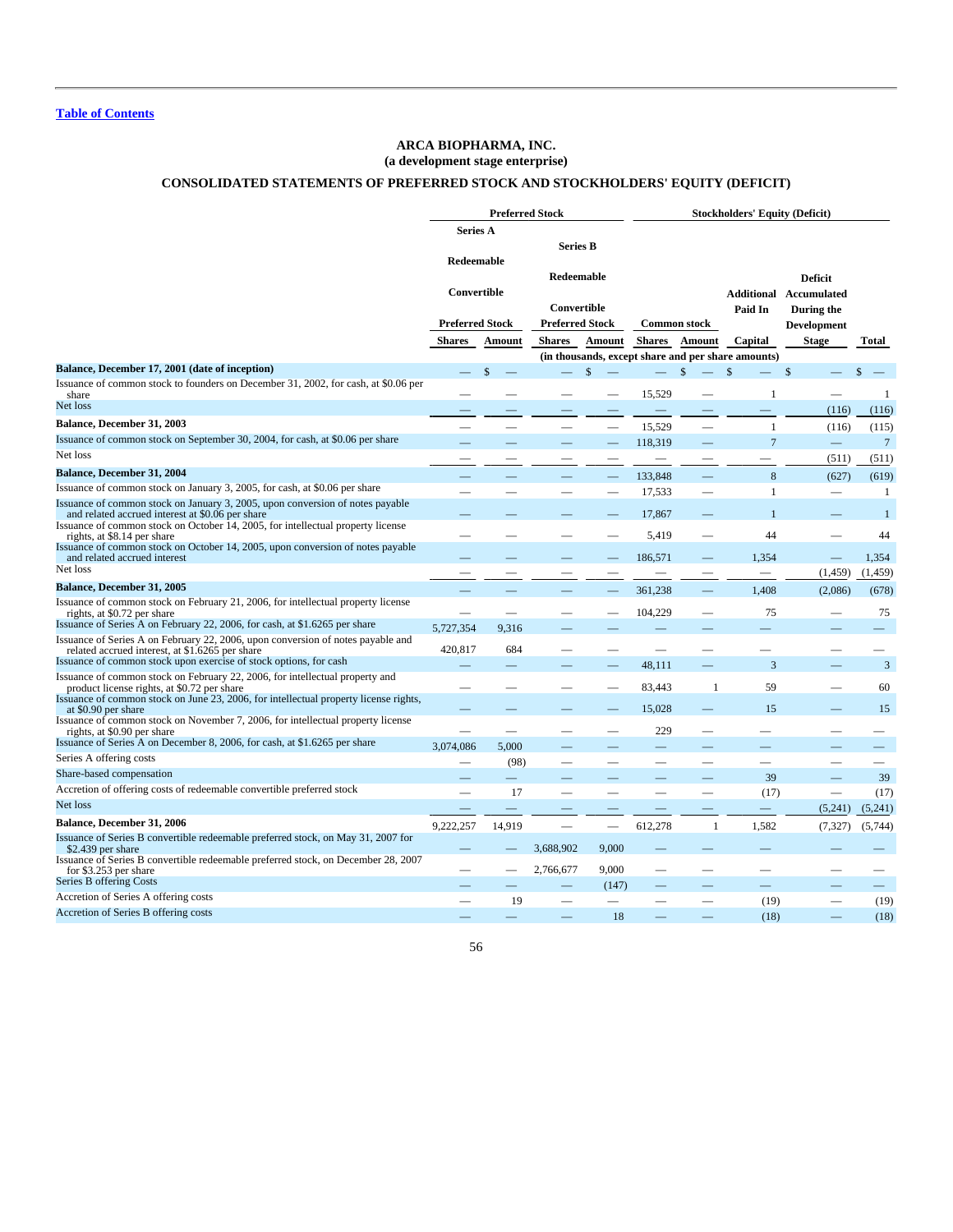# **ARCA BIOPHARMA, INC.**

# **(a development stage enterprise)**

# **CONSOLIDATED STATEMENTS OF PREFERRED STOCK AND STOCKHOLDERS' EQUITY (DEFICIT)—(Continued)**

|                                                                                                                              |                          | <b>Preferred Stock</b> |                        |                          | <b>Stockholders' Equity (Deficit)</b>              |                          |                            |                          |                  |
|------------------------------------------------------------------------------------------------------------------------------|--------------------------|------------------------|------------------------|--------------------------|----------------------------------------------------|--------------------------|----------------------------|--------------------------|------------------|
|                                                                                                                              | Series A                 |                        |                        |                          |                                                    |                          |                            |                          |                  |
|                                                                                                                              |                          |                        | Series B               |                          |                                                    |                          |                            |                          |                  |
|                                                                                                                              | Redeemable               |                        |                        |                          |                                                    |                          |                            |                          |                  |
|                                                                                                                              |                          |                        | Redeemable             |                          |                                                    |                          |                            | <b>Deficit</b>           |                  |
|                                                                                                                              | Convertible              |                        |                        |                          |                                                    |                          | Additional                 | Accumulated              |                  |
|                                                                                                                              |                          |                        | Convertible            |                          |                                                    |                          | Paid In                    | During the               |                  |
|                                                                                                                              | <b>Preferred Stock</b>   |                        | <b>Preferred Stock</b> |                          | <b>Common stock</b>                                |                          |                            | <b>Development</b>       |                  |
|                                                                                                                              | <b>Shares</b>            | Amount                 | <b>Shares</b>          | Amount                   | <b>Shares</b>                                      | Amount                   | Capital                    | <b>Stage</b>             | Total            |
|                                                                                                                              |                          |                        |                        |                          | (in thousands, except share and per share amounts) |                          |                            |                          |                  |
| Issuance of common stock for intellectual property license rights, on                                                        |                          |                        |                        |                          | 7,817                                              |                          | 13                         |                          | 13               |
| January 18, 2007 at \$1.68 per share<br>Issuance of common stock for intellectual property license rights, on June 30,       |                          |                        |                        |                          |                                                    |                          |                            |                          |                  |
| 2007 at \$1.80 per share                                                                                                     |                          |                        |                        |                          | 3,852                                              |                          | 7                          |                          | $\boldsymbol{7}$ |
| Issuance of common stock for commercial license rights, on July 19, 2007,<br>vests upon achievement of specified criteria    |                          |                        |                        |                          | 16,698                                             |                          |                            |                          |                  |
| Share-based compensation                                                                                                     |                          |                        |                        |                          |                                                    |                          | 50                         |                          | 50               |
| Issuance of shares to executive on February 19, 2007, vesting upon                                                           |                          |                        |                        |                          |                                                    |                          |                            |                          |                  |
| achievement of specified criteria, subject to repurchase<br>Issuance of common stock upon exercise of stock options for cash |                          |                        |                        |                          | 83,490                                             |                          |                            |                          |                  |
| Net loss                                                                                                                     |                          |                        |                        |                          | 13,359                                             |                          | 16                         |                          | 16               |
|                                                                                                                              |                          |                        |                        |                          |                                                    |                          |                            | (13,994)                 | (13,994)         |
| Balance, December 31, 2007                                                                                                   | 9,222,257                | 14,938                 | 6,455,579              | 17,871                   | 737,494                                            | -1                       | 1,631                      | (21, 321)                | (19,689)         |
| Accretion of Series A offering costs                                                                                         |                          | 20                     |                        |                          |                                                    |                          | (20)                       |                          | (20)             |
| Accretion of Series B offering costs                                                                                         |                          |                        | -                      | 36                       |                                                    | $\overline{\phantom{0}}$ | (36)                       | $\qquad \qquad$          | (36)             |
| Share-based compensation                                                                                                     |                          |                        |                        |                          |                                                    |                          | 545                        |                          | 545              |
| Estimated fair value of warrants issued in connection with convertible notes<br>payable                                      |                          |                        |                        |                          |                                                    |                          | 399                        |                          | 399              |
| Issuance of common stock upon exercise of stock options, for cash                                                            |                          |                        |                        |                          | 216,926                                            |                          | 54                         |                          | 54               |
| Net loss                                                                                                                     |                          |                        |                        | $\overline{\phantom{0}}$ |                                                    |                          |                            | (19, 431)                | (19, 431)        |
| <b>Balance, December 31, 2008</b>                                                                                            | 9.222.257                | 14,958                 | 6,455,579              | 17,907                   | 954,420                                            | $\mathbf{1}$             | 2,573                      | (40, 752)                | (38, 178)        |
| Adjustment for fractional shares on common conversion                                                                        |                          |                        |                        |                          | (39)                                               | $\overline{\phantom{0}}$ | $\overline{\phantom{m}}$   |                          |                  |
| Deemed preferred stock dividend for additional common shares issuable under                                                  |                          |                        |                        |                          |                                                    |                          |                            |                          |                  |
| anti-dilution provision                                                                                                      |                          |                        |                        | 781                      |                                                    |                          | (781)                      |                          | (781)            |
| Accretion of Series A offering costs                                                                                         | $\overline{\phantom{0}}$ | 42                     |                        |                          |                                                    | $\overline{\phantom{0}}$ | (42)                       | -                        | (42)             |
| Accretion of Series B offering costs                                                                                         |                          |                        |                        | 93                       |                                                    |                          | (93)                       |                          | (93)             |
| Conversion of preferred stock                                                                                                | (9,222,257)              | (15,000)               | (6,455,579)            | (18, 781)                | 3,042,740                                          | 3                        | 33,778                     |                          | 33,781           |
| Restricted stock release from restriction                                                                                    |                          |                        |                        |                          |                                                    | -                        | 75                         |                          | 75               |
| Conversion of convertible notes and related accrued interest                                                                 |                          |                        |                        |                          | 872,792                                            | 1                        | 8,500                      |                          | 8,501            |
| Conversion of warrants for preferred stock                                                                                   |                          |                        |                        |                          |                                                    |                          | 36                         |                          | 36               |
| Merger with Nuvelo, Inc.                                                                                                     |                          |                        | -                      | $\overline{\phantom{a}}$ | 2,686,957                                          | 3                        | 11,910                     | $\overline{\phantom{0}}$ | 11,913           |
| Adjustment for fractional shares                                                                                             |                          |                        |                        |                          | (609)                                              |                          |                            |                          |                  |
| Share-based compensation                                                                                                     |                          |                        |                        |                          |                                                    |                          | 845                        |                          | 845              |
| Issuance of common stock upon exercise of stock options for cash                                                             |                          |                        |                        |                          | 63,123                                             |                          | 114                        |                          | 114              |
| Issuance of common stock under employee stock purchase plan and upon<br>vesting of restricted stock units                    |                          |                        |                        |                          | 1,064                                              |                          | $\overline{2}$             |                          | $\overline{2}$   |
| Estimated fair value of warrants issued in connection with lease termination                                                 |                          |                        |                        |                          |                                                    |                          | 377                        |                          | 377              |
| Net loss                                                                                                                     |                          |                        |                        |                          |                                                    |                          |                            | (9, 138)                 | (9, 138)         |
| <b>Balance, December 31, 2009</b>                                                                                            |                          |                        |                        |                          | 7,620,448                                          | $\,$ 8 $\,$              | 57,294                     | (49, 890)                | 7,412            |
| Issuance of common stock for cash, net of offering costs                                                                     |                          |                        |                        |                          | 1,164,600                                          | 1                        | 7,181                      |                          | 7,182            |
| Issuance of common stock upon exercise of stock options for cash                                                             |                          |                        |                        |                          | 49,487                                             |                          | 139                        |                          | 139              |
| Share-based compensation                                                                                                     |                          |                        |                        | $\overline{\phantom{0}}$ |                                                    |                          | 458                        |                          | 458              |
| Net loss                                                                                                                     |                          |                        |                        |                          |                                                    |                          |                            | (8,420)                  | (8,420)          |
| <b>Balance, December 31, 2010</b>                                                                                            |                          |                        |                        |                          |                                                    |                          |                            |                          |                  |
|                                                                                                                              |                          | \$                     |                        | \$                       | 8,834,535                                          | 9<br>$\mathcal{S}$       | $\mathcal{S}$<br>65,072 \$ | $(58,310)$ \$            | 6,771            |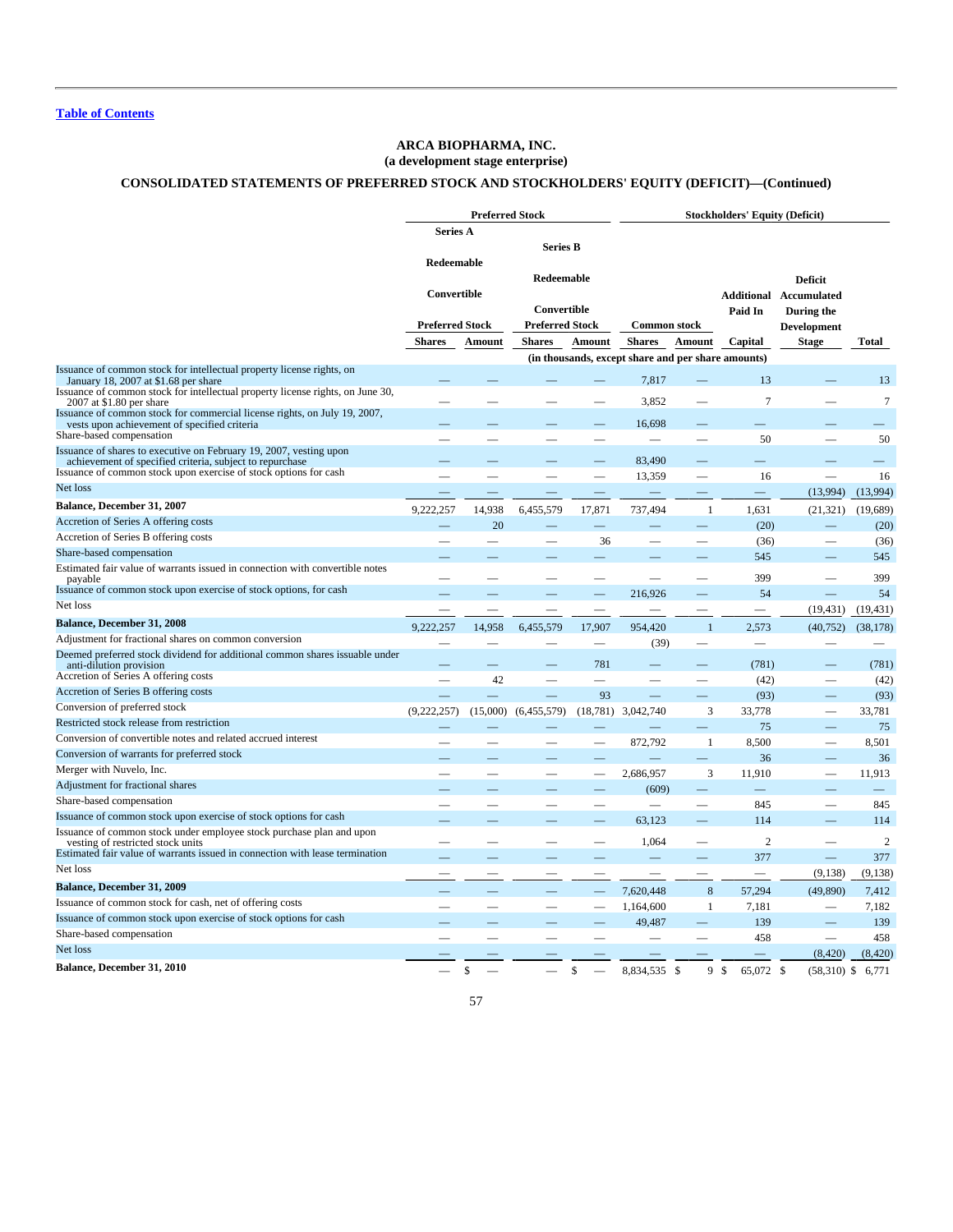# **ARCA BIOPHARMA, INC. (a development stage enterprise)**

# **CONSOLIDATED STATEMENTS OF PREFERRED STOCK AND STOCKHOLDERS' EQUITY (DEFICIT)—(Continued)**

|                                                                  |               |                        | <b>Preferred Stock</b> |                        |                                                    | <b>Stockholders' Equity (Deficit)</b> |                   |                    |              |  |
|------------------------------------------------------------------|---------------|------------------------|------------------------|------------------------|----------------------------------------------------|---------------------------------------|-------------------|--------------------|--------------|--|
|                                                                  |               | <b>Series A</b>        |                        |                        |                                                    |                                       |                   |                    |              |  |
|                                                                  |               |                        |                        | <b>Series B</b>        |                                                    |                                       |                   |                    |              |  |
|                                                                  |               | Redeemable             |                        |                        |                                                    |                                       |                   |                    |              |  |
|                                                                  |               |                        |                        | Redeemable             |                                                    |                                       |                   | <b>Deficit</b>     |              |  |
|                                                                  |               | Convertible            |                        |                        |                                                    |                                       | <b>Additional</b> | Accumulated        |              |  |
|                                                                  |               |                        |                        | Convertible            |                                                    |                                       | Paid In           | During the         |              |  |
|                                                                  |               | <b>Preferred Stock</b> |                        | <b>Preferred Stock</b> | <b>Common stock</b>                                |                                       |                   | <b>Development</b> |              |  |
|                                                                  | <b>Shares</b> | Amount                 | <b>Shares</b>          | Amount                 | <b>Shares</b>                                      | Amount                                | Capital           | <b>Stage</b>       | <b>Total</b> |  |
|                                                                  |               |                        |                        |                        | (in thousands, except share and per share amounts) |                                       |                   |                    |              |  |
| Issuance of common stock for cash, net of offering costs         |               |                        |                        |                        | 3,347,338                                          | 3                                     | 4,014             |                    | 4,017        |  |
| Issuance of common stock upon exercise of stock options for cash | _             | --                     |                        | –                      | 1,126                                              |                                       | _                 |                    |              |  |
| Share-based compensation                                         |               |                        |                        |                        |                                                    |                                       | 308               |                    | 308          |  |
| Net loss                                                         |               |                        |                        |                        |                                                    |                                       |                   | (5,364)            | (5,364)      |  |
| Balance, December 31, 2011                                       |               |                        |                        |                        | 12,182,999 \$                                      | 12                                    | 69,394<br>Ŝ.      | (63, 674)          | \$5,732      |  |

See accompanying Notes to Consolidated Financial Statements.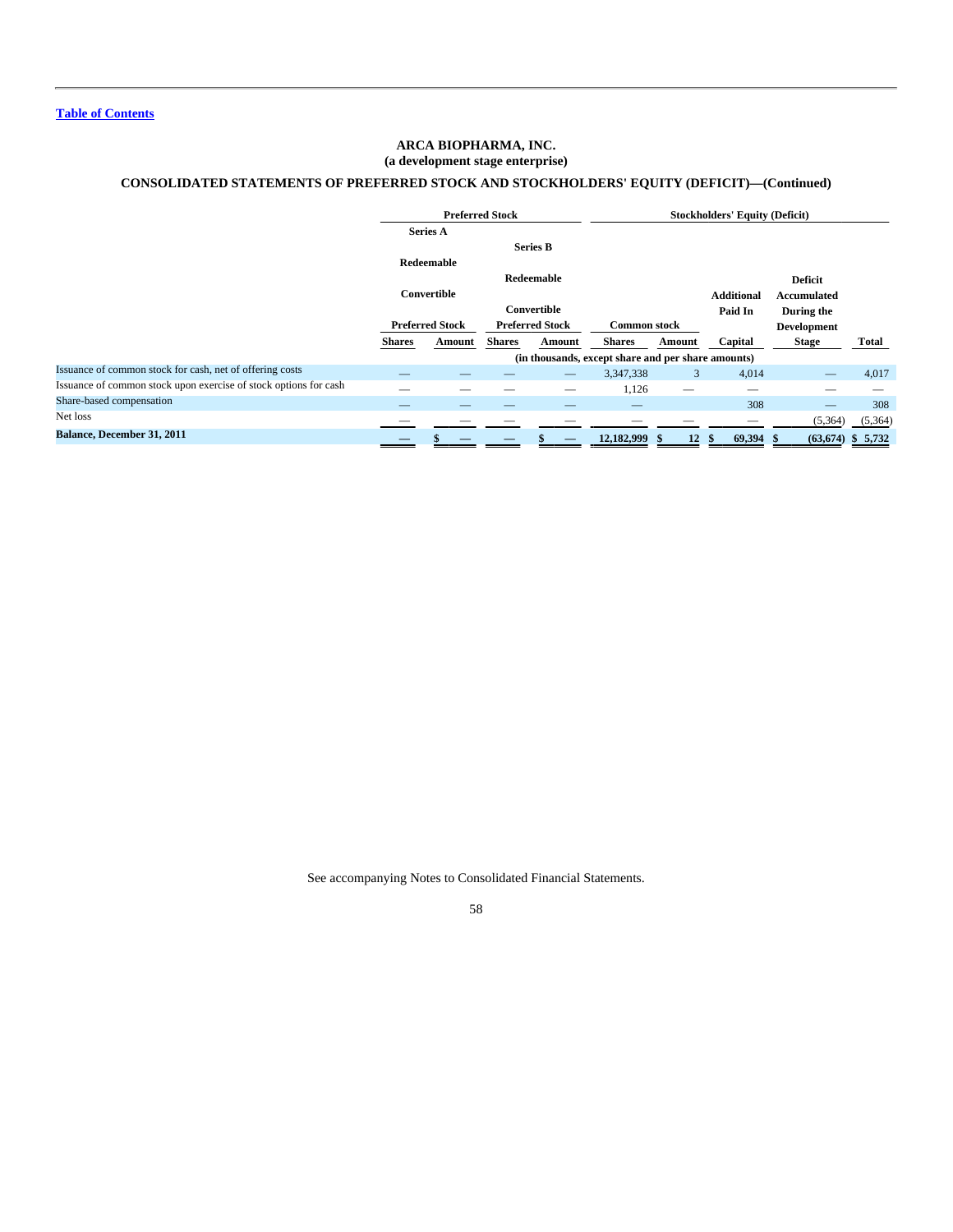# **ARCA BIOPHARMA, INC. (a development stage enterprise) CONSOLIDATED STATEMENTS OF CASH FLOWS**

<span id="page-59-0"></span>

|                                                                                           | <b>Years Ended December 31,</b> |    |                          |              |            |  |  |
|-------------------------------------------------------------------------------------------|---------------------------------|----|--------------------------|--------------|------------|--|--|
|                                                                                           |                                 |    |                          | December 31, |            |  |  |
|                                                                                           | 2011                            |    | 2010                     | 2011         |            |  |  |
| Cash flows used in operating activities:                                                  | (in thousands)                  |    |                          |              |            |  |  |
| Net loss                                                                                  | \$<br>(5,364)                   | \$ | $(8,420)$ \$             |              | (63, 674)  |  |  |
| Adjustments to reconcile net loss to net cash used in operating activities:               |                                 |    |                          |              |            |  |  |
| Gain on patent rights assignment                                                          | (2,000)                         |    | $\overline{\phantom{0}}$ |              | (2,000)    |  |  |
| Gain on bargain purchase                                                                  |                                 |    | <u>in a</u>              |              | (25, 282)  |  |  |
| Depreciation and amortization                                                             | 602                             |    | 338                      |              | 1,737      |  |  |
| Non-cash interest expense                                                                 | $\equiv$                        |    | $\overline{\phantom{0}}$ |              | 211        |  |  |
| Share-based compensation                                                                  | 308                             |    | 458                      |              | 2,282      |  |  |
| Issuance of warrants for lease termination                                                |                                 |    | $\overline{\phantom{0}}$ |              | 377        |  |  |
| Accretion of liabilities                                                                  | $\overline{\phantom{0}}$        |    | $\overline{\phantom{0}}$ |              | 152        |  |  |
| Impairment of property and equipment                                                      |                                 |    | ═                        |              | 125        |  |  |
| Impairment of in-process research and development                                         | -                               |    | $\overline{\phantom{0}}$ |              | 6,000      |  |  |
| Write-off of deferred tax liability                                                       | $\overline{\phantom{0}}$        |    | $\equiv$                 |              | (2,281)    |  |  |
| Gain on marketable securities available for sale                                          |                                 |    | (263)                    |              | (263)      |  |  |
| (Gain) loss from disposal of property and equipment                                       | 16                              |    | (4)                      |              | 83         |  |  |
| Other, net                                                                                | $\overline{\phantom{0}}$        |    |                          |              | 267        |  |  |
| Change in operating assets and liabilities (net of amounts acquired):                     |                                 |    |                          |              |            |  |  |
| Other current assets                                                                      | 14                              |    | 58                       |              | 2,542      |  |  |
| Other assets                                                                              | 80                              |    | 84                       |              | 7,246      |  |  |
| Accounts payable                                                                          | (128)                           |    | (145)                    |              | (1,930)    |  |  |
| Accrued expenses and other liabilities                                                    | (220)                           |    | (316)                    |              | (18,984)   |  |  |
| Deferred rent                                                                             | (267)                           |    | (114)                    |              | 49         |  |  |
| Net cash used in operating activities                                                     | (6,959)                         |    | (8, 324)                 |              | (93, 343)  |  |  |
| Cash flows provided by investing activities:                                              |                                 |    |                          |              |            |  |  |
| Cash received from Merger                                                                 |                                 |    | ═                        |              | 30,392     |  |  |
| Payment of deferred transaction costs                                                     |                                 |    |                          |              |            |  |  |
| Purchase of property and equipment                                                        |                                 |    |                          |              | (1,186)    |  |  |
| Proceeds from sale of marketable securities                                               | (19)                            |    | (4)                      |              | (1, 879)   |  |  |
| Proceeds from sale of property and equipment                                              | $\overline{\phantom{0}}$        |    | 263<br>6                 |              | 15,369     |  |  |
| Proceeds from patent rights assignment                                                    | 25                              |    |                          |              | 358        |  |  |
| Net cash provided by investing activities                                                 | 2,000                           |    |                          |              | 2,000      |  |  |
|                                                                                           | 2,006                           |    | 265                      |              | 45,054     |  |  |
| Cash flows provided by (used in) financing activities:                                    |                                 |    |                          |              |            |  |  |
| Proceeds from issuance of convertible notes payable and related warrants for common stock |                                 |    |                          |              | 10,841     |  |  |
| Proceeds from issuance of bank note payable                                               | $\overline{\phantom{0}}$        |    | $\overline{\phantom{0}}$ |              | 4,000      |  |  |
| Proceeds from stock subject to repurchase                                                 |                                 |    |                          |              | 38         |  |  |
| Proceeds from the issuance of preferred stock                                             |                                 |    |                          |              | 32,316     |  |  |
| Preferred stock offering costs<br>Proceeds from the issuance of common stock              |                                 |    |                          |              | (246)      |  |  |
|                                                                                           | 4,726                           |    | 7,659                    |              | 12,581     |  |  |
| Payment of offering costs                                                                 | (709)                           |    | (338)                    |              | (1,047)    |  |  |
| Repayment of principal on bank note payable                                               | $\overline{\phantom{m}}$        |    |                          |              | (4,000)    |  |  |
| Repayment of principal on convertible notes payables                                      | $\qquad \qquad -$               |    |                          |              | (105)      |  |  |
| Repayment of principal on vendor finance agreement                                        | (146)                           |    |                          |              | (146)      |  |  |
| Net cash provided by (used in) financing activities                                       | 3,871                           |    | 7,321                    |              | 54,232     |  |  |
| Net (decrease) increase in cash and cash equivalents                                      | (1,082)                         |    | (738)                    |              | 5,943      |  |  |
| Cash and cash equivalents, beginning of period                                            | 7,025                           |    | 7,763                    |              |            |  |  |
| Cash and cash equivalents, end of period                                                  | $\underline{5,943}$             | \$ | 7,025                    | \$           | 5,943      |  |  |
| Supplemental cash flow information:                                                       |                                 |    |                          |              |            |  |  |
| Interest paid                                                                             |                                 |    |                          |              |            |  |  |
|                                                                                           | $\frac{5}{1}$                   |    |                          |              | <u>112</u> |  |  |
| Supplemental disclosure of noncash investing and financing transactions:                  |                                 |    |                          |              |            |  |  |
| Accrued interest on notes payable converted to equity                                     |                                 |    |                          |              | 163        |  |  |
| Warrant issued in connection with credit facility                                         |                                 |    |                          |              | 111        |  |  |
| Accrued deferred transaction costs                                                        | \$                              | \$ |                          | \$           | 482        |  |  |
|                                                                                           |                                 |    |                          |              |            |  |  |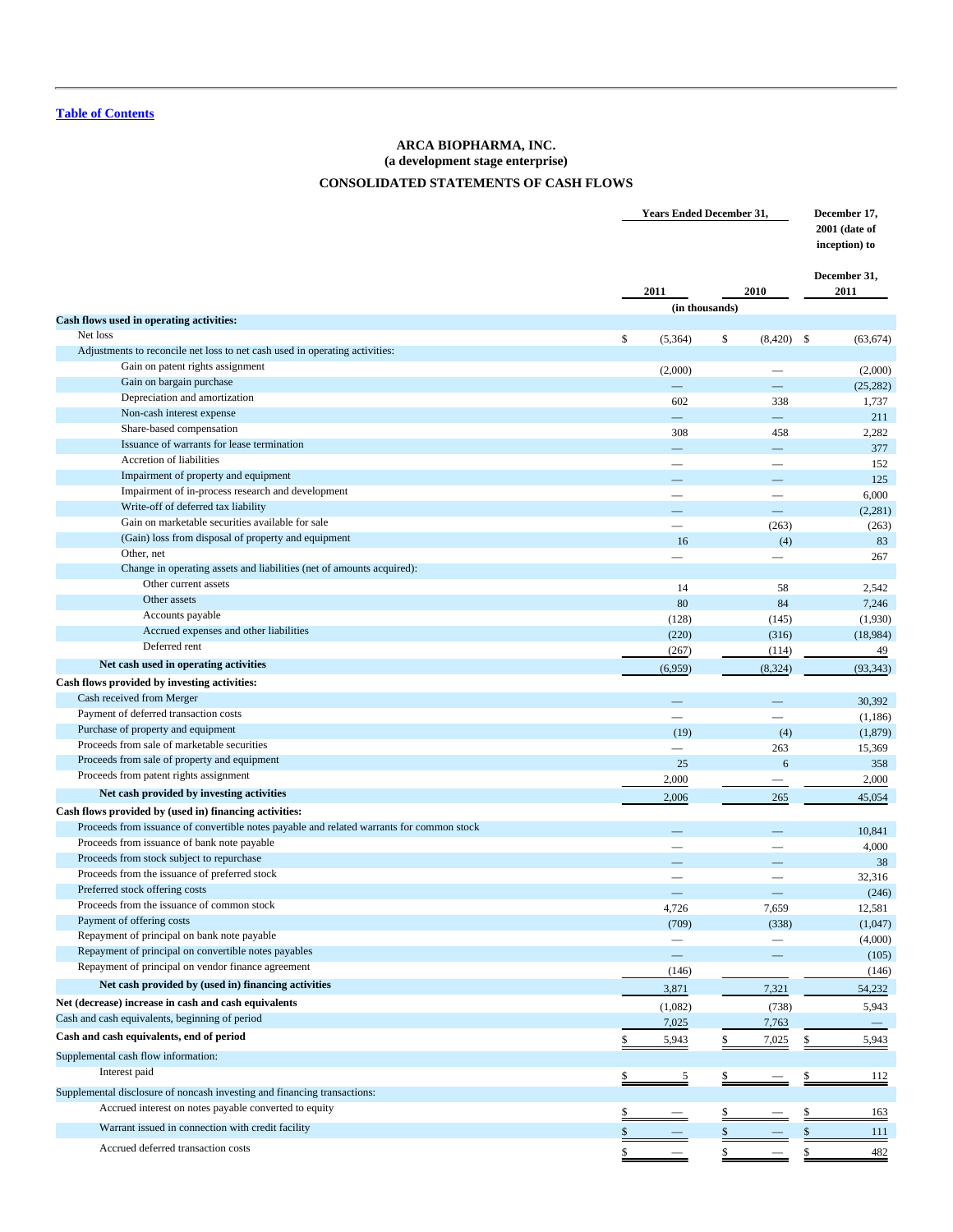See accompanying Notes to Consolidated Financial Statements.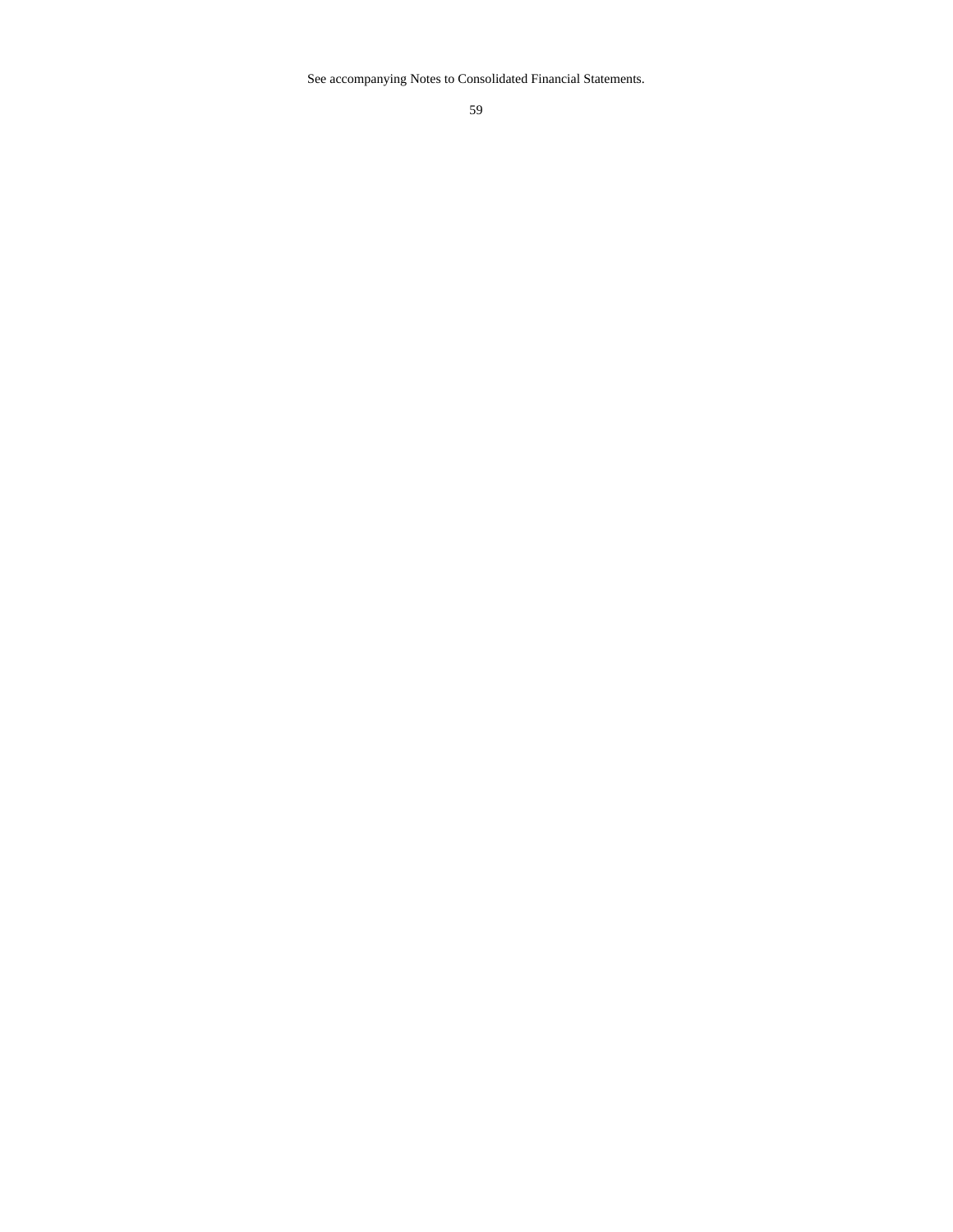# **ARCA BIOPHARMA, INC. (a development stage enterprise) NOTES TO CONSOLIDATED FINANCIAL STATEMENTS**

### <span id="page-61-0"></span>**(1) The Company and Summary of Significant Accounting Policies**

### *Description of Business*

ARCA biopharma, Inc., or the Company or ARCA, a Delaware corporation, is headquartered in Broomfield, Colorado and is a biopharmaceutical company principally focused on developing genetically-targeted therapies for cardiovascular diseases. The Company's lead product candidate, Gencaro<sup>TM</sup> (bucindolol hydrochloride), a pharmacologically unique beta-blocker and mild vasodilator, is being developed for the treatment and the prevention of atrial fibrillation, or AF, in patients with heart failure, or HF. The Company has identified common genetic variations in the cardiovascular system that it believes interact with Gencaro's pharmacology and may predict patient response to Gencaro treatment. The Company has been granted patents in the U.S., Europe, and other jurisdictions for methods of treating AF and HF patients with Gencaro based on genetic testing, which it believes will provide market exclusivity for these uses of Gencaro into at least 2026 in the U.S. and into 2025 in Europe. In addition, the Company believes that if Gencaro is approved, the Gencaro patents will be eligible for patent term extension based on our current clinical trial plans which, if granted in the U.S., may provide market exclusivity in the U.S. into 2029, and if granted in Europe may provide market exclusivity into 2030.

The Company is planning to initiate a Phase 3 clinical study of Gencaro in AF patients with HF and/or left ventricular dysfunction. The Company believes AF is an attractive indication for Gencaro because data from the previously conducted Phase 3 HF trial of Gencaro in 2,708 HF patients, or the BEST HF trial, suggest that Gencaro may have a potentially significant effect in reducing or preventing AF. Based on the BEST HF trial, the Company believes that Gencaro's prevention of AF in HF patients is pharmacogenetically regulated. The Company plans to enroll approximately 200-400 patients with persistent AF who have the genotype that appears to respond most favorably to Gencaro. The Company anticipates that the AF trial could begin approximately 6 months after the Company obtains sufficient funding.

To support the continued development of Gencaro, including the planned AF clinical trial and ongoing operations, the Company will need to raise substantial additional funding through public or private debt or equity transactions or a strategic combination or partnership, or government funding.

ARCA also holds exclusive patent rights to other product candidates that have potential indications in cardiovascular disease, oncology and other therapeutic areas, some of which are in early stages of development and others of which are in later stages of development. The Company is seeking partners to assist it in the development of these candidates or who may license them. For example, ARCA holds exclusive rights to rNAPc2, a recombinant protein that is a potent, long acting tissue factor inhibitor with a unique mechanism of action. Previously, preclinical studies of rNAPc2 showed evidence of potential efficacy against lethal hemorrhagic fever viruses.

### *Development Stage Risks, Liquidity and Going Concern*

The Company is in the development stage and devotes substantially all of its efforts towards obtaining regulatory approval, exploring strategic alternatives for further developing Gencaro, and raising capital necessary to fund its operations. The Company has not generated revenue to date and is subject to a number of risks similar to those of other development stage companies, including dependence on key individuals, the development of and regulatory approval of commercially viable products, the need to raise adequate additional financing necessary to fund the development and commercialization of its products, and competition from larger companies. The Company has historically funded its operations through issuances of convertible promissory notes and shares of its common and preferred stock, as well as through the business combination with Nuvelo, Inc, or Nuvelo.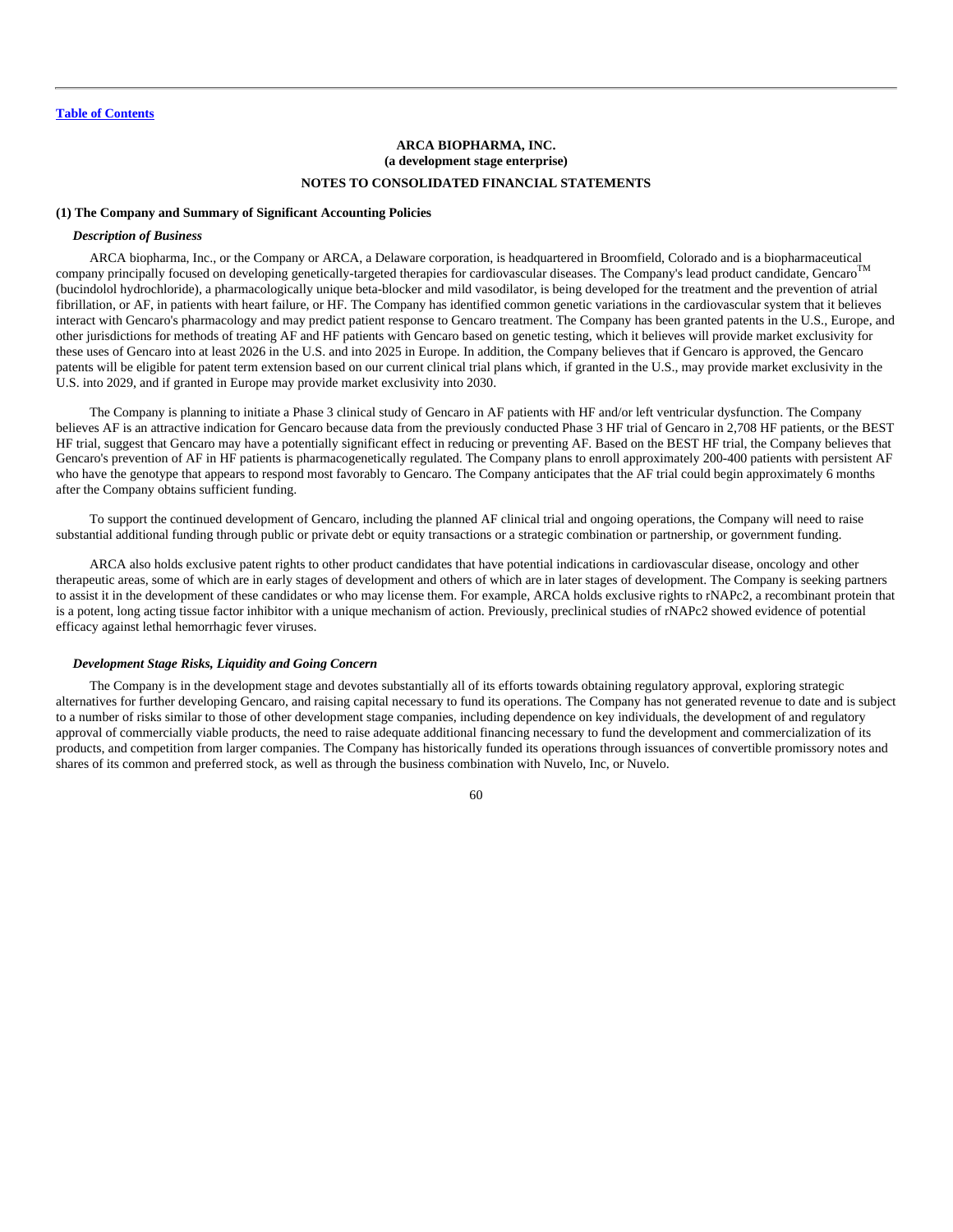Since ARCA was founded on December 17, 2001, or Inception, the Company has incurred substantial losses and negative cash flows from operations. Since Inception, the Company incurred a loss from operations of \$94.8 million and had negative cash flows from operations of \$93.3 million.

In light of the substantial additional time and costs associated with the development of Gencaro and the need to raise a significant amount of capital on acceptable terms to finance the additional clinical trial and the Company's ongoing operations, the Company is evaluating strategic alternatives for funding continued operations and development programs. The Company will need to complete a strategic transaction, such as a strategic combination or partnership, or raise substantial additional funding through public or private debt or equity securities, or government funding to support the continued development of Gencaro, including the additional clinical trial. In 2011, the Company raised \$4.0 million, net of offering costs, through the sales of our common stock and may seek additional funding that could allow it to operate while it continues to pursue strategic combination, partnering, additional financing and licensing opportunities. If the Company is delayed in completing or is unable to complete additional funding and/or a strategic transaction, the Company may discontinue its development activities or discontinue its operations. The Company currently believes its cash and cash equivalents balance as of December 31, 2011 will be sufficient to fund its operations through September 30, 2012. The Company is unable to assert that its current cash and cash equivalents are sufficient to fund operations beyond that date, and as a result, there is substantial doubt about the Company's ability to continue as a going concern beyond September 30, 2012. These consolidated financial statements have been prepared with the assumption that the Company will continue as a going concern and will be able to realize its assets and discharge its liabilities in the normal course of business and do not include any adjustments to reflect the possible future effects on the recoverability and classification of assets or the amounts and classification of liabilities that may result from the inability of the Company to continue as a going concern. The Company may not be able to raise sufficient capital on acceptable terms, or at all, to continue development of Gencaro or to otherwise continue operations and may not be able to execute any strategic transaction.

The Company's liquidity, and its ability to raise additional capital or complete any strategic transaction, depends on a number of factors, including, but not limited to, the following:

- the costs and timing for the planned AF clinical trial in order to gain possible FDA approval for Gencaro;
- the market price of the Company's stock and the availability and cost of additional equity capital from existing and potential new investors;
- the Company's ability to retain the listing of its common stock on the Nasdaq Capital Market;
- general economic and industry conditions affecting the availability and cost of capital;
- the Company's ability to control costs associated with its operations;
- the costs of filing, prosecuting, defending and enforcing any patent claims and other intellectual property rights; and
- the terms and conditions of the Company's existing collaborative and licensing agreements.

The sale of additional equity or convertible debt securities would likely result in substantial additional dilution to the Company's stockholders. If the Company raises additional funds through the incurrence of indebtedness, the obligations related to such indebtedness would be senior to rights of holders of the Company's capital stock and could contain covenants that would restrict the Company's operations. The Company also cannot predict what consideration might be available, if any, to the Company or its stockholders, in connection with any strategic transaction. Should strategic alternatives or additional capital not be available to the Company in the near term, or not be available on acceptable terms, the Company may be unable to realize value from its assets and discharge its liabilities in the normal course of business which may, among other alternatives, cause the Company to further delay, substantially reduce or discontinue operational activities to conserve its cash resources.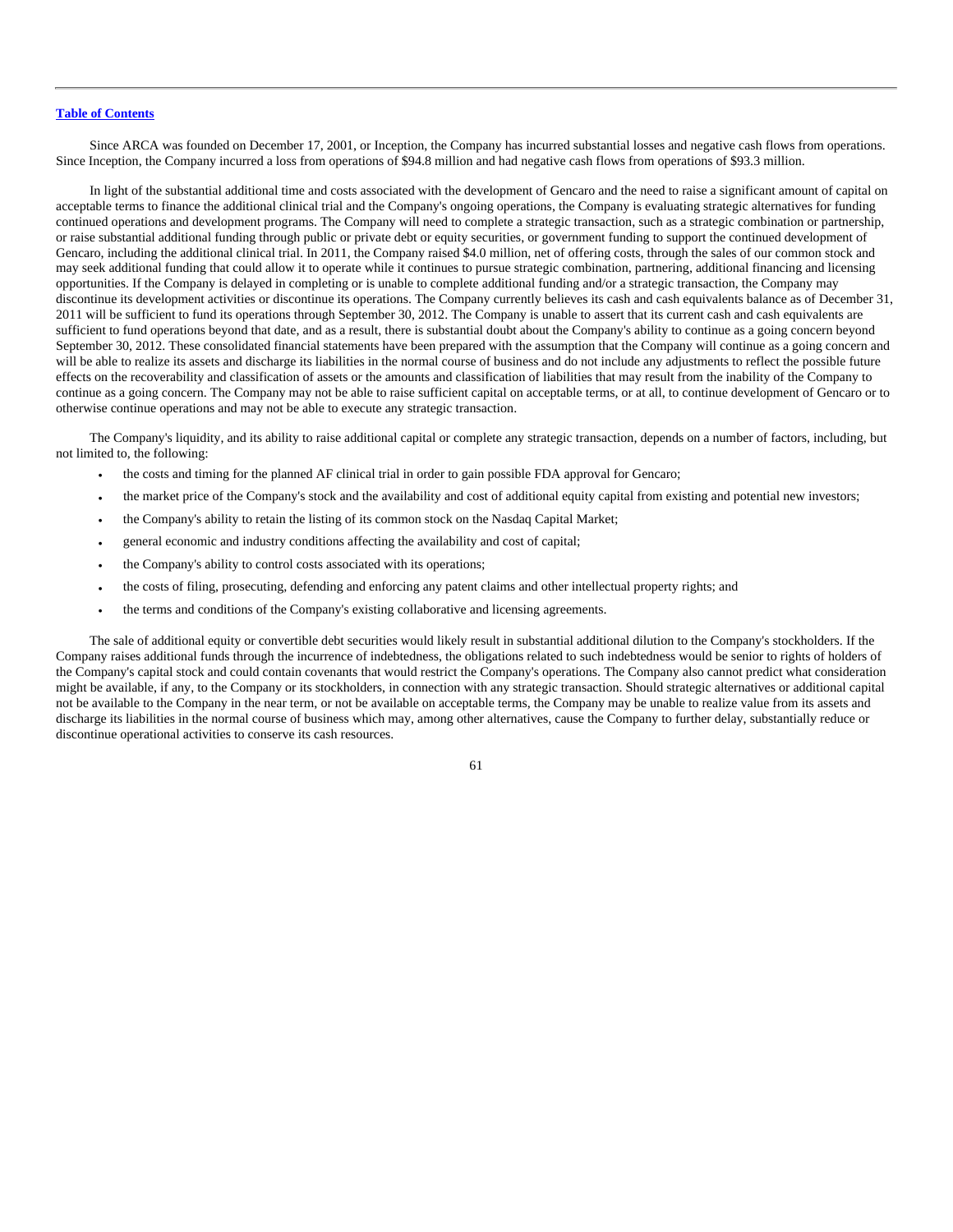# *Merger with Nuvelo, Inc.*

On January 27, 2009, the Company completed a business combination, or the Merger, with ARCA Colorado in accordance with the terms of that Agreement and Plan of Merger and Reorganization, dated September 24, 2008, and amended on October 28, 2008 (as amended, the "Merger Agreement"), in which a wholly-owned subsidiary of Nuvelo merged with and into ARCA Colorado, with ARCA Colorado continuing after the Merger as the surviving corporation and a wholly-owned subsidiary of Nuvelo. Immediately following the Merger, the Company changed its name from Nuvelo, Inc. to ARCA biopharma, Inc. The business combination is treated as a reverse merger for accounting purposes, and ARCA Colorado is the accounting acquirer, and the entity formerly known as Nuvelo, Inc. is the acquired company ("Nuvelo"). Pursuant to the rules and regulations of the United States Securities and Exchange Commission, or the SEC, the historical financial statements of ARCA Colorado replaced the historical financial statements of the acquired company, and the disclosures in this report relating to the pre-Merger business of the Company, unless noted as being the business of Nuvelo prior to the Merger, pertain to the business of ARCA Colorado prior to the Merger. See Note 3 for further discussion of the Merger.

#### *Merger Exchange Ratio and Reverse Stock Split*

In conjunction with and immediately prior to the Merger, Nuvelo effected a 1 for 20 reverse stock split. As a result, and in accordance with the Merger Agreement, each outstanding common share and warrant or option to purchase ARCA Colorado's common stock prior to the Merger was converted into the right to receive or purchase 0.16698070, or the Exchange Ratio, shares of the Company's common stock, which Exchange Ratio incorporates the effect of the reverse stock split. All common shares, options and warrants to purchase common shares and per common share amounts for all periods presented in the accompanying financial statements and notes have been adjusted retroactively to reflect the effect of the Exchange Ratio, except for the par value per share and the number of shares authorized, which are not affected by the Exchange Ratio. The accompanying consolidated financial statements and notes have not been adjusted to retroactively reflect the effect of the Exchange Ratio on preferred shares, warrants to purchase preferred shares, and per preferred share amounts.

### *Basis of Presentation*

The Company has generated no revenue to date and its activities have consisted of seeking regulatory approval, research and development, exploring strategic alternatives for further developing and commercializing Gencaro, and raising capital. Accordingly, the Company is considered to be in the development stage at December 31, 2011.

### *Accounting Estimates in the Preparation of Financial Statements*

The preparation of financial statements in conformity with accounting principles generally accepted in the United States of America requires management to make estimates and assumptions that affect the reported amounts of assets and liabilities and disclosure of contingent assets and liabilities at the date of the financial statements and the reported amounts of expenses during the reporting period. The Company bases estimates on various assumptions that are believed to be reasonable under the circumstances. The Company believes significant judgment was involved in estimating the fair value of assets acquired and liabilities assumed in the Merger, including in-process research and development, facility exit costs, clinical trial accruals, and in estimating other accrued liabilities, stock-based compensation, and income taxes. Additionally, significant estimates and judgment are required in the evaluation of inprocess research and development for impairment. Management is continually evaluating and updating these estimates, and it is possible that these estimates will change in the future or that actual results may differ from these estimates.

# *Cash Equivalents*

Cash equivalents generally consist of money market funds and debt securities with maturities of 90 days or less at the time of purchase. The Company invests its excess cash in securities with strong ratings and has established guidelines relative to diversification and maturity with the objective of maintaining safety of principal and liquidity.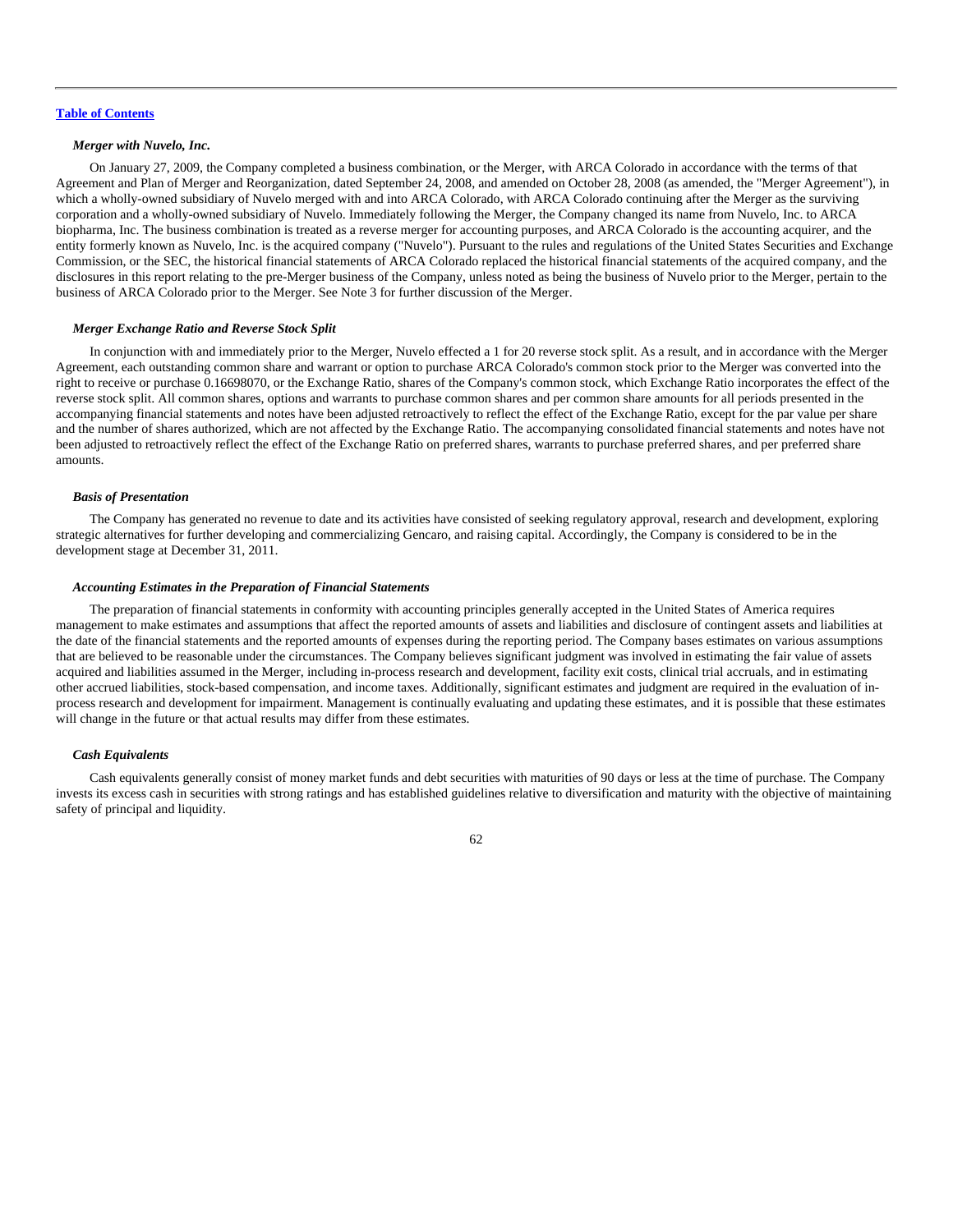The Company classifies all cash equivalents as available-for-sale securities, and records investments at fair value. Unrealized holding gains and losses on available-for-sale securities, net of any tax effect, are excluded from earnings and are reported in accumulated other comprehensive income (loss), a separate component of stockholders' equity, until realized. The specific identification method is utilized to calculate the cost to determine realized gains and losses from the sale of available-for-sale securities. Realized gains and losses are included in interest income in the consolidated statements of operations.

### *Concentrations of Credit Risk*

Financial instruments that potentially subject the Company to significant concentrations of credit risk consist primarily of cash and cash equivalents and other receivables. The Company has no off-balance-sheet concentrations of credit risk, such as foreign exchange contracts, option contracts, or foreign currency hedging arrangements. The Company maintains cash and cash equivalent balances in the form of bank demand deposits, money market fund accounts and debt securities with financial institutions that management believes are creditworthy. Such balances may at times exceed the insured amount.

### *Property and Equipment*

Property and equipment are stated at cost less accumulated depreciation and amortization. Cost includes expenditures for equipment, leasehold improvements, replacements, and renewals. Maintenance and repairs are charged to expense as incurred. When assets are sold, retired, or otherwise disposed of, the cost and accumulated depreciation are removed from the accounts and any resulting gain or loss is reflected in operations. The cost of property and equipment is depreciated using the straight-line method over the estimated useful lives of the related assets. Leasehold improvements are amortized over the shorter of the life of the lease or the estimated useful life of the assets. Property and equipment acquired in the Merger were recorded at the estimated fair value as of the date of the Merger, and are subsequently depreciated using the straight-line method over the estimated remaining useful lives of the related assets.

# *Long-Lived Assets and Impairments*

The Company reviews long-lived assets whenever events or changes in circumstances indicate that the carrying value of such assets may not be recoverable. As a development stage company, the Company has not generated positive cash flows from operations, and such cash flows may not materialize for a significant period in the future, if ever. Additionally, the Company may make changes to its business plan that would result in changes to expected cash flows from long-lived assets. It is reasonably possible that future evaluations of long-lived assets, including changes from the Company's current expected use of long-lived assets, may result in material impairments.

# *Accrued Expenses*

As part of the process of preparing its financial statements, the Company is required to estimate accrued expenses. This process involves identifying services that third parties have performed on the Company's behalf and estimating the level of service performed and the associated cost incurred for these services as of the balance sheet date. Examples of estimated accrued expenses include contract service fees, such as fees payable to contract manufacturers in connection with the production of materials related to the Company's drug product, and professional service fees, such as attorneys, consultants, and clinical research organizations. The Company develops estimates of liabilities using its judgment based upon the facts and circumstances known at the time.

#### *Segments*

The Company operates in one segment. Management uses one measure of profitability and does not segment its business for internal reporting.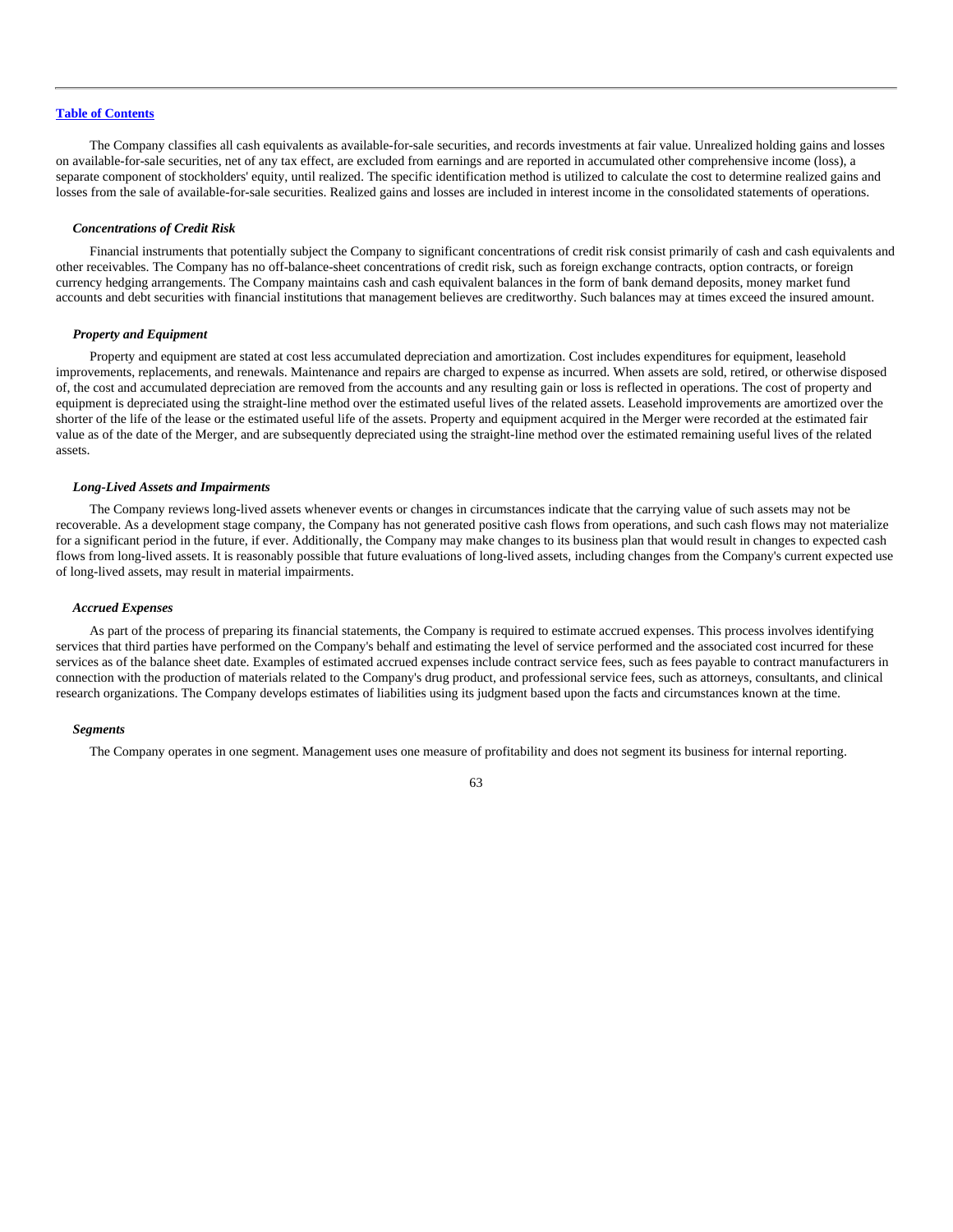# *Research and Development*

Research and development costs are expensed as incurred. These consist primarily of salaries, contract services, and supplies.

Costs related to clinical trial and drug manufacturing activities are based upon estimates of the services received and related expenses incurred by contract research organizations, or CROs, clinical study sites, drug manufacturers, collaboration partners, laboratories, consultants, or otherwise. Related contracts vary significantly in length, and could be for a fixed amount, a variable amount based on actual costs incurred, capped at a certain limit, or for a combination of these elements. Activity levels are monitored through communications with the vendors, including detailed invoices and task completion review, analysis of expenses against budgeted amounts, and pre-approval of any changes in scope of the services to be performed. Certain significant vendors may also provide an estimate of costs incurred but not invoiced on a periodic basis. Expenses related to the CROs and clinical studies are primarily based on progress made against specified milestones or targets in each period.

### *Stock-Based Compensation*

The Company's stock-based compensation cost recognized includes: (a) compensation costs for current period vesting of all share-based awards granted prior to January 1, 2006, based on the intrinsic value method, and (b) compensation cost for current period vesting of all share-based awards granted or modified subsequent to January 1, 2006, based on the estimated grant date fair value. The Company recognizes compensation costs for its share-based awards on a straight-line basis over the requisite service period for the entire award, as adjusted for expected forfeitures.

From Inception through December 31, 2005, the Company accounted for issuances of stock-based compensation under the intrinsic-value-based method of accounting. Under this method, compensation expense is generally recorded on the date of grant only if the estimated fair value of the underlying stock exceeds the exercise price.

### *Income Taxes*

The current provision for income taxes represents actual or estimated amounts payable or refundable on tax returns filed or to be filed each year. Deferred tax assets and liabilities are recognized for the estimated future tax consequences attributable to differences between the financial statement carrying amounts of existing assets and liabilities and their respective tax bases and operating loss and tax credit carryforwards. The effect on deferred tax assets and liabilities of a change in tax rates is recognized in the period that includes the enactment date. The overall change in deferred tax assets and liabilities for the period measures the deferred tax expense or benefit for the period. The measurement of deferred tax assets may be reduced by a valuation allowance based on judgmental assessment of available evidence if deemed more likely than not that some or all of the deferred tax assets will not be realized. The Company has recorded a valuation allowance against its deferred tax assets, as management has concluded that it is more likely than not that the net deferred tax asset will not be realized through future taxable income, based primarily on the Company's history of operating losses. As a result of the Merger, a change of ownership of Nuvelo per Internal Revenue Code Section 382 occurred, and accordingly, the Company's ability to utilize Nuvelo's pre-Merger net operating loss carryforwards has been substantially reduced.

### **(2) Earnings (Loss) Per Share**

The Company calculates basic earnings per share by dividing (loss) earnings attributable to common stockholders by the weighted average common shares outstanding during the period, excluding common stock subject to vesting provisions. Diluted earnings per share is computed by dividing (loss) attributable to common stockholders by the weighted average number of common shares outstanding during the period increased to include, if dilutive, the number of additional common shares that would have been outstanding if the potential common shares had been issued. The Company's potentially dilutive shares include options and warrants.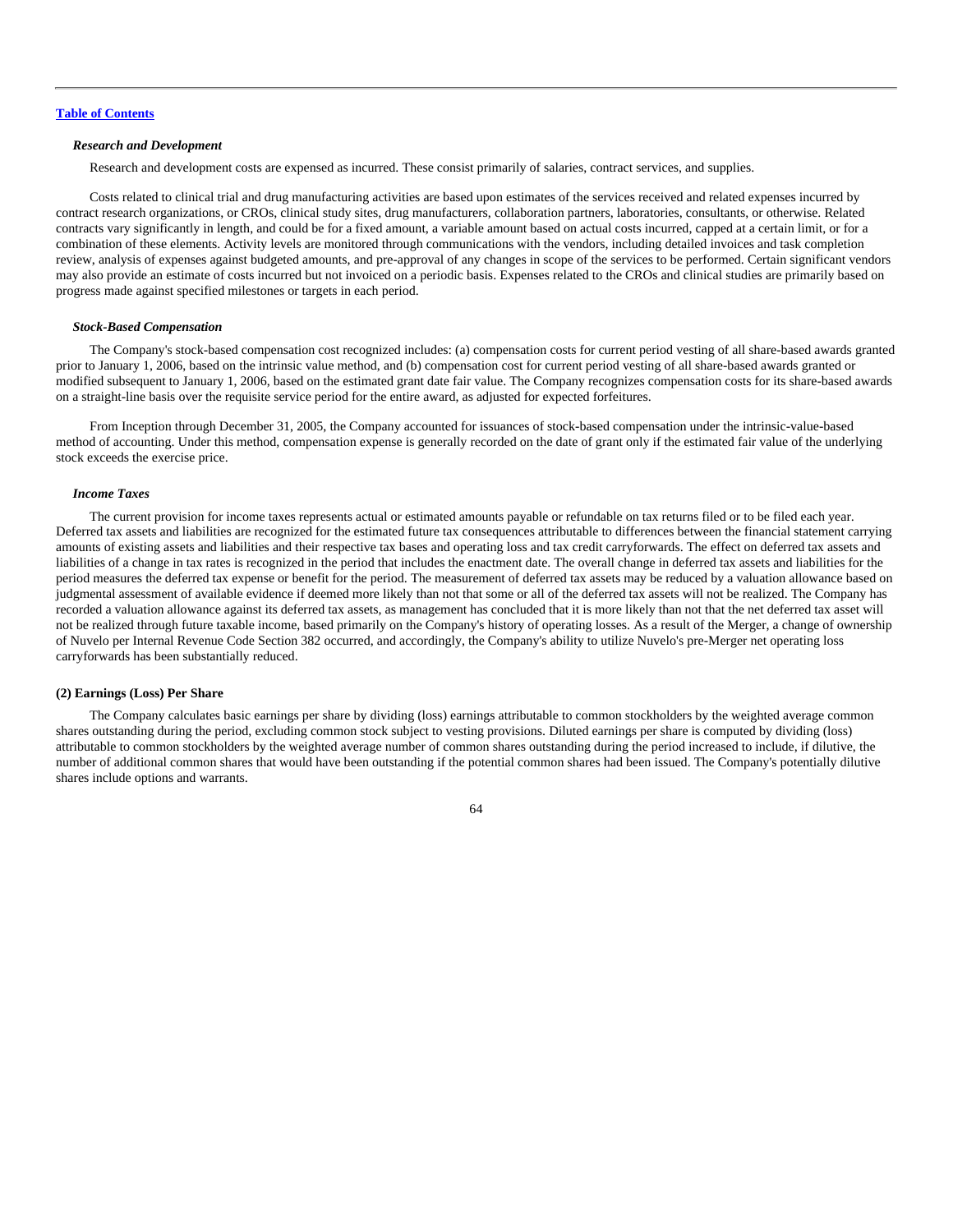A reconciliation of the numerator and denominator used in the calculation of basic and diluted loss per share follows:

|                                                                                                      | <b>Years Ended December 31.</b> |           |
|------------------------------------------------------------------------------------------------------|---------------------------------|-----------|
| (In thousands, except shares and per share data)                                                     | 2011                            | 2010      |
| Net loss                                                                                             | (5,364)                         | (8,420)   |
| Net loss available to common shareholders                                                            | $(5,364)$ \$                    | (8,420)   |
| Weighted average shares of common stock outstanding                                                  | 10.054.941                      | 8,523,018 |
| Less: Weighted-average shares of unvested common stock                                               | (16,698)                        | (16,698)  |
| Total weighted-average shares used in computing net loss per share attributed to common stockholders |                                 |           |
|                                                                                                      | 10,038,243                      | 8,506,320 |
| Basic and diluted loss per share                                                                     | $(0.53)$ \$                     | (0.99)    |

Potentially dilutive securities representing 2.1 million and 1.3 million weighted average shares of common stock were excluded for the years ended December 31, 2011 and 2010, respectively, because including them would have an anti-dilutive effect on net loss attributable to common stockholders per share.

### **(3) Merger with Nuvelo, Inc. on January 27, 2009**

On January 27, 2009, the Company completed the Merger, with ARCA Colorado in accordance with the terms of the Merger Agreement, in which a wholly-owned subsidiary of Nuvelo merged with and into ARCA Colorado, with ARCA Colorado continuing after the Merger as the surviving corporation and a wholly-owned subsidiary of Nuvelo. Immediately following the Merger, the Company changed its name from Nuvelo, Inc. to ARCA biopharma, Inc., and its common stock began trading on the Nasdaq Global Market under the symbol "ABIO" on January 28, 2009. On March 7, 2011, the listing of the Company's common stock was transferred from the Nasdaq Global Market to the Nasdaq Capital Market.

The Merger was treated as a reverse merger and accounted for as a business combination using the acquisition method of accounting in accordance with ASC 805. For accounting purposes, ARCA Colorado was considered to have acquired Nuvelo in the Merger, as the stockholders of ARCA Colorado prior to the Merger had a controlling interest in the combined company and the Company's management is the former management of ARCA Colorado. Pursuant to the rules and regulations of the United States Securities and Exchange Commission, or the SEC, the historical financial statements of ARCA Colorado replaced the historical financial statements of Nuvelo, and the disclosures in this report relating to the pre-Merger business of the Company, unless noted as being the business of Nuvelo prior to the Merger, pertain to the business of ARCA Colorado prior to the Merger.

The estimated total acquisition consideration of \$11.9 million to acquire Nuvelo was based on the market capitalization of Nuvelo as of January 27, 2009 and the estimated fair values of its vested stock options and warrants outstanding on that date, as this was deemed the most reliable measure of the consideration effectively transferred to acquire Nuvelo on that date. The Company estimated the net assets acquired in the Merger to be \$37.2 million, including \$45.5 million of cash, cash equivalents and marketable securities. In accordance with ASC 805, any excess of fair value of net assets acquired in a business combination over the acquisition consideration results in a gain on bargain purchase, and as a result, the Company recorded a gain on bargain purchase of \$25.3 million.

### **(4) Financial Instruments**

Fair value is defined as the price that would be received to sell an asset or paid to transfer a liability in an orderly transaction between market participants at the measurement date (exit price). Inputs used to measure fair value are classified into the following hierarchy:

• Level 1—Unadjusted quoted prices in active markets for identical assets or liabilities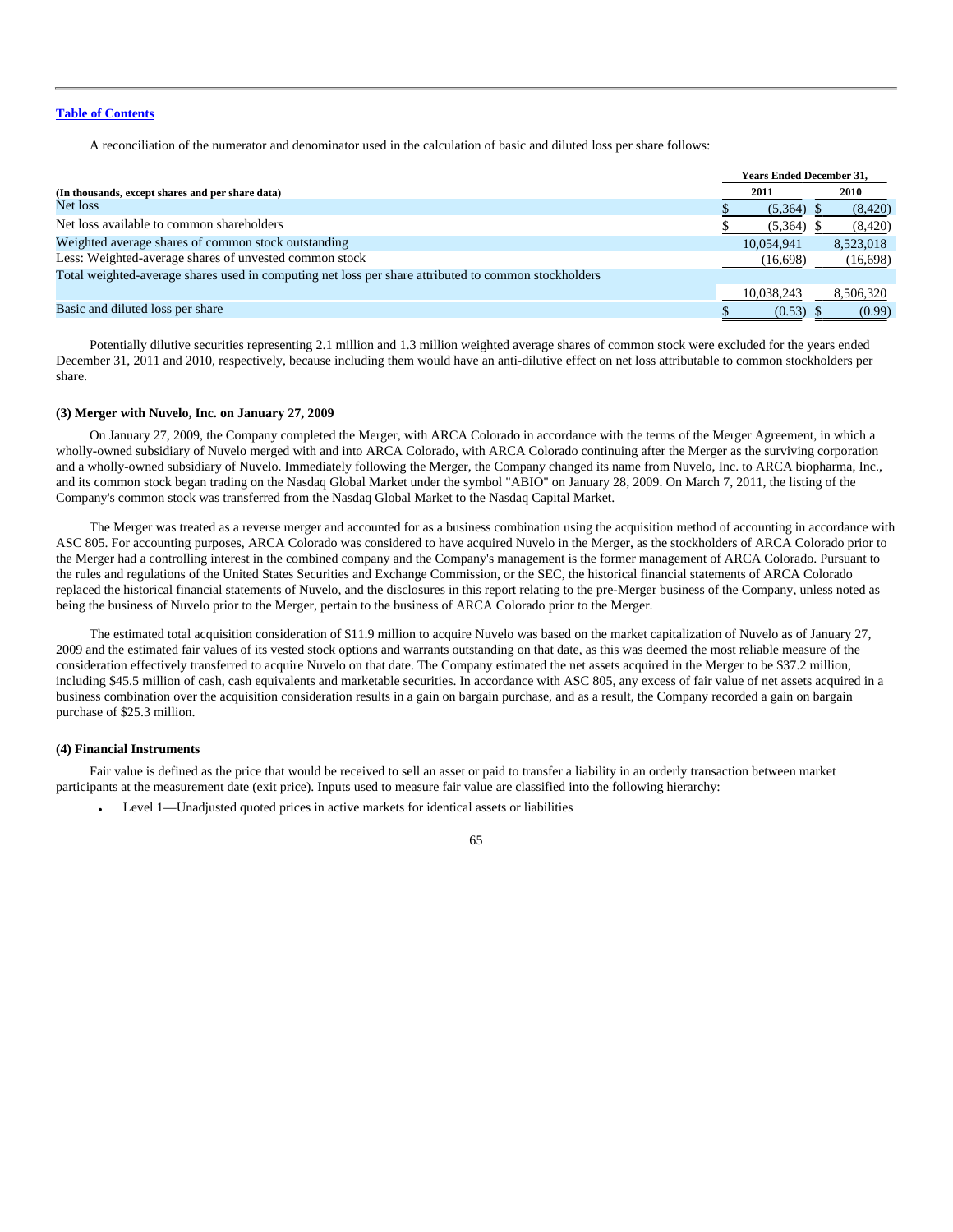- Level 2—Unadjusted quoted prices in active markets for similar assets or liabilities; unadjusted quoted prices for identical or similar assets or liabilities in markets that are not active; or inputs other than quoted prices that are observable for the asset or liability
- Level 3—Unobservable inputs for the asset or liability

The Company's financial assets include \$5.9 million at December 31, 2011 and \$7.0 million at December 31, 2010, in money market funds, classified as cash equivalents, which are measured at fair value based on Level 1 inputs on a recurring basis. There were no transfers between any fair value hierarchy levels in 2011 or 2010.

### *Fair Value of Other Financial Instruments*

The carrying amount of other financial instruments, including cash and accounts payable, approximated fair value due to their short maturities. As of December 31, 2011 and 2010, the Company did not have any debt outstanding.

### **(5) Property and Equipment**

Property and equipment consist of the following (in thousands):

|                                                |                                            | December 31, |       | December 31, |       |
|------------------------------------------------|--------------------------------------------|--------------|-------|--------------|-------|
|                                                | <b>Estimated Life</b>                      | 2011         |       |              | 2010  |
| Computer equipment                             | 3 years                                    |              | 104   |              | 206   |
| Lab equipment                                  | 5 years                                    |              | 142   |              | 142   |
| Furniture and fixtures                         | 5 years                                    |              | 93    |              | 398   |
| Computer software                              | 3 years                                    |              | 176   |              | 176   |
| Leasehold improvements                         | Lesser of useful life or life of the lease |              | 18    |              | 744   |
|                                                |                                            |              | 533   |              | 1,666 |
| Less accumulated depreciation and amortization |                                            |              | (467) |              | (976) |
|                                                |                                            |              | 66    |              | 690   |

For the years ended December 31, 2011 and 2010, and for the period from Inception through December 31, 2011, depreciation and amortization expense was \$602,000, \$338,000 and \$1.7 million, respectively.

### **(6) Related Party Arrangements**

# *Transactions with the Company's President and Chief Executive Officer*

Effective July 1, 2011, the Company entered into an unrestricted research grant with its President and Chief Executive Officer's research laboratory, or the Lab, for \$160,000 for a one-year term for the advancement of research in cardiovascular disease. For the period from July 1, 2010 through June 30, 2011, the Company provided funding to the Lab under another unrestricted research grant for \$226,000. In the first half of 2011, the Company provided research funding for the lab of approximately \$92,000, in accordance with a similar unrestricted research grant arrangement. Funding of the unrestricted research grants is contingent upon the Company's financial condition, and can be deferred or terminated at the Company's discretion. Total expense under these arrangements for the years ended December 31, 2011 and 2010 was \$155,000 and \$255,000, respectively, and \$1.4 million from Inception through December 31, 2011.

The Company was a party to a materials transfer agreement with the University of Colorado, under which the Company paid \$35,000 per year to maintain the Heart Tissue Bank associated with the President and Chief Executive Officer's research lab at the University of Colorado. Total expense for the year ended December 31, 2011 was \$26,000 and was \$227,000 from Inception through December 31, 2011.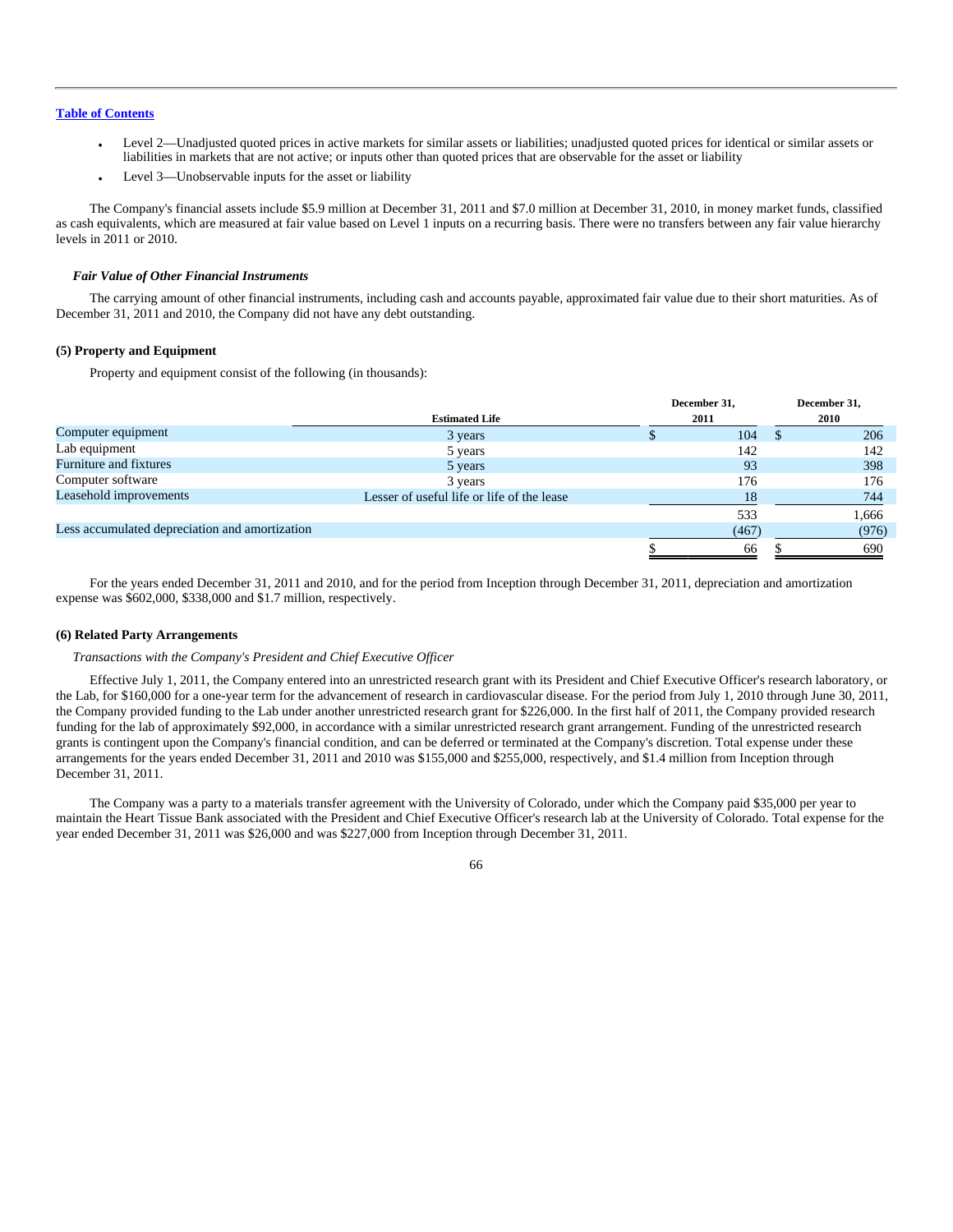# **(7) Commitments and Contingencies**

The Company has or is subject to the following commitments and contingencies:

### *Employment Agreements*

The Company maintains employment agreements with several key executive employees. The agreements may be terminated at any time by the Company with or without cause upon written notice to the employee, and entitle the employee to wages in lieu of notice for periods not exceeding one calendar year from date of termination without cause or by the employee for good reason. Certain of these agreements also provide for payments to be made under certain conditions related to a change in control of the Company.

#### *Operating Leases*

The Company is party to a lease agreement, dated February 8, 2008. The original lease provided for approximately 15,000 square feet of an office facility in Broomfield, Colorado, which serves as the Company's primary business offices. The lease has a term of five years with rights to extend the term for two additional three year periods. On June 14, 2011, the Company entered into a first amendment (the "Amendment") to the lease agreement. Under the terms of the Amendment, the Company and its landlord mutually agreed for the Company to relocate from its previous office suite of approximately 15,000 square feet, to another suite within the same building, comprising approximately 4,500 square feet. The office location continues to serve as the Company's primary business office. The Amendment also modified the annual per square foot rate of rent and allows the Company to terminate with three months notice. As part of the agreement, the Company made a one-time payment to the landlord of \$200,000, which the landlord agreed to use for the landlord's improvements in the new leased premises prior to the Company occupying the space. The original five year term of the Lease remains unchanged. Per the lease agreement, base rent is subject to annual increases of approximately three percent per year. The rent expense for the lease is being recognized on a straight-line basis over the lease term.

Under the original lease, the Company received tenant improvement reimbursements from the landlord totaling \$593,000 which were recorded as deferred rent and were amortized as reductions to rent expense. The \$200,000 payment made to the landlord in conjunction with the Amendment was recorded against the existing deferred rent balance. The net deferred rent balance is being amortized as reductions to rent expense over the remaining term of the lease. The unamortized deferred rent balance as of December 31, 2011 was \$49,000.

Rent expense under this lease for the years ended December 31, 2011 and 2010 was \$150,000 and \$123,000, respectively, and was \$459,000 from Inception through December 31, 2011.

Below is a summary of the future minimum lease payments committed under Company's facility in Broomfield, Colorado as of December 31, 2011 (in thousands):

| 2012                                 | $^{\circ}$     |
|--------------------------------------|----------------|
| 2012                                 | 41             |
| Total future minimum rental payments | $\overline{1}$ |

### *University of Cincinnati*

In April 2011, the Company entered into a license agreement with the University of Cincinnati to license exclusive worldwide rights to a portfolio of U.S. and international patents, which includes certain U.S. and international diagnostic patents covering genetic markers for ARCA's lead drug candidate, Gencaro. These patents provide the basis for exclusive worldwide development, use and commercialization of the genetic test which may indicate a patient's likely response to Gencaro as a treatment for chronic HF, AF, and other

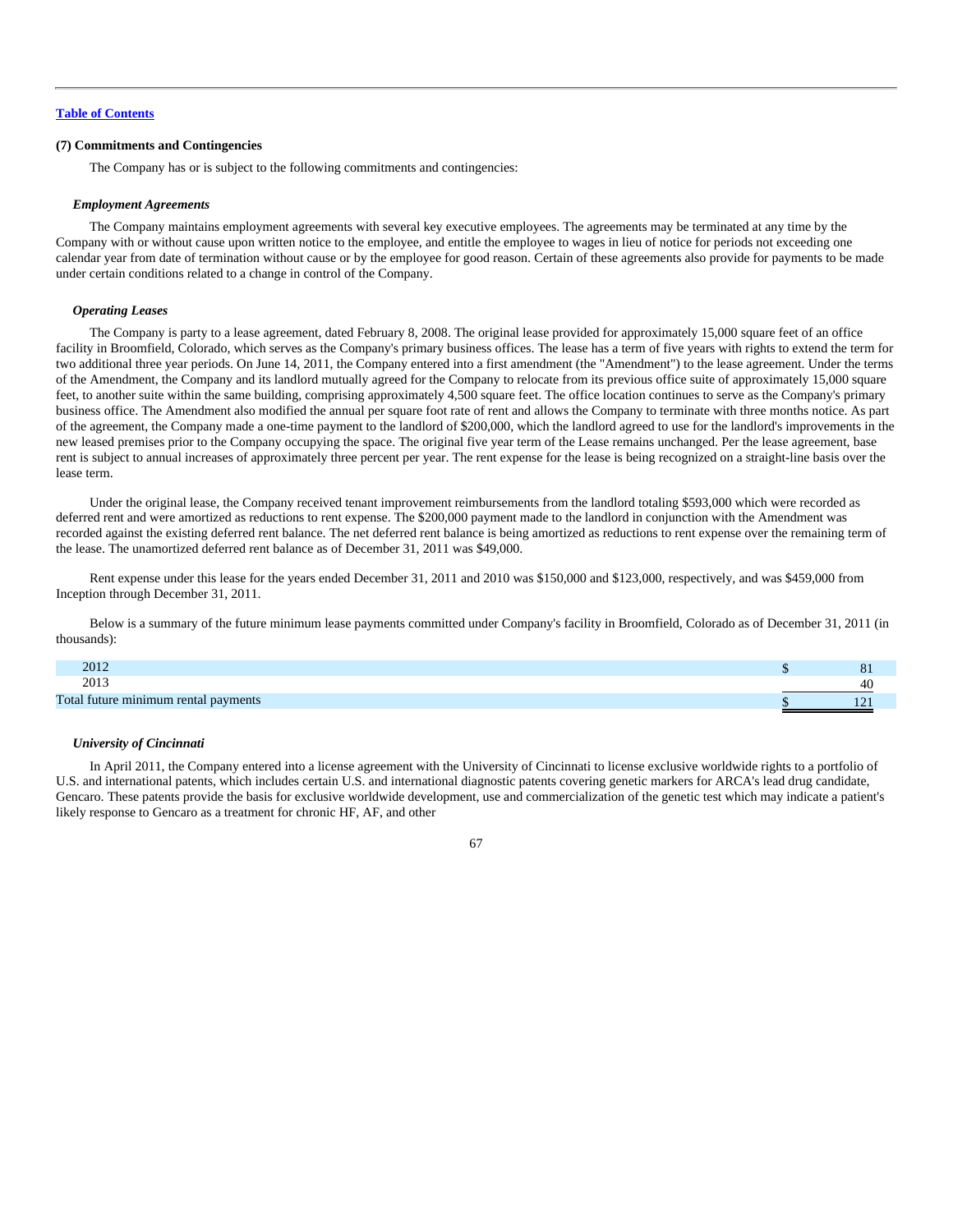indications. Under the terms of the agreement, ARCA agreed to pay the University of Cincinnati annual license fees and is obligated to future milestone payments for each United States patent issued subsequent to the date of the agreement. The agreement also requires royalty payments on net sales from genetic testing performed expressly for the purpose of prescribing bucindolol.

#### *Laboratory Corporation of America*

In February 2007, the Company entered into a commercialization and licensing agreement with Laboratory Corporation of America, or LabCorp, to develop, make, market and sell diagnostic tests in connection with the medical prescription of the Company's lead compound, Gencaro. Under the agreement the Company has licensed to LabCorp certain rights to commercialize a diagnostic test. The license agreement has a term of 10 years. LabCorp has the right to cancel the agreement and give the rights to the diagnostic back to the Company. In addition, the Company granted to LabCorp 16,698 shares of common stock. The shares are subject to a restricted stock agreement in which shares vest upon the attainment of certain regulatory approval and drug product sales milestones.

# *Cardiovascular Pharmacology and Engineering Consultants, LLC, or CPEC*

Under the terms of its strategic license agreement with CPEC, a licensing subsidiary of Indevus Pharmaceuticals Inc. (a wholly owned subsidiary of Endo Pharmaceuticals), holding ownership rights to certain clinical trial data of Gencaro, the Company will incur milestone and royalty obligations upon the occurrence of certain events. In August 2008, the Company paid CPEC a milestone payment of \$500,000 based on the July 31, 2008 submission of its NDA with the FDA. If the FDA grants marketing approval for Gencaro, the Company will owe CPEC another milestone payment of \$8.0 million, which is due within six months after FDA approval. The Company also has the obligation to make milestone payments of up to \$5.0 million in the aggregate upon regulatory marketing approval in Europe and Japan. The Company's royalty obligation ranges from 12.5% to 25% of revenue from the related product based on achievement of specified product sales levels, including a 5% royalty that CPEC is obligated to pay under its original license agreement for Gencaro. The Company has the right to buy down the royalties to a range of 12.5% to 17% by making a payment to CPEC within six months of regulatory approval.

### *Dendreon*

In February 2004, Nuvelo obtained exclusive worldwide rights to all indications of rNAPc2 and all other rNAPc molecules owned by Dendreon Corporation as a result of a licensing agreement entered into with them. Under the terms of the agreement, Nuvelo paid Dendreon an upfront fee of \$4.0 million (\$0.5 million in cash and \$3.5 million in Nuvelo common stock) in 2004. Future milestone payments to Dendreon could reach as much as \$2.5 million if rNAPc2 is successfully developed and all commercialization milestones are achieved for the indication of treatment for Ebola virus infection. In addition, such milestones could reach as much as \$23.5 million if rNAPc2 is developed and commercialized for indications other than Ebola virus infection. ARCA currently cannot predict if or when any of these milestones will be achieved. If rNAPc2 is commercialized, ARCA will be responsible for paying royalties to Dendreon based on sales of rNAPc2.

### **(8) Collaborative Agreements**

### *Archemix*

In July 2006, Nuvelo entered into a collaboration agreement with Archemix Corporation, or Archemix. Under the agreement, Archemix was responsible for the discovery of short-acting aptamers targeting the coagulation cascade for use in acute cardiovascular procedures, and the Company was responsible for development and worldwide commercialization of these product candidates. In August 2006, Nuvelo made an upfront license fee payment to Archemix of \$4.0 million, and pursuant to the terms of the agreement committed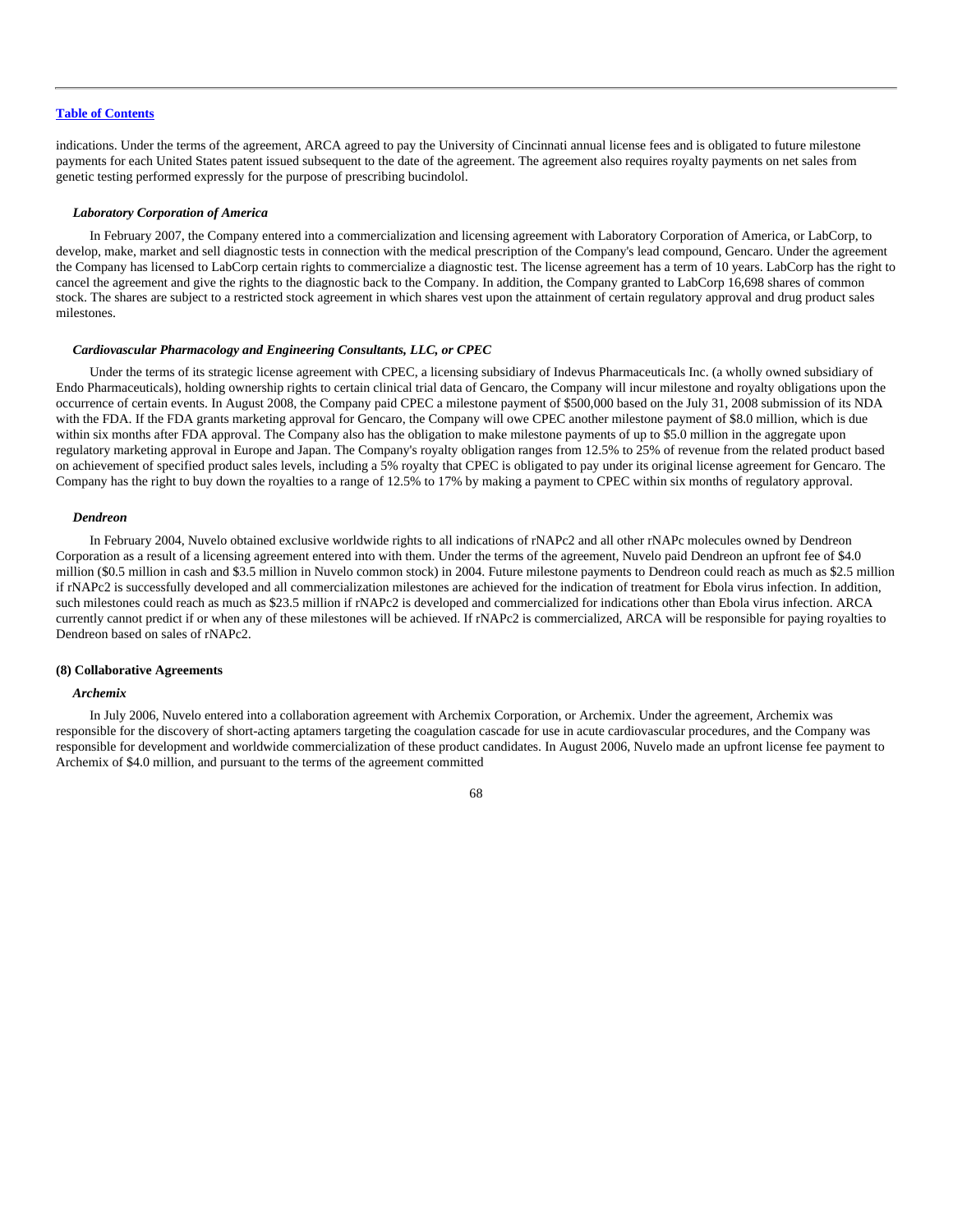to funding at least \$5.25 million of Archemix's research over the first three years of the agreement. As of July 2009, this funding commitment had been satisfied. Archemix had the right to receive payments totaling up to \$35.0 million per development compound contingent upon the achievement of specified development and regulatory milestones, along with potential royalty payments based on sales of licensed compounds. In February 2008, Nuvelo paid Archemix a \$1.0 million milestone fee that was accrued upon dosing of the first patient in the Phase 1 trial for NU172.

On April 20, 2010, the Company amended its collaboration agreement with Archemix for the discovery and development of novel aptamers with anticoagulation activities, or the Amended Agreement. In the Amended Agreement, the parties modified certain financial provisions and certain other provisions to reflect the termination of the research and collaboration and limitation of the agreement to NU172. In summary, the agreement was amended, as follows:

- Pursuant to the previous agreement, ARCA funded a research collaboration under which Archemix generated candidate aptamers for ARCA's selection for further development and commercialization. In the Amended Agreement, ARCA is given sole control over the development, manufacture and commercialization of NU172, and no further research or development collaboration is provided for.
- Under the previous agreement, for each product resulting from the collaboration, ARCA had the obligation to fund the development and commercialization of such product and pay milestones and royalties to Archemix on the net sales for such product. However, Archemix had the option to share in 25% of the expenses incurred and profits obtained from the development and commercialization of such product, which election Archemix could make after the inception of the Phase 3 clinical trial for the product. In the Amended Agreement, Archemix no longer has such participation right, but will have the right to receive milestones and royalties on the net sales of NU172, if any, on the same terms and conditions as those under the previous agreement.
- The Amended Agreement revises the exclusivity provision to provide that Archemix will not, by itself or in collaboration with a third party, develop, manufacture or commercialize short-acting aptamers that directly inhibit thrombin or are used as a treatment for viral or bacterial infections, and in either case cause a therapeutically-useful level of anticoagulation.
- Pursuant to the previous agreement, ARCA had the obligation to purchase Archemix common stock in an Archemix initial public offering under certain conditions and subject to certain terms. In the Amended Agreement, this obligation is eliminated.

# **(9) Equity Distribution Agreement**

In 2009 the Company entered into an equity distribution agreement, or the Agreement, with Wedbush Securities Inc., the Agent, under which the Company could, from time to time, offer and sell its common stock through the Agent. On April 30, 2010, the Company amended the Agreement to permit it to sell up to an aggregate of \$20 million in shares, which were registered on a registration statement on Form S-3 (File No. 333-148288). In the year ended December 31, 2010, the Company sold 1,164,600 shares of common stock under this Agreement and realized \$7.2 million of proceeds, net of \$338,000 of offering costs. On May 23, 2011 the Company terminated this agreement. No shares of common stock were sold during 2011 under this agreement.

### **(10) Legal Matters**

On February 9, 2007, Nuvelo and certain of Nuvelo's former and then current officers and directors were named as defendants in a purported securities class action lawsuit filed in the United States District Court for the Southern District of New York. The suit alleged violations of the Securities Exchange Act of 1934 related to the clinical trial results of alfimeprase, which Nuvelo announced on December 11, 2006, and the suit sought damages on behalf of purchasers of Nuvelo's common stock during the period between January 5, 2006 and December 8,

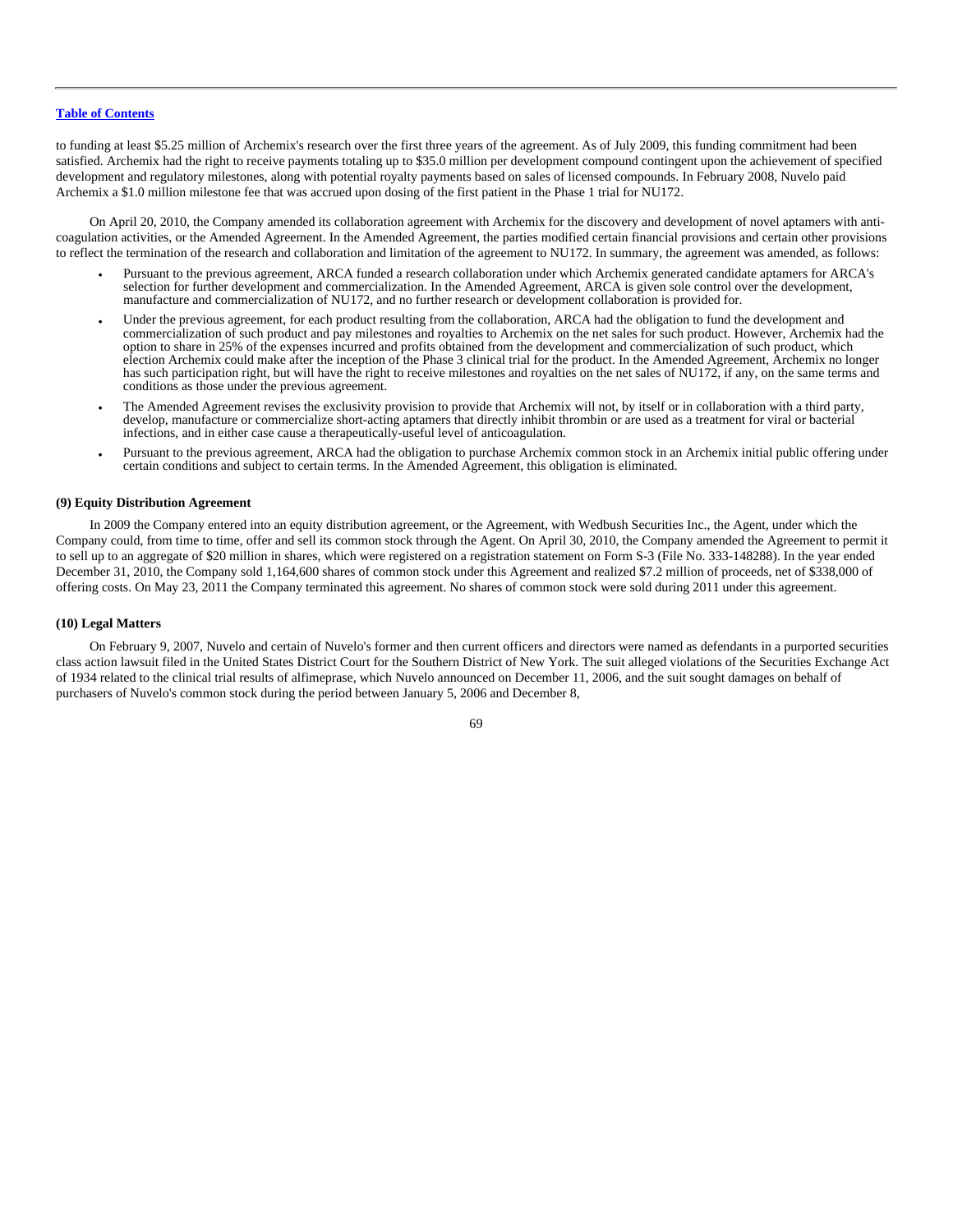2006. On December 29, 2010, ARCA and the other defendants reached a settlement of the litigation with the plaintiffs, after participating in mediation, and on February 25, 2011, the parties entered into a settlement agreement. ARCA's insurance carriers funded the settlement. On July 25, 2011 the order for final settlement became effective and the suit was dismissed.

On or about December 6, 2001, Variagenics, Inc. was sued in a complaint filed in the United States District Court for the Southern District of New York naming it and certain of its officers and underwriters as defendants. The complaint purportedly was filed on behalf of persons purchasing Variagenics' stock between July 21, 2000 and December 6, 2000, and alleged violations of certain sections of the Securities Act of 1933, as amended, and the Securities Exchange Act of 1934, as amended. The complaint alleged that, in connection with Variagenics' July 21, 2000 initial public offering, or IPO, the defendants failed to disclose additional and excessive commissions purportedly solicited by and paid to the underwriter defendants in exchange for allocating shares of Variagenics' stock to preferred customers and alleged agreements among the underwriter defendants and preferred customers tying the allocation of IPO shares to agreements to make additional aftermarket purchases at predetermined prices. ARCA was involved in this litigation as a result of Nuvelo's merger with Variagenics in January 2003. On April 1, 2009 the parties entered into a settlement agreement. On October 5, 2009, the Court approved the settlement agreement. ARCA's share of the settlement was approximately \$385,000 and was funded by ARCA's insurance carrier. Although the settlement was approved by the Court, it had been appealed by members of the class. On January 9, 2012 the appeal was dismissed by the Court and the suit was settled.

# **(11) Stock-based Compensation**

### *Warrants*

As of December 31, 2011, warrants to purchase 2,750,151 shares of common stock were outstanding at exercise prices ranging from \$1.485 to \$19.48, with a weighted average exercise price per share of \$2.65. These warrants, which were granted as part of various financing and business agreements, expire at various times between October 2013 and August 2018. Warrants were recorded in additional paid-in capital at their estimated fair market value at the date of grant using the Black-Scholes option-pricing model.

# *Stock Plans*

The Company's equity incentive plan was amended, as approved by shareholders on June 25, 2009, to (i) change the name of the plan from the *Amended and Restated Nuvelo, Inc. 2004 Equity Incentive Plan* to the *Amended and Restated ARCA biopharma, Inc. 2004 Equity Incentive Plan*, or the Equity Plan, (ii) increase the maximum number of shares issuable under the plan, revise the formula for determining the maximum number of shares issuable under the plan and implement new share usage rules; and (iii) adjust the award limitations for stock options and stock appreciation rights. As a result of such amendment, the maximum number of shares issuable under the Equity Plan was increased by 326,323 shares.

The Equity Plan provides for the granting of stock options (including indexed options), stock appreciation rights, restricted stock purchase rights, restricted stock bonuses, restricted stock units, performance shares, performance units and deferred stock units. Under the Equity Plan, awards may be granted to employees, directors and consultants of ARCA, except for incentive stock options, which may be granted only to employees. As of December 31, 2011, options to purchase 393,345 shares were outstanding under the Equity Plan, and 506,908 shares were reserved for future awards.

In general, the Equity Plan authorizes the grant of stock options that vest at rates set by the Board of Directors or the Compensation Committee thereof. Generally, stock options granted by ARCA under the equity incentive plans become exercisable ratably for a period of three to four years from the date of grant and have a maximum term of ten years. The exercise prices of stock options under the equity incentive plan generally meet the following criteria: the exercise price of incentive stock options must be at least 100% of the fair market value on the grant date and exercise price of options granted to 10% (or greater) stockholders must be at least 110% of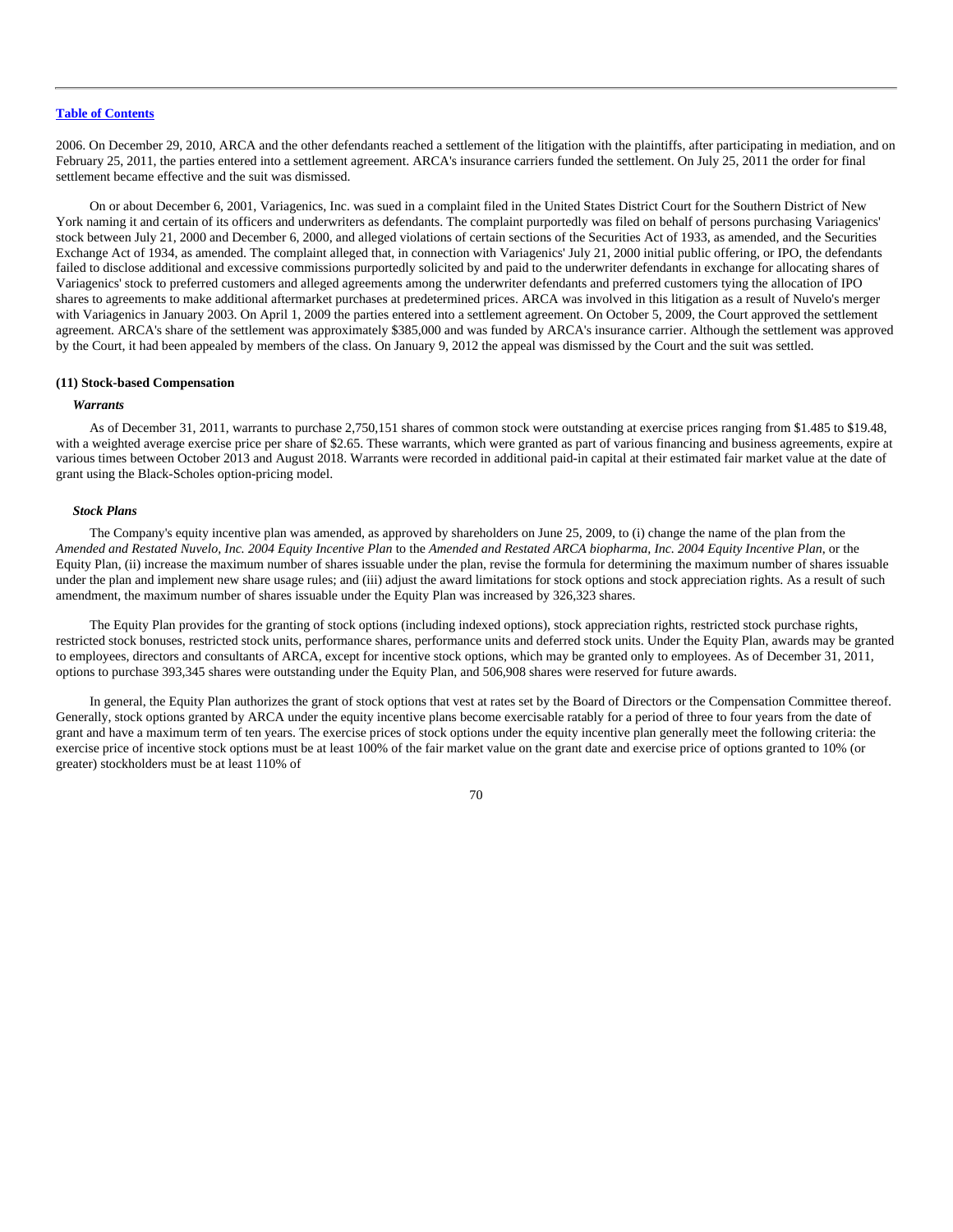the fair market value on the grant date. ARCA's other stock plans under which options remained outstanding as of December 31, 2011 are the Non-Employee Director Stock Option Plan. As of December 31, 2011, options to purchase 914 shares were outstanding under this stock plan.

In conjunction with the Merger, the Company discontinued grants under its 2004 Stock Option Plan effective January 27, 2009. As of December 31, 2011, options to purchase 469,979 shares with a weighted average exercise price of \$2.38 per share were outstanding under this plan. Options and awards outstanding under this plan will continue to vest according to the original terms of each grant. No new awards will be granted under this plan. Subsequent to the Merger, the Company has granted stock-based compensation awards under the Equity Plan.

The Company granted options to purchase 164,700 and 128,170 shares of common stock in the years ended December 31, 2011 and 2010, respectively. The fair values of employee stock options granted in the years ended December 31, 2011 and 2010 were estimated at the date of grant using the Black-Scholes model with the following assumptions and had the following estimated weighted average grant date fair value per share:

#### **Years Ended**

|                                                  | December 31.        |  |           |  |  |
|--------------------------------------------------|---------------------|--|-----------|--|--|
|                                                  | 2011<br><b>2010</b> |  |           |  |  |
| Expected term                                    | 5.8 years           |  | 5.7 years |  |  |
| <b>Expected volatility</b>                       | 110%                |  | 86%       |  |  |
| Risk-free interest rate                          | 2.20%               |  | 2.70%     |  |  |
| Expected dividend yield                          | 0%                  |  | 0%        |  |  |
| Weighted-average grant date fair value per share | l.83                |  | 2.04      |  |  |

A summary of ARCA's stock option activities for the years ended December 31, 2011 and 2010, and related information as of December 31, 2011, is as follows:

|                                          | For the years ended December 31, |   |                 |              |               |                 |  |  |
|------------------------------------------|----------------------------------|---|-----------------|--------------|---------------|-----------------|--|--|
|                                          | 2011<br>2010                     |   |                 |              |               |                 |  |  |
|                                          |                                  |   | Weighted        |              |               | Weighted        |  |  |
|                                          |                                  |   | Average         |              |               | Average         |  |  |
|                                          |                                  |   | <b>Exercise</b> |              |               | <b>Exercise</b> |  |  |
|                                          | # of Options                     |   | Price           | # of Options |               | Price           |  |  |
| Options outstanding, beginning of period | 953.238                          | S | 31.87           | 921.104      | <sup>\$</sup> | 69.60           |  |  |
| Granted                                  | 164.700                          |   | 2.24            | 128,170      |               | 2.95            |  |  |
| Exercised                                | (1,126)                          |   | 1.31            | (49, 487)    |               | 2.80            |  |  |
| Forfeited and cancelled                  | (252, 574)                       |   | 110.81          | (46, 549)    |               | 729.70          |  |  |
| Options outstanding, end of period       | 864,238                          |   | 3.20            | 953,238      |               | 31.87           |  |  |
| Options exercisable, end of period       | 616,148                          |   | 3.35            | 676,972      |               | 43.49           |  |  |
| Options vested and expected to vest      | 847,425                          |   | 3.21            |              |               |                 |  |  |

The total intrinsic value of options exercised for the years ended December 31, 2011 and 2010 was \$1,000 and \$208,000, respectively. As of December 31, 2011, the unrecognized compensation expense related to unvested options, excluding estimated forfeitures, was \$ 464,000, which compensation expense is expected to be recognized over a weighted average period of 1.8 years. The Company recognizes compensation costs for its share-based awards on a straight-line basis over the requisite service period for the entire award, as adjusted for expected forfeitures.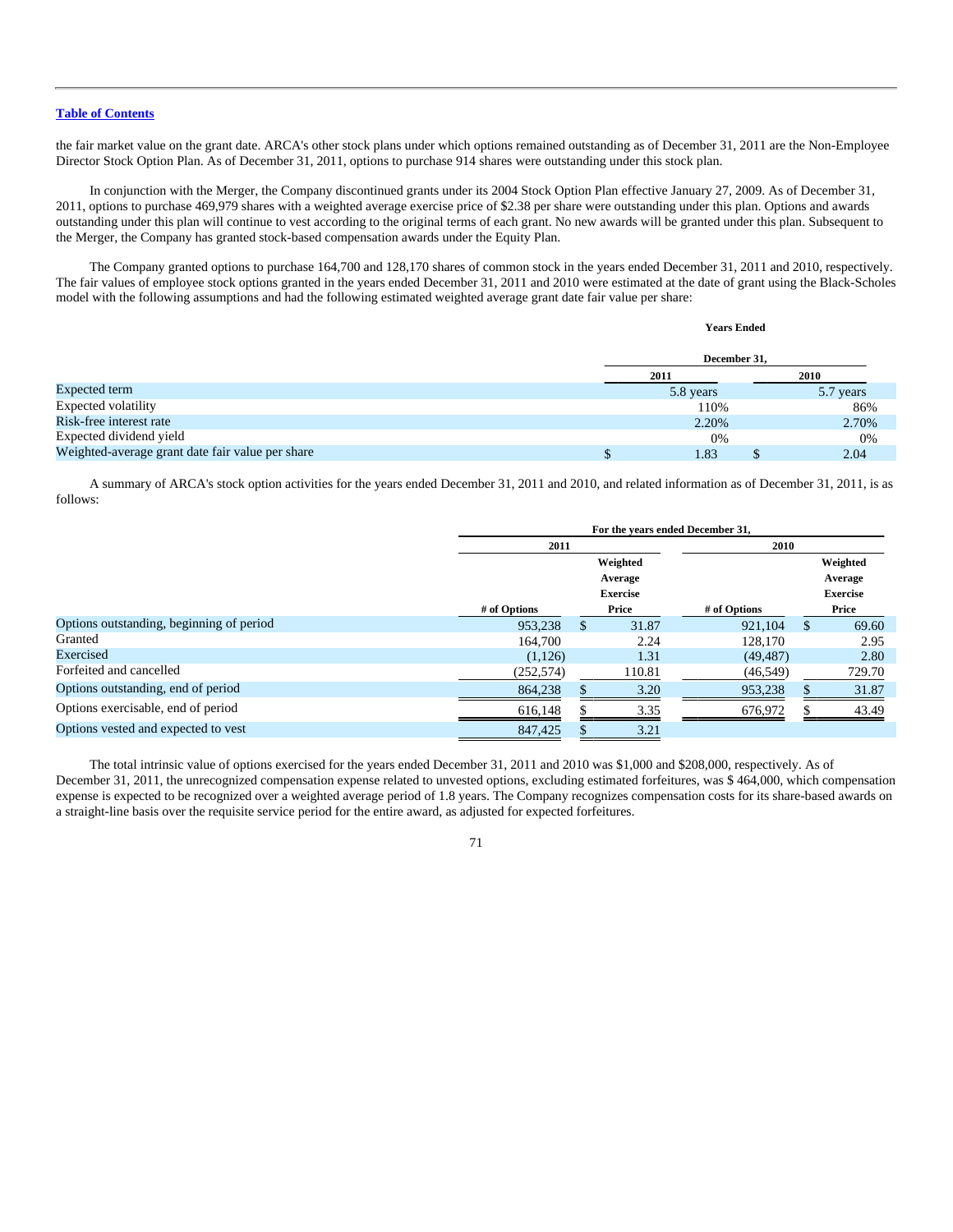The following table summarizes information about stock options outstanding and exercisable as of December 31, 2011:

|                                 | <b>Options Outstanding</b> |                          |                     | <b>Options Exercisable</b> |                    |     |                     |
|---------------------------------|----------------------------|--------------------------|---------------------|----------------------------|--------------------|-----|---------------------|
|                                 |                            | Weighted<br>Average      |                     |                            |                    |     |                     |
|                                 |                            | Remaining<br>Contractual | Weighted<br>Average |                            |                    |     | Weighted<br>Average |
|                                 | <b>Number</b>              | Term                     | <b>Exercise</b>     |                            | <b>Number</b>      |     | <b>Exercise</b>     |
| <b>Range of Exercise Prices</b> | Outstanding                | (in years)               | Price               |                            | <b>Exercisable</b> |     | Price               |
| $$0.06-S$<br>0.60               | 7,488                      | 3.42                     | \$                  | 0.52                       | 7,488              | \$. | 0.52                |
| $0.90 -$<br>0.90                | 203,065                    | 4.83                     |                     | 0.90                       | 203,065            |     | 0.90                |
| $1.68 -$<br>1.86                | 100,093                    | 5.90                     |                     | 1.83                       | 95,829             |     | 1.83                |
| $2.24 -$<br>2.24                | 164,700                    | 9.38                     |                     | 2.24                       | 32,017             |     | 2.24                |
| $2.69 -$<br>2.90                | 167,895                    | 6.93                     |                     | 2.82                       | 109.765            |     | 2.83                |
| $2.97 -$<br>5.57                | 217,208                    | 7.26                     |                     | 4.63                       | 164,195            |     | 4.74                |
| $14.58 - 318.00$                | 3,789                      | 4.00                     |                     | 143.19                     | 3,789              |     | 143.19              |
|                                 | 864,238                    | 6.82                     | \$                  | 3.20                       | 616,148            | \$  | 3.35                |

For the years ended December 31, 2011 and 2010 and for the period from Inception through December 31, 2011, the Company recognized the following non-cash, share-based compensation expense (in thousands):

|                                     |              |              |                    |     |                     | <b>Period from</b><br><b>December 17, 2001</b> |       |
|-------------------------------------|--------------|--------------|--------------------|-----|---------------------|------------------------------------------------|-------|
|                                     |              |              | <b>Years Ended</b> |     | (date of inception) |                                                |       |
|                                     | December 31, |              |                    |     | to December 31,     |                                                |       |
|                                     |              | 2010<br>2011 |                    |     | 2011                |                                                |       |
| <b>Research and Development</b>     |              | 117          |                    | 128 |                     |                                                | 496   |
| Selling, General and Administrative |              | 191          |                    | 330 |                     |                                                | 1,399 |
| <b>Restructuring Expense</b>        |              | _            |                    | _   |                     |                                                | 387   |
| Total                               |              | 308          |                    | 458 |                     |                                                | 2,282 |

Stock-based compensation expense related to non-employees was negligible in 2011 and 2010. ARCA did not recognize any tax benefit related to employee stock-based compensation cost as a result of the full valuation allowance on its net deferred tax assets.

#### **(12) Employee Benefit Plans**

The Company has a 401(k) plan and makes a matching contribution equal to 100% of the employee's first 3% of the employee's contributions and 50% of the employee's next 2% of contributions. The Company adopted the plan in 2006 and contributed \$80,000 and \$109,000 for the years ended December 31, 2011 and 2010, respectively, and has contributed \$583,000 from Inception through December 31, 2011.

#### **(13) Income Taxes**

Effective June 1, 2005, the Company changed from an S-Corporation to a C-Corporation. As an S-Corporation, the net operating loss carryforwards were distributed to the Company's stockholders; such amounts were not significant. Since June 2005 through December 31, 2011, for federal income tax purposes, the Company has net operating loss carryforwards of approximately \$94.0 million, and approximately \$687,000 of research and development credits that may be used to offset future taxable income. The net operating loss carryforwards will expire beginning 2025 through 2031. Utilization of net operating losses and tax credits, including those acquired as a result of the Merger, will be subject to an annual limitation due to ownership change limitations provided by IRC Section 382. The annual limitation may result in the expiration of the net operating losses and credits before utilization. As such, a portion of the Company's net operating loss carryforwards may be limited.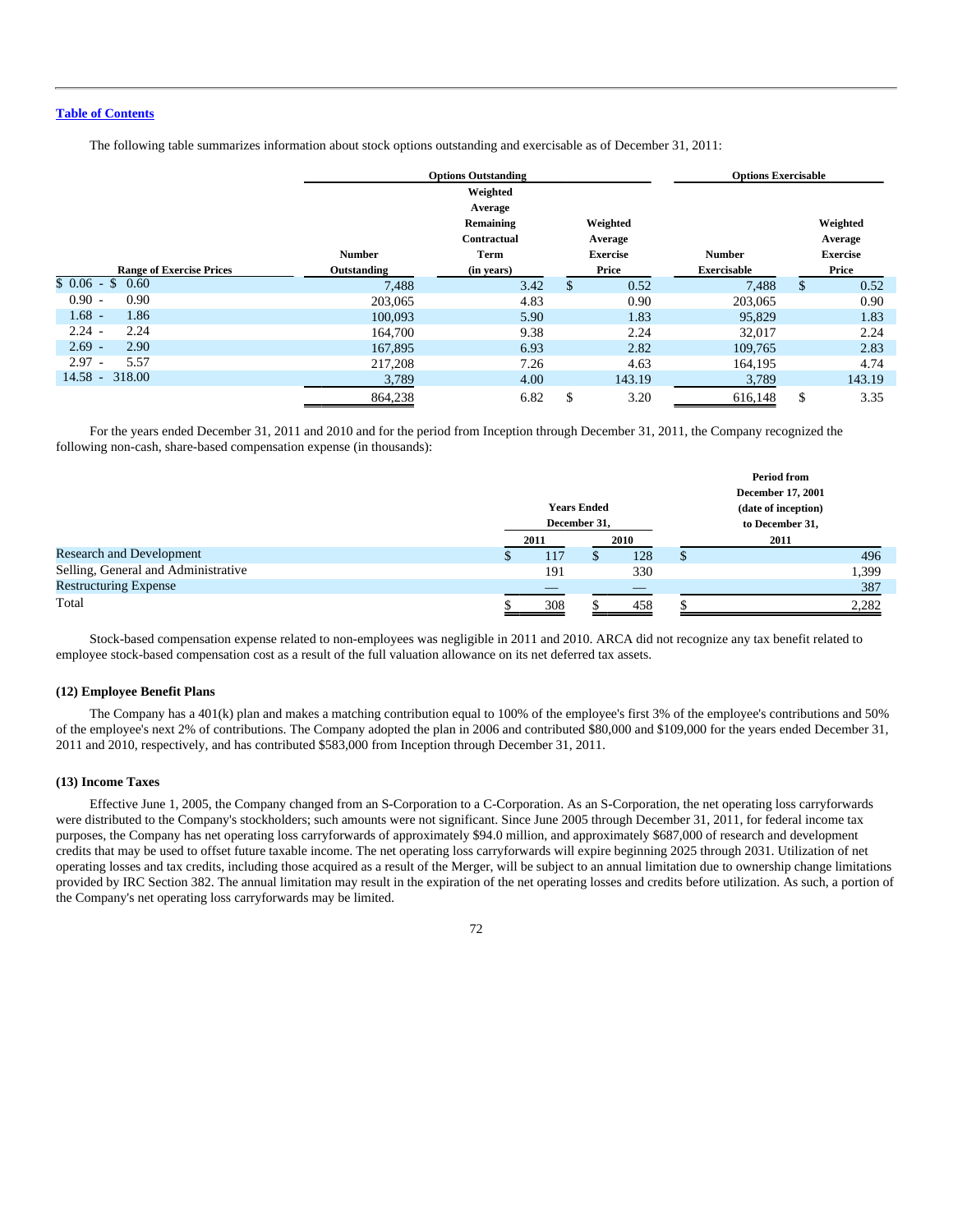In assessing the realizability of deferred tax assets, management considers whether it is more likely than not that some portion or all of the deferred tax assets will not be realized. The ultimate realization of deferred tax assets is dependent upon the generation of future taxable income during the period in which those temporary differences become deductible. Management considers the scheduled reversal of deferred tax liabilities, projected future taxable income and tax planning strategies in making this assessment. Due primarily to the Company's history of operating losses, management is unable to conclude that it is more likely than not that the Company will realize the benefits of these deductible differences, and accordingly has provided a valuation allowance against the entire net deferred tax asset of approximately \$40.8 million at December 31, 2011, reflecting an increase of approximately \$2.0 million from December 31, 2010. The deferred tax assets are primarily comprised of net operating loss carryforwards and research and experimentation credit carryforwards. As of December 31, 2011 the Company has not performed a Section 382 limitation study. Depending on the outcome of such a study, the gross amount of net operating losses recognizable in future tax periods could be limited. A limitation in the carryforwards would decrease the carrying amount of the gross amount of the net operating loss carryforwards, with a corresponding decrease in the valuation allowance recorded against these gross deferred tax assets.

Income tax benefit attributable to our loss from operations before income taxes differs from the amounts computed by applying the U.S. federal statutory income tax rate of 35%, as a result of the following (in thousands):

|                                                                                  |         | Year ended December 31, |         |  |
|----------------------------------------------------------------------------------|---------|-------------------------|---------|--|
|                                                                                  | 2011    |                         | 2010    |  |
| U.S. federal income tax benefit at statutory rates                               | (1,877) |                         | (2,947) |  |
| State income tax benefit, net of federal benefit                                 | (161)   |                         | (253)   |  |
| Research and experimentation credits                                             | (71)    |                         | (53)    |  |
| Settlement of liabilities assumed in the Merger                                  |         |                         | (5,273) |  |
| Adjustment in tax basis of tangible and intangible assets acquired in the Merger |         |                         | (1,816) |  |
| Other                                                                            | 152     |                         | (54)    |  |
| Change in valuation allowance                                                    | 1,957   |                         | 10,396  |  |
|                                                                                  |         |                         |         |  |

Without regard to the deferred tax liability on the impaired IPR&D, the Company has had no provision for income taxes since inception due to its Scorporation status and its subsequent net operating losses.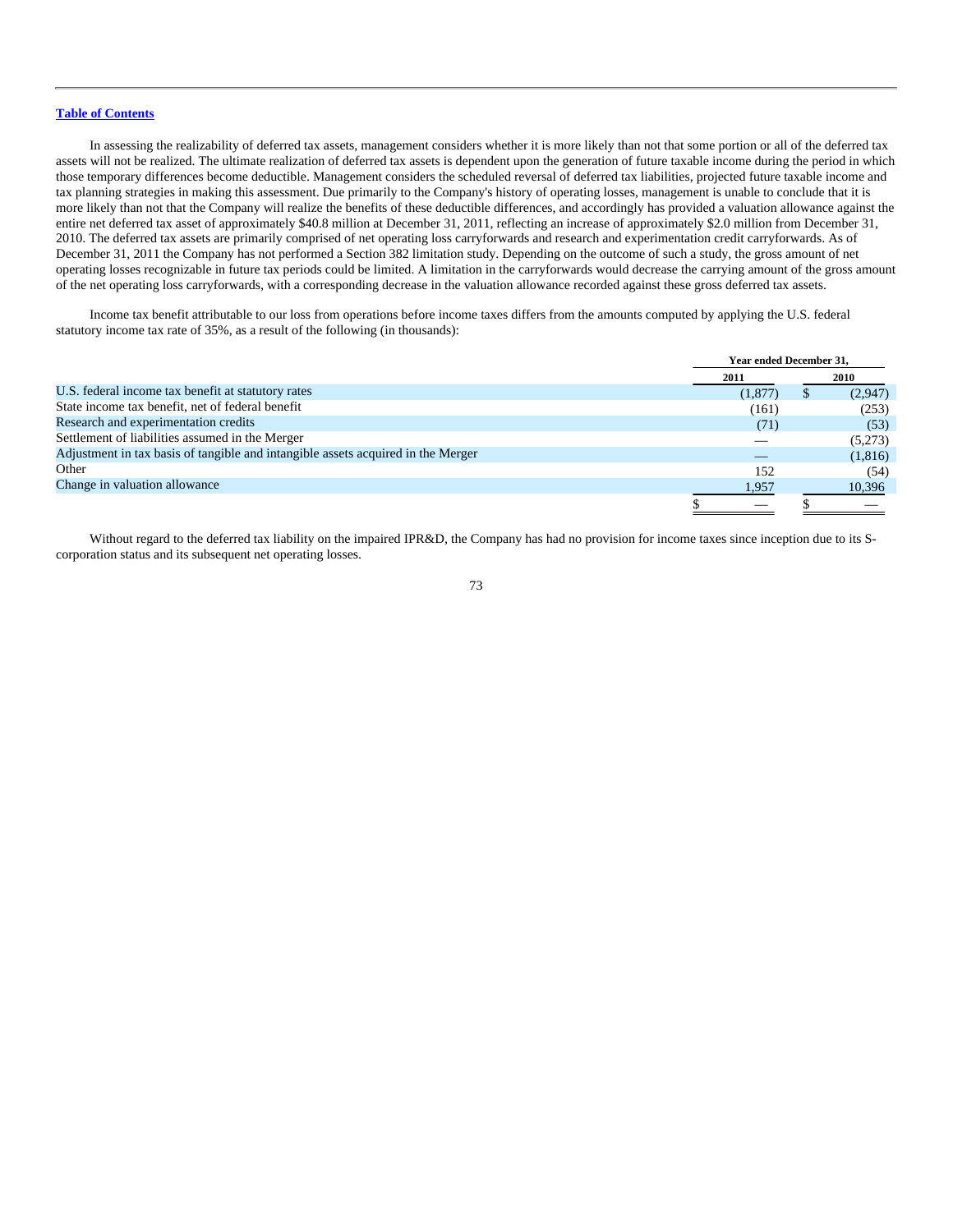Deferred income taxes reflect the net tax effects of temporary differences between the carrying amounts of assets and liabilities for financial reporting and the amounts used for income tax purposes, as well as operating loss and tax credit carryforwards. The income tax effects of temporary differences and carryforwards that give rise to significant portions of the Company's net deferred tax assets are as follows (in thousands):

|                                           |              | 2011      |               | 2010      |  |
|-------------------------------------------|--------------|-----------|---------------|-----------|--|
| Deferred tax assets:                      |              |           |               |           |  |
| Current deferred tax assets:              |              |           |               |           |  |
| Vacation accrual                          | $\mathbb{S}$ | 21        | $\mathcal{S}$ | 30        |  |
| Total current deferred tax assets         |              | 21        |               | 30        |  |
| Valuation allowance                       |              | (21)      |               | (30)      |  |
| Net current deferred tax assets           | \$           |           |               |           |  |
| Noncurrent deferred tax assets:           |              |           |               |           |  |
| Net operating loss carryforwards          | $\mathbb{S}$ | 35.751    | \$            | 33,807    |  |
| Charitable contribution carryforwards     |              | 406       |               | 414       |  |
| Research and experimentation credits      |              | 687       |               | 616       |  |
| Capitalized intangibles                   |              | 3,432     |               | 3,480     |  |
| Stock based compensation                  |              | 399       |               | 374       |  |
| Depreciation and amortization             |              | 23        |               |           |  |
| Other                                     |              | 76        |               | 199       |  |
| Total noncurrent deferred tax assets      |              | 40,774    |               | 38,890    |  |
| Valuation allowance                       |              | (40, 774) |               | (38, 890) |  |
| Net noncurrent deferred tax assets        |              |           |               |           |  |
| Deferred tax liabilities:                 |              |           |               |           |  |
| Current deferred tax liabilities:         |              |           |               |           |  |
| Depreciation and amortization             |              |           | \$.           | (82)      |  |
| Total noncurrent deferred tax liabilities |              |           |               | (82)      |  |
| Valuation allowance                       |              |           |               | 82        |  |
| Net deferred tax liabilities              |              |           |               |           |  |
| Net noncurrent deferred tax assets        | \$           |           |               |           |  |

Since the Company is in a loss carryforward position, the Company is generally subject to U.S. federal and state income tax examinations by tax authorities for all years for which a loss carryforward is available. Thus, the Company's open tax years extend back to 2005. The Company believes that its tax filing positions and deductions related to tax periods subject to examination will be sustained upon audit and does not anticipate any adjustment will result in a material adverse effect on the Company's financial condition, result of operations, or cash flow. For the years ended December 31, 2011 and 2010, the Company has no reserve for uncertain tax positions. The Company does not expect that the total amounts of unrecognized tax benefits will significantly increase or decrease within the subsequent twelve months. In the event the Company concludes it is subject to interest or penalties arising from uncertain tax positions, the Company will record interest and penalties as a component of other income and expense. No amounts of interest or penalties were recognized in the financial statements for the years ended December 31, 2011 and 2010.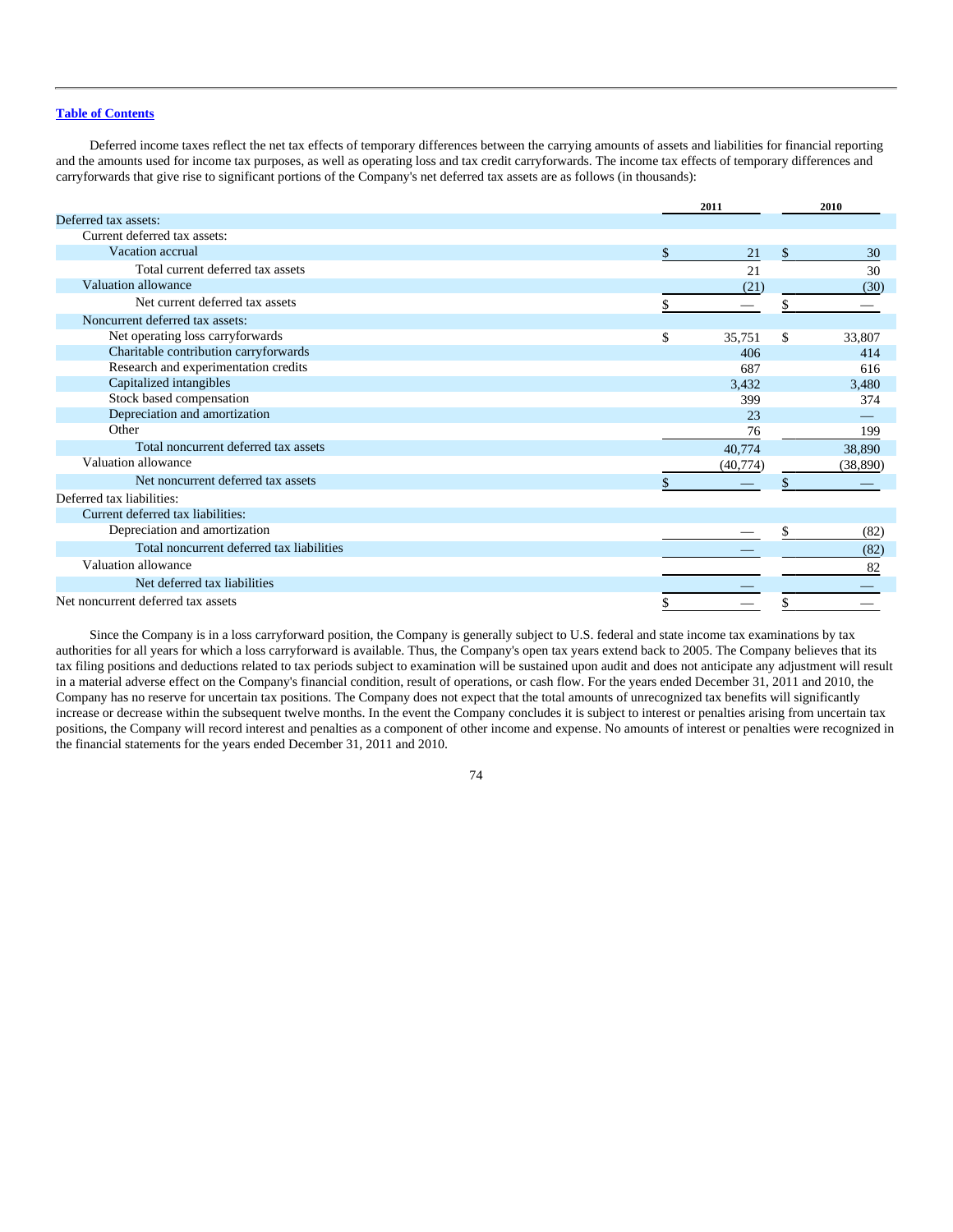## **Item 9.** *Changes in and Disagreements with Accountants on Accounting and Financial Disclosure*

Not applicable.

#### **Item 9A.** *Controls and Procedures*

#### *Evaluation of Disclosure Controls and Procedures*

Under the supervision and with the participation of management, including our Chief Executive Officer and our Chief Financial Officer, we have evaluated the effectiveness of the design and operation of our disclosure controls and procedures. Disclosure controls and procedures are controls and procedures that are designed to ensure that information required to be disclosed in our reports filed or submitted under the Exchange Act is recorded, processed, summarized and reported within the time periods specified in the SEC's rules and forms. Based on this evaluation, our Chief Executive Officer and Chief Financial Officer have concluded that our disclosure controls and procedures were effective as of the end of the period covered by this annual report.

#### *Management's Report on Internal Control over Financial Reporting*

Our management is responsible for establishing and maintaining adequate internal control over financial reporting (as defined in Rules 13a-15(f) and 15(d)-15(f) under the Exchange Act). Our internal control system was designed to provide reasonable assurance to management and our board of directors regarding the preparation and fair presentation of published financial statements.

Because of its inherent limitations, internal control over financial reporting may not prevent or detect misstatements. Also, projections of any evaluation of effectiveness to future periods are subject to the risk that controls may become inadequate because of changes in conditions, or that the degree of compliance with the policies or procedures may deteriorate.

Under the supervision and with the participation of management, including our Chief Executive Officer and Chief Financial Officer, we have assessed the effectiveness of our internal control over financial reporting as of December 31, 2011. In making our assessment of internal control over financial reporting, we used the criteria issued in the report Internal Control-Integrated Framework by the Committee of Sponsoring Organizations of the Treadway Commission (COSO). We have concluded that our internal control over financial reporting was effective as of December 31, 2011 based on these criteria.

This annual report does not include an attestation report of our independent registered public accounting firm regarding internal control over financial reporting. Management's report was not subject to attestation by our independent registered public accounting firm pursuant to the exemption from Section 404(b) of the Sarbanes-Oxley Act for non-accelerated filers provided by the Dodd-Frank Wall Street Reform and Consumer Protection Act.

#### *Changes in Internal Control over Financial Reporting*

During the fourth quarter of 2011, there were no changes in our internal control over financial reporting that have materially affected, or are reasonably likely to materially affect, our internal control over financial reporting.

# *Limitations on the Effectiveness of Controls*

Our management, including the Chief Executive Officer and Chief Financial Officer, does not expect that our disclosure controls and procedures or our internal control over financial reporting will prevent all errors and all fraud. A control system, no matter how well designed and operated, can provide only reasonable, not absolute, assurance that the objectives of the control system are met. Because of the inherent limitations in all control systems, no evaluation of controls can provide absolute assurance that all control issues and instances of fraud, if any, within our company have been detected.

**Item 9B.** *Other Information*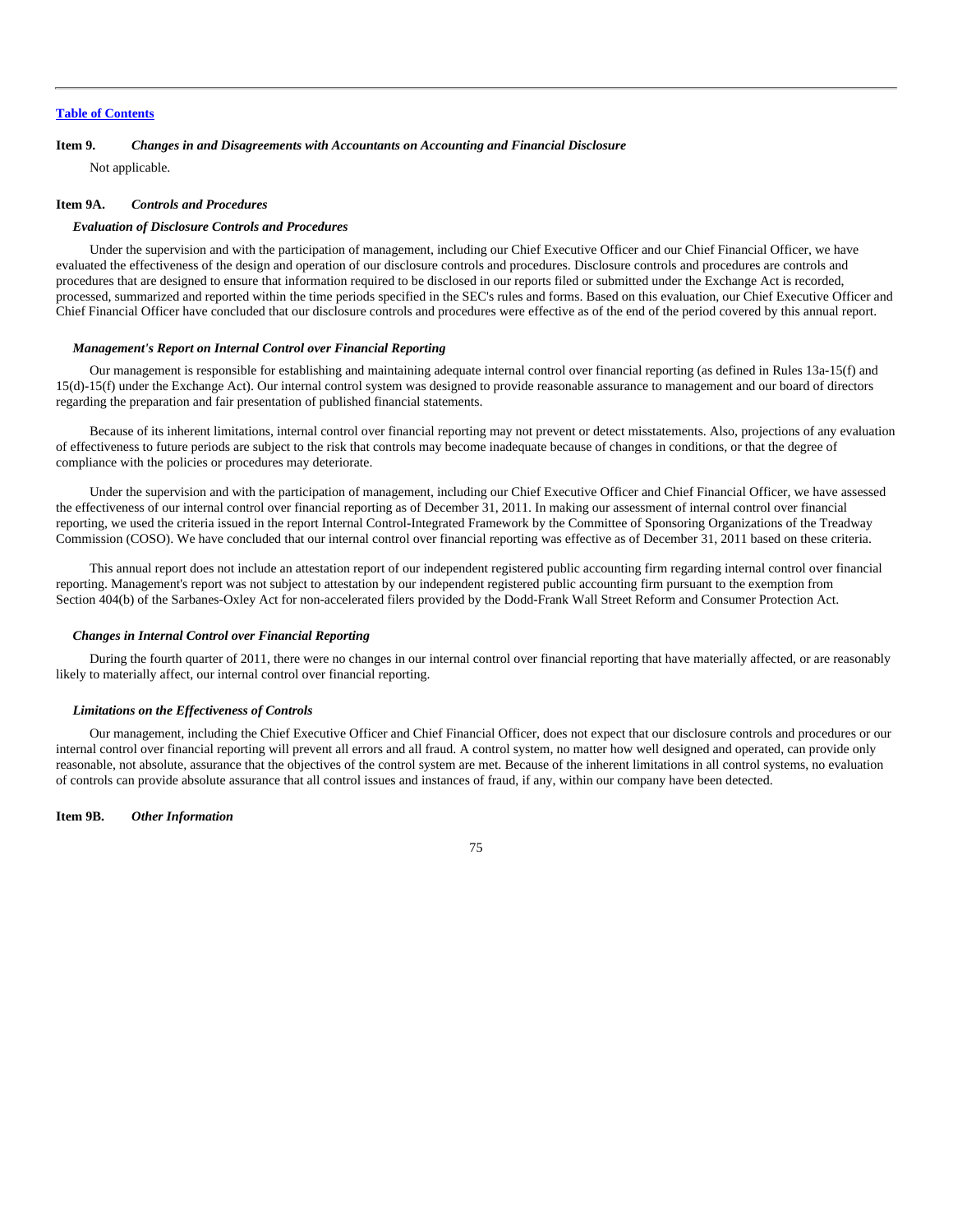# **PART III**

#### **Item 10.** *Directors, Executive Officers and Corporate Governance*

The information required by this item is incorporated by reference to "Election of Board of Directors, " "Section 16(a) Beneficial Ownership Reporting Compliance" and "Executive Officers" in our Definitive Proxy Statement to be filed pursuant to Regulation 14A under the Securities Exchange Act of 1934, relating to our 2012 Annual Meeting of Stockholders.

#### **Item 11.** *Executive Compensation*

The response to this item is incorporated by reference to "Executive Compensation" in our Definitive Proxy Statement to be filed pursuant to Regulation 14A under the Exchange Act, relating to our 2012 Annual Meeting of Stockholders.

#### **Item 12.** *Security Ownership of Certain Beneficial Owners and Management and Related Stockholder Matters*

The response to this item is incorporated by reference to "Equity Compensation Plan Information" and "Security Ownership of Certain Beneficial Owners and Management" in our Definitive Proxy Statement to be filed pursuant to Regulation 14A under the Exchange Act, relating to our 2012 Annual Meeting of Stockholders.

#### **Item 13.** *Certain Relationships and Related Transactions, and Director Independence*

The response to this item is incorporated by reference to "Certain Relationships and Related Transactions" in our Definitive Proxy Statement to be filed pursuant to Regulation 14A under the Securities Exchange Act of 1934, relating to our 2012 Annual Meeting of Stockholders.

#### **Item 14.** *Principal Accountant Fees and Services*

The response to this item is incorporated by reference to "Ratification of Selection of Independent Auditors" in our Definitive Proxy Statement to be filed pursuant to Regulation 14A under the Securities Exchange Act of 1934, relating to our 2012 Annual Meeting of Stockholders.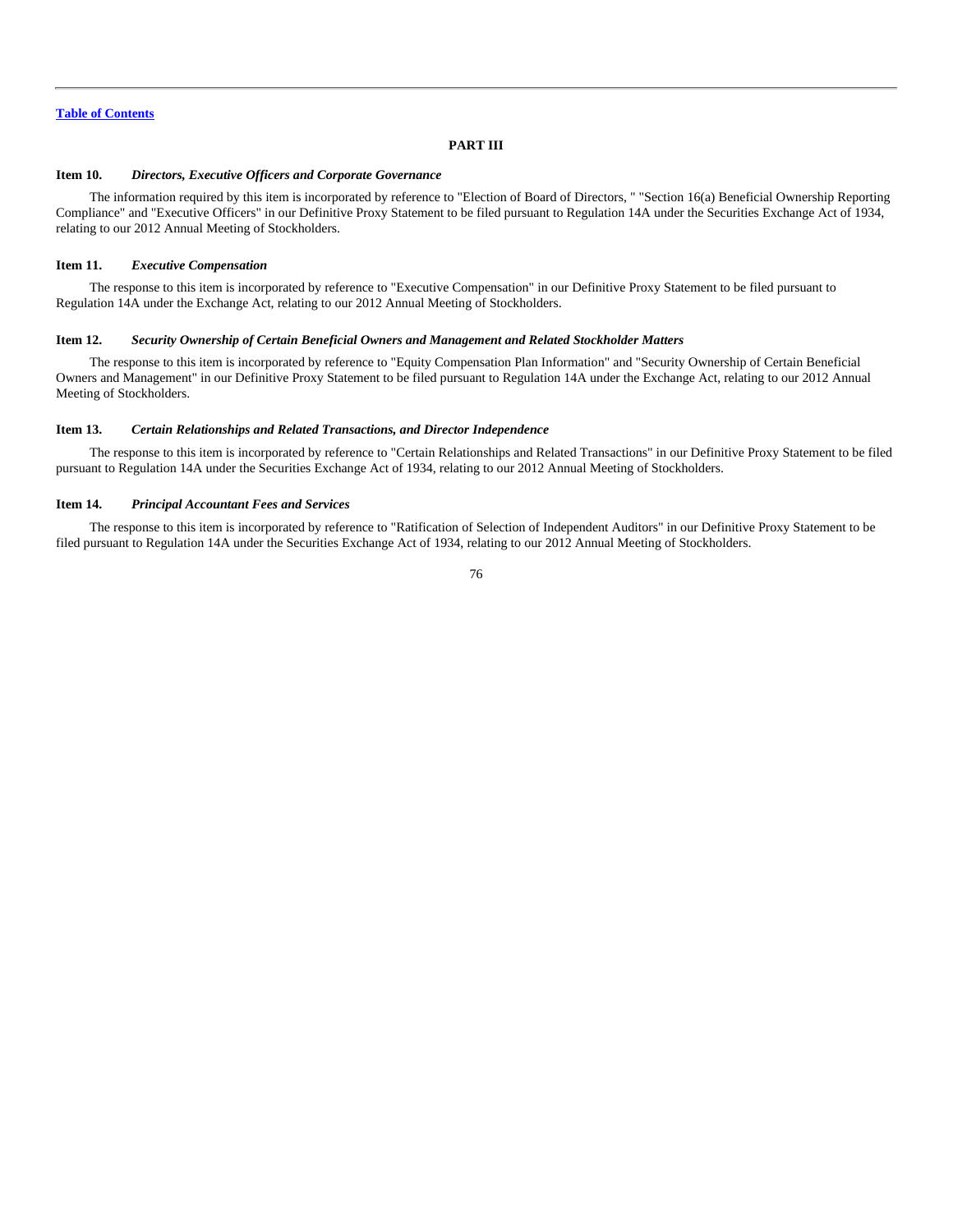# **PART IV**

# **Item 15.** *Exhibits and Financial Statement Schedules*

(a) *The following documents are filed as part of this Report:*

- 1. Consolidated financial statements filed as part of this Report are listed under Part II, Item 8, page 47 of this Form 10-K.
- 2. No schedules are required because either the required information is not present or is not present in amounts sufficient to require submission of the schedule, or because the information required is included in the consolidated financial statements or the notes thereto.

#### (b) *Exhibits*

The following documents are filed as part of this annual report on Form 10-K. We will furnish a copy of any exhibit listed to requesting stockholders upon payment of our reasonable expenses in furnishing those materials.

| Exhibit |                                                                                                                                    |
|---------|------------------------------------------------------------------------------------------------------------------------------------|
| Number  | <b>Description</b>                                                                                                                 |
| 2.1     | Agreement and Plan of Merger and Reorganization, dated September 24, 2008, among Nuvelo, Inc., Dawn Acquisition Sub, Inc. and ARCA |
|         | biopharma, $Inc.(5)$                                                                                                               |
| 2.2     | Amendment No. 1 to Agreement and Plan of Merger and Reorganization, dated October 28, 2008, by and among Nuvelo, Inc., Dawn        |
|         | Acquisition Sub, Inc. and ARCA biopharma, Inc. (6)                                                                                 |
| 3.1     | Amended and Restated Certificate of Incorporation of the Registrant, as amended. (8)                                               |
| 3.2     | Second Amended and Restated Bylaws of the Registrant, as amended. (9)                                                              |
| 4.1     | Form of Common Stock Certificate.(7)                                                                                               |
| 4.2     | Certificate of Designations of Series A Junior Participating Preferred Stock. (included as part of Exhibit 3.1)                    |
| 4.3     | Warrant to Purchase Stock Agreement, dated July 17, 2007, by and between ARCA Discovery, Inc. and Silicon Valley Bank. (8)         |
| 4.4     | Amendment No. 1 to Warrant to Purchase Stock Agreement, dated February 19, 2009, by and between ARCA biopharma, Inc. and SVB       |
|         | Financial Group.(8)                                                                                                                |
| 4.5     | Warrant to Purchase Stock Agreement, dated August 19, 2008, by and between ARCA biopharma, Inc. and Silicon Valley Bank. (8)       |
| 4.6     | Amendment No. 1 to Warrant to Purchase Stock Agreement, dated February 19, 2009, by and between ARCA biopharma, Inc. and SVB       |
|         | Financial Group.(8)                                                                                                                |
| 4.7     | Warrant to Purchase Stock Agreement, dated October 10, 2008, by and between ARCA biopharma, Inc. and Boulder Ventures IV, L.P.(8)  |
| 4.8     | Amendment No. 1 to Warrant to Purchase Stock Agreement, dated February 19, 2009, by and between ARCA biopharma, Inc. and Boulder   |
|         | Ventures IV, $L.P.(8)$                                                                                                             |
| 4.9     | Warrant to Purchase Stock Agreement, dated October 10, 2008, by and between ARCA biopharma, Inc. and Boulder Ventures IV (Annex),  |
|         | L.P.(8)                                                                                                                            |
| 4.10    | Amendment No. 1 to Warrant to Purchase Stock Agreement, dated February 19, 2009, by and between ARCA biopharma, Inc. and Boulder   |
|         | Ventures IV (Annex), L.P.(8)                                                                                                       |
|         |                                                                                                                                    |

4.11 Warrant to Purchase Stock Agreement, dated October 10, 2008, by and between ARCA biopharma, Inc. and InterWest Partners IX, LP.(8)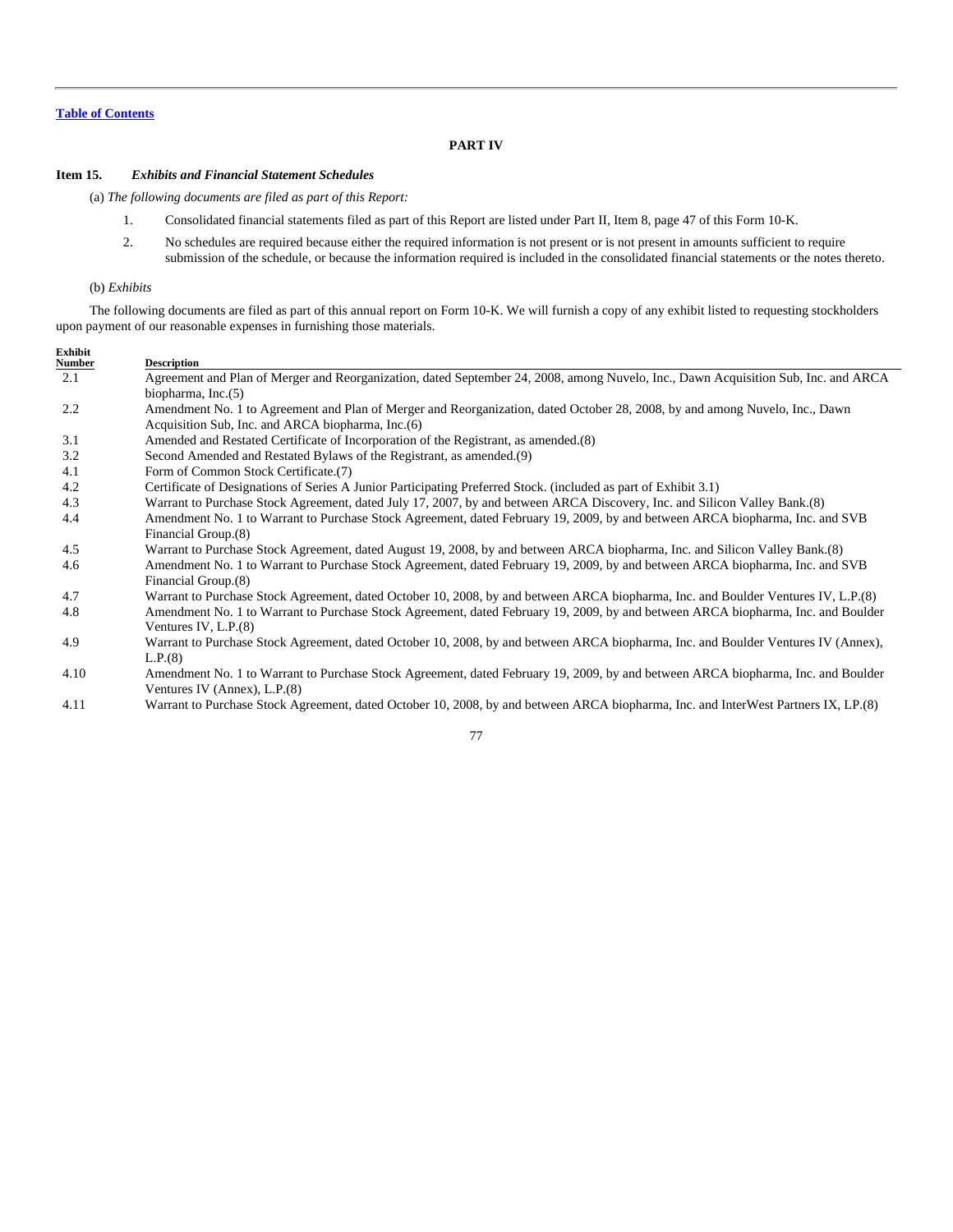| Exhibit<br><b>Number</b> | <b>Description</b>                                                                                                                      |
|--------------------------|-----------------------------------------------------------------------------------------------------------------------------------------|
| 4.12                     | Amendment No. 1 to Warrant to Purchase Stock Agreement, dated February 19, 2009, by and between ARCA biopharma, Inc. and InterWest      |
|                          | Partners IX, LP.(8)                                                                                                                     |
| 4.13                     | Warrant to Purchase Stock Agreement, dated October 10, 2008, by and between ARCA biopharma, Inc. and Atlas Venture Fund VII, L.P.(8)    |
| 4.14                     | Amendment No. 1 to Warrant to Purchase Stock Agreement, dated February 19, 2009, by and between ARCA biopharma, Inc. and Atlas Venture  |
|                          | Fund VII, $L.P.(8)$                                                                                                                     |
| 4.15                     | Warrant to Purchase Stock Agreement, dated October 10, 2008, by and between ARCA biopharma, Inc. and The Peierls Foundation, Inc.(8)    |
| 4.16                     | Amendment No. 1 to Warrant to Purchase Stock Agreement, dated February 19, 2009, by and between ARCA biopharma, Inc. and The Peierls    |
|                          | Foundation, Inc.(8)                                                                                                                     |
| 4.17                     | Warrant to Purchase Stock Agreement, dated October 10, 2008, by and between ARCA biopharma, Inc. and Skyline Venture Partners Qualified |
|                          | Purchaser Fund IV, L.P.(8)                                                                                                              |
| 4.18                     | Amendment No. 1 to Warrant to Purchase Stock Agreement, dated February 19, 2009, by and between ARCA biopharma, Inc. and Skyline        |
|                          | Venture Partners Qualified Purchaser Fund IV, L.P.(8)                                                                                   |
| 4.19                     | Warrant to Purchase Stock Agreement, dated October 18, 2009, by and between ARCA biopharma, Inc. and BioMed Realty, L.P.(16)            |
| 4.20                     | Form of Common Stock Purchase Warrant. (23)                                                                                             |
| 4.21                     | Form of Warrant to Purchase Common Stock.(27)                                                                                           |
| $10.1\$                  | Amended and Restated Collaboration and License Agreement, dated July 31, 2006, by and between Nuvelo, Inc. and Archemix Corp.(2)        |
| $10.2$ §                 | Second Amended and Restated Collaboration and License Agreement, dated April 20, 2010, by and between ARCA biopharma, Inc. and          |
|                          | Archemix Corp.(17)                                                                                                                      |
| 10.3                     | Lease, dated February 8, 2008, by and between ARCA Discovery, Inc. and Arista Place, LLC.(8)                                            |
| 10.4                     | Loan and Security Agreement, dated July 17, 2007, by and between ARCA Discovery, Inc. and Silicon Valley Bank. (8)                      |
| 10.5                     | First Amendment to Loan and Security Agreement, dated January 21, 2009, by and between ARCA biopharma, Inc. and Silicon Valley Bank.(8) |
| 10.6                     | Second Amendment to Loan and Security Agreement, dated March 23, 2009, by and between ARCA biopharma Colorado, Inc. and Silicon         |
|                          | Valley Bank.(8)                                                                                                                         |
| 10.7                     | Third Amendment to Loan and Security Agreement, dated April 6, 2009, by and between ARCA biopharma Colorado, Inc. and Silicon Valley    |
|                          | Bank(14)                                                                                                                                |
| 10.8                     | Fourth Amendment to Assumption of Loan and Security Agreement, dated April 10, 2009, by and between ARCA biopharma, Inc., ARCA          |
|                          | biopharma Colorado, Inc. and Silicon Valley Bank(14)                                                                                    |
| 10.98                    | License and Sublicense Agreement, dated October 28, 2003, by and between ARCA Discovery, Inc. and CPEC, L.L.C.(12)                      |

- 10.10§ Amendment to License and Sublicense Agreement, dated February 22, 2006, by and between ARCA Discovery, Inc. and CPEC L.L.C.(13)
- 10.11§ Exclusive License Agreement, dated October 14, 2005, by and between ARCA Discovery, Inc. and the University of Colorado's License Equity Holdings, Inc.(12)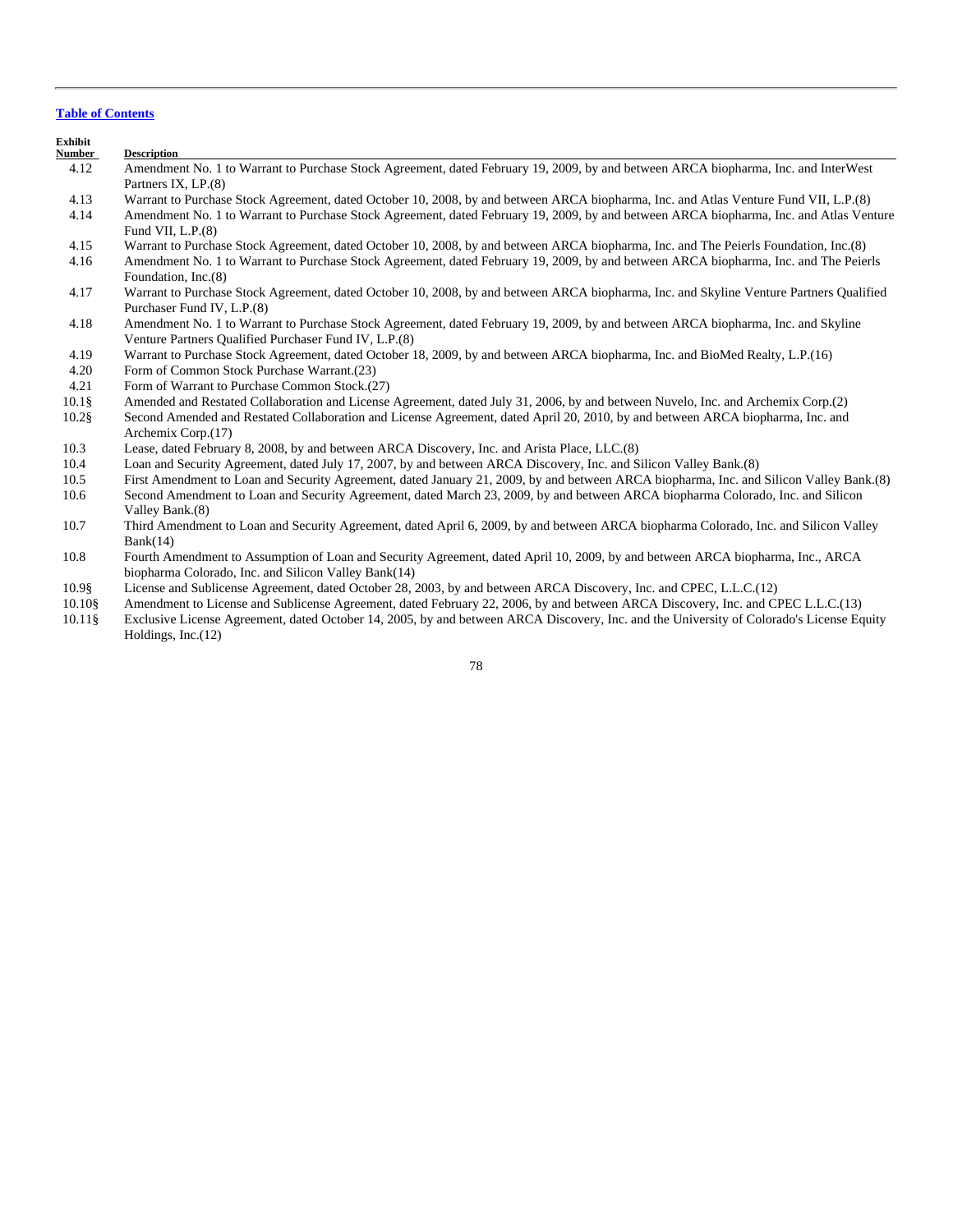| ∠xhibit |             |  |
|---------|-------------|--|
| Number  | Description |  |

- 10.12§ First Amendment to Exclusive License Agreement, dated June 23, 2006, by and between ARCA Discovery, Inc. and the University of Colorado's License Equity Holdings, Inc.(12)
- 10.13§ Second Amendment to Exclusive License Agreement, dated July 20, 2006, by and between ARCA Discovery, Inc. and the University of Colorado's License Equity Holdings, Inc.(12)
- 10.14 Third Amendment to Exclusive License Agreement, dated July 19, 2007, by and between ARCA Discovery, Inc. and the University of Colorado's License Equity Holdings, Inc.(12)
- 10.15§ Fourth Amendment to Exclusive License Agreement, dated August 22, 2007, by and between ARCA Discovery, Inc. and the University of Colorado's License Equity Holdings, Inc.(12)
- 10.16§ Diagnostic, Collaboration and Option Agreement, dated June 23, 2006, by and between ARCA Discovery, Inc. and CardioDX, Inc.(12)
- 10.17§ Amendment to Diagnostic, Collaboration and Option Agreement, dated October 1, 2007, by and between ARCA Discovery, Inc. and CardioDX, Inc.(12)
- 10.18§ Manufacturing Agreement, dated September 11, 2006, by and between ARCA Discovery, Inc. and Patheon, Inc.(12)
- 10.19§ Development, Commercialization and Licensing Agreement, dated February 1, 2007, by and between ARCA Discovery, Inc. and Laboratory Corporation of America Holdings, Inc.(13)
- 10.20 Amendment No. 1 to Development, Commercialization and Licensing Agreement, dated May 14, 2007, by and between ARCA Discovery, Inc. and Laboratory Corporation of America Holdings, Inc.(12)
- 10.21§ Amendment No. 2 to Development, Commercialization and Licensing Agreement, dated June 10, 2008, by and between ARCA Discovery, Inc. and Laboratory Corporation of America Holdings, Inc.(12)
- 10.22 Materials Transfer Agreement, dated October 14, 2005, by and between ARCA Discovery, Inc. and the University of Colorado.(12)
- 10.23 Lease Surrender and Termination Agreement, dated August 5, 2009, by and between ARCA biopharma, Inc. and The Irvine Company LLC.(9)
- 10.24 Lease Termination and Warrant Purchase Agreement, dated September 18, 2009, by and between ARCA biopharma, Inc., BMR-201 Industrial Road LLC and BioMed Realty, L.P.(10)
- 10.25§ Exclusive Option Agreement, dated December 2, 2009, by and between ARCA biopharma, Inc. and the University of Cincinnati.(16)
- 10.26 Agreement Term Extension Letter dated December 8, 2010, of the Exclusive Option Agreement by and between ARCA biopharma, Inc. and the University of Cincinnati.(19)
- 10.27 Agreement Term Extension Letter dated December 21, 2010, of the Exclusive Option Agreement by and between ARCA biopharma, Inc. and the University of Cincinnati.(20)
- 10.28 Agreement Term Extension Letter dated January 21, 2011, of the Exclusive Option Agreement by and between ARCA biopharma, Inc. and the University of Cincinnati.(21)
- 10.29† ARCA Discovery, Inc. 2004 Stock Incentive Plan.(7)
- 10.30† Amendment No. 1 to the ARCA Discovery, Inc. 2004 Stock Incentive Plan.(7)<br>10.31† Amendment No. 2 to the ARCA Discovery, Inc. 2004 Stock Incentive Plan.(7)
- Amendment No. 2 to the ARCA Discovery, Inc. 2004 Stock Incentive Plan.(7)
- 10.32† Amendment No. 3 to the ARCA Discovery, Inc. 2004 Stock Incentive Plan.(7)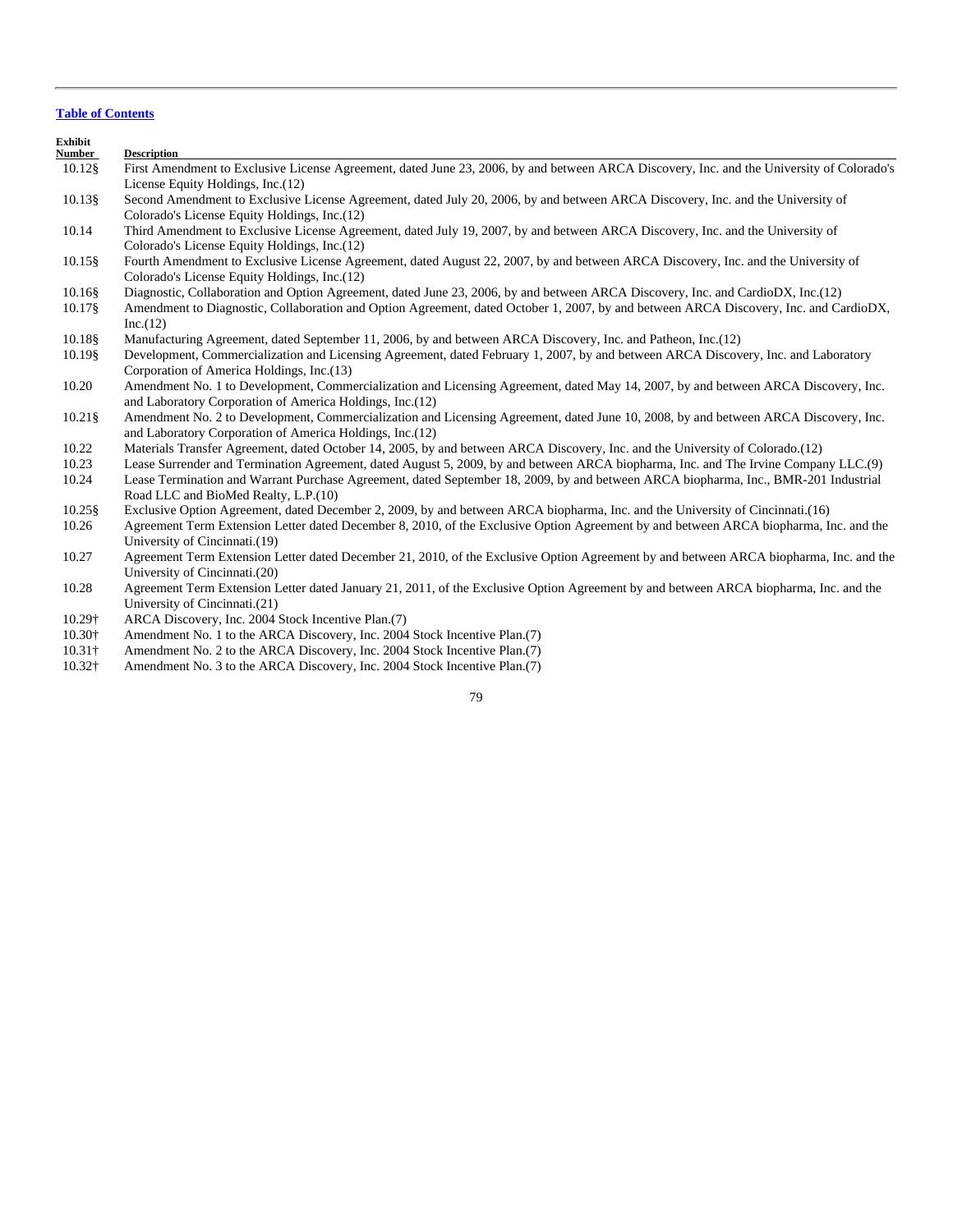| Exhibit<br><b>Number</b> | <b>Description</b>                                                                                                                                              |
|--------------------------|-----------------------------------------------------------------------------------------------------------------------------------------------------------------|
| $10.33\dagger$           | Amendment No. 4 to the ARCA Discovery, Inc. 2004 Stock Incentive Plan.(7)                                                                                       |
| 10.34†                   | Amendment No. 5 to the ARCA Discovery, Inc. 2004 Stock Incentive Plan. (7)                                                                                      |
| $10.35\dagger$           | Amendment No. 6 to the ARCA Discovery, Inc. 2004 Stock Incentive Plan.(7)                                                                                       |
| 10.36†                   | ARCA biopharma, Inc. 2004 Stock Incentive Plan, Form of Executive Incentive Stock Option Agreement.(7)                                                          |
| 10.37 <sup>†</sup>       | ARCA biopharma, Inc. 2004 Stock Incentive Plan, Form of Non-Executive Incentive Stock Option Agreement.(7)                                                      |
| 10.38†                   | ARCA biopharma, Inc. 2004 Stock Incentive Plan, Form of Nonqualified Stock Option Agreement.(7)                                                                 |
| 10.39†                   | ARCA biopharma, Inc. 2004 Equity Incentive Plan (f/k/a Nuvelo, Inc. 2004 Equity Incentive Plan), Form of Partial Acceleration Stock Option<br>Agreement. $(8)$  |
| 10.40+                   | ARCA biopharma, Inc. 2004 Equity Incentive Plan (f/k/a Nuvelo, Inc. 2004 Equity Incentive Plan), Form of No Acceleration Stock Option<br>Agreement.(8)          |
| $10.41\dagger$           | ARCA biopharma, Inc. 2004 Equity Incentive Plan (f/k/a Nuvelo, Inc. 2004 Equity Incentive Plan), Form of Director Stock Option Agreement.<br>(8)                |
| 10.42†                   | ARCA biopharma, Inc. 2004 Equity Incentive Plan (f/k/a Nuvelo, Inc. 2004 Equity Incentive Plan), Form of Notice of Grant of Stock Option.(8)                    |
| 10.43†                   | ARCA biopharma, Inc. 2004 Equity Incentive Plan (f/k/a Nuvelo, Inc. 2004 Equity Incentive Plan), Form of Notice of Director Grant of Stock<br>Option.(8)        |
| 10.44†                   | Form of Indemnification Agreement between Nuvelo, Inc. and its directors and officers.(1)                                                                       |
| 10.45†                   | Nuvelo, Inc. Amended Executive Change in Control and Severance Benefit Plan.(4)                                                                                 |
| 10.46†                   | Amended and Restated Employment and Retention Agreement, dated June 4, 2008, by and between ARCA biopharma, Inc. and Michael R.<br>Bristow. $(8)$               |
| 10.47                    | Assignment and Assumption Agreement, dated January 26, 2009, by and between ARCA biopharma, Inc. and ARCA biopharma Colorado, Inc.<br>(8)                       |
| 10.48+                   | Amended and Restated Employment Agreement, dated June 12, 2008, by and between ARCA biopharma, Inc. and Christopher D. Ozeroff.(8)                              |
| 10.49                    | Assignment and Assumption Agreement, dated January 26, 2009, by and between ARCA biopharma, Inc. and ARCA biopharma Colorado, Inc.<br>(8)                       |
| 10.50+                   | Amended and Restated ARCA biopharma, Inc. 2004 Equity Incentive Plan(11)                                                                                        |
| $10.51\dagger$           | ARCA biopharma, Inc. Employee Severance Benefit Plan(18)                                                                                                        |
| $10.52\dagger$           | ARCA biopharma, Inc. 2009 Reduction in Force Severance Benefit Plan(18)                                                                                         |
| $10.53\dagger$           | Form of Option Amendment pursuant to ARCA biopharma, Inc. 2004 Equity Incentive Plan and ARCA biopharma, Inc. 2004 Stock Option Plan<br>(charge of control)(18) |
| $10.54\dagger$           | Form of Option Agreement and Grant Notice pursuant to ARCA biopharma, Inc. 2004 Equity Incentive Plan (NDA/change of control<br>acceleration)(18)               |
| $10.55\dagger$           | Employment Agreement, dated February 11, 2009, by and between ARCA biopharma, Inc. and Patrick Wheeler. (16)                                                    |
| 10.56                    | Form of Indemnification Agreement between ARCA biopharma, Inc. and its directors and officers.(8)                                                               |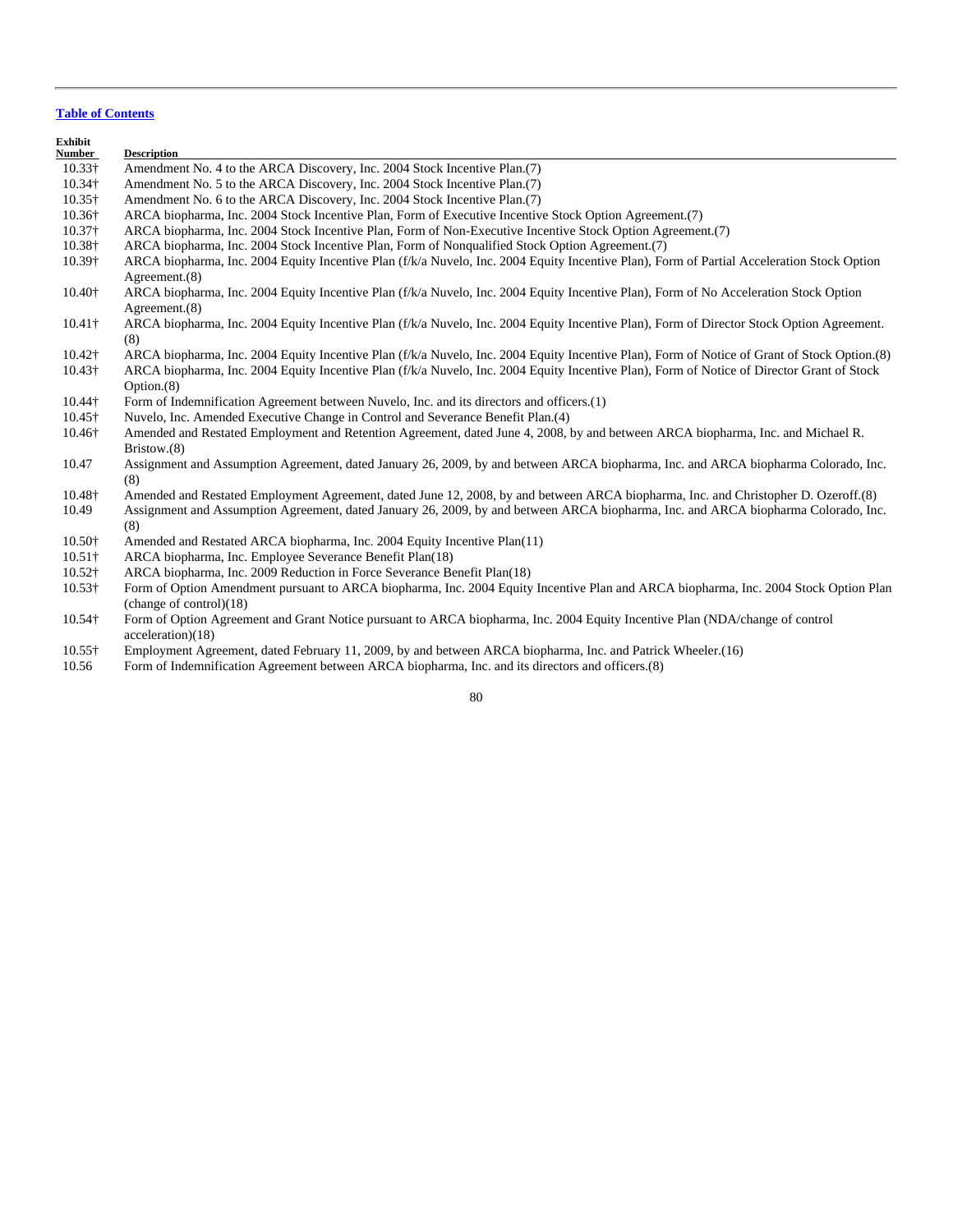| <b>Exhibit</b><br><b>Number</b> | <b>Description</b>                                                                                                                              |
|---------------------------------|-------------------------------------------------------------------------------------------------------------------------------------------------|
| 10.57                           | Agreement Term Extension Letter dated March 31, 2011, of the Exclusive Option Agreement by and between ARCA biopharma, Inc. and the             |
|                                 | University of Cincinnati.(22)                                                                                                                   |
| 10.58                           | Form of Subscription Agreement. (23)                                                                                                            |
| 10.59§                          | License Agreement, dated April 15, 2011, by and between ARCA biopharma and the University of Cincinnati. (24)                                   |
| 10.60                           | First Amendment to Lease Agreement, dated June 14, 2011, by and between Arista Place, LLC and ARCA biopharma Inc., (f/k/a ARCA)                 |
|                                 | Discovery, Inc. $(25)$                                                                                                                          |
| $10.61\$                        | Amended and Restated Exclusive License Agreement, dated August 12, 2011, by and between the Regents of the University of Colorado and           |
|                                 | ARCA biopharma, Inc.(26)                                                                                                                        |
| 10.62                           | Form of Subscription Agreement. (27)                                                                                                            |
| 10.63                           | Form of Registration Rights Agreement.(27)                                                                                                      |
| 14.1                            | Code of Business Conduct and Ethics(9)                                                                                                          |
| 16.1                            | Letter from Ernst & Young LLP to the Securities and Exchange Commission, dated March $30, 2009. (15)$                                           |
| $23.1*$                         | Consent of KPMG LLP, Independent Registered Public Accounting Firm.                                                                             |
| $24.1*$                         | Power of Attorney (included in the signature page hereto).                                                                                      |
| $31.1*$                         | Certification of Chief Executive Officer pursuant to Rule 13a-14(a) or 15d-14(a) under the Securities Exchange Act of 1934, as adopted pursuant |
|                                 | to Section 302 of the Sarbanes-Oxley Act of 2002.                                                                                               |
| $31.2*$                         | Certification of Chief Financial Officer pursuant to Rule 13a-14(a) or 15d-14(a) under the Securities Exchange Act of 1934, as adopted pursuant |
|                                 | to Section 302 of the Sarbanes-Oxley Act of 2002.                                                                                               |
| $32.1*$                         | Certification of Chief Executive Officer and Chief Financial Officer pursuant to 18 U.S.C. sec. 1350, as adopted pursuant to Section 906 of the |
|                                 | Sarbanes-Oxley Act of 2002.                                                                                                                     |
| 101.INS                         | XBRL Instance Document (furnished electronically herewith)                                                                                      |
| 101.SCH                         | XBRL Taxonomy Extension Schema Document (furnished electronically herewith)                                                                     |
| 101.CAL                         | XBRL Taxonomy Extension Calculation Linkbase Document (furnished electronically herewith)                                                       |
| 101.LAB                         | XBRL Taxonomy Extension Label Linkbase Document (furnished electronically herewith)                                                             |
| 101.PRE                         | XBRL Taxonomy Extension Presentation Linkbase Document (furnished electronically herewith)                                                      |
| 101.DEF                         | XBRL Taxonomy Extension Definition Linkbase Document (furnished electronically herewith)                                                        |
| $\ast$                          | Filed herewith.                                                                                                                                 |

† Compensatory plan or agreement.

 § Confidential treatment has been requested for portions of this document, which are omitted and filed separately with the SEC. XBRL (Extensible Business Reporting Language) information is furnished and not filed or a part of a registration statement or prospectus for purposes of sections 11 or 12 of the Securities Act of 1933, as amended, is deemed not filed for purposes of section 18 of the Securities Exchange Act of 1934, as amended, and otherwise is not subject to liability under these sections.

(1) Previously filed with the SEC as an Exhibit to and incorporated herein by reference from Hyseq, Inc.'s Form S-1, filed on June 12, 1997, as amended, File No. 333-29091.

(2) Previously filed with the SEC as an Exhibit to and incorporated herein by reference from Nuvelo, Inc.'s Form 10-Q, filed on November 8, 2006, File No. 000-22873.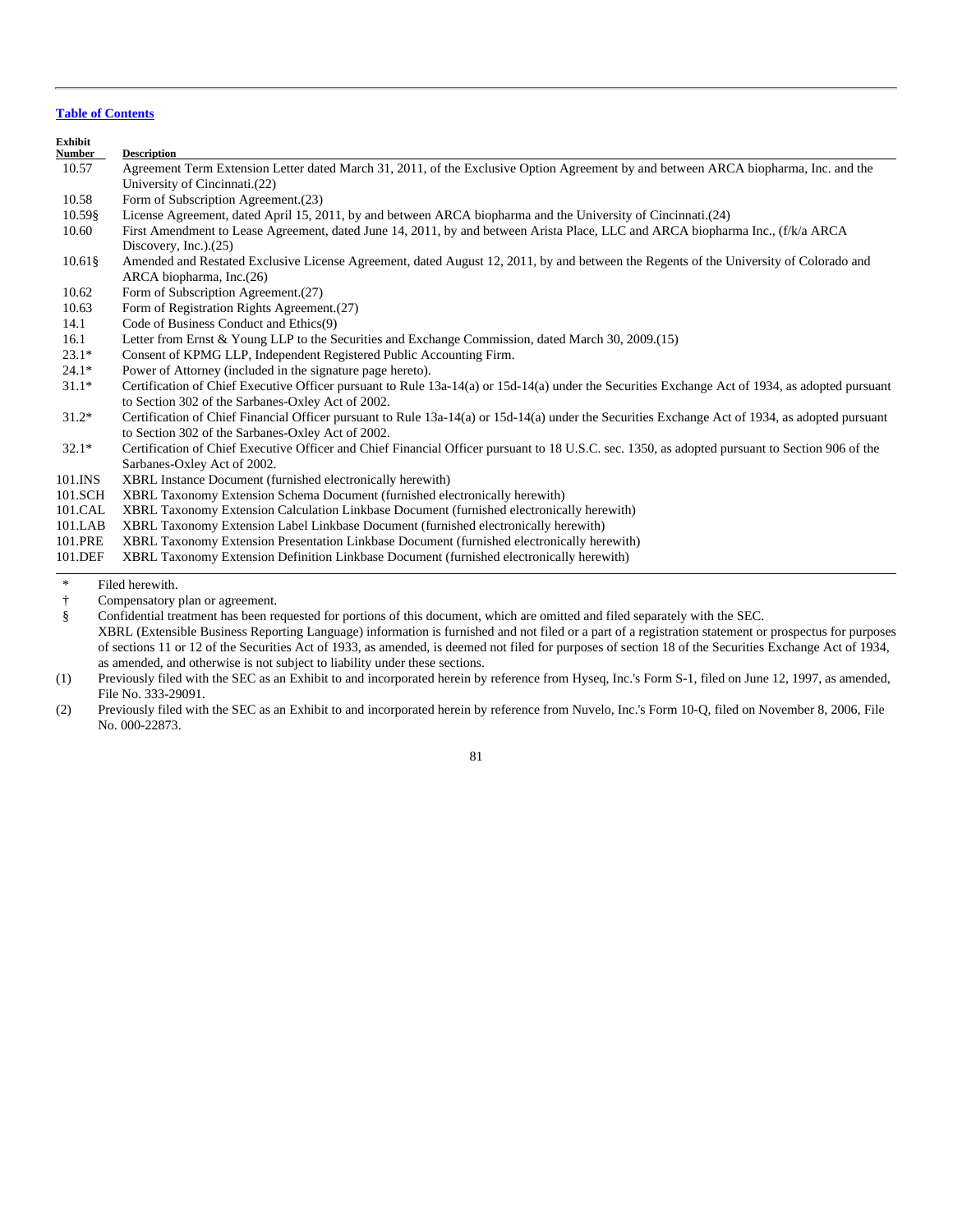- (3) Previously filed with the SEC as an Appendix to and incorporated herein by reference from Nuvelo, Inc.'s Proxy Statement on Schedule 14A, filed on April 18, 2007, File No. 000-22873.
- (4) Previously filed with the SEC as an Exhibit to and incorporated herein by reference from Nuvelo, Inc.'s Form 10-Q, filed on November 7, 2007, File No. 000-22873.
- (5) Previously filed with the SEC as an Exhibit to and incorporated herein by reference from Nuvelo, Inc.'s Form 8-K, filed on September 25, 2008, File No. 000-22873.
- (6) Previously filed with the SEC as an Exhibit to and incorporated herein by reference from Nuvelo, Inc.'s Form 8-K, filed on October 29, 2008, File No. 000-22873.
- (7) Previously filed with the SEC as an Exhibit to and incorporated herein by reference from ARCA biopharma, Inc.'s Form 8-K, filed on January 28, 2009, File No. 000-22873.
- (8) Previously filed with the SEC as an Exhibit to and incorporated herein by reference from ARCA biopharma, Inc.'s Form 10-K, filed on March 27, 2009, File No. 000-22873.
- (9) Previously filed with the SEC as an Exhibit to and incorporated herein by reference from ARCA biopharma, Inc.'s Form 10-Q, filed on November 16, 2009, File No. 000-22873.
- (10) Previously filed with the SEC as an Exhibit to and incorporated herein by reference from ARCA biopharma, Inc.'s Form 8-K, filed on September 24, 2009, File No. 000-22873.
- (11) Previously filed with the SEC as an Exhibit to and incorporated herein by reference from ARCA biopharma, Inc.'s Form 10-Q/A, filed on August 21, 2009, File No. 000-22873.
- (12) Previously filed with the SEC as an Exhibit to and incorporated herein by reference from ARCA biopharma, Inc.'s Form 10-Q, filed on May 15, 2009, File No. 000-22873.
- (13) Previously filed with the SEC as an Exhibit to and incorporated herein by reference from ARCA biopharma, Inc.'s Form 10-Q/A, filed on November 6, 2009, File No. 000-22873.
- (14) Previously filed with the SEC as an Exhibit to and incorporated herein by reference from ARCA biopharma, Inc.'s Form 8-K, filed on April 10, 2009, File No. 000-22873.
- (15) Previously filed with the SEC as an Exhibit to and incorporated herein by reference from ARCA biopharma, Inc.'s Form 8-K, filed on March 30, 2009, File No. 000-22873.
- (16) Previously filed with the SEC as an Exhibit to and incorporated herein by reference from ARCA biopharma, Inc.'s Form 10-K, filed on March 4, 2010, File No. 000-22873.
- (17) Previously filed with the SEC as an Exhibit to and incorporated herein by reference from ARCA biopharma, Inc.'s Form 10-Q, filed on August 10, 2010, File No. 000-22873.
- (18) Previously filed with the SEC as an Exhibit to and incorporated herein by reference from ARCA biopharma, Inc.'s Form 10-Q, filed on August 10, 2009, File No. 000-22873.
- (19) Previously filed with the SEC as an Exhibit to and incorporated herein by reference from ARCA biopharma, Inc.'s Form 8-K, filed on December 14, 2010, File No. 000-22873.
- (20) Previously filed with the SEC as an Exhibit to and incorporated herein by reference from ARCA biopharma, Inc.'s Form 8-K, filed on December 22, 2010, File No. 000-22873.
- (21) Previously filed with the SEC as an Exhibit to and incorporated herein by reference from ARCA biopharma, Inc.'s Form 8-K, filed on January 26, 2011, File No. 000-22873.
- (22) Previously filed with the SEC as an Exhibit to and incorporated herein by reference from ARCA biopharma, Inc.'s Form 8-K, filed on April 5, 2011, File No. 000-22873.
- (23) Previously filed with the SEC as an Exhibit to and incorporated herein by reference from ARCA biopharma, Inc.'s Form 8-K filed on April 18, 2011, File No. 000-22873.
- (24) Previously filed with the SEC as an Exhibit to and incorporated herein by reference from ARCA biopharma, Inc.'s Form 10-Q, filed on May 16, 2011, File No. 000-22873.
- (25) Previously filed with the SEC as an Exhibit to and incorporated herein by reference from ARCA biopharma, Inc.'s Form 8-K filed on June 20, 2011, File No. 000-22873.
- (26) Previously filed with the SEC as an Exhibit to and incorporated herein by reference from ARCA biopharma, Inc.'s Form 10-Q, filed on August 15, 2011, File No. 000-22873.
- (27) Previously filed with the SEC as an Exhibit to and incorporated herein by reference from ARCA biopharma, Inc.'s Form 8-K filed on December 22, 2011, File No. 000-22873.

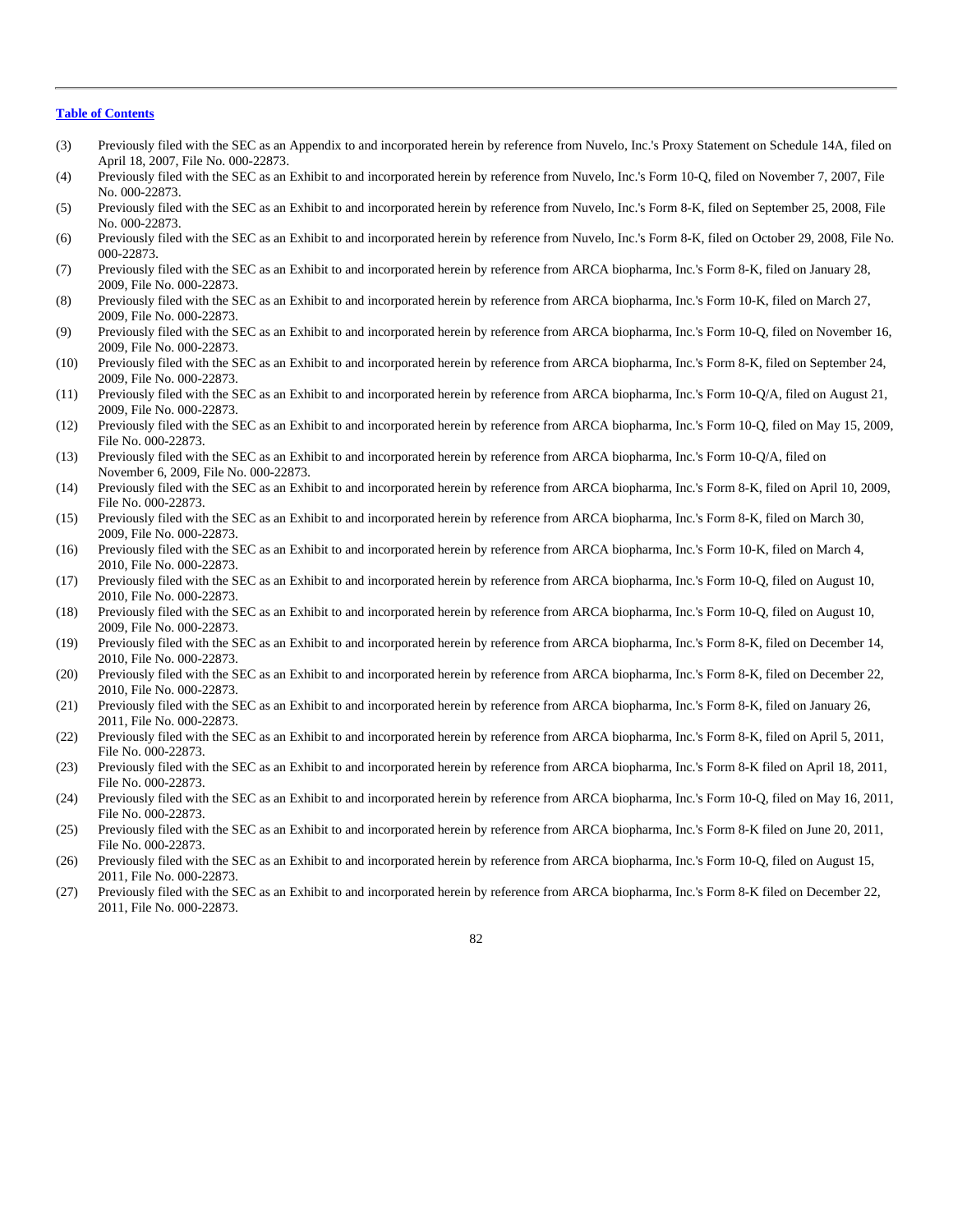# **SIGNATURES**

Pursuant to the requirements of Section 13 or 15(d) the Securities Exchange Act of 1934, the Registrant has duly caused this report to be signed on its behalf by the undersigned, thereunto duly authorized.

#### **ARCA biopharma, Inc.**

By:  $\overline{\phantom{a}}$  PATRICK M. WHEELER

**Patrick M. Wheeler Principal Accounting Officer**

Date: March 27, 2012

# **POWER OF ATTORNEY**

KNOW ALL PERSONS BY THESE PRESENTS, that each person whose signature appears below constitutes and appoints Michael R. Bristow and Patrick M. Wheeler, and each of them, as his true and lawful attorneys-in-fact and agents, with full power of substitution for him, and in his name in any and all capacities, to sign any and all amendments to this Annual Report on Form 10-K, and to file the same, with exhibits thereto and other documents in connection therewith, with the Securities and Exchange Commission, granting unto said attorneys-in-fact and agents, and each of them, full power and authority to do and perform each and every act and thing requisite and necessary to be done therewith, as fully to all intents and purposes as he might or could do in person, hereby ratifying and confirming all that said attorneys-in-fact and agents, and any of them or his or her substitute or substitutes, may lawfully do or cause to be done by virtue hereof.

Pursuant to the requirements of the Securities Exchange Act of 1934, this report has been signed by the following persons on behalf of ARCA biopharma, Inc., in the capacities and on the dates indicated.

| <b>Signature</b>                                                | Title                                                                                  | Date           |
|-----------------------------------------------------------------|----------------------------------------------------------------------------------------|----------------|
| <b>MICHAEL R. BRISTOW</b>                                       | President and Chief Executive Officer and Director (Principal Executive Officer)       | March 27, 2012 |
| <b>Michael R. Bristow</b><br>PATRICK M. WHEELER<br>$\sqrt{s}$   | Chief Financial Officer (Principal Financial Officer and Principal Accounting Officer) | March 27, 2012 |
| Patrick M. Wheeler<br><b>RICHARD B. BREWER</b><br>/s/           | Director                                                                               | March 27, 2012 |
| <b>Richard B. Brewer</b><br><b>JEAN-FRANCOIS FORMELA</b><br>/s/ | Director                                                                               | March 27, 2012 |
| Jean-Francois Formela<br>LINDA GRAIS<br>/s/                     | Director                                                                               | March 27, 2012 |
| <b>Linda Grais</b><br><b>BURTON E. SOBEL</b><br>/s/             | Director                                                                               | March 27, 2012 |
| <b>Burton E. Sobel</b><br><b>JOHN L. ZABRISKIE</b><br>/S/       | Director                                                                               | March 27, 2012 |
| John L. Zabriskie                                               |                                                                                        |                |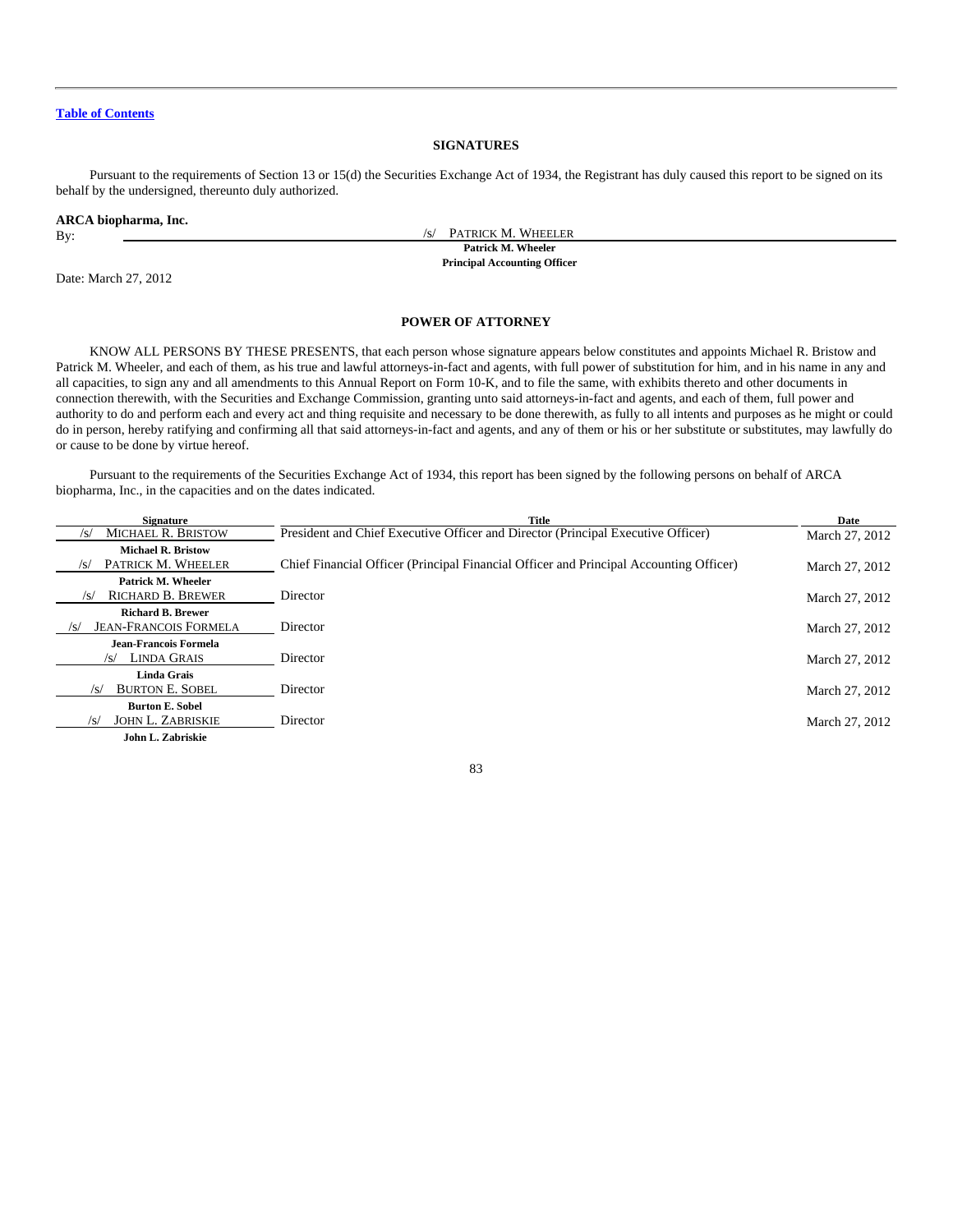**Description** 

# **EXHIBIT INDEX**

# **Exhibit**

- 2.1 Agreement and Plan of Merger and Reorganization, dated September 24, 2008, among Nuvelo, Inc., Dawn Acquisition Sub, Inc. and ARCA biopharma, Inc.(5)
- 2.2 Amendment No. 1 to Agreement and Plan of Merger and Reorganization, dated October 28, 2008, by and among Nuvelo, Inc., Dawn Acquisition Sub, Inc. and ARCA biopharma, Inc.(6)
- 3.1 Amended and Restated Certificate of Incorporation of the Registrant, as amended.(8)
- 3.2 Second Amended and Restated Bylaws of the Registrant, as amended.(9)
- 4.1 Form of Common Stock Certificate.(7)
- 4.2 Certificate of Designations of Series A Junior Participating Preferred Stock. (included as part of Exhibit 3.1)
- 4.3 Warrant to Purchase Stock Agreement, dated July 17, 2007, by and between ARCA Discovery, Inc. and Silicon Valley Bank.(8)
- 4.4 Amendment No. 1 to Warrant to Purchase Stock Agreement, dated February 19, 2009, by and between ARCA biopharma, Inc. and SVB Financial Group.(8)
- 4.5 Warrant to Purchase Stock Agreement, dated August 19, 2008, by and between ARCA biopharma, Inc. and Silicon Valley Bank.(8)
- 4.6 Amendment No. 1 to Warrant to Purchase Stock Agreement, dated February 19, 2009, by and between ARCA biopharma, Inc. and SVB Financial Group.(8)
- 4.7 Warrant to Purchase Stock Agreement, dated October 10, 2008, by and between ARCA biopharma, Inc. and Boulder Ventures IV, L.P.(8)
- 4.8 Amendment No. 1 to Warrant to Purchase Stock Agreement, dated February 19, 2009, by and between ARCA biopharma, Inc. and Boulder Ventures IV, L.P.(8)
- 4.9 Warrant to Purchase Stock Agreement, dated October 10, 2008, by and between ARCA biopharma, Inc. and Boulder Ventures IV (Annex), L.P. (8)
- 4.10 Amendment No. 1 to Warrant to Purchase Stock Agreement, dated February 19, 2009, by and between ARCA biopharma, Inc. and Boulder Ventures IV (Annex), L.P.(8)
- 4.11 Warrant to Purchase Stock Agreement, dated October 10, 2008, by and between ARCA biopharma, Inc. and InterWest Partners IX, LP.(8)
- 4.12 Amendment No. 1 to Warrant to Purchase Stock Agreement, dated February 19, 2009, by and between ARCA biopharma, Inc. and InterWest Partners IX, LP.(8)
- 4.13 Warrant to Purchase Stock Agreement, dated October 10, 2008, by and between ARCA biopharma, Inc. and Atlas Venture Fund VII, L.P.(8)
- 4.14 Amendment No. 1 to Warrant to Purchase Stock Agreement, dated February 19, 2009, by and between ARCA biopharma, Inc. and Atlas Venture Fund VII, L.P.(8)
- 4.15 Warrant to Purchase Stock Agreement, dated October 10, 2008, by and between ARCA biopharma, Inc. and The Peierls Foundation, Inc.(8)
- 4.16 Amendment No. 1 to Warrant to Purchase Stock Agreement, dated February 19, 2009, by and between ARCA biopharma, Inc. and The Peierls Foundation, Inc.(8)
- 4.17 Warrant to Purchase Stock Agreement, dated October 10, 2008, by and between ARCA biopharma, Inc. and Skyline Venture Partners Qualified Purchaser Fund IV, L.P.(8)

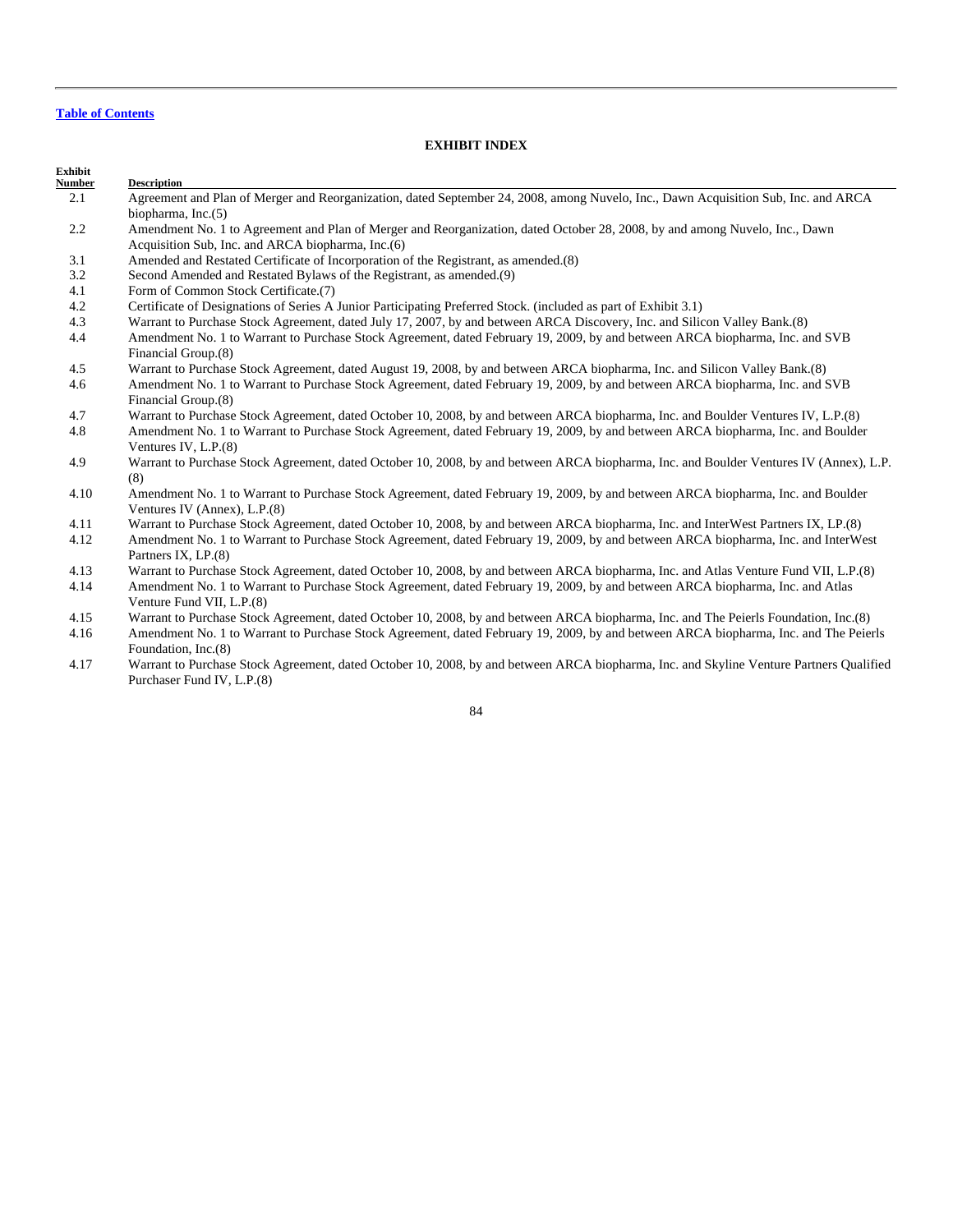| Exhibit<br><b>Number</b> | <b>Description</b>                                                                                                                                                                        |  |  |
|--------------------------|-------------------------------------------------------------------------------------------------------------------------------------------------------------------------------------------|--|--|
| 4.18                     | Amendment No. 1 to Warrant to Purchase Stock Agreement, dated February 19, 2009, by and between ARCA biopharma, Inc. and Skyline<br>Venture Partners Qualified Purchaser Fund IV, L.P.(8) |  |  |
| 4.19                     | Warrant to Purchase Stock Agreement, dated October 18, 2009, by and between ARCA biopharma, Inc. and BioMed Realty, L.P.(16)                                                              |  |  |
| 4.20                     | Form of Common Stock Purchase Warrant.(23)                                                                                                                                                |  |  |
| 4.21                     | Form of Warrant to Purchase Common Stock.(27)                                                                                                                                             |  |  |
| $10.1\$                  | Amended and Restated Collaboration and License Agreement, dated July 31, 2006, by and between Nuvelo, Inc. and Archemix Corp.(2)                                                          |  |  |
| $10.2$ §                 | Second Amended and Restated Collaboration and License Agreement, dated April 20, 2010, by and between ARCA biopharma, Inc. and<br>Archemix Corp.(17)                                      |  |  |
| 10.3                     | Lease, dated February 8, 2008, by and between ARCA Discovery, Inc. and Arista Place, LLC.(8)                                                                                              |  |  |
| 10.4                     | Loan and Security Agreement, dated July 17, 2007, by and between ARCA Discovery, Inc. and Silicon Valley Bank.(8)                                                                         |  |  |
| 10.5                     | First Amendment to Loan and Security Agreement, dated January 21, 2009, by and between ARCA biopharma, Inc. and Silicon Valley Bank.<br>(8)                                               |  |  |
| 10.6                     | Second Amendment to Loan and Security Agreement, dated March 23, 2009, by and between ARCA biopharma Colorado, Inc. and Silicon<br>Valley Bank.(8)                                        |  |  |
| 10.7                     | Third Amendment to Loan and Security Agreement, dated April 6, 2009, by and between ARCA biopharma Colorado, Inc. and Silicon Valley<br>Bank(14)                                          |  |  |
| 10.8                     | Fourth Amendment to Assumption of Loan and Security Agreement, dated April 10, 2009, by and between ARCA biopharma, Inc., ARCA<br>biopharma Colorado, Inc. and Silicon Valley Bank(14)    |  |  |
| 10.98                    | License and Sublicense Agreement, dated October 28, 2003, by and between ARCA Discovery, Inc. and CPEC, L.L.C.(12)                                                                        |  |  |
| $10.10$ §                | Amendment to License and Sublicense Agreement, dated February 22, 2006, by and between ARCA Discovery, Inc. and CPEC L.L.C.(13)                                                           |  |  |
| $10.11\$                 | Exclusive License Agreement, dated October 14, 2005, by and between ARCA Discovery, Inc. and the University of Colorado's License Equity<br>Holdings, $Inc.(12)$                          |  |  |
| 10.12§                   | First Amendment to Exclusive License Agreement, dated June 23, 2006, by and between ARCA Discovery, Inc. and the University of<br>Colorado's License Equity Holdings, Inc. (12)           |  |  |
| 10.13\$                  | Second Amendment to Exclusive License Agreement, dated July 20, 2006, by and between ARCA Discovery, Inc. and the University of<br>Colorado's License Equity Holdings, Inc.(12)           |  |  |
| 10.14                    | Third Amendment to Exclusive License Agreement, dated July 19, 2007, by and between ARCA Discovery, Inc. and the University of<br>Colorado's License Equity Holdings, Inc. (12)           |  |  |
| $10.15\$                 | Fourth Amendment to Exclusive License Agreement, dated August 22, 2007, by and between ARCA Discovery, Inc. and the University of<br>Colorado's License Equity Holdings, Inc. (12)        |  |  |
| 10.16§                   | Diagnostic, Collaboration and Option Agreement, dated June 23, 2006, by and between ARCA Discovery, Inc. and CardioDX, Inc.(12)                                                           |  |  |
| 10.17§                   | Amendment to Diagnostic, Collaboration and Option Agreement, dated October 1, 2007, by and between ARCA Discovery, Inc. and<br>CardioDX, Inc. $(12)$                                      |  |  |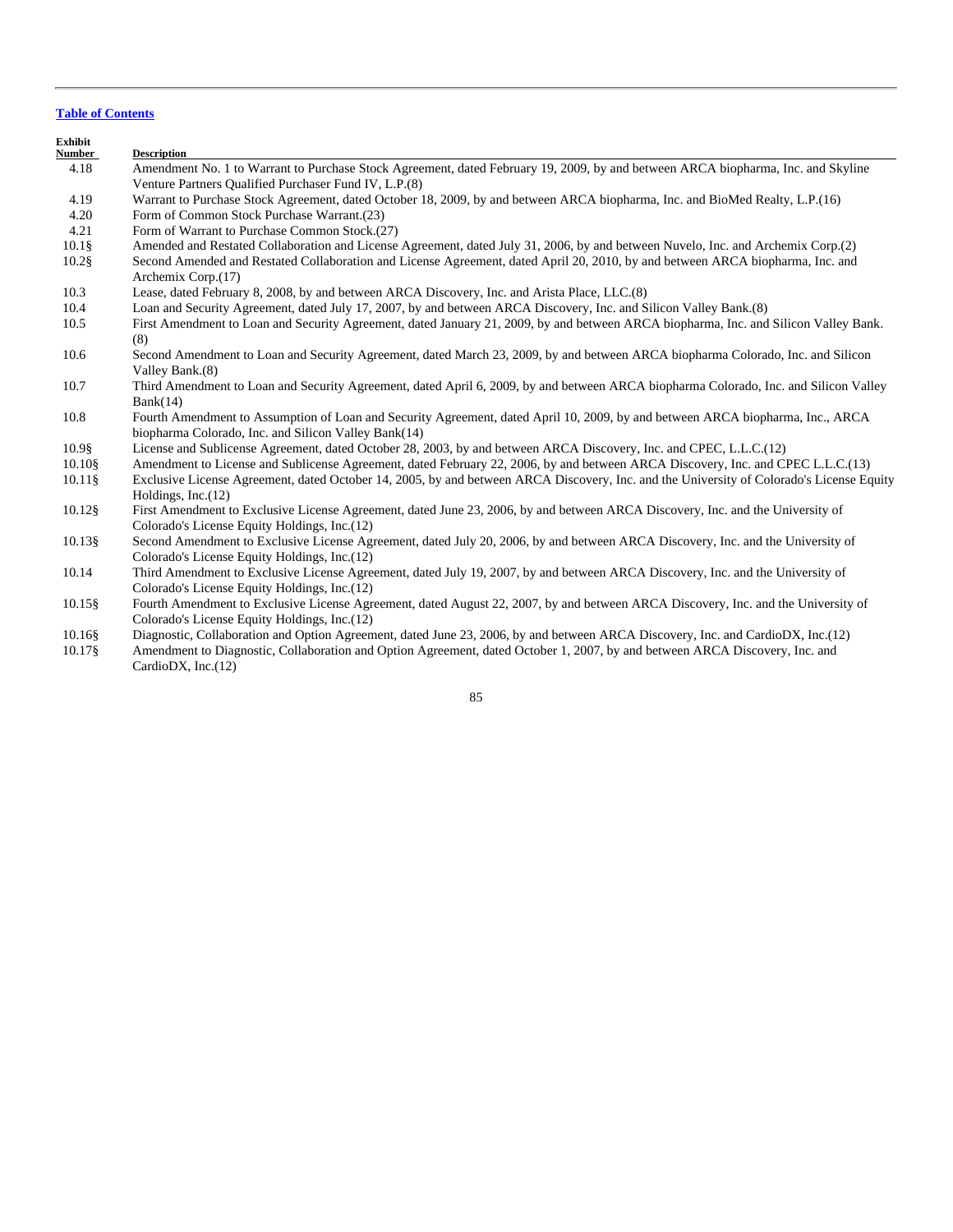| Exhibit<br><b>Number</b> | <b>Description</b>                                                                                                                                                                               |
|--------------------------|--------------------------------------------------------------------------------------------------------------------------------------------------------------------------------------------------|
| 10.18§                   | Manufacturing Agreement, dated September 11, 2006, by and between ARCA Discovery, Inc. and Patheon, Inc.(12)                                                                                     |
| 10.198                   | Development, Commercialization and Licensing Agreement, dated February 1, 2007, by and between ARCA Discovery, Inc. and Laboratory<br>Corporation of America Holdings, Inc.(13)                  |
| 10.20                    | Amendment No. 1 to Development, Commercialization and Licensing Agreement, dated May 14, 2007, by and between ARCA Discovery, Inc.<br>and Laboratory Corporation of America Holdings, Inc. (12)  |
| $10.21\$                 | Amendment No. 2 to Development, Commercialization and Licensing Agreement, dated June 10, 2008, by and between ARCA Discovery, Inc.<br>and Laboratory Corporation of America Holdings, Inc. (12) |
| 10.22                    | Materials Transfer Agreement, dated October 14, 2005, by and between ARCA Discovery, Inc. and the University of Colorado.(12)                                                                    |
| 10.23                    | Lease Surrender and Termination Agreement, dated August 5, 2009, by and between ARCA biopharma, Inc. and The Irvine Company LLC.(9)                                                              |
| 10.24                    | Lease Termination and Warrant Purchase Agreement, dated September 18, 2009, by and between ARCA biopharma, Inc., BMR-201 Industrial<br>Road LLC and BioMed Realty, L.P.(10)                      |
| 10.25\$                  | Exclusive Option Agreement, dated December 2, 2009, by and between ARCA biopharma, Inc. and the University of Cincinnati.(16)                                                                    |
| 10.26                    | Agreement Term Extension Letter dated December 8, 2010, of the Exclusive Option Agreement by and between ARCA biopharma, Inc. and                                                                |
|                          | the University of Cincinnati.(19)                                                                                                                                                                |
| 10.27                    | Agreement Term Extension Letter dated December 21, 2010, of the Exclusive Option Agreement by and between ARCA biopharma, Inc. and                                                               |
|                          | the University of Cincinnati.(20)                                                                                                                                                                |
| 10.28                    | Agreement Term Extension Letter dated January 21, 2011, of the Exclusive Option Agreement by and between ARCA biopharma, Inc. and the                                                            |
|                          | University of Cincinnati.(21)                                                                                                                                                                    |
| 10.29†                   | ARCA Discovery, Inc. 2004 Stock Incentive Plan. (7)                                                                                                                                              |
| 10.30+                   | Amendment No. 1 to the ARCA Discovery, Inc. 2004 Stock Incentive Plan. (7)                                                                                                                       |
| $10.31\dagger$           | Amendment No. 2 to the ARCA Discovery, Inc. 2004 Stock Incentive Plan. (7)                                                                                                                       |
| 10.32†                   | Amendment No. 3 to the ARCA Discovery, Inc. 2004 Stock Incentive Plan. (7)                                                                                                                       |
| $10.33\dagger$           | Amendment No. 4 to the ARCA Discovery, Inc. 2004 Stock Incentive Plan. (7)                                                                                                                       |
| 10.34†                   | Amendment No. 5 to the ARCA Discovery, Inc. 2004 Stock Incentive Plan. (7)                                                                                                                       |
| $10.35\dagger$           | Amendment No. 6 to the ARCA Discovery, Inc. 2004 Stock Incentive Plan. (7)                                                                                                                       |
| 10.36†                   | ARCA biopharma, Inc. 2004 Stock Incentive Plan, Form of Executive Incentive Stock Option Agreement.(7)                                                                                           |
| $10.37\dagger$           | ARCA biopharma, Inc. 2004 Stock Incentive Plan, Form of Non-Executive Incentive Stock Option Agreement.(7)                                                                                       |
| 10.38+                   | ARCA biopharma, Inc. 2004 Stock Incentive Plan, Form of Nonqualified Stock Option Agreement.(7)                                                                                                  |
| 10.39†                   | ARCA biopharma, Inc. 2004 Equity Incentive Plan (f/k/a Nuvelo, Inc. 2004 Equity Incentive Plan), Form of Partial Acceleration Stock Option                                                       |
|                          | Agreement. $(8)$                                                                                                                                                                                 |

 10.40† ARCA biopharma, Inc. 2004 Equity Incentive Plan (f/k/a Nuvelo, Inc. 2004 Equity Incentive Plan), Form of No Acceleration Stock Option Agreement.(8)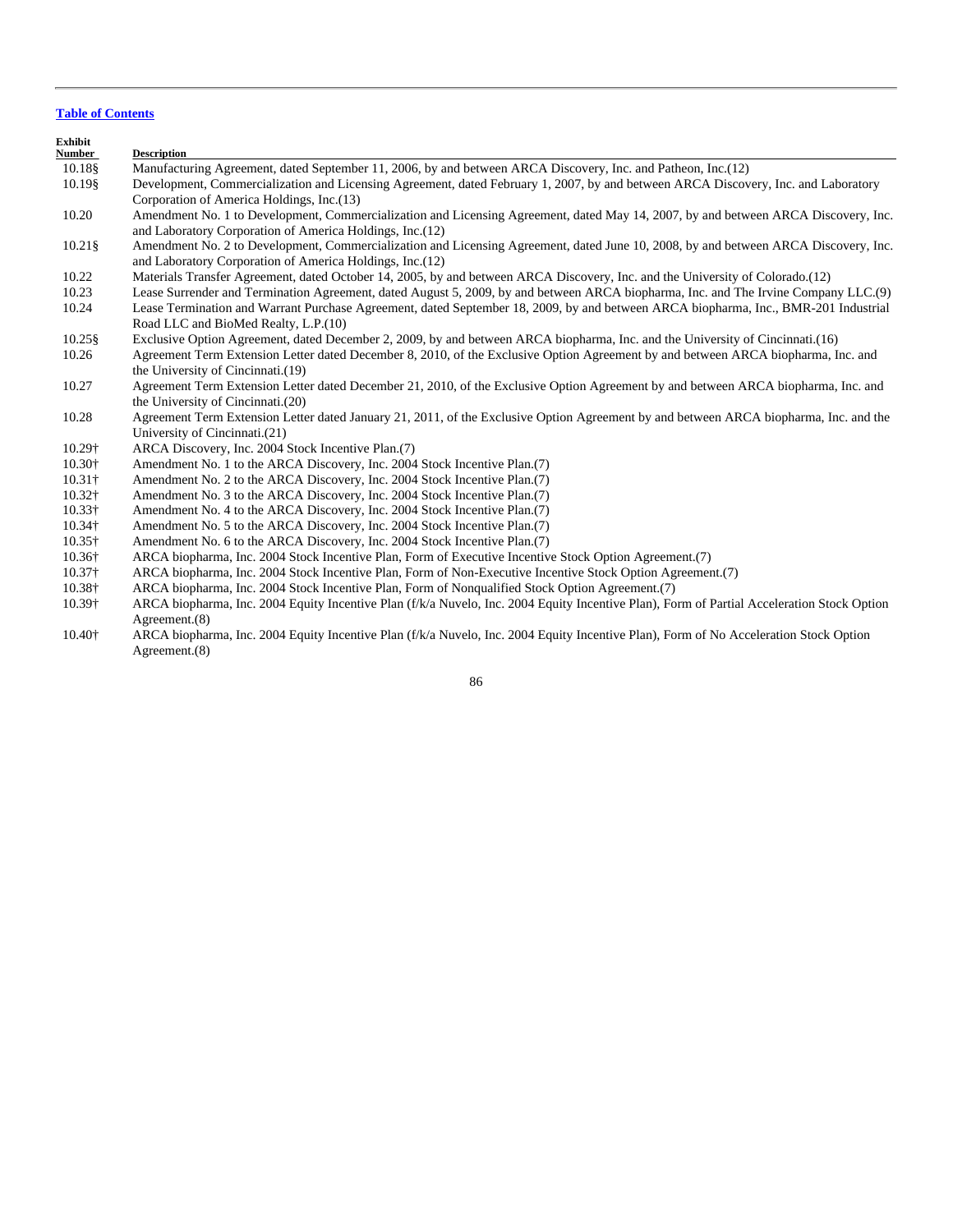| Exhibit<br>Number | <b>Description</b>                                                                                                                                       |
|-------------------|----------------------------------------------------------------------------------------------------------------------------------------------------------|
| $10.41\dagger$    | ARCA biopharma, Inc. 2004 Equity Incentive Plan (f/k/a Nuvelo, Inc. 2004 Equity Incentive Plan), Form of Director Stock Option Agreement.                |
|                   | (8)                                                                                                                                                      |
| 10.42†            | ARCA biopharma, Inc. 2004 Equity Incentive Plan (f/k/a Nuvelo, Inc. 2004 Equity Incentive Plan), Form of Notice of Grant of Stock Option.<br>(8)         |
| 10.43†            | ARCA biopharma, Inc. 2004 Equity Incentive Plan (f/k/a Nuvelo, Inc. 2004 Equity Incentive Plan), Form of Notice of Director Grant of Stock<br>Option.(8) |
| 10.44†            | Form of Indemnification Agreement between Nuvelo, Inc. and its directors and officers.(1)                                                                |
| $10.45\dagger$    | Nuvelo, Inc. Amended Executive Change in Control and Severance Benefit Plan.(4)                                                                          |
| 10.46†            | Amended and Restated Employment and Retention Agreement, dated June 4, 2008, by and between ARCA biopharma, Inc. and Michael R.<br>Bristow.(8)           |
| 10.47             | Assignment and Assumption Agreement, dated January 26, 2009, by and between ARCA biopharma, Inc. and ARCA biopharma Colorado, Inc.<br>(8)                |
| 10.48+            | Amended and Restated Employment Agreement, dated June 12, 2008, by and between ARCA biopharma, Inc. and Christopher D. Ozeroff.(8)                       |
| 10.49             | Assignment and Assumption Agreement, dated January 26, 2009, by and between ARCA biopharma, Inc. and ARCA biopharma Colorado, Inc.<br>(8)                |
| 10.50+            | Amended and Restated ARCA biopharma, Inc. 2004 Equity Incentive Plan(11)                                                                                 |
| $10.51\dagger$    | ARCA biopharma, Inc. Employee Severance Benefit Plan(18)                                                                                                 |
| $10.52\dagger$    | ARCA biopharma, Inc. 2009 Reduction in Force Severance Benefit Plan(18)                                                                                  |
| $10.53\dagger$    | Form of Option Amendment pursuant to ARCA biopharma, Inc. 2004 Equity Incentive Plan and ARCA biopharma, Inc. 2004 Stock Option                          |
|                   | Plan (change of control)(18)                                                                                                                             |
| 10.54†            | Form of Option Agreement and Grant Notice pursuant to ARCA biopharma, Inc. 2004 Equity Incentive Plan (NDA/change of control<br>acceleration)(18)        |
| $10.55\dagger$    | Employment Agreement, dated February 11, 2009, by and between ARCA biopharma, Inc. and Patrick Wheeler. (16)                                             |
| 10.56             | Form of Indemnification Agreement between ARCA biopharma, Inc. and its directors and officers.(8)                                                        |
| 10.57             | Agreement Term Extension Letter dated March 31, 2011, of the Exclusive Option Agreement by and between ARCA biopharma, Inc. and the                      |
|                   | University of Cincinnati.(22)                                                                                                                            |
| 10.58             | Form of Subscription Agreement.(23)                                                                                                                      |
| 10.59\$           | License Agreement, dated April 15, 2011, by and between ARCA biopharma and the University of Cincinnati.(24)                                             |
| 10.60             | First Amendment to Lease Agreement, dated June 14, 2011, by and between Arista Place, LLC and ARCA biopharma Inc., (f/k/a ARCA                           |
|                   | Discovery, Inc.).(25)                                                                                                                                    |
| $10.61\$          | Amended and Restated Exclusive License Agreement, dated August 12, 2011, by and between the Regents of the University of Colorado and                    |
|                   | ARCA biopharma, Inc.(26)                                                                                                                                 |
| 10.62             | Form of Subscription Agreement.(27)                                                                                                                      |
| 10.63             | Form of Registration Rights Agreement.(27)                                                                                                               |
| 14.1              | Code of Business Conduct and Ethics(9)                                                                                                                   |

16.1 Letter from Ernst & Young LLP to the Securities and Exchange Commission, dated March 30, 2009.(15)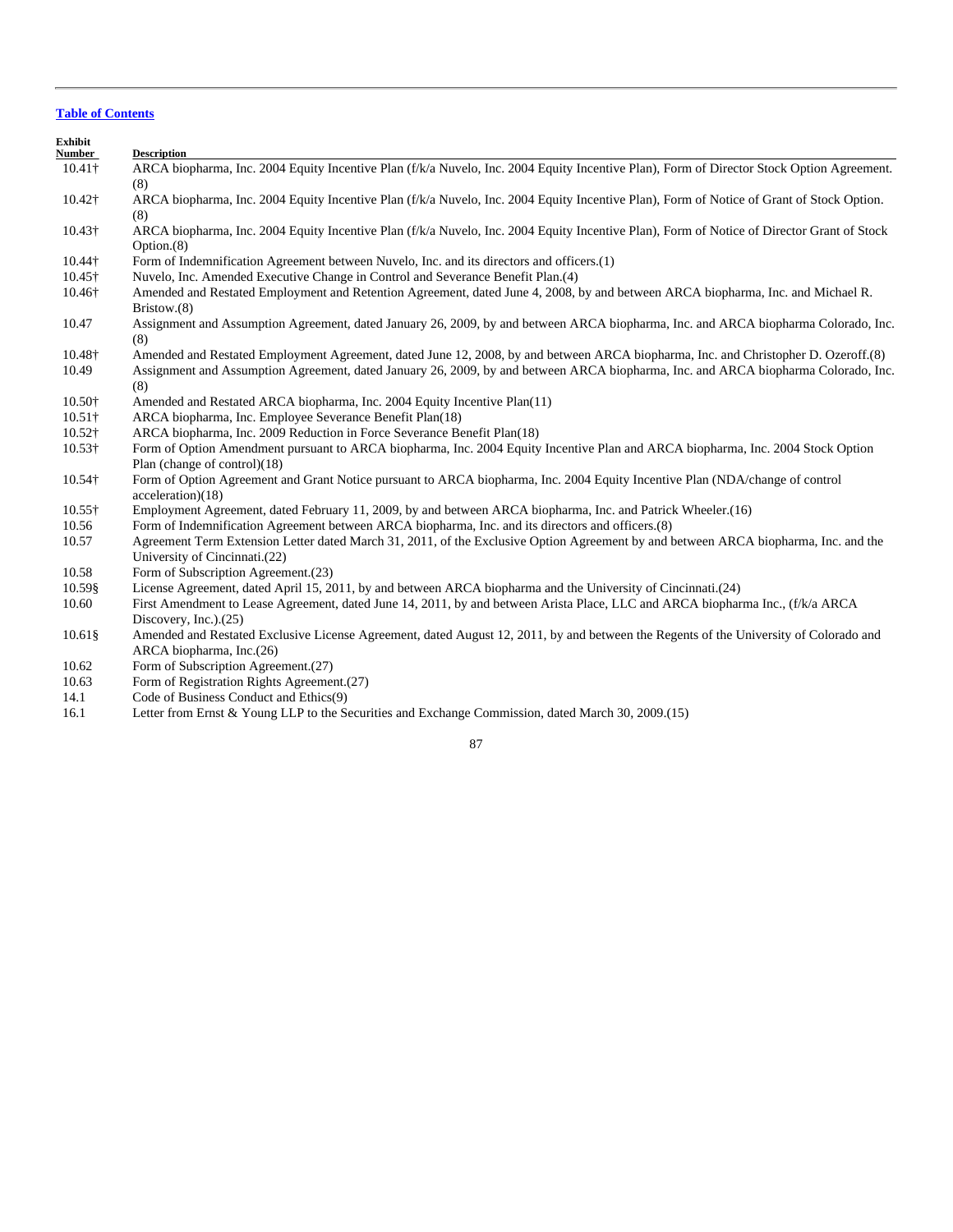| Exhibit       |                                                                                                                                                                                                      |
|---------------|------------------------------------------------------------------------------------------------------------------------------------------------------------------------------------------------------|
| <b>Number</b> | <b>Description</b>                                                                                                                                                                                   |
| $23.1*$       | Consent of KPMG LLP, Independent Registered Public Accounting Firm.                                                                                                                                  |
| $24.1*$       | Power of Attorney (included in the signature page hereto).                                                                                                                                           |
| $31.1*$       | Certification of Chief Executive Officer pursuant to Rule 13a-14(a) or 15d-14(a) under the Securities Exchange Act of 1934, as adopted<br>pursuant to Section 302 of the Sarbanes-Oxley Act of 2002. |
| $31.2*$       | Certification of Chief Financial Officer pursuant to Rule 13a-14(a) or 15d-14(a) under the Securities Exchange Act of 1934, as adopted<br>pursuant to Section 302 of the Sarbanes-Oxley Act of 2002. |
| $32.1*$       | Certification of Chief Executive Officer and Chief Financial Officer pursuant to 18 U.S.C. sec. 1350, as adopted pursuant to Section 906 of<br>the Sarbanes-Oxley Act of 2002.                       |
| 101.INS       | XBRL Instance Document (furnished electronically herewith)                                                                                                                                           |
| 101.SCH       | XBRL Taxonomy Extension Schema Document (furnished electronically herewith)                                                                                                                          |
| 101.CAL       | XBRL Taxonomy Extension Calculation Linkbase Document (furnished electronically herewith)                                                                                                            |
| 101.LAB       | XBRL Taxonomy Extension Label Linkbase Document (furnished electronically herewith)                                                                                                                  |
| 101.PRE       | XBRL Taxonomy Extension Presentation Linkbase Document (furnished electronically herewith)                                                                                                           |
| 101.DEF       | XBRL Taxonomy Extension Definition Linkbase Document (furnished electronically herewith)                                                                                                             |

\* Filed herewith.

† Compensatory plan or agreement.

 § Confidential treatment has been requested for portions of this document, which are omitted and filed separately with the SEC. XBRL (Extensible Business Reporting Language) information is furnished and not filed or a part of a registration statement or prospectus for purposes of sections 11 or 12 of the Securities Act of 1933, as amended, is deemed not filed for purposes of section 18 of the Securities Exchange Act of 1934, as amended, and otherwise is not subject to liability under these sections.

(1) Previously filed with the SEC as an Exhibit to and incorporated herein by reference from Hyseq, Inc.'s Form S-1, filed on June 12, 1997, as amended, File No. 333-29091.

(2) Previously filed with the SEC as an Exhibit to and incorporated herein by reference from Nuvelo, Inc.'s Form 10-Q, filed on November 8, 2006, File No. 000-22873.

(3) Previously filed with the SEC as an Appendix to and incorporated herein by reference from Nuvelo, Inc.'s Proxy Statement on Schedule 14A, filed on April 18, 2007, File No. 000-22873.

(4) Previously filed with the SEC as an Exhibit to and incorporated herein by reference from Nuvelo, Inc.'s Form 10-Q, filed on November 7, 2007, File No. 000-22873.

(5) Previously filed with the SEC as an Exhibit to and incorporated herein by reference from Nuvelo, Inc.'s Form 8-K, filed on September 25, 2008, File No. 000-22873.

(6) Previously filed with the SEC as an Exhibit to and incorporated herein by reference from Nuvelo, Inc.'s Form 8-K, filed on October 29, 2008, File No. 000-22873.

(7) Previously filed with the SEC as an Exhibit to and incorporated herein by reference from ARCA biopharma, Inc.'s Form 8-K, filed on January 28, 2009, File No. 000-22873.

(8) Previously filed with the SEC as an Exhibit to and incorporated herein by reference from ARCA biopharma, Inc.'s Form 10-K, filed on March 27, 2009, File No. 000-22873.

(9) Previously filed with the SEC as an Exhibit to and incorporated herein by reference from ARCA biopharma, Inc.'s Form 10-Q, filed on November 16, 2009, File No. 000-22873.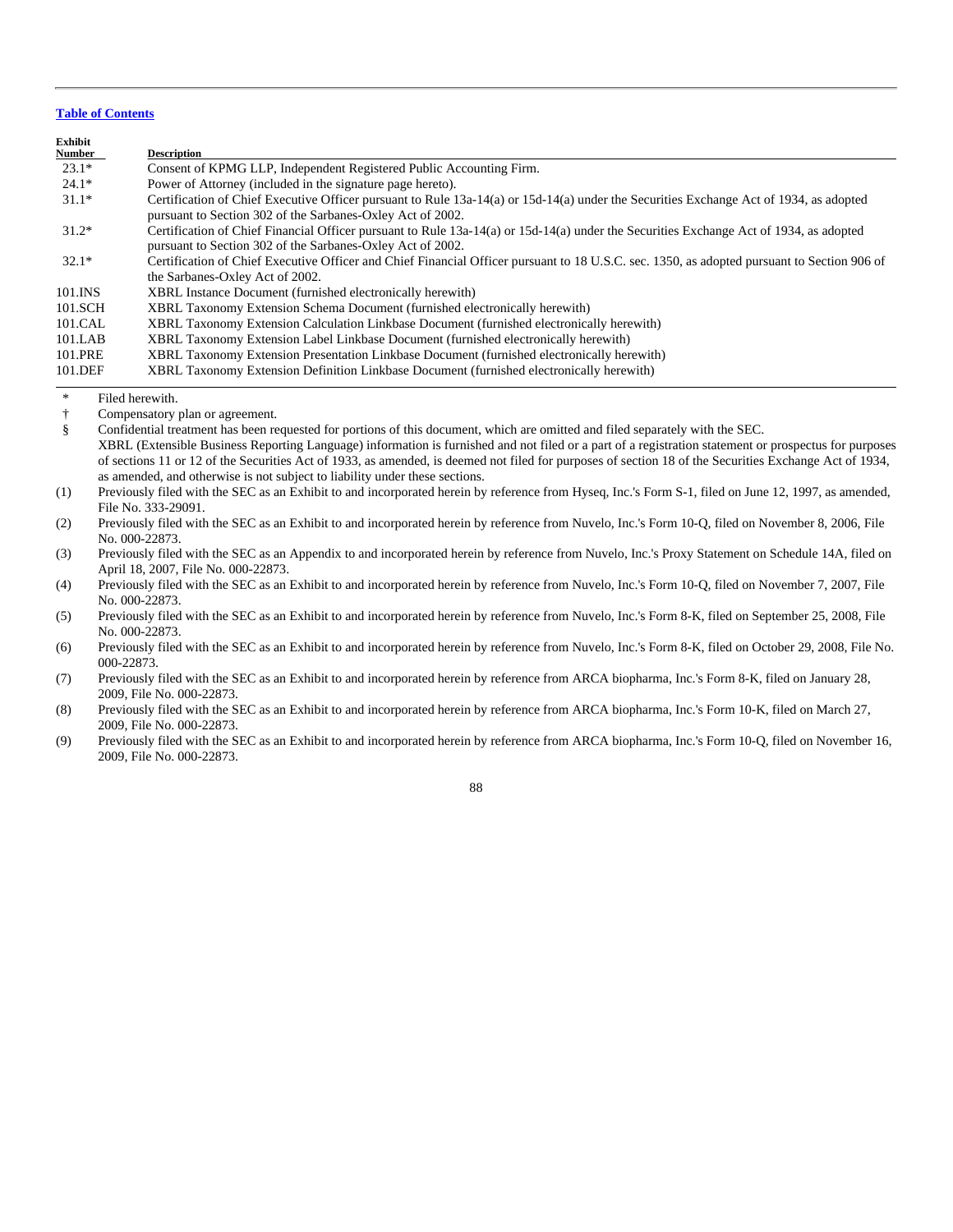- (10) Previously filed with the SEC as an Exhibit to and incorporated herein by reference from ARCA biopharma, Inc.'s Form 8-K, filed on September 24, 2009, File No. 000-22873.
- (11) Previously filed with the SEC as an Exhibit to and incorporated herein by reference from ARCA biopharma, Inc.'s Form 10-Q/A, filed on August 21, 2009, File No. 000-22873.
- (12) Previously filed with the SEC as an Exhibit to and incorporated herein by reference from ARCA biopharma, Inc.'s Form 10-Q, filed on May 15, 2009, File No. 000-22873.
- (13) Previously filed with the SEC as an Exhibit to and incorporated herein by reference from ARCA biopharma, Inc.'s Form 10-Q/A, filed on November 6, 2009, File No. 000-22873.
- (14) Previously filed with the SEC as an Exhibit to and incorporated herein by reference from ARCA biopharma, Inc.'s Form 8-K, filed on April 10, 2009, File No. 000-22873.
- (15) Previously filed with the SEC as an Exhibit to and incorporated herein by reference from ARCA biopharma, Inc.'s Form 8-K, filed on March 30, 2009, File No. 000-22873.
- (16) Previously filed with the SEC as an Exhibit to and incorporated herein by reference from ARCA biopharma, Inc.'s Form 10-K, filed on March 4, 2010, File No. 000-22873.
- (17) Previously filed with the SEC as an Exhibit to and incorporated herein by reference from ARCA biopharma, Inc.'s Form 10-Q, filed on August 10, 2010, File No. 000-22873.
- (18) Previously filed with the SEC as an Exhibit to and incorporated herein by reference from ARCA biopharma, Inc.'s Form 10-Q, filed on August 10, 2009, File No. 000-22873.
- (19) Previously filed with the SEC as an Exhibit to and incorporated herein by reference from ARCA biopharma, Inc.'s Form 8-K, filed on December 14, 2010, File No. 000-22873.
- (20) Previously filed with the SEC as an Exhibit to and incorporated herein by reference from ARCA biopharma, Inc.'s Form 8-K, filed on December 22, 2010, File No. 000-22873.
- (21) Previously filed with the SEC as an Exhibit to and incorporated herein by reference from ARCA biopharma, Inc.'s Form 8-K, filed on January 26, 2011, File No. 000-22873.
- (22) Previously filed with the SEC as an Exhibit to and incorporated herein by reference from ARCA biopharma, Inc.'s Form 8-K, filed on April 5, 2011, File No. 000-22873.
- (23) Previously filed with the SEC as an Exhibit to and incorporated herein by reference from ARCA biopharma, Inc.'s Form 8-K filed on April 18, 2011, File No. 000-22873.
- (24) Previously filed with the SEC as an Exhibit to and incorporated herein by reference from ARCA biopharma, Inc.'s Form 10-Q, filed on May 16, 2011, File No. 000-22873.
- (25) Previously filed with the SEC as an Exhibit to and incorporated herein by reference from ARCA biopharma, Inc.'s Form 8-K filed on June 20, 2011, File No. 000-22873.
- (26) Previously filed with the SEC as an Exhibit to and incorporated herein by reference from ARCA biopharma, Inc.'s Form 10-Q, filed on August 15, 2011, File No. 000-22873.
- (27) Previously filed with the SEC as an Exhibit to and incorporated herein by reference from ARCA biopharma, Inc.'s Form 8-K filed on December 22, 2011, File No. 000-22873.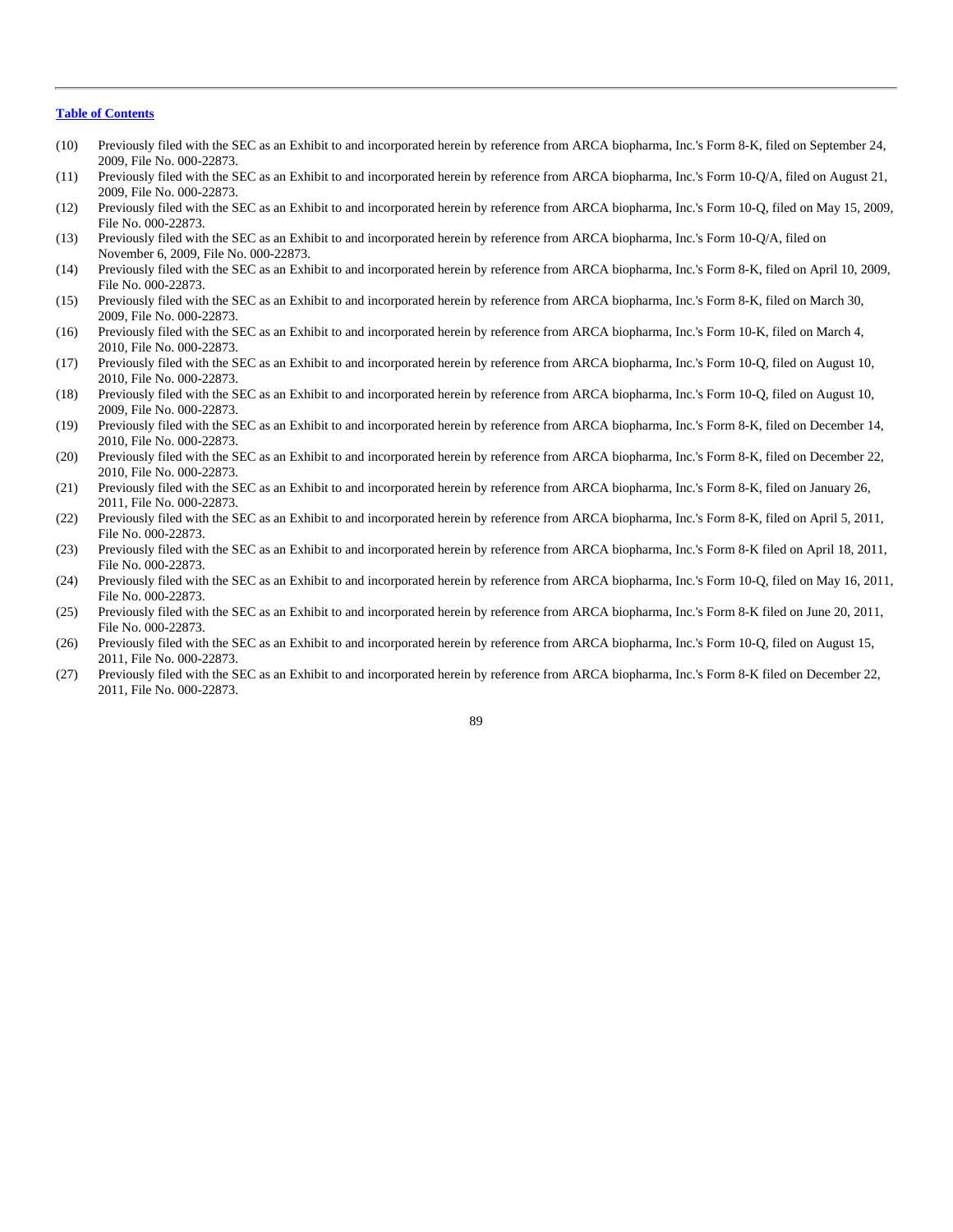# **Consent of Independent Registered Public Accounting Firm**

The Board of Directors ARCA biopharma, Inc.:

We consent to the incorporation by reference in the registration statements (Nos. 333-161485, 333-146078, 333-134981, 333-126590, 333-115747, 333-108563, 333-103055, 333-101276, 333-96313, 333-68172, 333-68170, 333-53089, 333-53087, 333-41663, 333-39194, 333-08978, and 333-154839) on Form S-8 and the registration statements on Form S-3 (Nos. 333-172686 and 333-178984) and the related prospectuses of ARCA biopharma, Inc. (the Company) of our report dated March 27, 2012, with respect to the consolidated balance sheets of ARCA biopharma, Inc. as of December 31, 2011 and 2010, and the related consolidated statements of operations, preferred stock and stockholders' equity (deficit), and cash flows for each of the years in the two-year period ended December 31, 2011, and for the period from December 17, 2001 (date of inception) to December 31, 2011, which report appears in the December 31, 2011 annual report on Form 10-K of ARCA biopharma, Inc.

Our report dated March 27, 2012 contains an explanatory paragraph that states that the Company's recurring losses from operations and its dependence upon raising additional funds from strategic transactions, sales of equity, and/or issuance of debt raise substantial doubt about its ability to continue as a going concern. The consolidated financial statements do not include any adjustments that might result from the outcome of that uncertainty.

/s/ KPMG LLP

Denver, Colorado March 27, 2012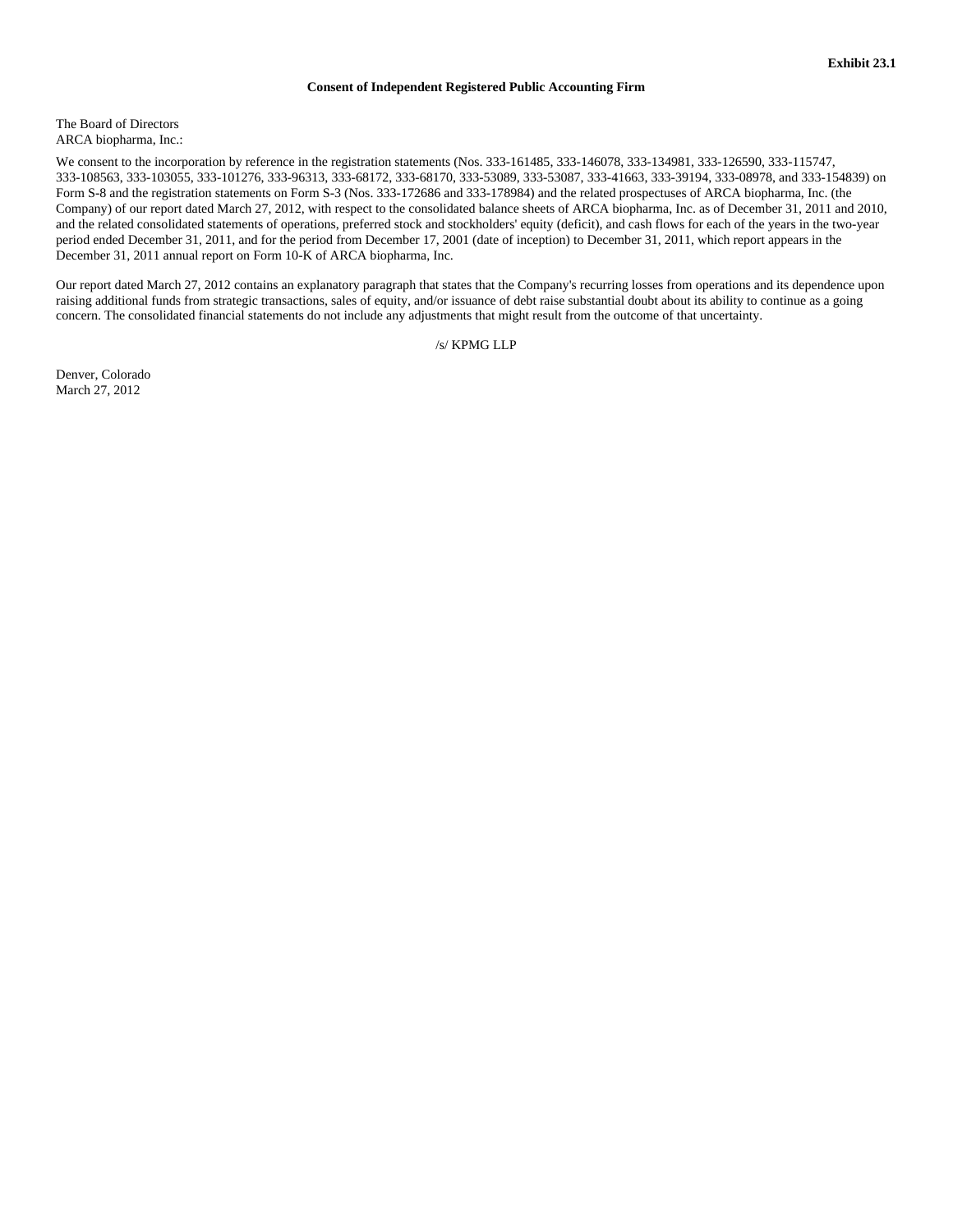# **CERTIFICATION**

I, Michael R. Bristow, certify that:

- 1. I have reviewed this annual report on Form 10-K of ARCA biopharma, Inc.;
- 2. Based on my knowledge, this annual report does not contain any untrue statement of a material fact or omit to state a material fact necessary to make the statements made, in light of the circumstances under which such statements were made, not misleading with respect to the period covered by this annual report;
- 3. Based on my knowledge, the financial statements, and other financial information included in this annual report, fairly present in all material respects the financial condition, results of operations and cash flows of the registrant as of, and for, the periods presented in this annual report;
- 4. The registrant's other certifying officer and I are responsible for establishing and maintaining disclosure controls and procedures (as defined in Exchange Act Rules 13a-15(e) and 15d-15(e)) and internal control over financial reporting (as defined in Exchange Act Rules 13a-15(f) and 15d-15(f)) for the registrant and have:
	- a) designed such disclosure controls and procedures or caused such disclosure controls and procedures to be designed under our supervision, to ensure that material information relating to the registrant, including its consolidated subsidiaries, is made known to us by others within those entities, particularly during the period in which this annual report is being prepared;
	- b) designed such internal control over financial reporting, or caused such internal control over financial reporting to be designed under our supervision, to provide reasonable assurance regarding the reliability of financial reporting and the preparation of financial statements for external purposes in accordance with generally accepted accounting principles;
	- c) evaluated the effectiveness of the registrant's disclosure controls and procedures and presented in the report our conclusions about the effectiveness of the disclosure controls and procedures, as of the end of the period covered by this annual report based on such evaluation;
	- d) disclosed in this report any change in the registrant's internal control over financial reporting that occurred during the registrant's most recent fiscal quarter (the registrant's fourth fiscal quarter in the case of an annual report) that has materially affected, or is reasonably likely to materially affect, the registrant's internal control over financial reporting; and
- 5. The registrant's other certifying officer and I have disclosed, based on our most recent evaluation of internal control over financial reporting, to the registrant's auditors and the audit committee of the registrant's board of directors (or persons performing the equivalent functions):
	- a) all significant deficiencies and material weaknesses in the design or operation of internal control over financial reporting which are reasonably likely to adversely affect the registrant's ability to record, process, summarize and report financial information; and
	- b) any fraud, whether or not material, that involves management or other employees who have a significant role in the registrant's internal control over financial reporting.

Date: March 27, 2012

/s/ Michael R. Bristow **Michael R. Bristow** *President and Chief Executive Officer*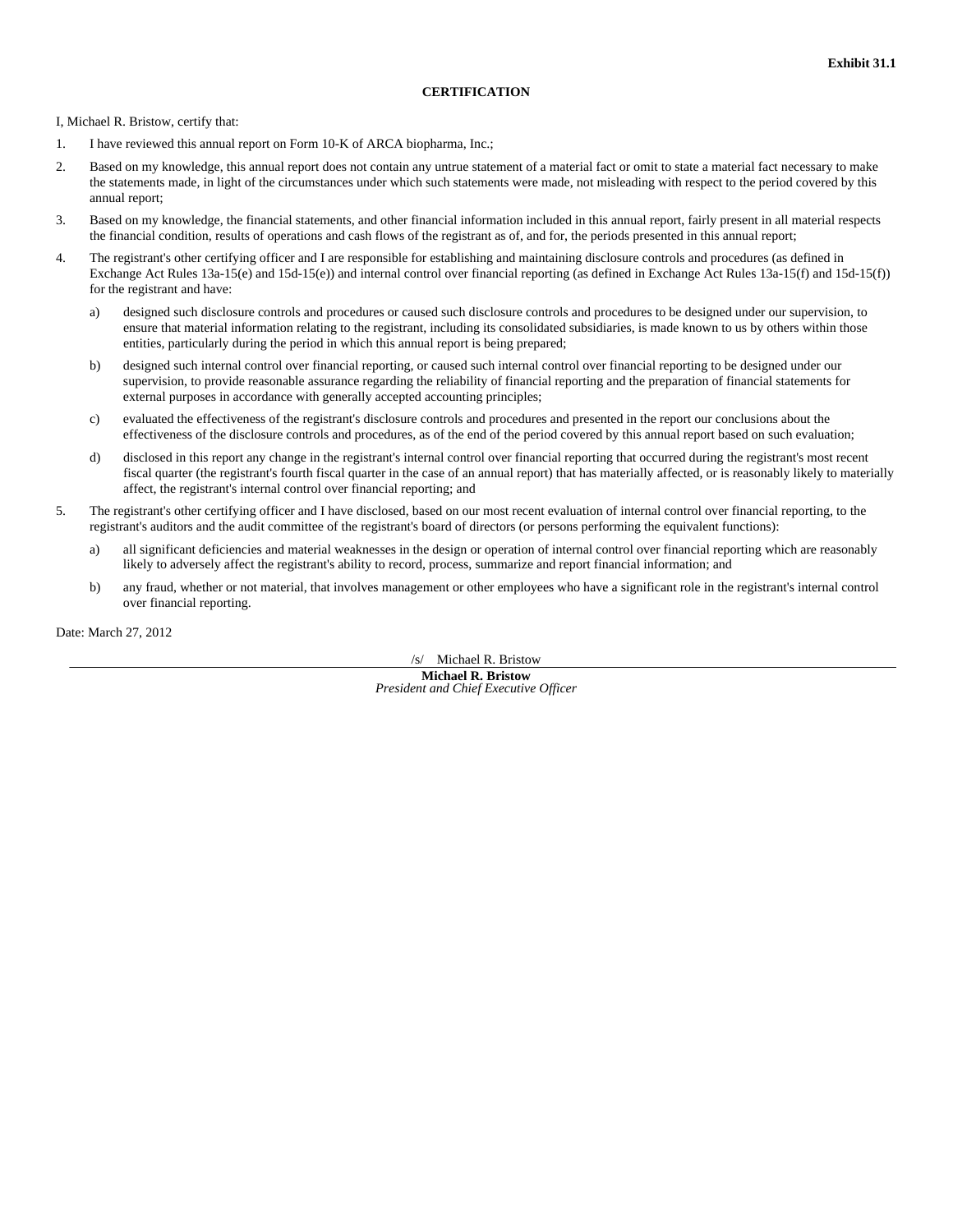# **CERTIFICATION**

I, Patrick M. Wheeler, certify that:

- 1. I have reviewed this annual report on Form 10-K of ARCA biopharma, Inc.;
- 2. Based on my knowledge, this annual report does not contain any untrue statement of a material fact or omit to state a material fact necessary to make the statements made, in light of the circumstances under which such statements were made, not misleading with respect to the period covered by this annual report;
- 3. Based on my knowledge, the financial statements, and other financial information included in this annual report, fairly present in all material respects the financial condition, results of operations and cash flows of the registrant as of, and for, the periods presented in this annual report;
- 4. The registrant's other certifying officer and I are responsible for establishing and maintaining disclosure controls and procedures (as defined in Exchange Act Rules 13a-15(e) and 15d-15(e)) and internal control over financial reporting (as defined in Exchange Act Rules 13a-15(f) and 15d-15(f)) for the registrant and have:
	- a) designed such disclosure controls and procedures or caused such disclosure controls and procedures to be designed under our supervision, to ensure that material information relating to the registrant, including its consolidated subsidiaries, is made known to us by others within those entities, particularly during the period in which this annual report is being prepared;
	- b) designed such internal control over financial reporting, or caused such internal control over financial reporting to be designed under our supervision, to provide reasonable assurance regarding the reliability of financial reporting and the preparation of financial statements for external purposes in accordance with generally accepted accounting principles;
	- c) evaluated the effectiveness of the registrant's disclosure controls and procedures and presented in the report our conclusions about the effectiveness of the disclosure controls and procedures, as of the end of the period covered by this annual report based on such evaluation;
	- d) disclosed in this report any change in the registrant's internal control over financial reporting that occurred during the registrant's most recent fiscal quarter (the registrant's fourth fiscal quarter in the case of an annual report) that has materially affected, or is reasonably likely to materially affect, the registrant's internal control over financial reporting; and
- 5. The registrant's other certifying officer and I have disclosed, based on our most recent evaluation of internal control over financial reporting, to the registrant's auditors and the audit committee of the registrant's board of directors (or persons performing the equivalent functions):
	- a) all significant deficiencies and material weaknesses in the design or operation of internal control over financial reporting which are reasonably likely to adversely affect the registrant's ability to record, process, summarize and report financial information; and
	- b) any fraud, whether or not material, that involves management or other employees who have a significant role in the registrant's internal control over financial reporting.

Date: March 27, 2012

/s/ Patrick M. Wheeler **Patrick M. Wheeler** *Chief Financial Officer*